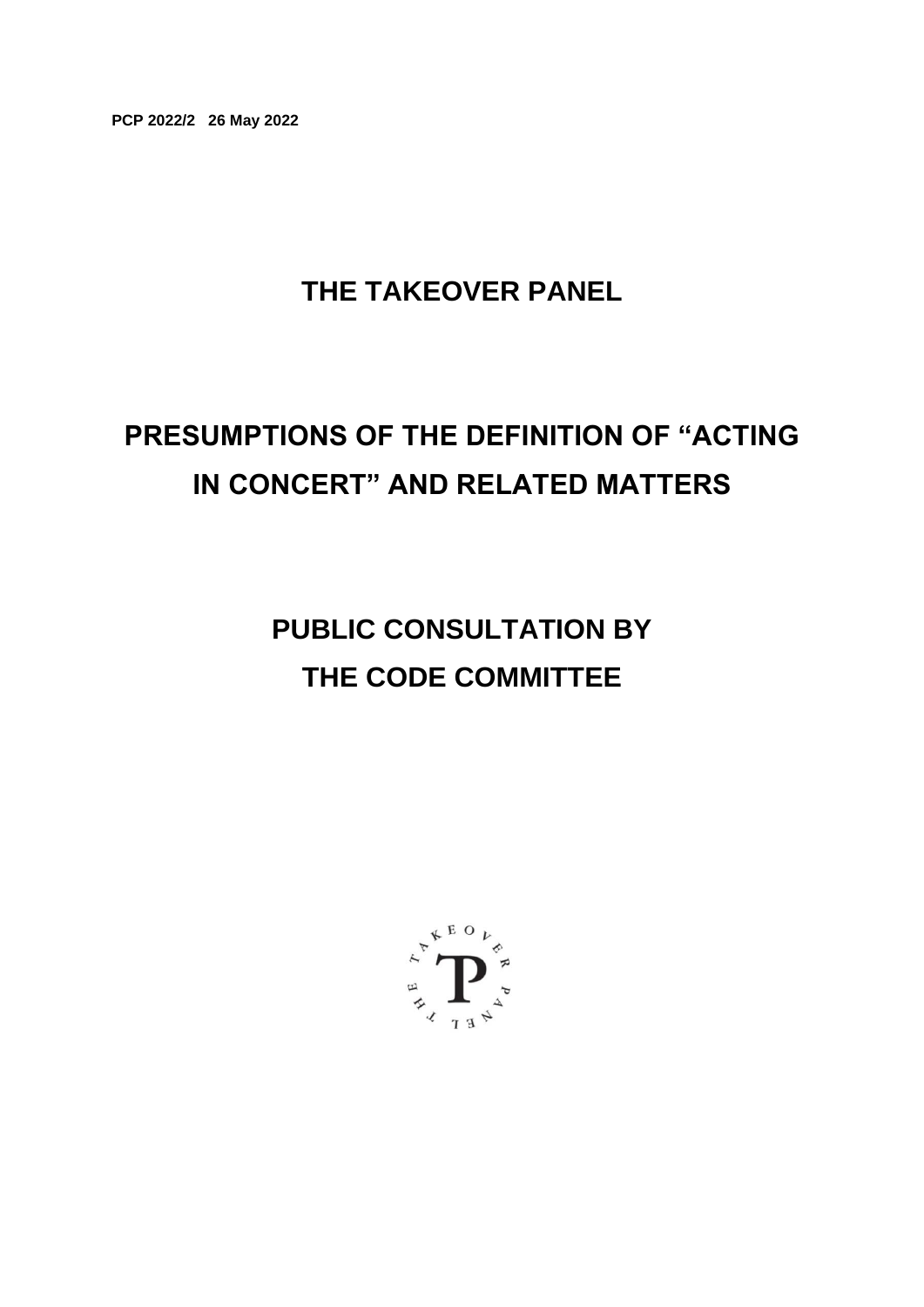The Code Committee of the Takeover Panel (the "**Panel**") invites comments on this Public Consultation Paper. Comments should reach the Code Committee by Friday, 23 September 2022.

Comments may be sent by email to: [supportgroup@thetakeoverpanel.org.uk](mailto:supportgroup@thetakeoverpanel.org.uk)

Alternatively, please send comments in writing to:

The Secretary to the Code Committee The Takeover Panel One Angel Court London EC2R 7HJ

Telephone: +44 (0) 20 7382 9026

All responses to formal consultation will be published on the Panel's website at [www.thetakeoverpanel.org.uk](http://www.thetakeoverpanel.org.uk/) unless the respondent requests otherwise. A standard confidentiality statement in an email message will not be regarded as a request for non-disclosure.

Unless the context otherwise requires, words and expressions defined in the Takeover Code have the same meanings when used in this Public Consultation Paper.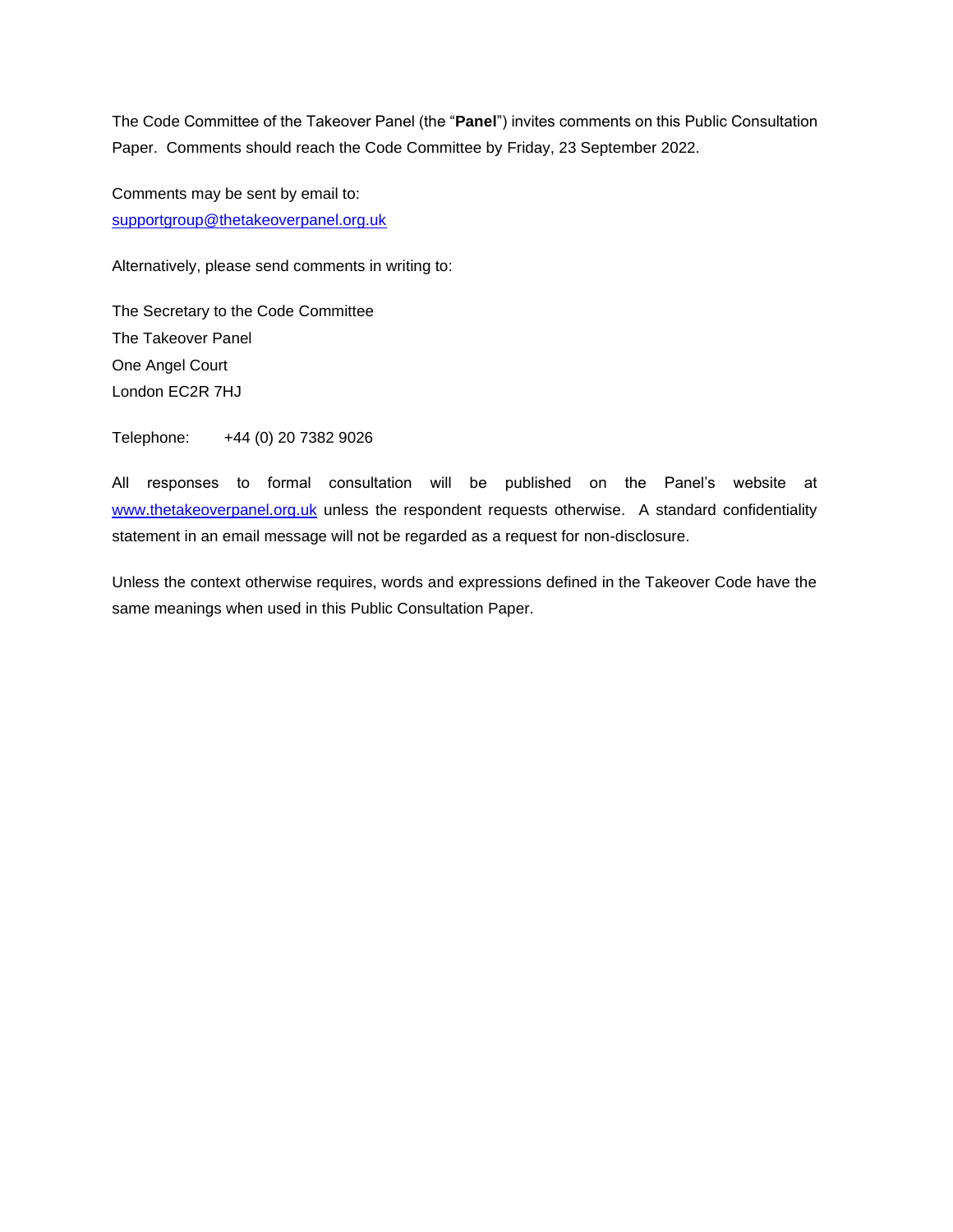# **CONTENTS**

**Page**

| 1.                | <b>Introduction and summary</b>                                     |                                                                                                                                                        |     |
|-------------------|---------------------------------------------------------------------|--------------------------------------------------------------------------------------------------------------------------------------------------------|-----|
| 2.                | Presumption (1) of the definition of "acting in concert"            |                                                                                                                                                        |     |
| 3.                | <b>Investment entities</b>                                          |                                                                                                                                                        | 40  |
| 4.                | Dealings by connected fund managers and connected principal traders |                                                                                                                                                        |     |
| 5.                | <b>Other amendments</b>                                             |                                                                                                                                                        | 71  |
| 6.                | Assessment of the impact of the proposals                           |                                                                                                                                                        | 77  |
|                   |                                                                     |                                                                                                                                                        |     |
| <b>APPENDIX A</b> |                                                                     | Proposed amendments to the Code                                                                                                                        | 80  |
| <b>APPENDIX B</b> |                                                                     | List of questions                                                                                                                                      | 98  |
| <b>APPENDIX C</b> |                                                                     | Companies to which the current presumption (1) applies                                                                                                 | 100 |
| <b>APPENDIX D</b> |                                                                     | Companies presumed to be acting in concert with X under the<br>new presumption (1) where shareholdings represent shares<br>carrying voting rights only | 101 |
| <b>APPENDIX E</b> |                                                                     | Companies presumed to be in concert with X under the new<br>presumptions (1) and/or (2) where shareholdings represent<br>equity share capital only     | 102 |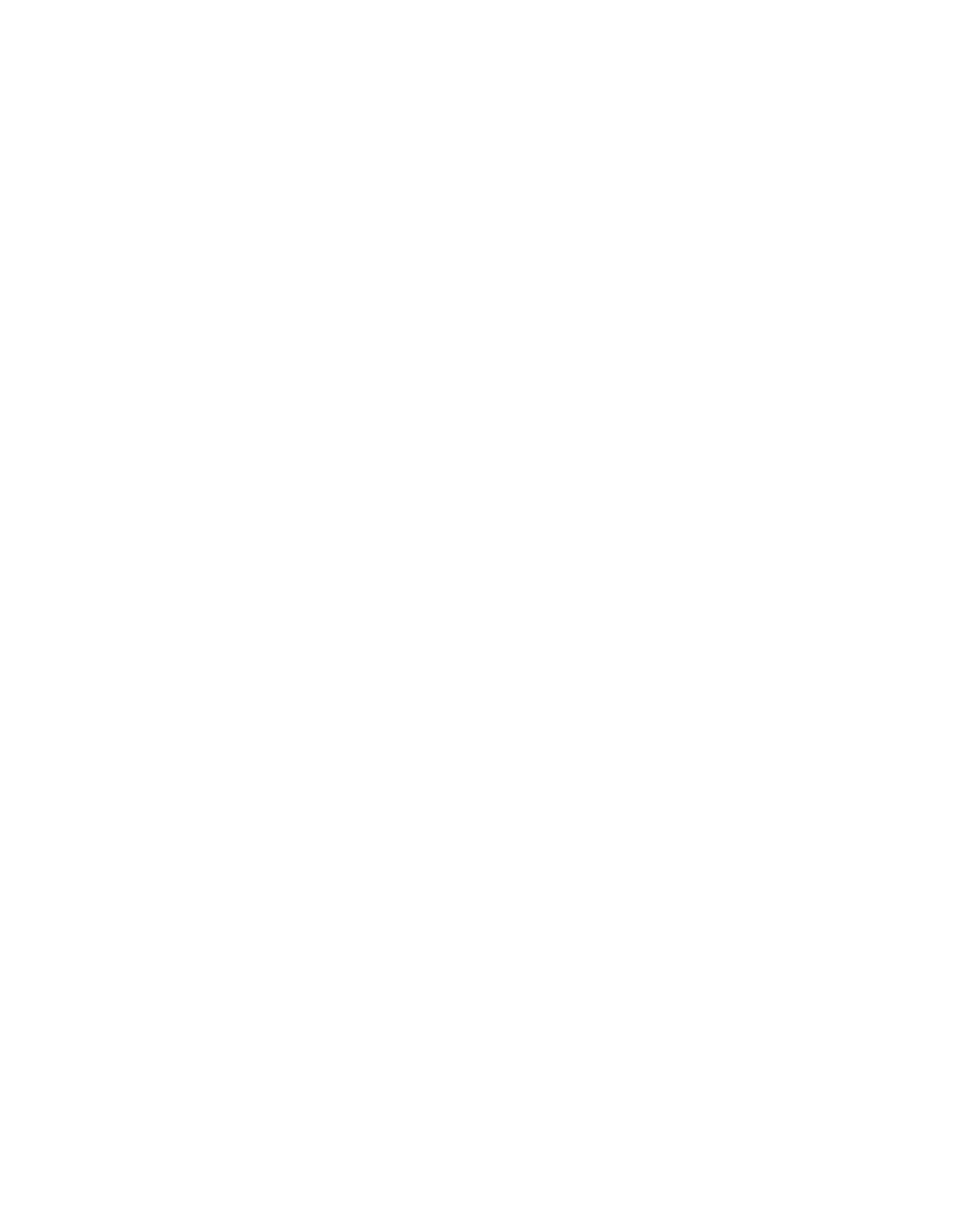### **1. Introduction and summary**

### *(a) Introduction*

1.1 This Public Consultation Paper ("**PCP**") sets out a number of proposed amendments to the presumptions of the definition of "**acting in concert**" in the Takeover Code (the "**Code**"). Certain of these presumptions are largely unchanged since they were originally introduced and the proposals are intended to ensure that the amended presumptions reflect properly both changes in the nature of investment markets since the presumptions were introduced and the current practice of the Panel.

#### *(b) Executive summary*

- 1.2 This PCP:
	- (a) proposes to raise the threshold in what is currently presumption (1) of the definition of "**acting in concert**" (which relates to companies) from **20% to 30%**, so as to align it with the threshold in the Code's definition of "**control**";
	- (b) proposes to make explicit that the presumption of acting in concert applies to interests in:
		- (i) **shares carrying voting rights** (whether or not the shares are also equity share capital); and/or
		- (ii) **equity share capital** (whether or not the shares also carry voting rights);
	- (c) explains that the (new) 30% threshold applies differently to interests in voting share capital and (voting or non-voting) equity share capital in that:
		- (i) **voting control does not "dilute"** through a chain of ownership (i.e., if A owns or controls shares carrying 30% or more of the voting rights in B, which in turn owns or controls shares carrying 30% or more of the voting rights in C, then A is presumed to control C); and
		- (ii) **equity investment does (normally) "dilute"** through a chain of ownership (i.e., if A owns or controls 30% or more of the equity share capital in B, which in turn owns or controls 30% or more of the equity share capital in C, A is treated as, in effect, having an equity interest of 9% in C). However, **equity ownership of 50% or more is not treated as "diluting"** through the chain of ownership as an owner of more than 50% of the equity share capital in a company is deemed to control that company (as referenced in the **Note on Definitions** at the end of the Definitions Section of the Code);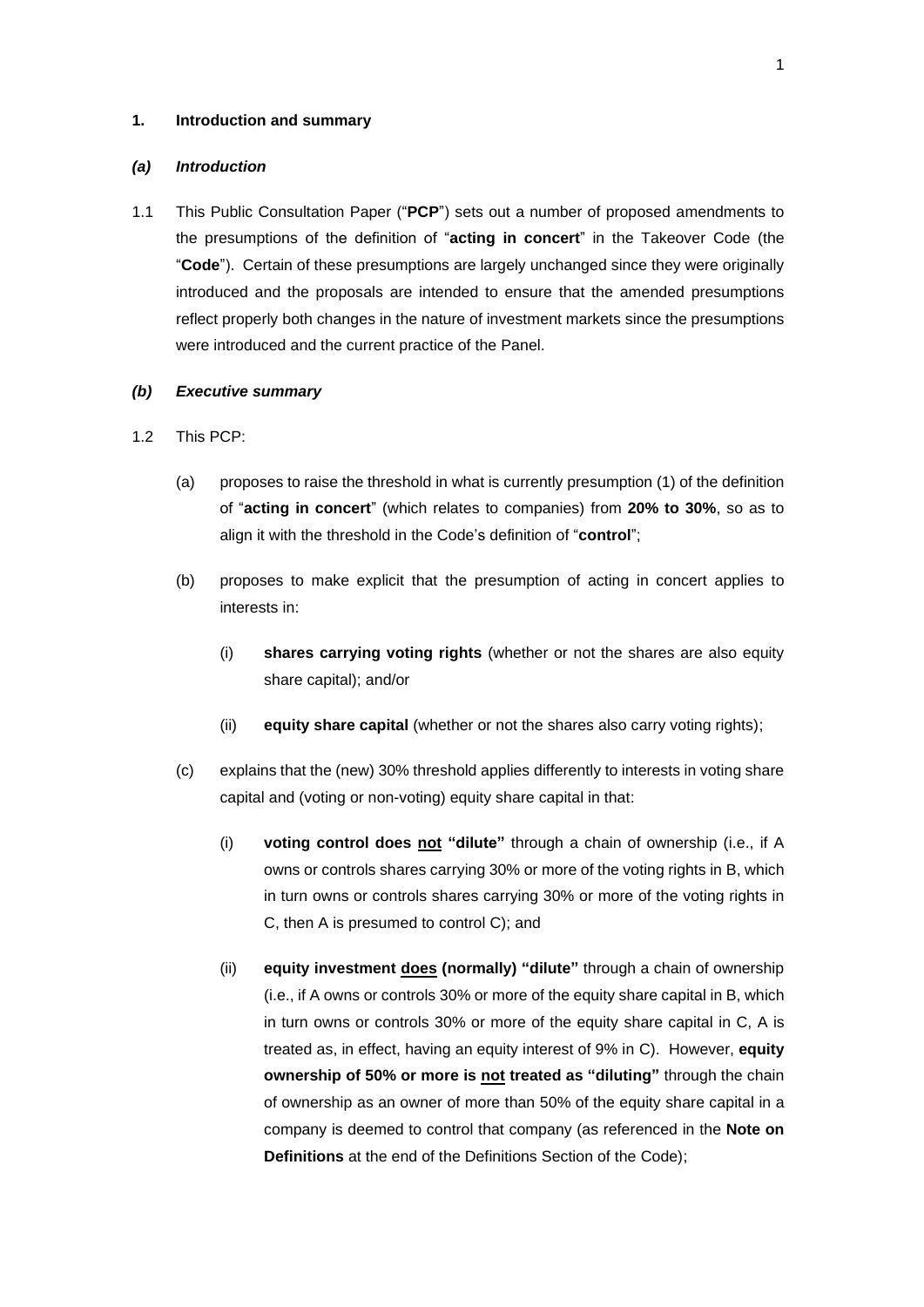- (d) proposes to address these points by replacing the current presumption (1) with a **new presumption (1)** and a **new presumption (2)**;
- (e) proposes to apply the new presumption (1) and the new presumption (2) to **funds in the same way as to companies**, thereby, in effect, treating an investment in a fund as equivalent to an investment in a company's equity share capital; and
- (f) clarifies that, where a fund is managed by an independent discretionary fund manager, **the fund manager (but not the investors in the fund) will, in general, be interested in any securities held by the fund**.
- 1.3 In summary, therefore, the practical application of the new presumptions (1) and (2) would be as set out the in table below:

| <b>COMPANIES</b>                                                                        |                                                              |  |  |  |
|-----------------------------------------------------------------------------------------|--------------------------------------------------------------|--|--|--|
| New presumption (1)                                                                     | New presumption (2)                                          |  |  |  |
| ≥30% voting rights or<br>>50% equity share capital (voting and<br>non-voting)           | $\geq$ 30% equity share capital (voting and<br>non-voting)   |  |  |  |
| % interests <b>do not dilute</b> through a chain<br>of ownership                        | % interests <b>do dilute</b> through a chain of<br>ownership |  |  |  |
| <b>FUNDS</b>                                                                            |                                                              |  |  |  |
| Interests in funds treated in same way as interests in a company's equity share capital |                                                              |  |  |  |

- 1.4 Companies and other persons may be presumed to be acting in concert with each other under the new presumption (1) and/or the new presumption (2) and, in determining whether persons are acting in concert, both of new presumptions (1) and (2) would always need to be considered.
- 1.5 The interaction between the new presumptions (1) and (2) is explained further in **Section 2**.
- *(c) Proposals*
- *(i) Introduction*
- 1.6 The general definition of "**acting in concert**" in the Definitions Section of the Code provides that: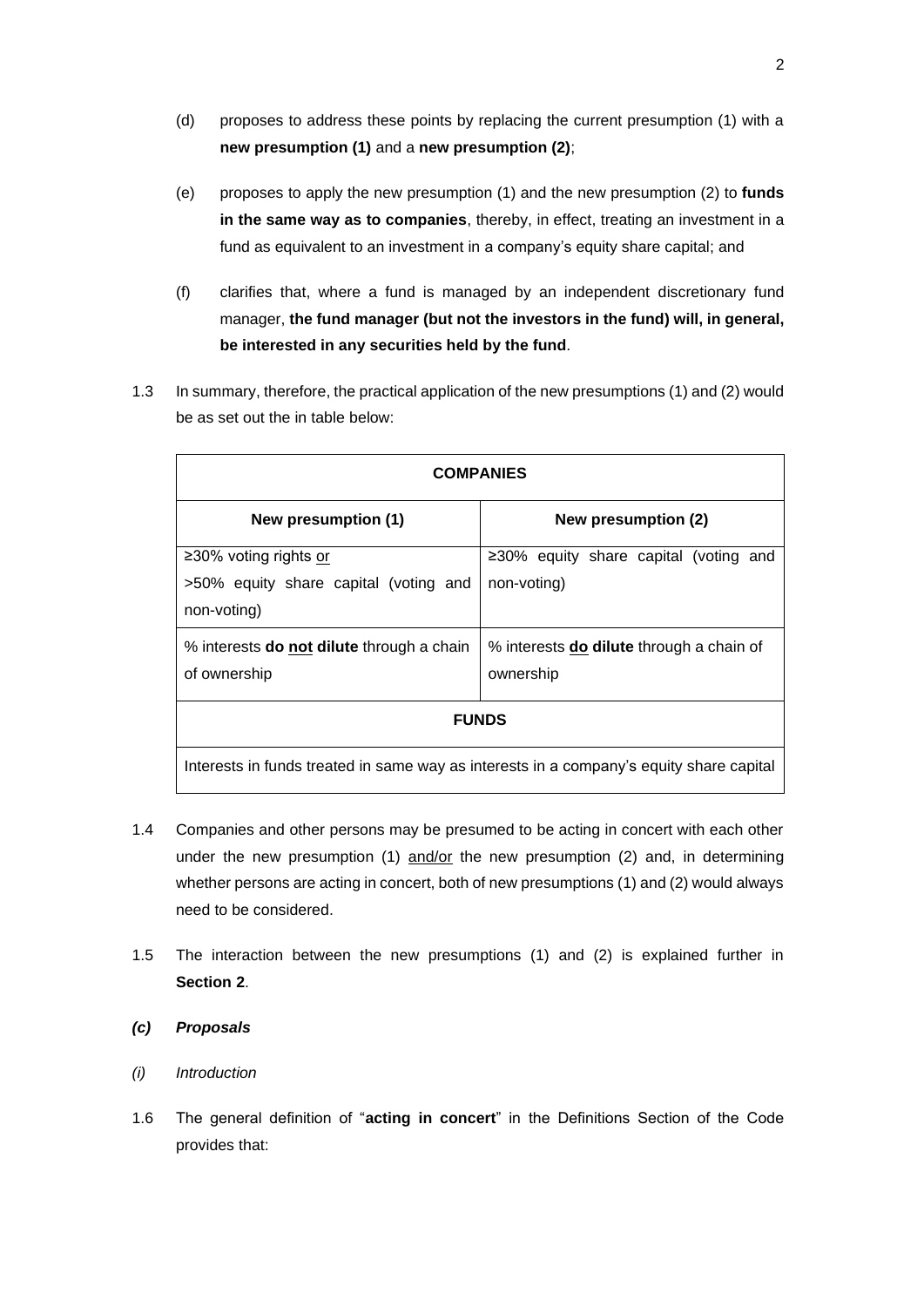"Persons acting in concert comprise persons who, pursuant to an agreement or understanding (whether formal or informal), co-operate to obtain or consolidate control … of a company or to frustrate the successful outcome of an offer for a company. A person and each of its affiliated persons will be deemed to be acting in concert all with each other … .".

- 1.7 Persons may be considered by the Panel to be acting in concert with each other because they have an agreement or understanding to co-operate to obtain or consolidate control of a company to which the Code applies (a "**Code company**") or to frustrate the successful outcome of an offer. These persons are subject to the general definition of "**acting in concert**" and are sometimes referred to as persons who are actually (rather than presumed to be) acting in concert. Such persons are acting in concert in relation to the Code company to which the agreement or understanding relates (which, in the context of an offer, will be the offeree company) but not necessarily in relation to other Code companies.
- 1.8 In addition, the definition of "**acting in concert**" sets out nine categories of persons who, without prejudice to the general application of the definition, are deemed to have such a degree of common interest with one another that they should be presumed to be acting in concert in relation to any Code company. However, it is possible for any of the presumptions to be rebutted by the persons concerned in consultation with the Panel, either generally or in relation to a particular Code company.
- 1.9 The concept of "acting in concert" is fundamental to the Panel's application of the Code. Persons acting in concert (whether they are actually acting in concert or presumed to be so) are, in effect, treated under the Code as a single person with the consequence that, if one of them deals in the shares in a Code company, that dealing could have consequences for that person and also potentially for the other persons who are acting in concert with it.

## 1.10 Accordingly:

- (a) **in the context of an offer**, a dealing in the shares in the offeree company by a person who is acting in concert with:
	- (i) an **offeror** must be taken into account in determining the application of **Rules 4.2**, **4.6**, **5**, **6**, **8**, **9** and **11** to the offeror. For example, an acquisition of shares in the offeree company by a person acting in concert with an offeror could trigger a requirement for the offeror to revise its offer under **Rule 6** or **Rule 11**; and
	- (ii) the **offeree company** must be taken into account in determining the application of **Rules 4.4**, **4.6**, **5**, **8** and **9** to the offeree company; and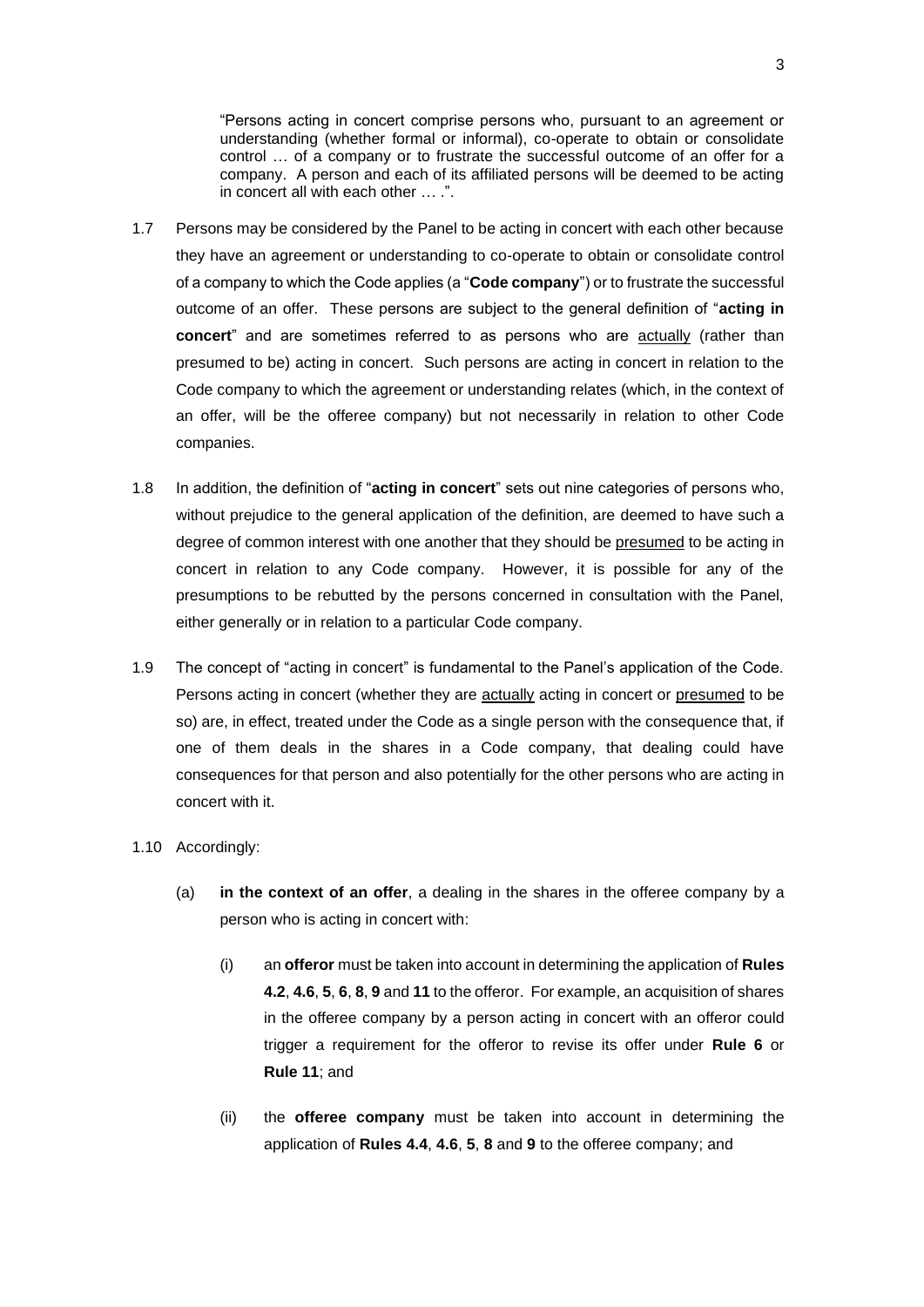- (b) **outside of an offer**, a person's interests in shares in a Code company must be aggregated with those of persons acting in concert with it in considering whether an acquisition of further interests in shares by that person (or a person acting in concert with it) triggers an obligation to make a mandatory offer under **Rule 9.1** (on account of the percentage of shares in which they are collectively interested thereby increasing either (i) to 30% or more of the voting rights or (ii) in the 30% to 50% band). Similar considerations will also apply in determining whether the acquisition is permitted under **Rule 5**.
- 1.11 However, if no such dealings take place, there are only limited consequences under the Code of persons acting in concert with each other, being principally the requirement for a person acting in concert with an offeror or the offeree company to disclose its interests and dealings in the securities of the offeree company and, in the case of a securities exchange offer, the offeror.
- *(ii) Presumptions of the definition of "acting in concert"*
- 1.12 Under the definition of "**acting in concert**", the following persons are presumed to be acting in concert:

"(1) a company, its parent, subsidiaries and fellow subsidiaries, and their associated companies, and companies of which such companies are associated companies, all with each other (for this purpose ownership or control of 20% or more of the equity share capital of a company is regarded as the test of associated company status);

(2) a company with its directors (together with their close relatives and the related trusts of any of them);

(3) a company with any of its pension schemes and the pension schemes of any company described in (1);

(4) a fund manager (including an exempt fund manager) with any investment company, unit trust or other person whose investments such fund manager manages on a discretionary basis, in respect of the relevant investment accounts;

(5) a person, the person's close relatives, and the related trusts of any of them, all with each other;

(6) the close relatives of a founder of a company to which the Code applies, their close relatives, and the related trusts of any of them, all with each other;

(7) a connected adviser with its client and, if its client is acting in concert with an offeror or the offeree company, with that offeror or offeree company respectively, in each case in respect of the interests in shares of that adviser and persons controlling, controlled by or under the same control as that adviser (except in the capacity of an exempt fund manager or an exempt principal trader);

(8) directors of a company which is subject to an offer or where the directors have reason to believe a bona fide offer for their company may be imminent. ... ; and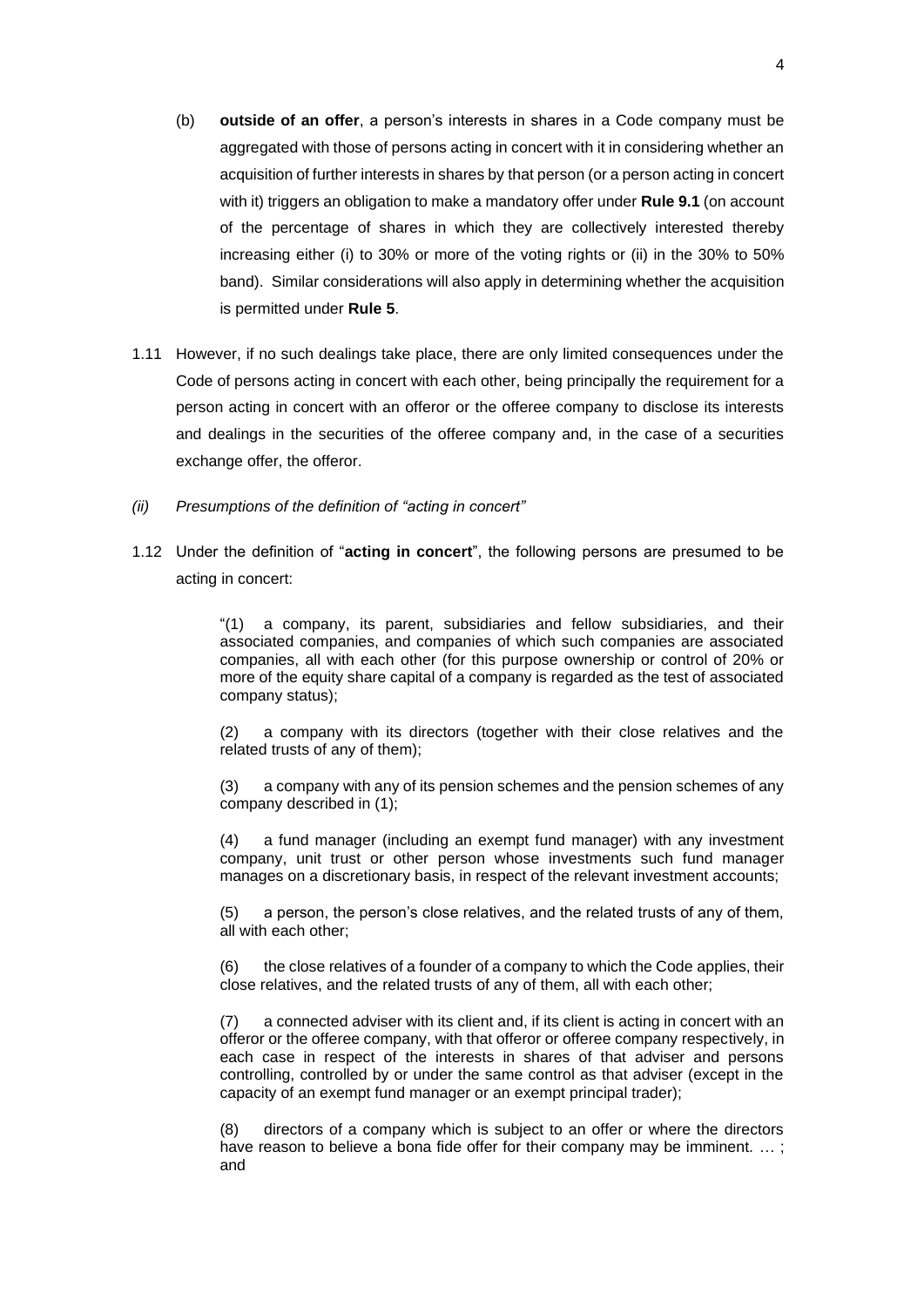(9) shareholders in a private company who sell their shares in that company in consideration for the issue of new shares in a company to which the Code applies, or who, following the re-registration of that company as a public company in connection with an initial public offering or otherwise, become shareholders in a company to which the Code applies.".

- 1.13 The presumptions of acting in concert are a key component in the application of the Code. This is because, as explained, dealings by a person acting in concert with:
	- (a) an offeror or the offeree company (in the context of an offer); or
	- (b) a shareholder in a Code company (outside of an offer),

can have significant consequences for, respectively (i) the offeror or the offeree company or (ii) the shareholder, as well as the person dealing.

- 1.14 Therefore:
	- (a) in the context of an offer, a party to an offer (i.e. an offeror or the offeree company); and
	- (b) outside of an offer, an investor with a shareholding, or other interests in shares, approaching 30%, or in the 30% to 50% band, in a Code company,

will wish to establish the persons who are considered to be acting in concert with it in order that (if appropriate) they can be requested not to undertake dealings in the relevant Code company's shares (so as to avoid triggering any of the provisions of the Code referred to above).

- 1.15 The presumptions of acting in concert address this issue by prescribing those persons or entities which the Panel will presume to be acting in concert with a particular person (and to whom any relevant "stop notice" might therefore be sent).
- 1.16 If the presumptions did not exist, the Panel would have to establish in every relevant situation whether, on the balance of probabilities and by reference to the available evidence, any particular person who has dealt in the shares of a Code company was actually acting in concert with (i) an offeror or the offeree company or (ii) another shareholder (as appropriate). This would be unworkable in practice. Accordingly, in relation to the categories of persons specified in the presumptions, who are regarded as having a significant degree of common interest with one another, the burden of proof is reversed, such that the persons will be considered to be acting in concert with one another unless the presumption is rebutted.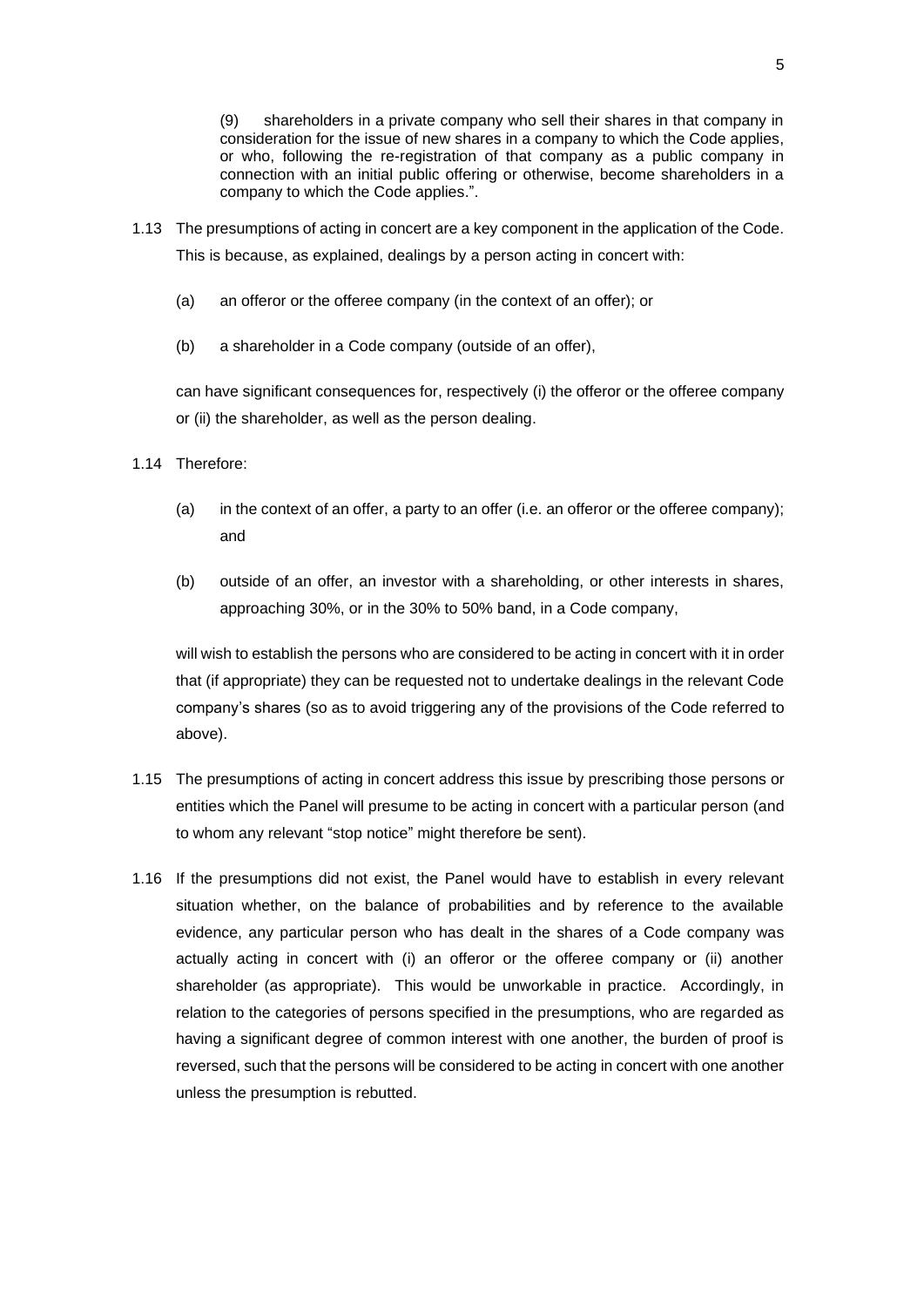#### *(iii) Presumption (1)*

- 1.17 Presumption (1) of the definition of "**acting in concert**" ("**presumption (1)**") is particularly important, given that it prescribes the circumstances in which **companies** are presumed to be acting in concert with each other as a result of one company owning or controlling shares in another company.
- 1.18 There are, however, certain issues regarding the current formulation of presumption (1):
	- (a) presumption (1) is stated to apply where a company owns or controls 20% or more of the **equity share capital** of another company (i.e. its "*associated company*") but not its **shares carrying voting rights** (noting that shares carrying voting rights need not be equity share capital). However, in considering the relationship between a shareholder and a company, the ownership or control of shares carrying voting rights may be as significant as, if not more significant than, the ownership or control of equity share capital. It is the practice of the Panel Executive (the "**Executive**"), however, to take equity share capital and/or shares carrying voting rights into account in applying presumption (1);
	- (b) the **20% threshold** for the test for such "*associated company status*" is arguably too low and, in cases where A owns or controls shares carrying between 20% and 29.9% of the voting rights in B, means that A and B are presumed to be acting in concert with each other even though A is not deemed under the Code to control B. It is suggested that 30% would be a more appropriate threshold (given that this is the level at which the Code deems one company to control another company);
	- (c) interests in the form of **long derivative or option positions** referenced to a company's shares do not count towards the 20% threshold for the test for "*associated company status*". However, elsewhere in the Code, "**interests in shares**" in the form of long derivative or option positions are treated as equivalent to shareholdings; and
	- (d) presumption (1) is stated to apply to a prescribed **"group" of companies** by reference to a limited number of 20% links in the chain of ownership. In addition, presumption (1) does not explicitly take account of the fact that entities other than "companies" (for example, **individuals, limited partnerships and other persons**) may own or control 20% or more of a company's shares. The Executive's practice, however, is to treat presumption (1) as applying no matter how many 20% links there may be in the chain and to persons other than companies.
- 1.19 In the light of the above, **Section 2** proposes:
	- (a) a **new presumption (1)** to provide that: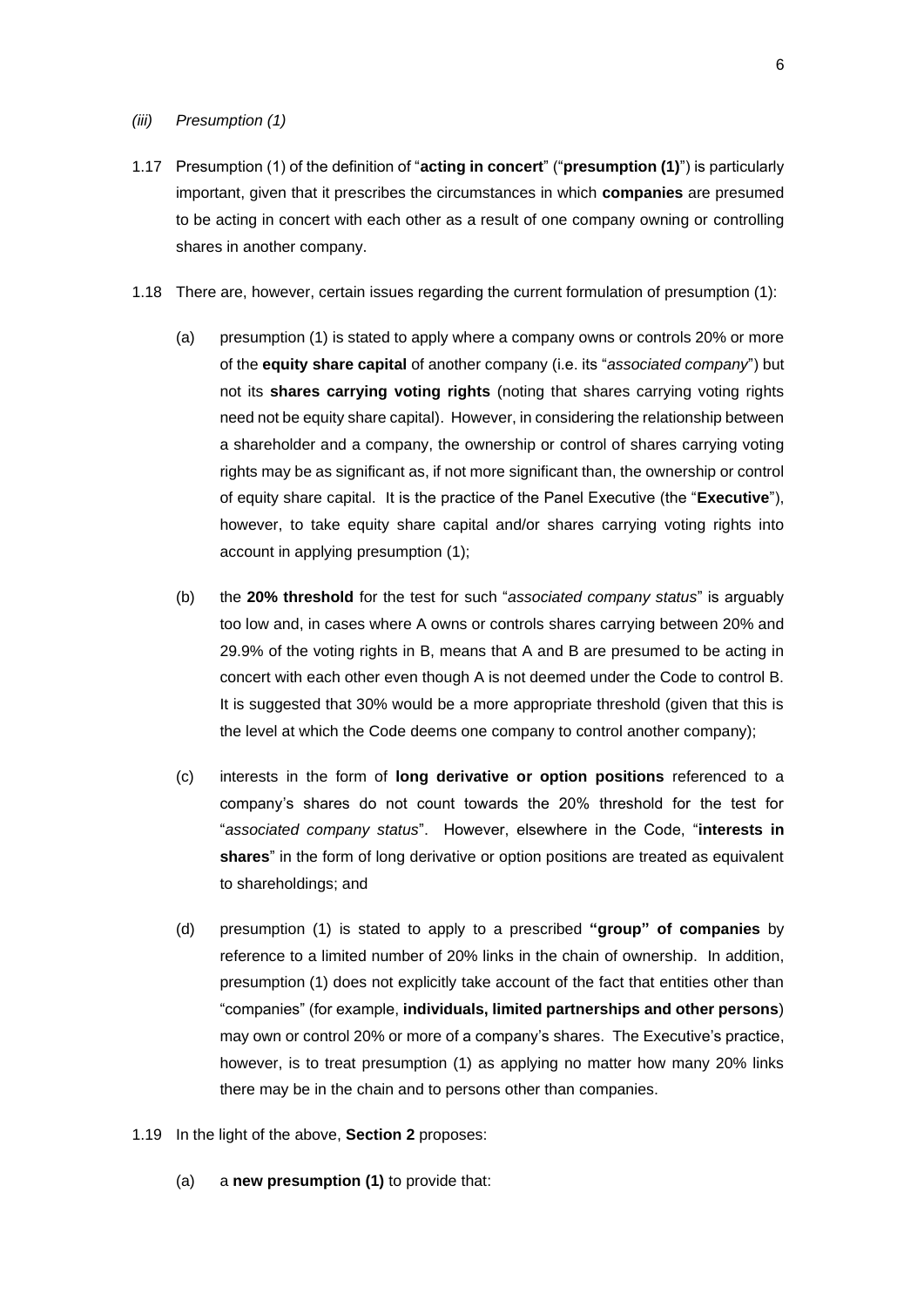- (i) a company ("X"); and
- (ii) any company which controls, is controlled by or is under the same control as X,

are all presumed to be acting in concert with each other (with "*control*" being determined by reference to the existing definition in the **Note on Definitions**, namely interests in either (1) shares carrying **30% or more of the voting rights** in a company or (2) **a majority (i.e. more than 50%) of the equity share capital** in a company, thus capturing not only shares but also interests in the form of **long derivative or option positions**);

- (b) a **new presumption (2)** to provide that the following companies are all presumed to be acting in concert with each other:
	- (i) a company ("Y") and any other company ("Z") where Y is interested, directly or indirectly, in **30% or more of the equity share capital** in Z; and
	- (ii) any company presumed to be acting in concert with Y or Z under the new presumption (1); and
- (c) a new paragraph at the end of the definition of "**acting in concert**" to make clear that, for the purposes of the new presumptions (1) and (2):
	- (i) a company which controls, is controlled by or is under the same control as  $X$ ; and
	- (ii) Y or, as appropriate, a company which controls Y or Z,

# includes any **other undertaking (including a partnership or a trust) or any legal or natural person**.

- 1.20 Given that, in general, companies issue ordinary shares which both:
	- (a) carry voting rights; and
	- (b) constitute equity share capital,

in most cases, the new presumption (1) will be the relevant provision for determining whether two or more companies are presumed to be acting in concert with each other. The new presumption (1) will be engaged where one company is treated as "**controlling, being controlled by or being under the same control as**" another company.

1.21 The new presumption (2) will apply where one company is, directly or indirectly, interested in 30% or more of the equity share capital in another company, whether or not it is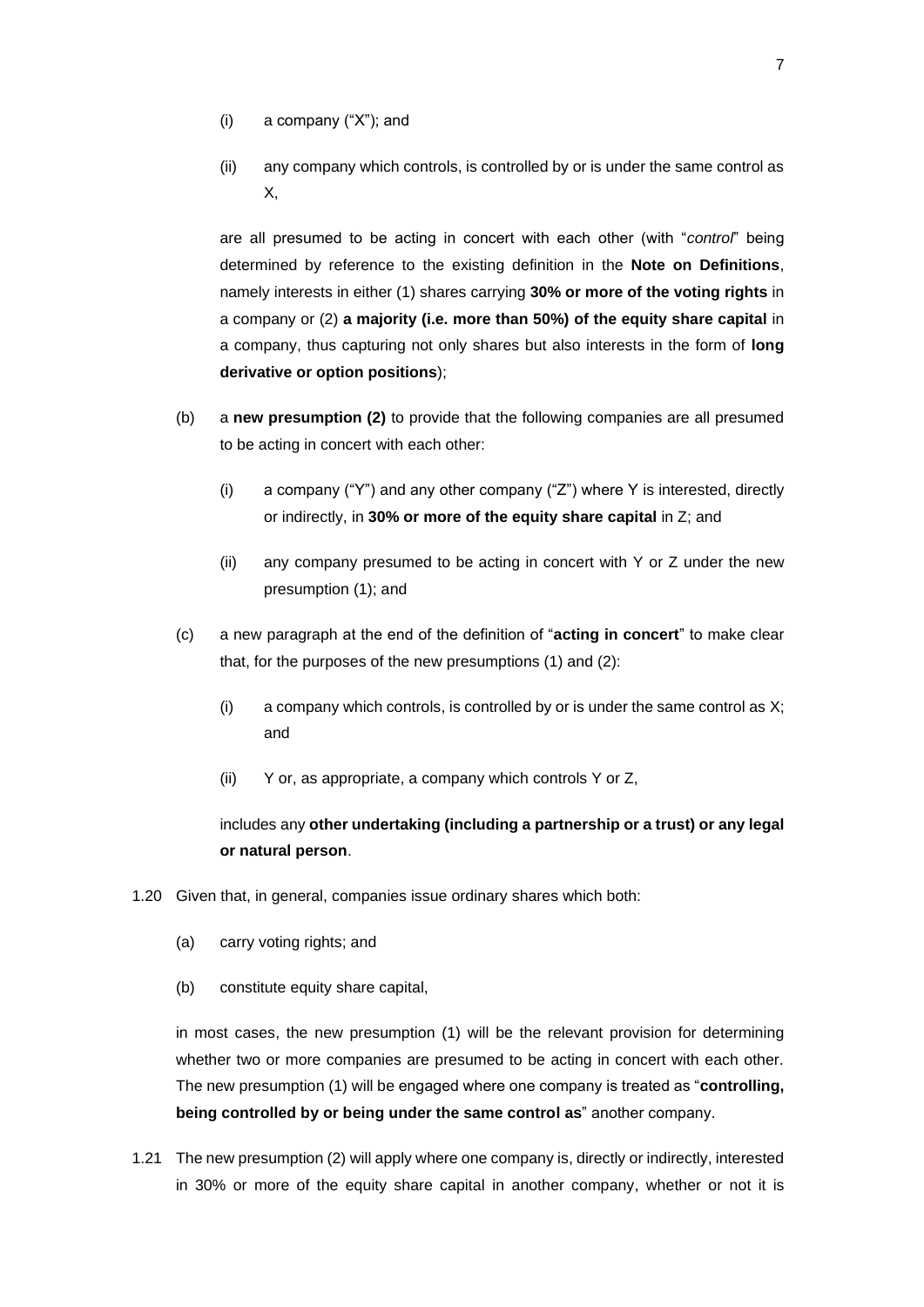interested in shares carrying 30% or more of the voting rights in the company. So, for example, under the new presumption (2), A, B and C will be presumed to be acting in concert with each other where:

- (a) A is interested in 40% of the (non-voting) equity share capital in B; and
- (b) B is interested in 80% of the (non-voting) equity share capital in C (such that A is indirectly interested in 32% of the equity share capital in C).

In these circumstances, as A does not control B, the new presumption (1) would not apply as between A and B (and therefore would also not apply as between A and C). Nonetheless, given the significance of A's (indirect) investment in C to each of A and C, either one of A or C may be likely to take action to support the other. Accordingly, A, B and C should all be presumed to be acting in concert with each other in these circumstances.

- 1.22 As explained below, the new presumptions (1) and (2) would be applied not only to companies but also to investment entities such as investment funds.
- *(iv) Investment entities*
- 1.23 Under presumption (4) of the definition of "**acting in concert**" ("**presumption (4)**"), a **fund manager** is presumed to be acting in concert with a person whose funds the fund manager manages on a discretionary basis, in respect of the relevant investment accounts. However, under **Rule 8.3(d)** and **Note 8 on Rule 8**, a fund manager is treated as interested in the shares that it manages on a discretionary basis (and its client is **not** treated as having an interest in the shares which the fund manager manages on its behalf). This is also the approach adopted by the Executive in **Practice Statement No 12** ("*Rule 9 and the interests in shares of clients whose funds are managed on a discretionary basis*").
- 1.24 The latter approach is considered to be the better approach and **Section 3(c)** therefore proposes to **delete presumption (4)** and to introduce a new **Note 11** on the definition of "**interests in securities**" to make this clear.
- 1.25 The new presumptions (1) and (2) would apply to investment companies in the same way as to any other company.
- *(v) Limited partnerships and investment funds*
- 1.26 At present, the Code does not prescribe any circumstances in which the level of a person's interests in a **limited partnership or investment fund** is such that it should cause the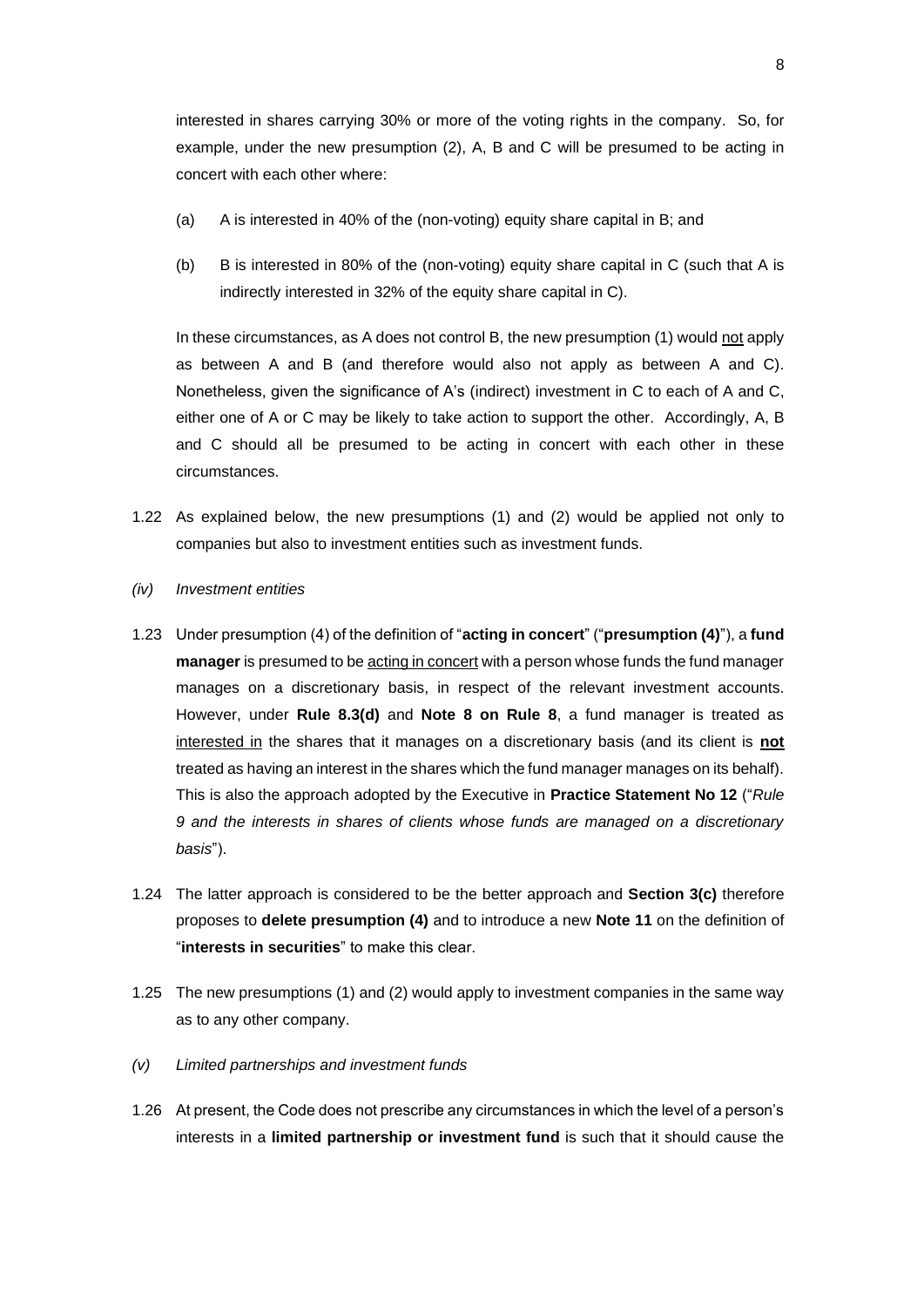person and the limited partnership or investment fund to be presumed to be acting in concert with each other.

# 1.27 **Section 3(e)** proposes that, where a **limited partnership or investment fund**:

- (a) invests in a **bid vehicle** formed for the purpose of making an offer; or
- (b) acquires an interest in a **Code company**,

the Panel should apply the new presumptions (1) and/or (2) so as to presume an **investor** (e.g. a limited partner) in the limited partnership or investment fund to be acting in concert with:

- (i) the **bid vehicle** (as well as the limited partnership or investment fund) (in the case of paragraph (a)); or
- (ii) the **limited partnership or investment fund** (in the case of paragraph (b)),

if the percentage of the investor's interests in the limited partnership or investment fund is such that the new presumptions (1) and/or (2) would apply if that fund were a company and if the investor was interested in a corresponding percentage of that company's equity share capital. This would be set out in a new **Note 7** on the definition of "**acting in concert**".

- 1.28 In addition, **Section 3(e)** proposes:
	- (a) a **new presumption (5)** to provide that an **investment manager** of or investment adviser to:
		- (i) an offeror or an investor in an offeror consortium; or
		- (ii) the offeree company,

together with any person controlling, controlled by or under the same control as that investment manager or adviser, is presumed to be acting in concert with the offeror or the offeree company respectively. This reflects the manner in which the Executive has applied the current presumption (4); and

(b) a **new paragraph (4)** of the definition of "**connected fund managers and principal traders**" to make clear that a fund manager or principal trader which is under the same control as an **investment manager** or investment adviser that is presumed to be acting in concert with an offeror or the offeree company by virtue of the proposed new presumption (5) will be treated as "*connected with*" that offeror or offeree company respectively.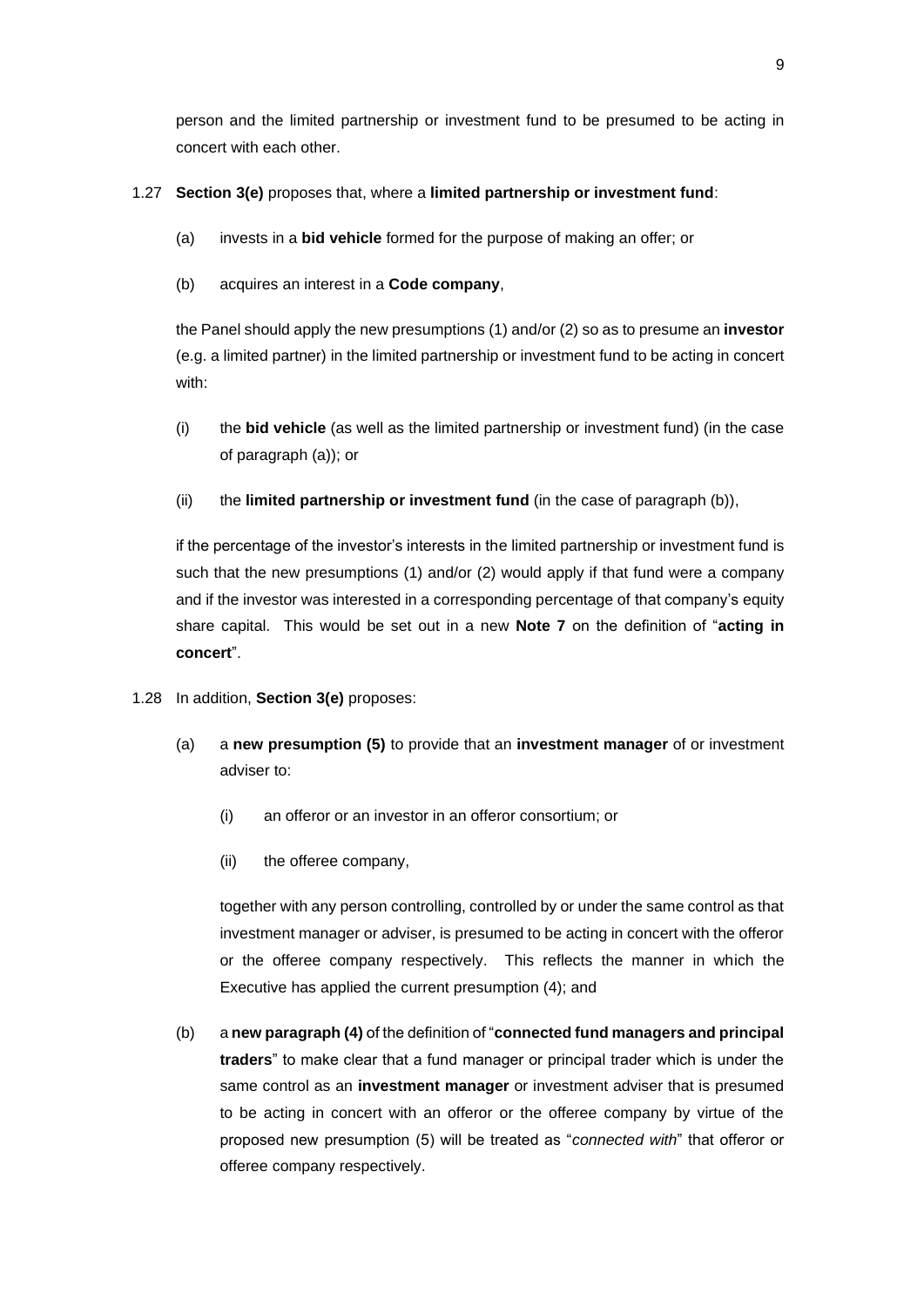- *(vi) Offers made by a new bid vehicle*
- 1.29 Under the first sentence of **Note 6** on the definition of "**acting in concert**", investors in a **consortium** (for example, through a vehicle formed for the purpose of making an offer) are normally treated as acting in concert with the offeror.
- 1.30 If the amendments referred to above are adopted, the persons who may be considered to be acting in concert with the offeror in cases where equity financing for an offer is provided by a fund managed on a discretionary basis by an investment manager or investment adviser are as follows:
	- (a) **the fund itself**: under the first sentence of **Note 6** on the definition of "**acting in concert**";
	- (b) **the investment manager of or investment adviser to the fund**: under the new presumption (5); and
	- (c) **an investor in the fund** that is providing equity financing for the offer if the investor either:
		- (i) will have a **"see-through" interest in 30% or more of the equity share capital** in the offeror – in view of the proposed new **Note 7** on the definition of "**acting in concert**", the investor would be presumed to be acting in concert with the offeror under the new presumption (2); or
		- (ii) **owns more than 50% of the limited partnership interests** in the fund (regardless of the percentage of the equity share capital in the offeror which will be held by the fund) – in view of the proposed new **Note 7** on the definition of "**acting in concert**", the investor would be presumed to be acting in concert with the offeror under the new presumption (1) (taking into account also the first sentence of **Note 6** of the definition of "**acting in concert**").

1.31 Where:

- (a) the investment manager or the investment adviser; or
- (b) the investor,

is part of a larger organisation, the other parts of that organisation will normally be presumed to be acting in concert with:

- (i) the investment manager/investment adviser or the investor; and
- (ii) the offeror,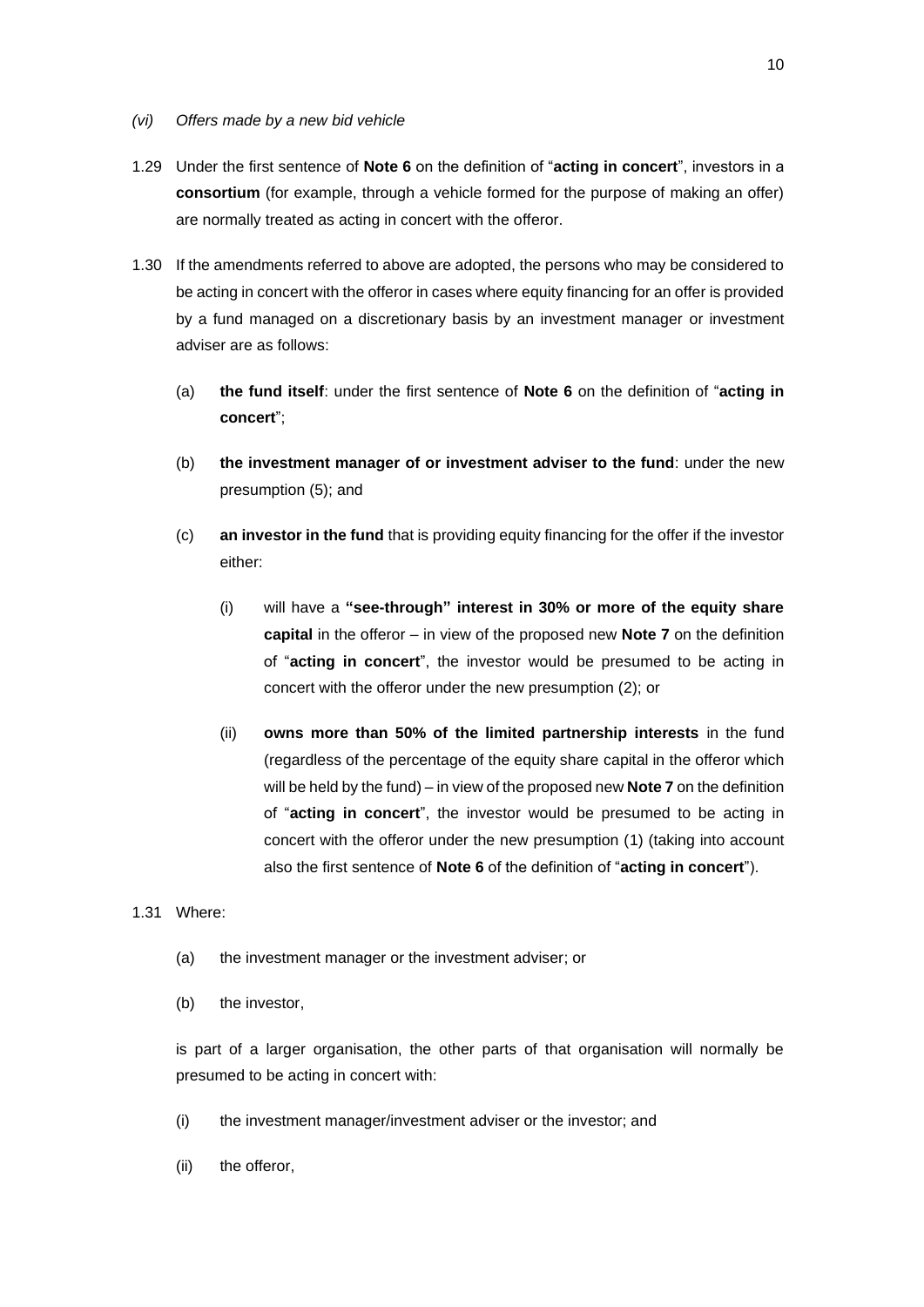under the new presumptions (1) and/or (2). However, **Note 6** on the definition of "**acting in concert**" also provides that the Panel may be prepared to waive the presumption of acting in concert in relation to the other parts of the organisation if the Panel is satisfied that those other parts are **independent** from the investment manager/investment adviser or the investor (as appropriate) and depending on the circumstances of the case, including the size of the investment in the offeror.

- 1.32 Regarding the **size of the investment** in the offeror, **Note 6** currently draws three bands by reference to which the Panel will decide whether to agree to waive the presumption of acting in concert between the investment manager/adviser or investor and the other parts of its organisation. In view of the proposal described above to change the threshold at which the new presumptions (1) and (2) are engaged to 30%, **Section 3(f)** proposes to amend these three bands so that they would be as follows:
	- (a) **10% or less** (no amendment proposed): the Panel would normally agree to waive the presumption;
	- (b) **more than 10% but less than 30%** (reduced from 50%): the Panel may agree to waive the presumption depending on the circumstances of the case; and
	- (c) **30% or more** (reduced from 50% or more): the Panel would not normally agree to waive the presumption.
- *(vii) Connected fund managers and connected principal traders*
- 1.33 Under **Rule 7.2**, the presumption that fund managers and principal traders who are "*connected with*" an offeror or the offeree company are acting in concert with that offeror or offeree company is disapplied until, broadly:
	- (a) an announcement is made identifying the offeror or offeree company; or
	- (b) the time when the connected fund manager or connected principal trader is made aware of the offer,

whichever is the earlier.

1.34 **Section 4** proposes certain amendments to **Rule 7.2** and to various related provisions of the Code to clarify and simplify the application of **Rule 7.2**. The proposals are not intended to make substantive amendments to the meaning or application of those provisions, save that the proposed **new Note 7 on Rule 7.2** would codify the ability for a person other than a connected fund manager or connected principal trader to seek the treatment that is afforded by **Rule 7.2**.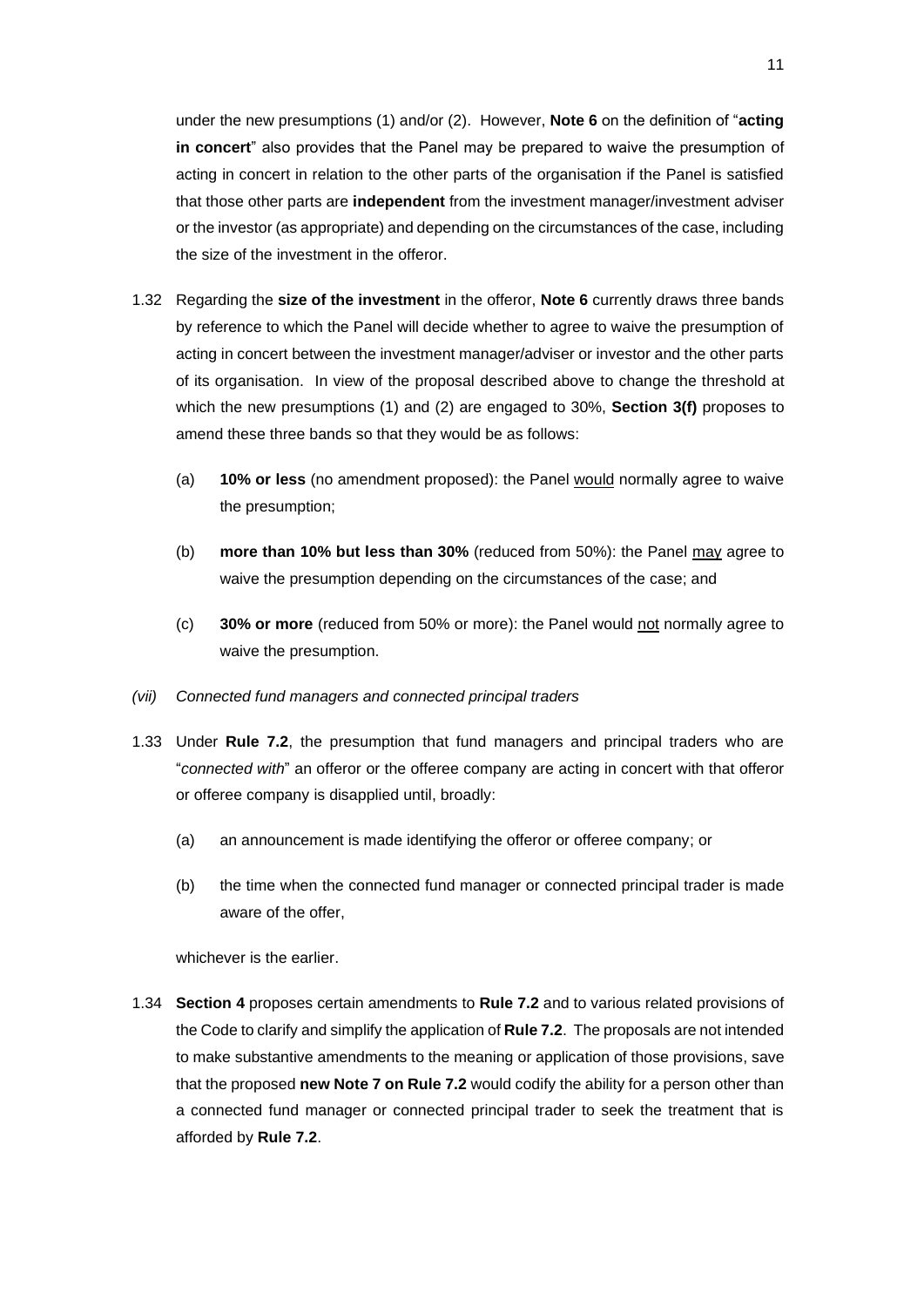- *(viii) Other proposed amendments to the definition of "acting in concert"*
- 1.35 The current **presumptions (2)** and **(3)** provide, in summary, that:
	- (a) a **company** is presumed to be acting in concert **with its directors** (together with their close relatives and the related trusts of any of them); and
	- (b) a **company** is presumed to be acting in concert **with its pension scheme(s)** and the pension schemes of any company described in presumption (1).
- 1.36 **Section 5** proposes to amend these presumptions so that:
	- (a) the **directors** of a company should be presumed to be acting in concert **with the company**; and
	- (b) **a company's pension scheme(s)** should be presumed to be acting in concert **with the company**.
- 1.37 **Section 5** also proposes to amend the current **presumption (9)**, which relates to shareholders in a private company who:
	- (a) sell their shares in that company in consideration for the issue of new shares in a Code company; or
	- (b) in connection with an initial public offering or otherwise, become shareholders in a Code company,

so that it would apply also to members of a partnership.

- 1.38 It is not proposed to make any material amendments to any of the current **presumptions (5) to (8)**. However, it is proposed that certain of these presumptions will be re-ordered, as noted below.
- *(ix) Summary of the revised presumptions of the definition of "acting in concert"*
- 1.39 If the amendments proposed above are implemented, the presumptions of the definition of "**acting in concert**" would, in summary, be as follows (with presumptions (1) to (5) being new or amended presumptions, as described above, and presumptions (6) to (10) being the current presumptions (5) to (9) which, save as described above, would be reordered but not amended):
	- (1) a company ("X") and any company which **controls, is controlled by or is under the same control** as X, all with each other (with "control" being determined by reference to interests in either (i) shares carrying 30% or more of the voting rights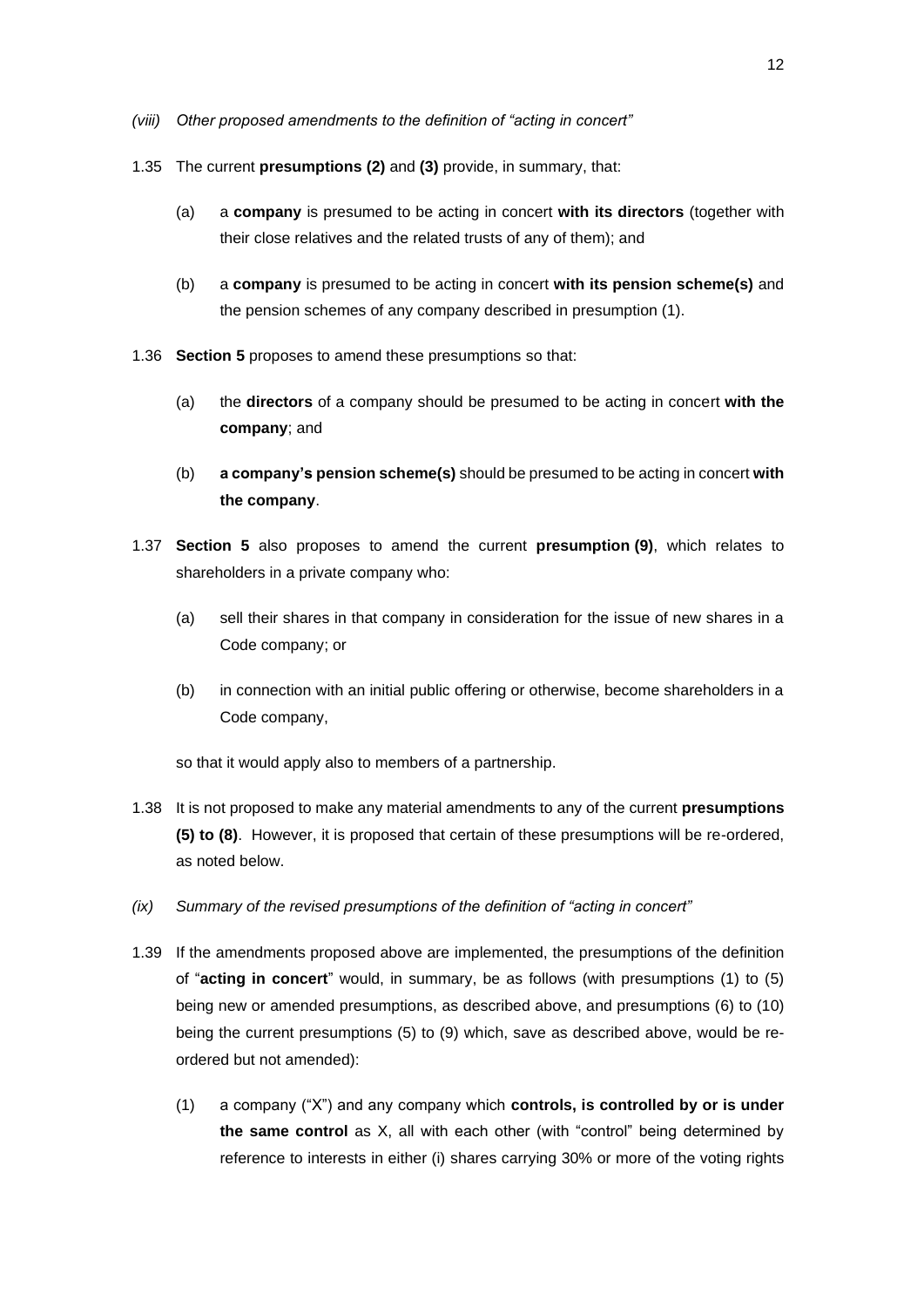in a company or (ii) a majority of the equity share capital in a company) (*new presumption*);

- (2) a company ("Y") and any other company ("Z") where Y is interested, directly or indirectly, in **30% or more** of the **equity share capital** in Z, together with any company presumed to be acting in concert with Y or Z under presumption (1), all with each other (*new presumption*);
- (3) a company's **pension schemes**, and the pension schemes of any company with which the company is presumed to be acting in concert under presumption (1) or (2), with the **company** (*current presumption (3), amended*);
- (4) the **directors** of a company (together with their close relatives and the related trusts of any of them) with the **company** (*current presumption (2), amended*);
- (5) an **investment manager** of or **investment adviser** to:
	- (a) an offeror or an investor in an offeror consortium; or
	- (b) the offeree company,

with the offeror or the offeree company (as appropriate), together with any person controlling, controlled by or under the same control as that investment manager or adviser (with "control" being determined on the basis described in presumption (1)) (*new presumption*);

- (6) a **connected adviser** with its **client** and, if its client is acting in concert with an offeror or the offeree company, with that **offeror or offeree company** respectively, in each case in respect of the interests in shares of that adviser and persons controlling, controlled by or under the same control as that adviser (except in the capacity of an exempt fund manager or an exempt principal trader) (with "control" being determined on the basis described in presumption (1)) (*current presumption (7)*);
- (7) the **directors** of a company which is subject to an offer or where the directors have reason to believe a **bona fide offer might be imminent** (*current presumption (8)*);
- (8) a person, the person's **close relatives**, and the related trusts of any of them, all with each other (*current presumption (5)*);
- (9) the close relatives of a **founder of a Code company**, their close relatives, and the related trusts of any of them, all with each other (*current presumption (6)*); and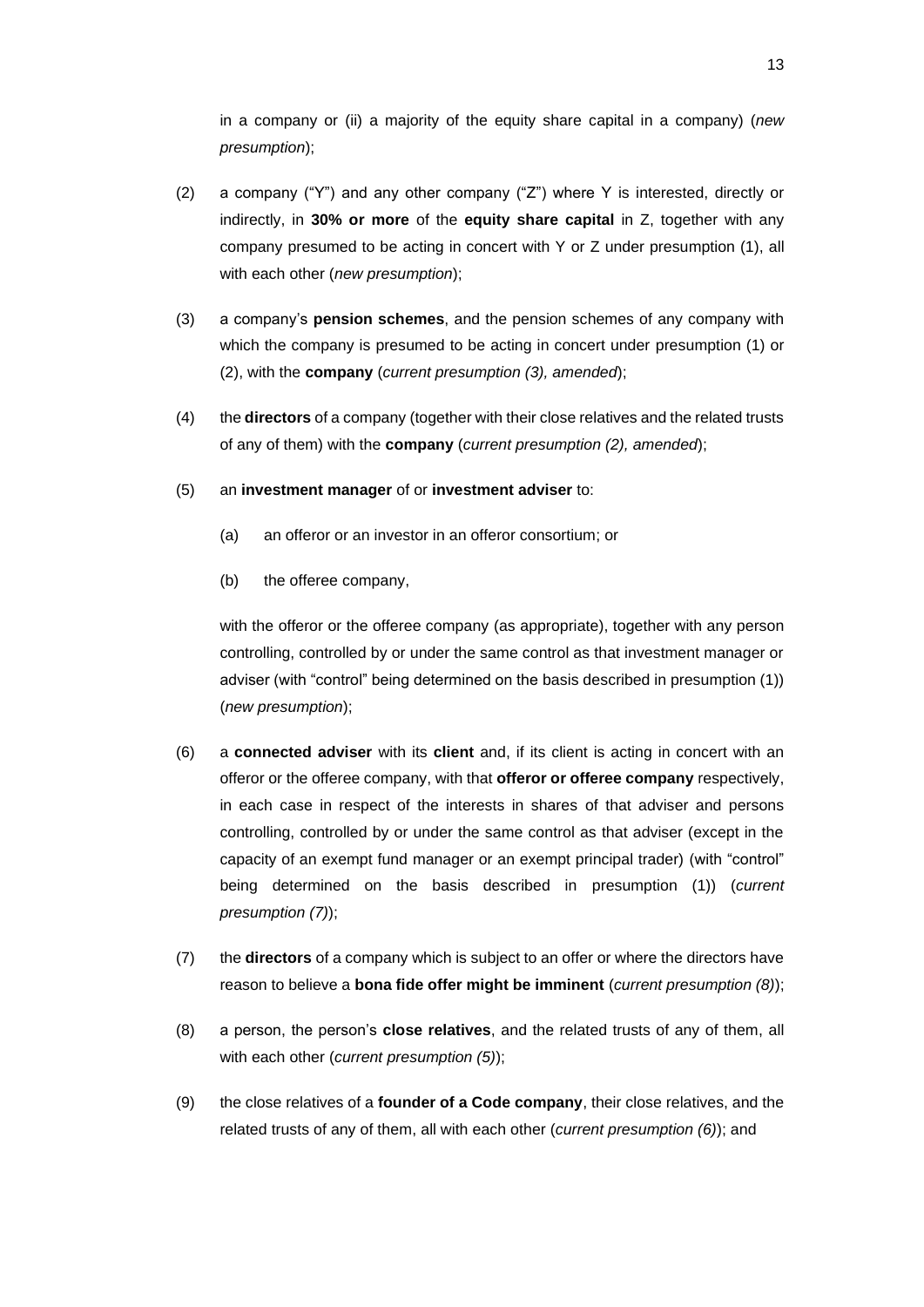(10) **shareholders in a private company** or **members of a partnership** who sell their shares or interests in consideration for the issue of new shares in a Code company, or who, in connection with an initial public offering or otherwise, become shareholders in a Code company (*current presumption (9), amended*).

# *(d) Assessment of the impact of the proposals*

- 1.40 **Section 6** provides an assessment of the impact of the proposed amendments.
- 1.41 In summary, the proposals should provide considerable benefit to offerors, offeree companies and market participants because they will give additional clarity on the application of the presumptions of the definition of "**acting in concert**" and certain related provisions of the Code.
- 1.42 The proposals should not require offerors, offeree companies or market participants to incur significant additional costs. This is on the basis that, to a large degree, the proposals represent the codification of the Executive's existing practice. In addition, raising the threshold at which the presumption of acting in concert is engaged from 20% to 30% will result in there being fewer cases in which a shareholder is presumed to be acting in concert with the company in which it is invested, leading to a reduction in requirements to consult the Panel and in the administrative and other costs which would otherwise be incurred in monitoring, and where appropriate preventing, the acquisition of interests in shares in Code companies by one another.
- 1.43 The proposal that the level of investment at which the Panel will not normally agree to waive the acting in concert presumption in relation to other parts of the organisation of which an investor in a new bid vehicle forms part from 50% to 30% could lead to increased costs for the relevant organisations. However, these costs will be outweighed by the benefits of there being a more consistent approach to the application of the presumptions of acting in concert overall.

#### *(e) Invitation to comment*

- 1.44 The Code Committee invites comments on the amendments to the Code proposed in this PCP. Comments should reach the Code Committee by Friday, 23 September 2022 and should be sent in the manner set out at the beginning of this PCP.
- 1.45 The proposed amendments to the Code are set out in **Appendix A**. In this PCP, the provisions of the Code are stated as they will be in force on 13 June 2022, i.e. the date on which the amendments announced on 5 May 2022 will be implemented. Where amendments are proposed, underlining indicates proposed new text and striking-through indicates text that is proposed to be deleted.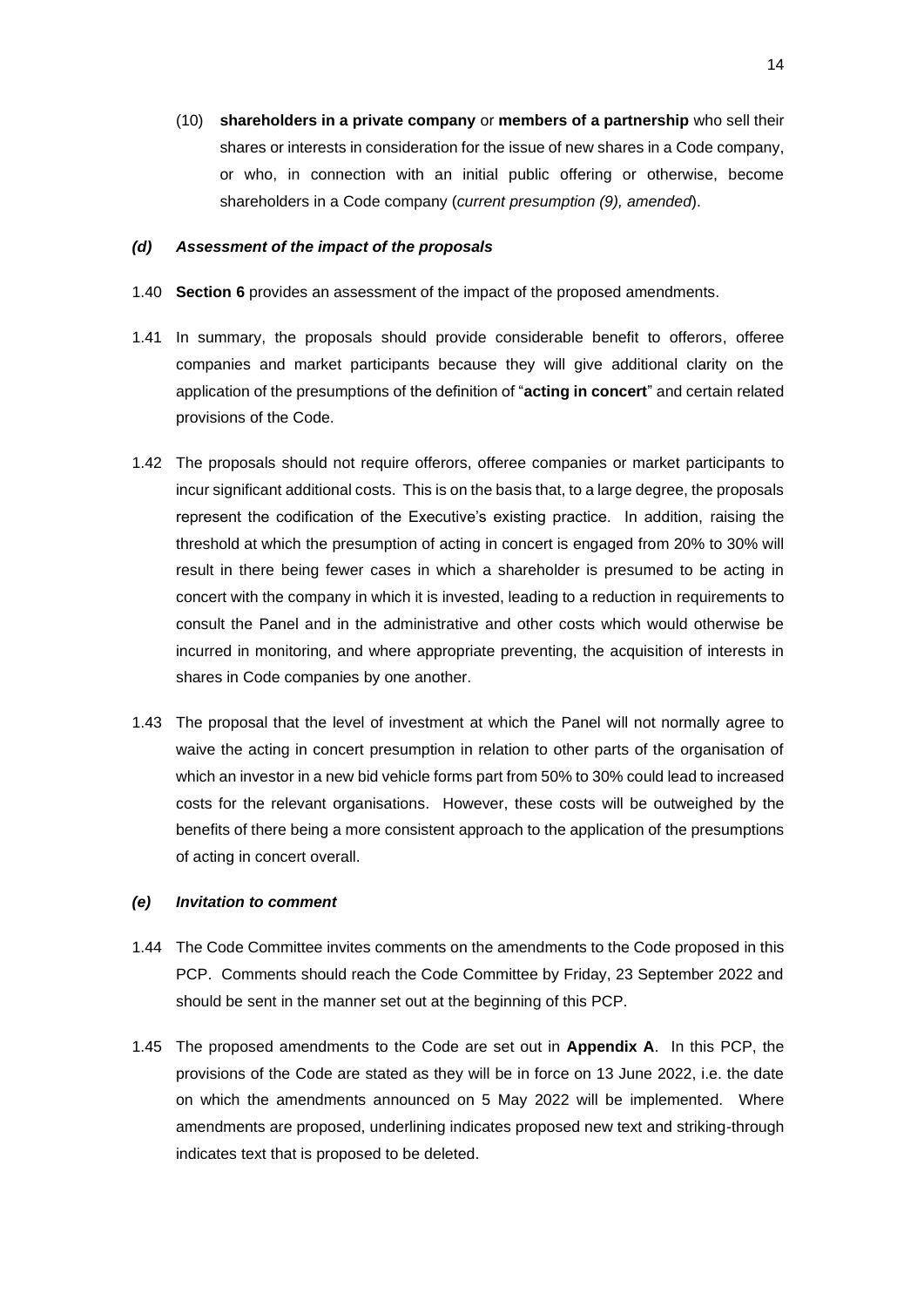1.46 A list of the questions that are put for consultation is set out in **Appendix B**.

# *(f) Implementation*

1.47 The Code Committee expects to publish a Response Statement setting out the final amendments to the Code in late 2022 and expects that the amendments to the Code would come into effect approximately two months after the publication of that Response Statement.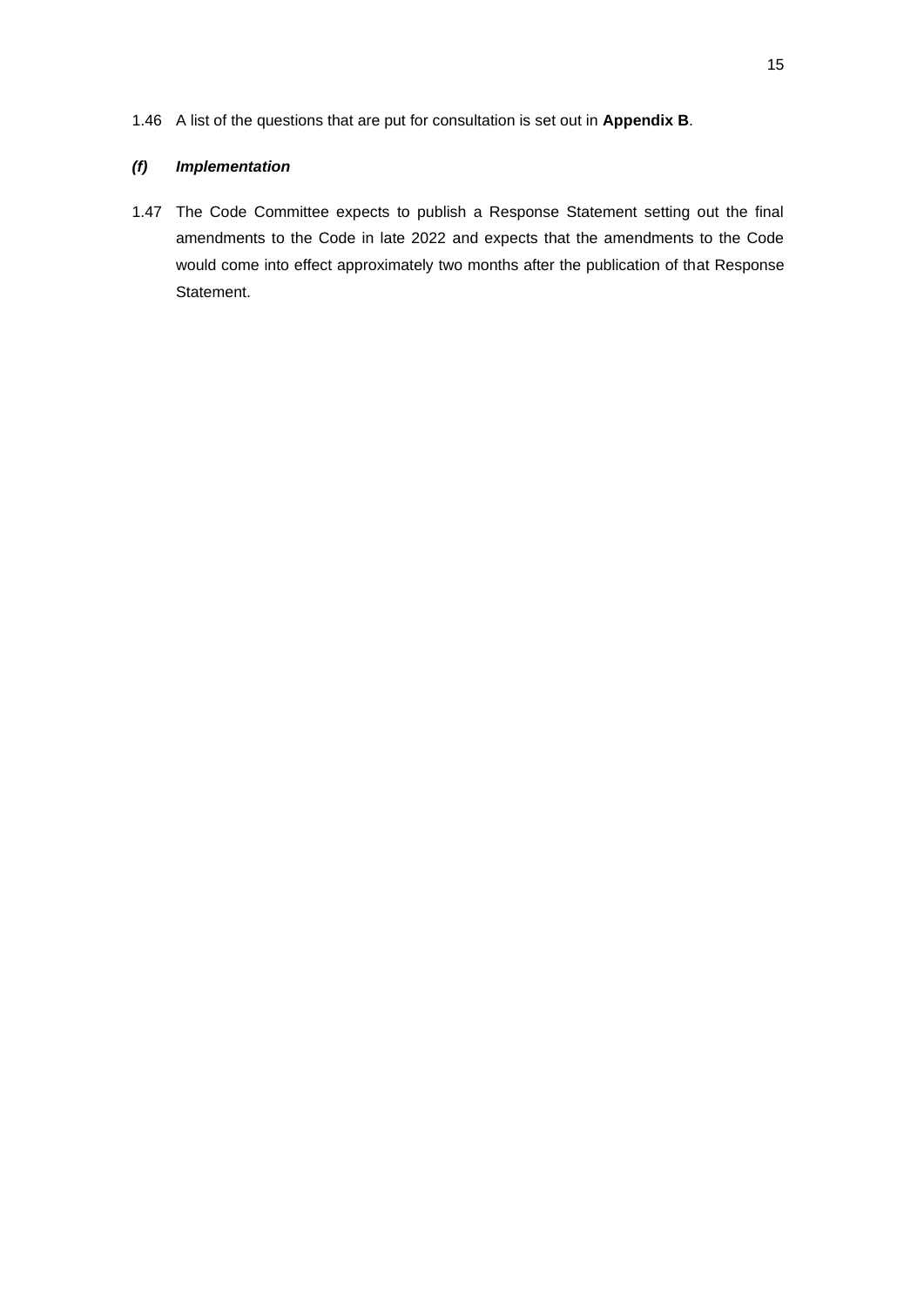# **2. Presumption (1) of the definition of "acting in concert"**

# *(a) Summary*

- 2.1 **Section 2** proposes the introduction of:
	- (a) a **new presumption (1)** of the definition of "**acting in concert**" to provide that:
		- (i) a company ("X"); and
		- (ii) any company which controls, is controlled by or is under the same control as X,

are all presumed to be acting in concert with each other (with "**control**" being determined by reference to interests in either (1) shares carrying 30% or more of the voting rights in a company or (2) a majority (i.e. more than 50%) of the equity share capital in a company);

- (b) a **new presumption (2)** of the definition of "**acting in concert**" to provide that the following companies are all presumed to be acting in concert with each other:
	- (i) a company ("Y") and any other company ("Z") where Y is interested, directly or indirectly, in 30% or more of the equity share capital in Z; and
	- (ii) any company presumed to be acting in concert with Y or Z under the new presumption (1); and
- (c) a new paragraph at the end of the definition of "**acting in concert**" to make clear that, for the purposes of the new presumptions (1) and (2):
	- (i) a company which controls, is controlled by or is under the same control as  $X$ ; and
	- (ii) Y or, as appropriate, a company which controls Y or Z,

# includes any **other undertaking (including a partnership or a trust) or any legal or natural person**.

A diagram setting out the companies that, by virtue of an interest in a company's shares carrying voting rights, would be subject to the **new presumption (1)** is set out at **Appendix D**. A diagram setting out the companies that, by virtue of an interest or interests in a company's equity share capital, would be subject to the **new presumption (1)** and/or the **new presumption (2)** is set out at **Appendix E**.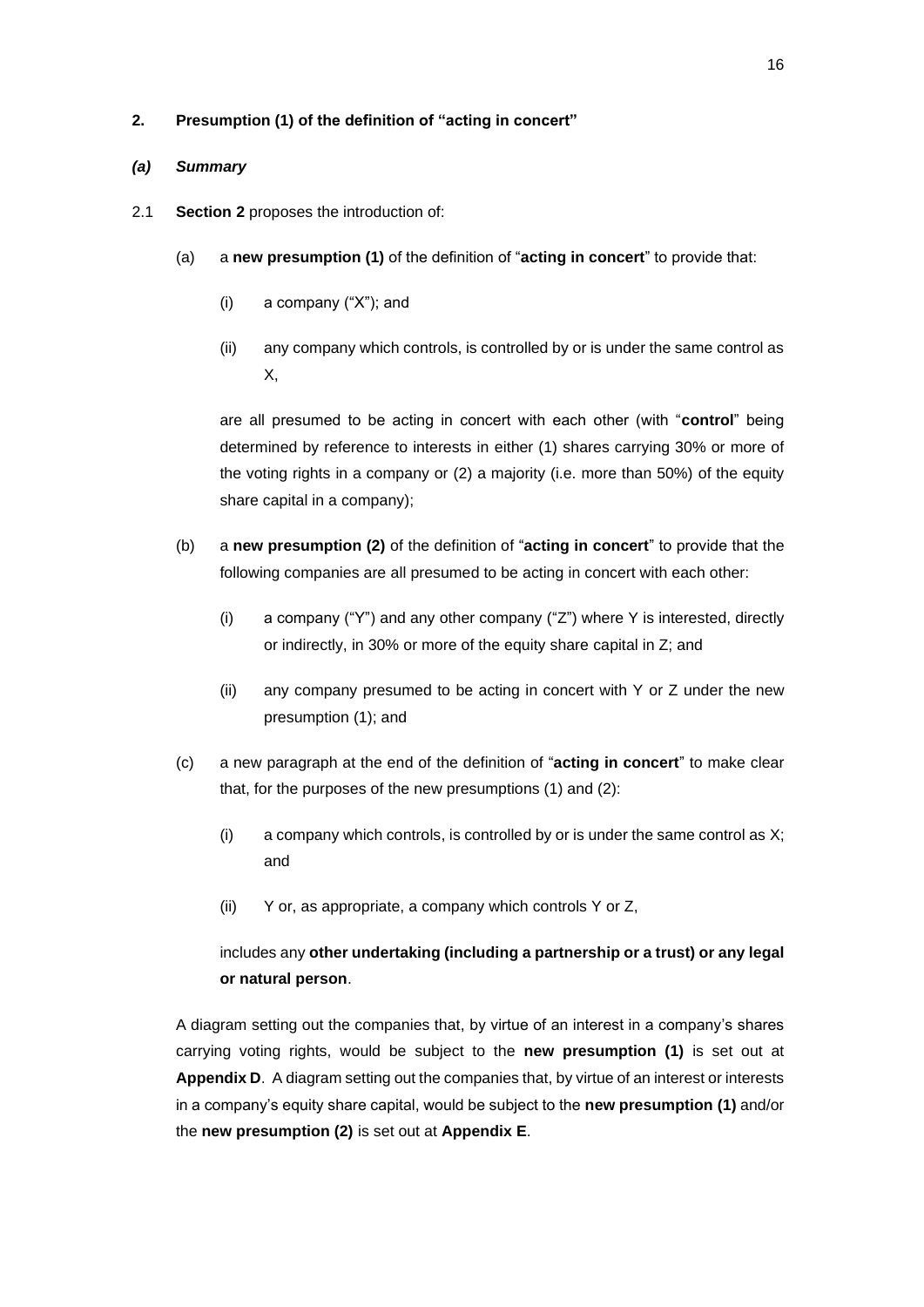## *(b) Introduction*

2.2 The general definition of "**acting in concert**" provides that:

"Persons acting in concert comprise persons who, pursuant to an agreement or understanding (whether formal or informal), co-operate to obtain or consolidate control (as defined below) of a company or to frustrate the successful outcome of an offer for a company. A person and each of its affiliated persons will be deemed to be acting in concert all with each other (see Note 2 below).".

2.3 "**Control**" is defined as follows:

"Control means an interest, or interests, in shares carrying in aggregate 30% or more of the voting rights … of a company, irrespective of whether such interest or interests give de facto control.".

- 2.4 Under **Note 2** on the definition of "**acting in concert**", an "**affiliated person**" means, broadly, any undertaking in respect of which any person:
	- (a) has or controls a majority of the voting rights;
	- (b) has the right to appoint or remove a majority of the directors; or
	- (c) has the power to exercise, or actually exercises, dominant influence or control.
- 2.5 As discussed further below, under presumption (7) of the definition of "**acting in concert**" ("**presumption (7)**"), a "**connected adviser**" is presumed to be acting in concert with its client and, if its client is acting in concert with an offeror or the offeree company, with that offeror or offeree company.
- 2.6 A "**connected adviser**" is defined as follows:

"Connected adviser normally includes only the following:

- (1) in relation to the offeror or the offeree company:
	- (a) an organisation which is advising that party in relation to the offer; and
	- (b) a corporate broker to that party; and

(2) in relation to a person who is acting in concert with the offeror or the offeree company, an organisation which is advising that person either:

(a) in relation to the offer; or

(b) in relation to the matter which is the reason for that person being a member of the relevant concert party.

Such references do not normally include a corporate broker which is unable to act in connection with the offer because of a conflict of interest.".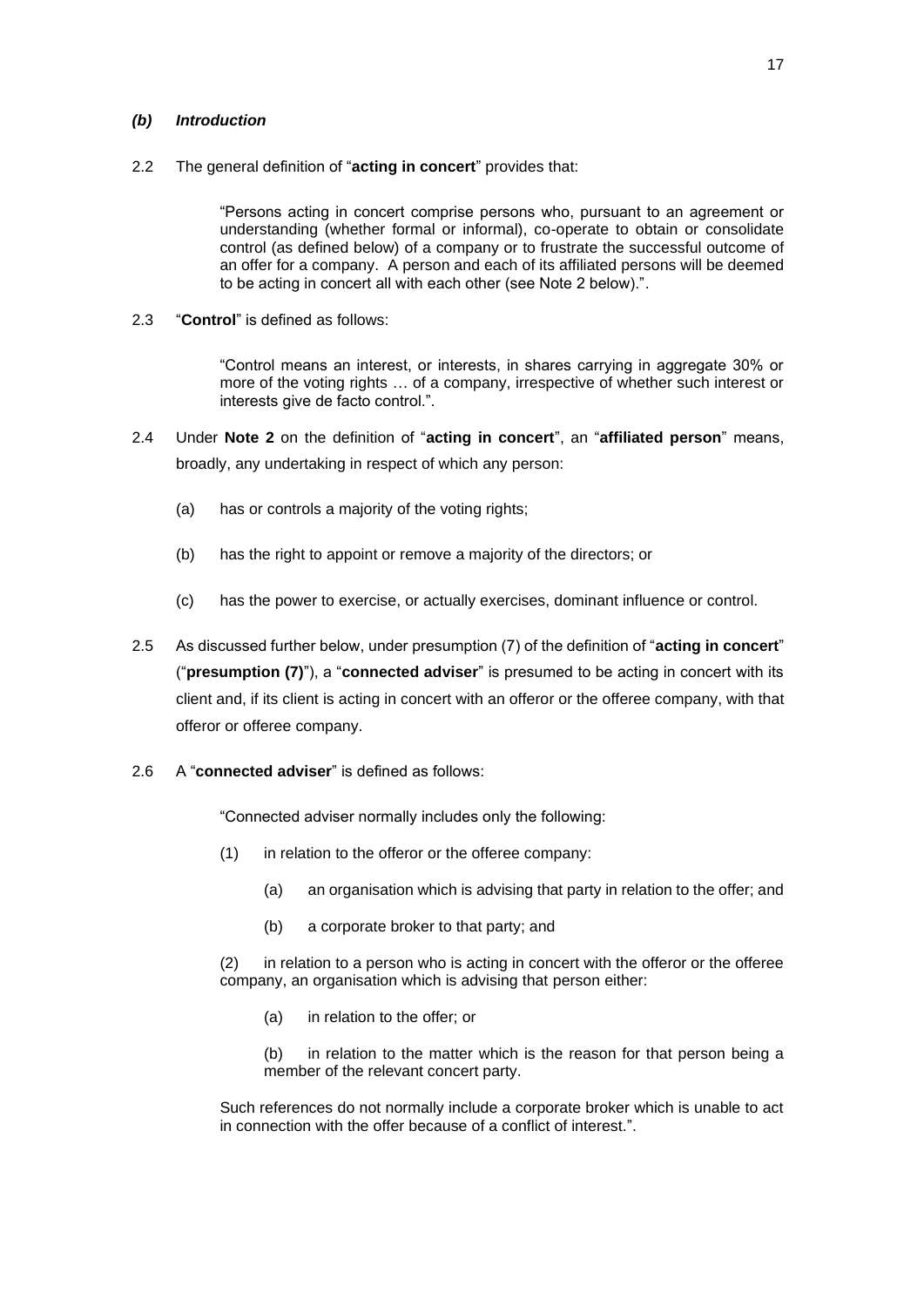2.7 As also discussed below, a "**connected fund manager**" or a "**connected principal trader**" may be presumed to be acting in concert with an offeror or the offeree company. "**Connected fund managers and principal traders**" are defined as follows:

> "A fund manager or principal trader will normally be connected with an offeror or the offeree company, as the case may be, if the fund manager or principal trader is controlled# by, controls or is under the same control as:

> (1) an offeror or any person acting in concert with it (for example as a result of being an investor in a consortium (see also Note 6 on the definition of acting in concert));

> (2) the offeree company or any person acting in concert with the offeree company; or

- (3) any connected adviser to any person covered in (1) or (2).".
- 2.8 If a connected fund manager or a connected principal trader has exempt status, and that exempt status remains relevant, presumption (7) will not apply to that fund manager or principal trader. **Note 2** on the definition of "**exempt fund manager**" and "**exempt principal trader**" provides as follows:

"*2. When a principal trader or fund manager is connected with the offeror or offeree company, exempt status is not relevant unless the sole reason for the connection is that the principal trader or fund manager is controlled# by, controls or is under the same control as a connected adviser to:*

- *(1) the offeror;*
- *(2) the offeree company; or*

*(3) a person acting in concert with the offeror (for example as a result of being an investor in a consortium) or with the offeree company. References in the Code to exempt principal traders or exempt fund managers should be construed accordingly. (See also Rule 7.2.)*"*.*

- 2.9 When the "#" symbol is applied to the term "**controls, controlled by or under the same control as**" (or equivalent) in various provisions of the Code, including:
	- (a) presumption (7);
	- (b) the definition of "**connected fund managers and principal traders**";
	- (c) **Note 2** on the definition of "**exempt fund manager**" and "**exempt principal trader**"; and
	- (d) **Rule 4.4**,

it refers to the **Note on Definitions** at the end of the Definitions Section (the "**Note of Definitions**"). This provides as follows: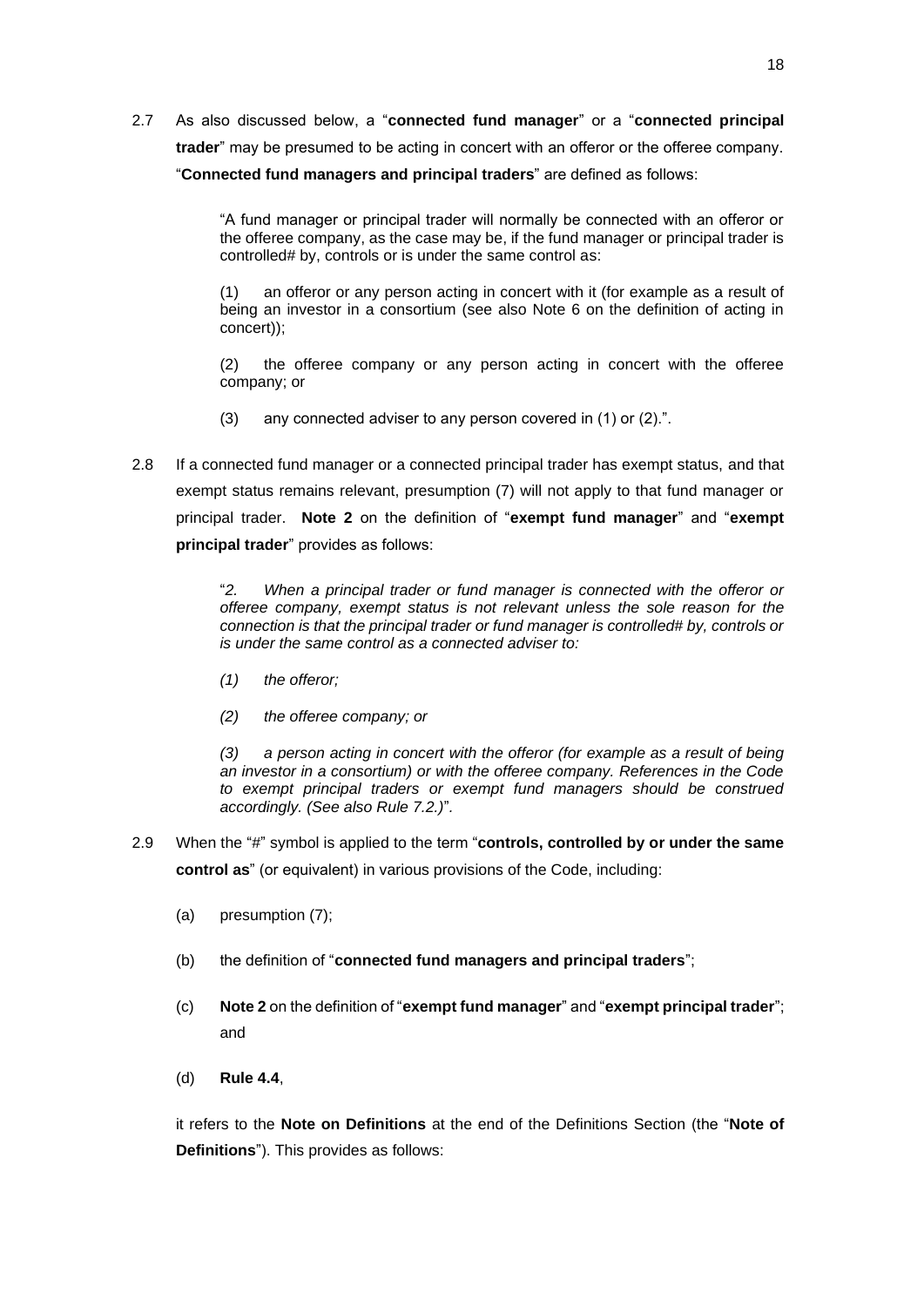"*The normal test for whether a person is controlled by, controls or is under the same control as another person will be by reference to the definition of control. There may be other circumstances which the Panel will regard as giving rise to such a relationship (eg where a majority of the equity share capital is owned by another person who does not have a majority of the voting rights); in cases of doubt, the Panel should be consulted.*".

# *(c) Background to presumption (1)*

- *(i) Introduction*
- 2.10 Presumption (1) applies in relation to a "group" of companies and provides that the following are presumed to be acting in concert with each other:

"(1) a company, its parent, subsidiaries and fellow subsidiaries, and their associated companies, and companies of which such companies are associated companies, all with each other (for this purpose ownership or control of 20% or more of the equity share capital of a company is regarded as the test of associated company status);".

- 2.11 Presumption (1) was introduced into the Code in 1974 and has not been substantively amended since then.
- 2.12 The perimeter of the companies to which the current presumption (1) applies is shown in the diagram at **Appendix C**. This is established by reference to three components:
	- (a) the "core" group of companies around the "*company*" by reference to which the presumed concert party is determined, comprising (in addition to the company itself) "*its parent, subsidiaries and fellow subsidiaries*". The "company" itself is shown in **orange** and the "core" companies are shown in **blue** in the diagram at **Appendix C**;
	- (b) the "*associated companies*" of the "company" and the "core" group of companies, as shown in **pink** in the diagram at **Appendix C**; and
	- (c) the "*companies of which such companies [i.e. the companies in paragraphs (a) and (b)] are associated companies*", as shown in **green** in the diagram at **Appendix C**.
- 2.13 The companies subject to presumption (1) are presumed to be acting in concert with the "company" itself and with each other in relation to a Code company (which, in the context of an offer, will be the offeree company). Accordingly:
	- (a) if the "*company*" referred to in **Appendix C** ("X") makes an offer for Company Y, each of the other companies referred to in presumption (1) is presumed to be acting in concert with  $X$  (i.e. the offeror) in relation to its offer for  $Y$  (i.e. the offeree company); and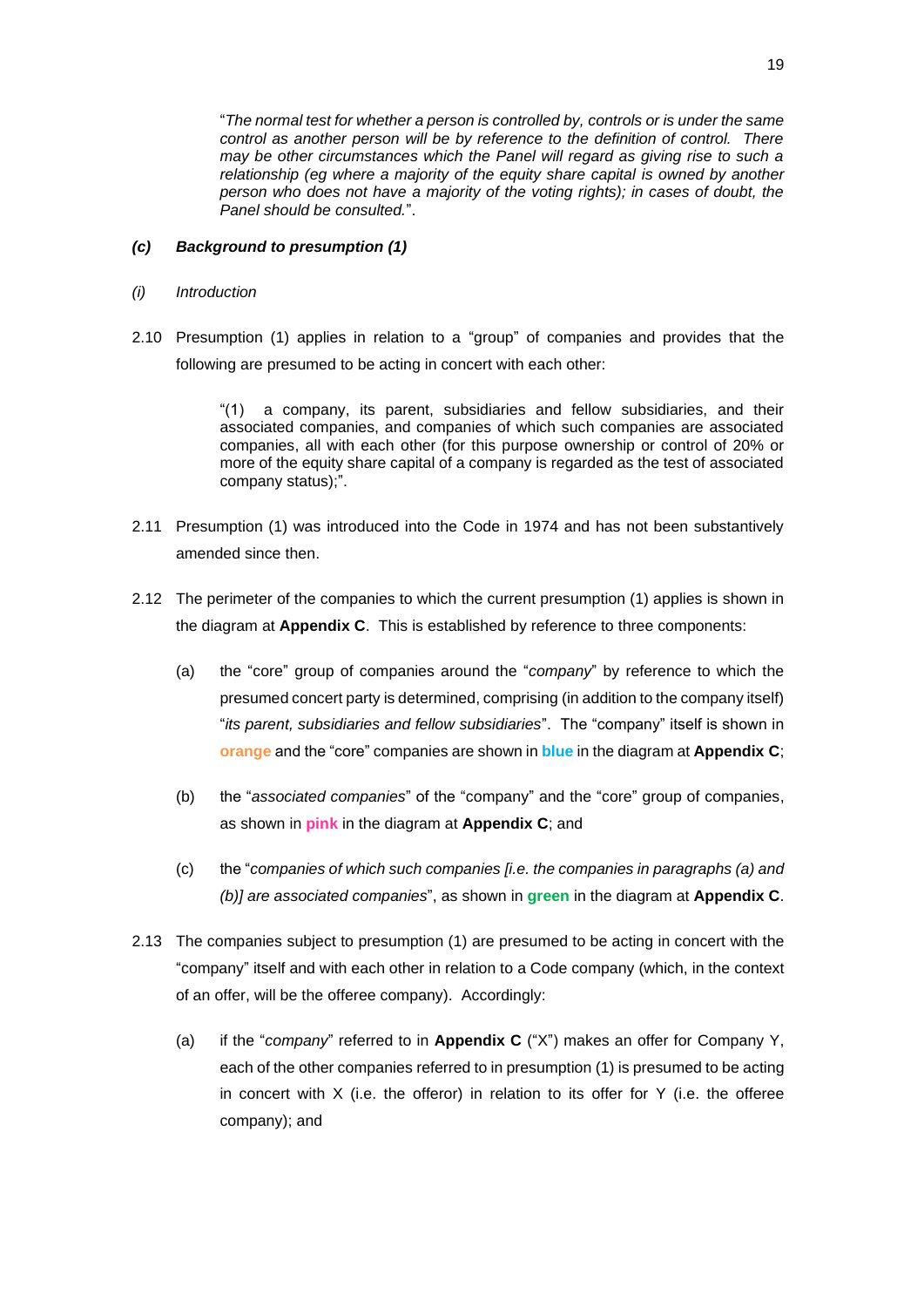- (b) outside of an offer, X must aggregate its interests in shares in any Code company ("Z") with the interests in the shares in Z of each of the other companies referred to in presumption  $(1)$  in order to determine whether the acquisition by  $X$ , or any of the other companies referred to in presumption (1), of an interest in shares in Z triggers an obligation for a mandatory offer to be made for Z under **Rule 9.1** (on account of the concert party centred on X thereby increasing the percentage of shares in Z in which the concert party is interested either (i) to 30% or more or (ii) in the 30% to 50% band).
- 2.14 Therefore:
	- (a) in the context of an offer, the focal point for determining the application of presumption (1) is by reference to the offeror (or, where relevant, the offeree company); whereas
	- (b) outside of an offer (i.e. in relation to the application of the mandatory offer obligation in **Rule 9.1**), the focal point for determining the application of presumption (1) is by reference to the person who acquires an interest in shares in a Code company which potentially triggers the obligation for a mandatory offer to be made. However, it will also be necessary to establish whether that person is, or is presumed to be, part of a wider concert party.
- *(ii) Rationale for treating the ownership or control of (1) shares carrying voting rights and/or (2) equity share capital as relevant for the purposes of presumption (1)*
- 2.15 In the opinion of the Code Committee, there are two bases for presuming companies which are in the same "group" to be acting in concert with each other:
	- (a) first, if A owns or controls a significant proportion of the **shares carrying voting rights** in B, A is likely to be able to exert influence over B and thereby also over any other company in which B itself owns or controls a significant proportion of the shares carrying voting rights; and
	- (b) secondly, if Y owns or controls a significant proportion of the **equity share capital** in Z, that shareholding is likely to be important to each party:
		- (i) in the case of Y, because Y has a significant exposure to the financial performance of Z; and
		- (ii) in the case of Z, because Y is a significant investor in  $Z$ ,

with the result that: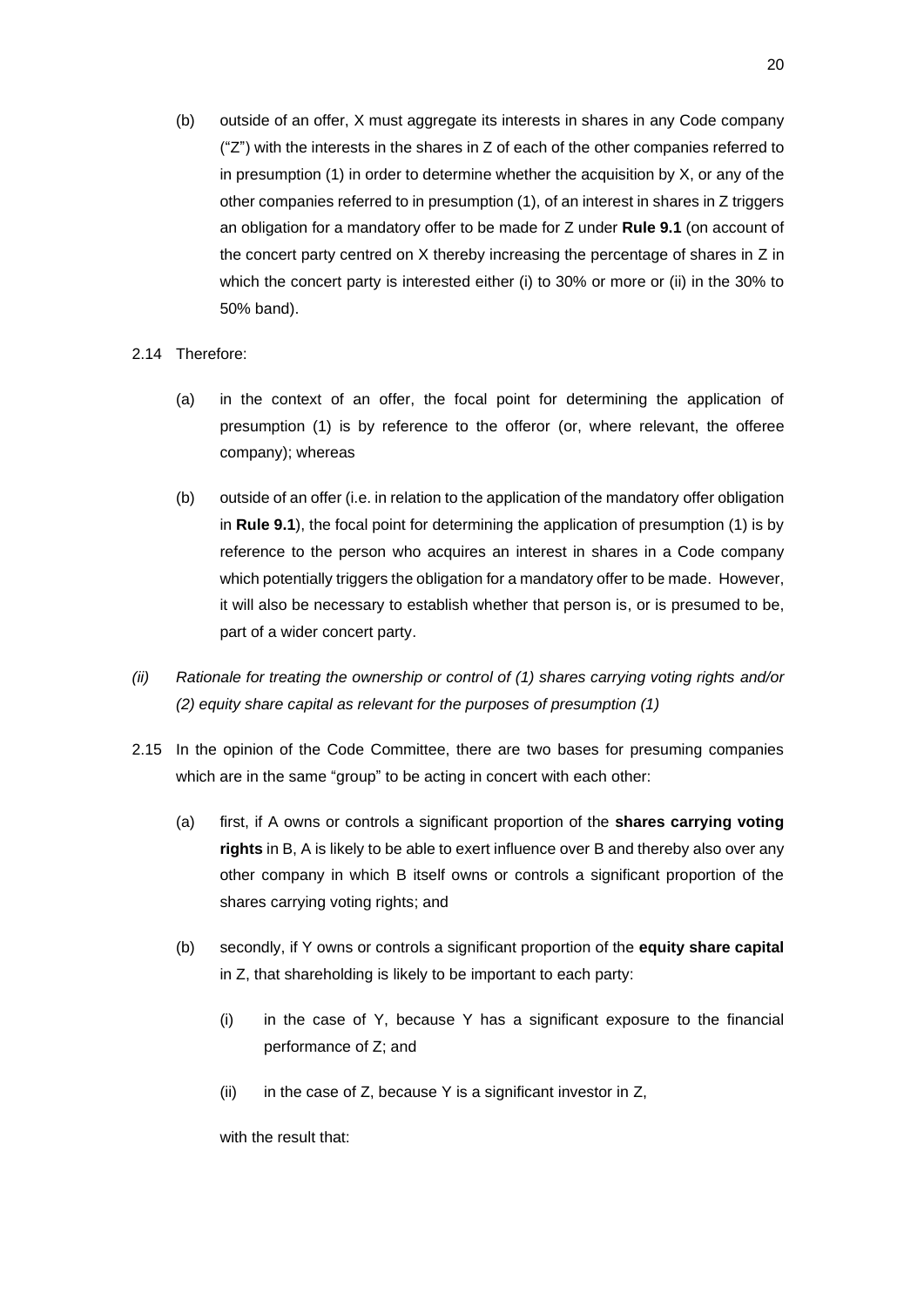- (1) Y may take action which it considers to be in Z's interests in order to support its (significant) investment in Z; and
- (2) Z may take action which it considers to be in Y's interests because Y is a significant investor in Z.
- *(iii) Issues with presumption (1)*
- 2.16 The Code Committee is aware of certain issues regarding the current formulation of presumption (1), as set out below.
- 2.17 First, the test for "*associated company status*" in presumption (1) is based only on the "**ownership or control**" of "**equity share capital**" 1 . Accordingly:
	- (a) notwithstanding that the ownership or control of shares carrying voting rights is as significant, if not more significant, in considering the relationship between a shareholder and a company; and
	- (b) albeit that, where a company has only ordinary shares in issue, a person's percentage holdings of equity share capital and shares carrying voting rights will normally be the same,

the presumption as drafted is not stated to apply where a company owns or controls 20% or more of another company's **shares carrying voting rights** but rather 20% or more of that company's **equity share capital**. The Code Committee understands, however, that the Executive's practice is to take equity share capital and/or shares carrying voting rights into account in applying presumption (1).

- 2.18 Secondly, the **20% threshold** for the test for "*associated company status*" is arguably too low and, in cases where A owns or controls shares carrying between 20% and 29.9% of the voting rights in B, means that A and B are presumed to be acting in concert with each other even though A is not deemed under the Code to "control" B. It is suggested that 30% would be a more appropriate threshold (given that this is the level at which the Code deems one company to control another company).
- 2.19 Thirdly, interests in the form of **long derivative or option positions** referenced to a company's shares do not count towards the 20% threshold for the test for "*associated*

 $1$  Under section 548 of the Companies Act 2006, a company's "equity share capital" is its "issued share capital excluding any part of that capital that, neither as respects dividends nor as respects capital, carries any right to participate beyond a specified amount in a distribution".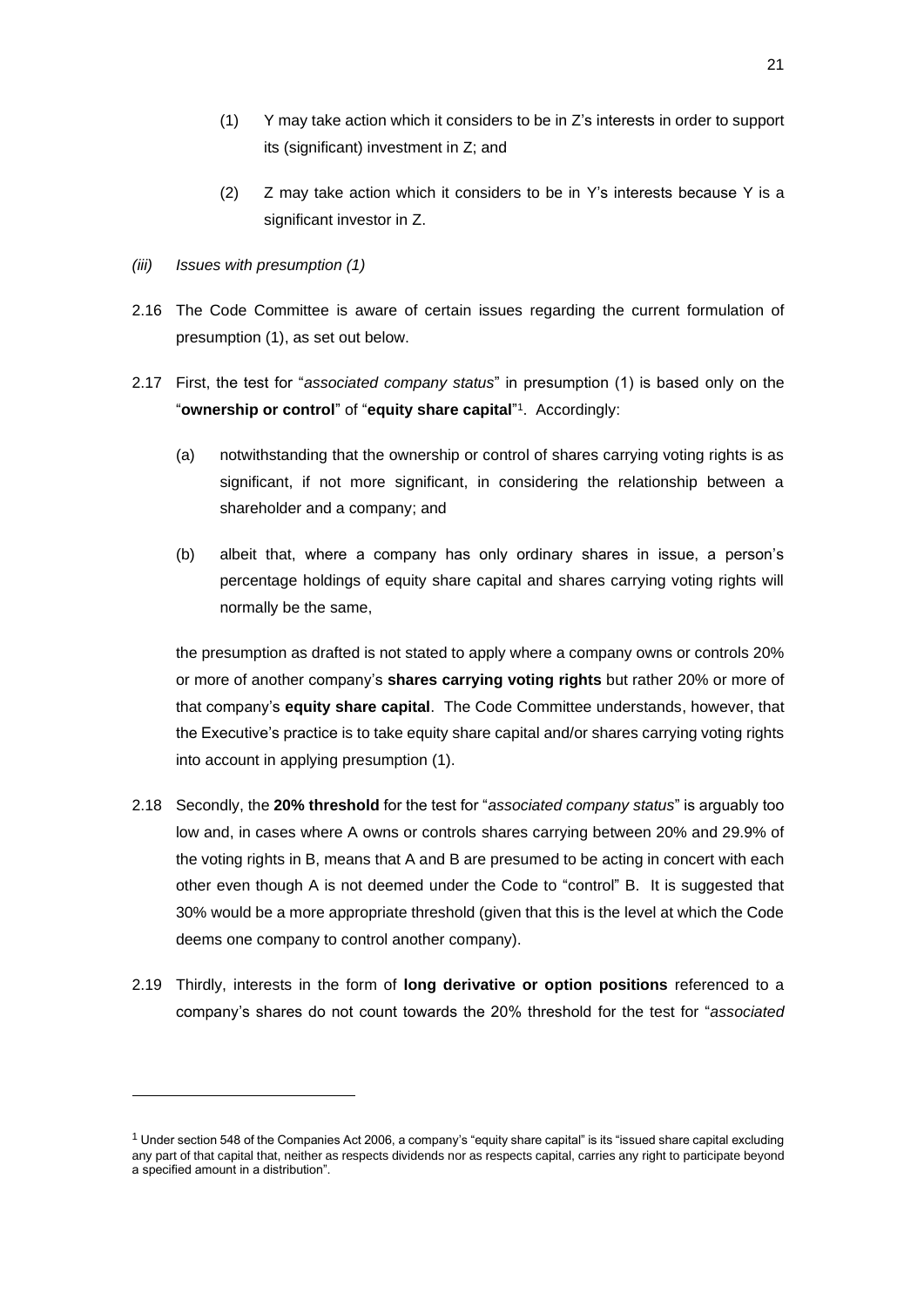*company status*". However, elsewhere in the Code, "**interests in shares**" in the form of long derivative or option positions are treated as equivalent to shareholdings.

- 2.20 Fourthly, as the diagram in **Appendix C** shows, presumption (1) is stated to apply to a prescribed **"group" of companies** by reference to a limited number of 20% links in the chain of ownership (i.e. the **pink** and **green** companies in **Appendix C**). In addition, presumption (1) does not explicitly take account of the fact that entities other than "companies" (for example, **individuals, limited partnerships and other persons**) may own or control 20% or more of a company's shares. The Code Committee understands that the Executive's practice is to treat presumption (1) as applying no matter how many 20% links there may be in the chain and to persons other than companies.
- 2.21 In the light of the above, the Code Committee is proposing to reformulate presumption (1) so as to address these issues and to make its application clearer.

## *(d) Proposed new presumption (1)*

- *(i) Introduction*
- 2.22 The Code Committee proposes to introduce a **new presumption (1)** to provide that:
	- (a) a company ("X");
	- (b) any company which controls, is controlled by or is under the same control as X,

are all presumed to be acting in concert with each other.

- 2.23 The Code Committee proposes that for these purposes "**control**" should be determined by reference to the circumstances described in the existing definition in the **Note on Definitions**, such that it would apply where a person is interested in either:
	- (a) shares carrying **30% or more of the voting rights** in a company; or
	- (b) **a majority (i.e. more than 50%) of the equity share capital** in a company.
- *(ii) Ownership or control of shares carrying 30% or more of the voting rights in a company*
- 2.24 Where a person ("P") owns or controls shares carrying **30% or more of the voting rights**  in a company ("C"), P is treated under the **Note on Definitions** as having "**control**" of C. Furthermore, by virtue of P having control of C in these terms, P is also treated as having control of any company in which C owns or controls shares carrying 30% or more of the voting rights (and so on "up the chain" and "down the chain").
- 2.25 The Code Committee considers that it is appropriate for P and C to be presumed to be acting in concert with each other in these circumstances given that, through its ownership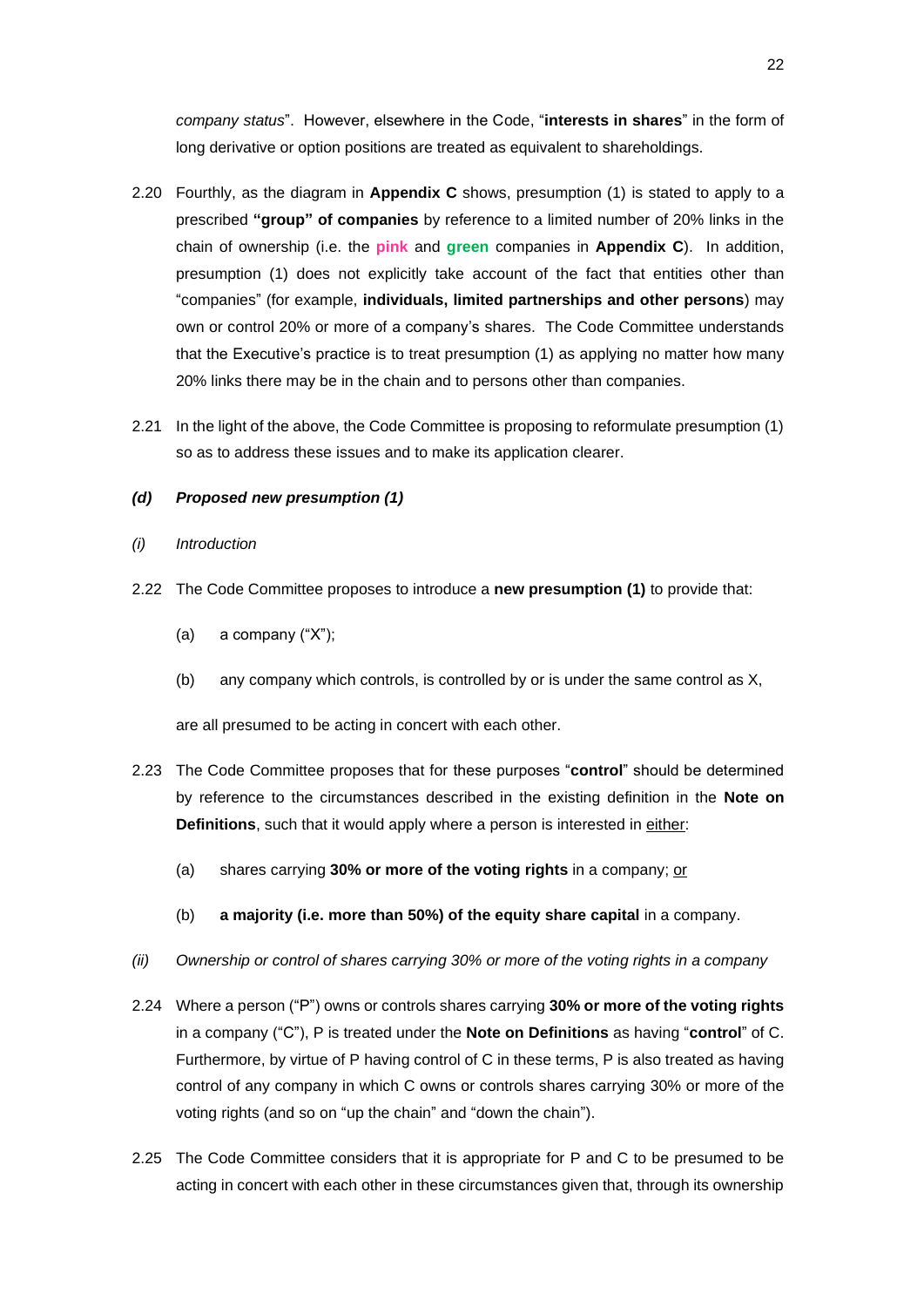or control of shares carrying 30% or more of the voting rights in C, P is treated under the Code as controlling C.

# *(iii) Ownership or control of a majority of the equity share capital in a company*

- 2.26 Similarly, where P owns or controls **a majority (i.e. more than 50%) of the equity share capital** in C, P may be treated under the **Note on Definitions** as having "**control**" of C. Furthermore, by virtue of P having control of C in these terms, P may also be treated as having control of any company in which C owns or controls a majority of the equity share capital (and so on "up the chain" and "down the chain").
- 2.27 The Code Committee considers that it is appropriate for P and C to be presumed to be acting in concert with each other in these circumstances given that, although P may not own or control any shares carrying voting rights in C, the fact that P owns or controls a majority of the equity share capital in C means that C may act so as to serve the interests of P.
- *(iv) Consistency with other provisions of the Code*
- 2.28 The Code Committee notes that presuming P and C to be acting in concert with each other in the circumstances described above would align presumption (1) with:
	- (a) the definition of "**connected fund managers and principal traders**", which provides that a fund manager or a principal trader will be "*connected with*" an offeror or the offeree company if the fund manager or principal trader "**is controlled by, controls or is under the same control as**" an offeror, the offeree company or a connected adviser to either party to the offer (determined by reference to the **Note on Definitions**); and
	- (b) **Note 16 on Rule 9.1** and **Note 1(c) on Rule 7.2**. These provisions, which are in identical terms, relate principally to the application of **Rule 9.1** to multi-service financial organisations and state that **Rule 9** will be relevant if the aggregate number of shares in a Code company in which any person, and all persons "**controlling, controlled by or under the same control as**" that person, are interested carry 30% or more of the voting rights of the Code company (again, determined by reference to the **Note on Definitions**).

# *(e) Proposed new presumption (2)*

## *(i) Introduction*

2.29 The Code Committee proposes to introduce a **new presumption (2)** to provide that the following companies are all presumed to be acting in concert with each other: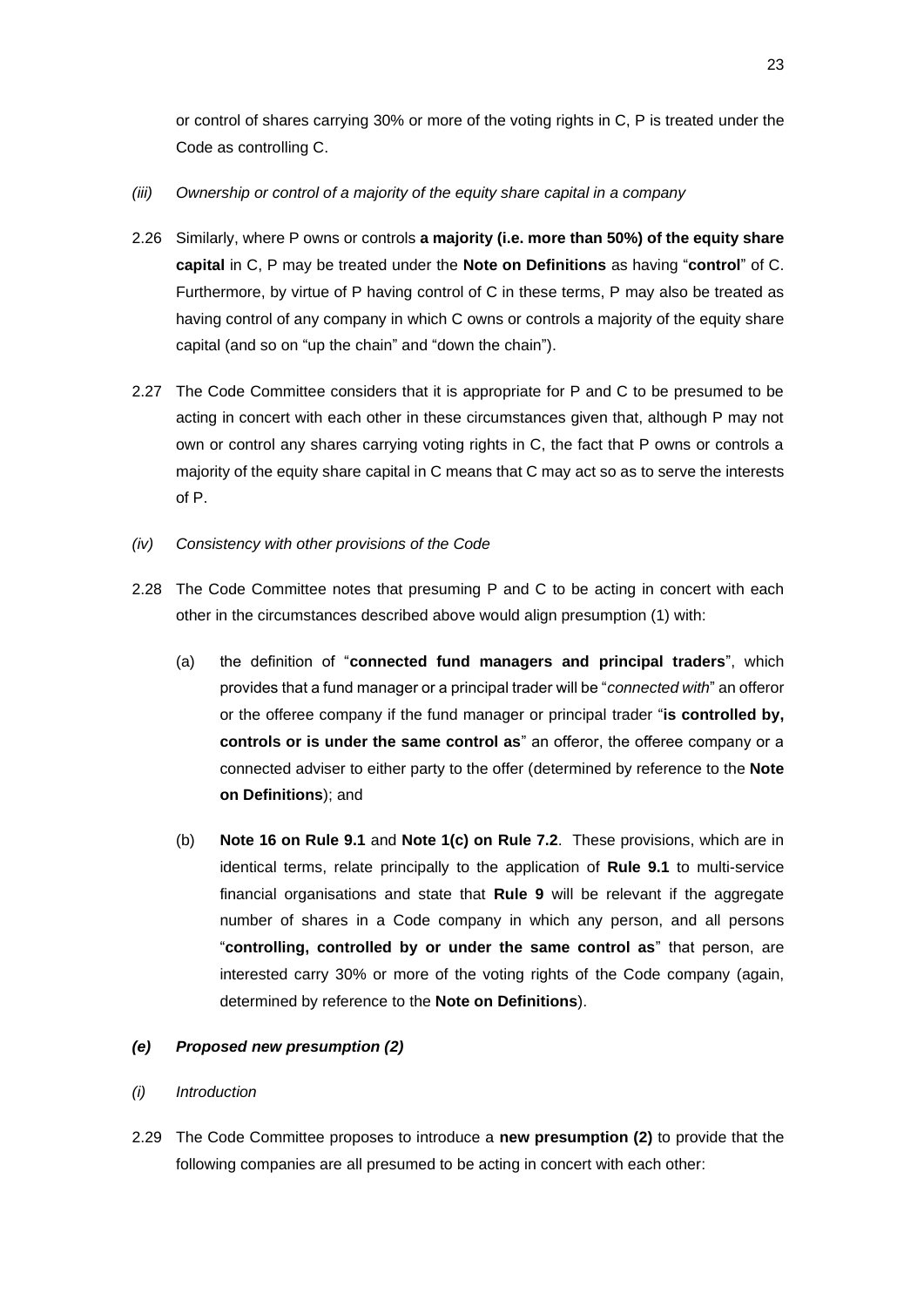- (a) a company ("Y") and any other company ("Z") where Y is interested, directly or indirectly, in 30% or more of the equity share capital in Z; and
- (b) any company presumed to be acting in concert with Y or Z under the new presumption (1).

# *(ii) Rationale for new presumption (2)*

2.30 The rationale for presuming Y and Z to be acting in concert with each other in these circumstances is that Y's interest, direct or indirect, in 30% or more of the equity share capital in Z is likely to be important to each of Y and Z, as explained in paragraph 2.15(b).

# *(f) Interaction between new presumptions (1) and (2)*

## *(i) Introduction*

- 2.31 Companies and other persons may be presumed to be acting in concert with each other under the new presumption (1)  $\frac{\text{and/or}}{\text{or}}$  the new presumption (2) and, in determining whether persons are acting in concert, both of new presumptions (1) and (2) would always need to be considered.
- *(ii) New presumption (1) - shares carrying voting rights*
- 2.32 Under the new presumption (1), if:
	- (a) A owns or controls shares carrying 30% or more of the voting rights in B; and
	- (b) B owns or controls shares carrying 30% or more of the voting rights in C,

A, B and C are presumed to be acting in concert with each other (irrespective of whether A owns or controls any equity share capital in B, and whether B owns or controls any equity share capital in C). This is because, in these circumstances, A is treated as controlling B, which in turn is treated as controlling C. This is shown in *Scenario 1*: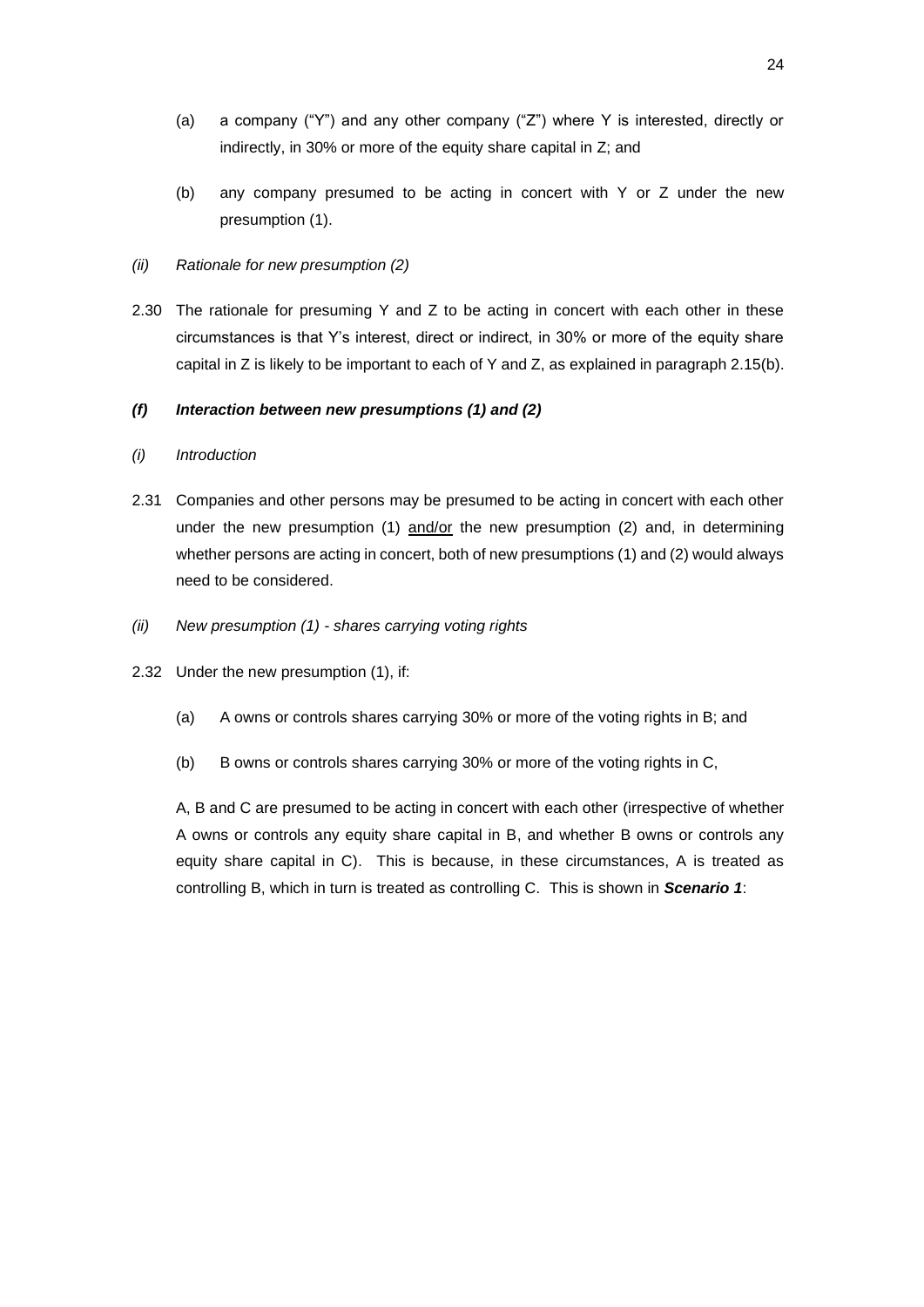



- 2.33 As a result, the Code Committee considers that, under the new presumption (1), the **ownership or control of shares carrying 30% or more of a company's voting rights** (even if the shares do not also represent equity share capital) **does not dilute** through links in the chain.
- 2.34 Therefore, in *Scenario 1*, if any one of A, B or C made an offer for a Code company, the other two companies would both be presumed to be acting in concert with the offeror in relation to that offer.
- 2.35 Outside of an offer, all of A, B and C must aggregate their interests in the shares in a Code company ("W") in order to determine whether the acquisition by any of them, or a person acting in concert with any of them, of an interest in shares in W triggers a requirement for a mandatory offer to be made for W.
- 2.36 The Code Committee considers that the presumption of acting in concert arising under the new presumption (1) should cease to apply when the chain of ownership or control of shares carrying 30% or more of the voting rights is broken. So, for example, in *Scenario 1*, if B owned shares carrying only 25% of the voting rights in C, then B and C would not be presumed to be acting in concert with each other (and, as a consequence, A and C would also not be presumed to be acting in concert with each other).
- *(iii) New presumption (1) - equity share capital*
- 2.37 Under the new presumption (1), if:
	- (a) A owns or controls more than 50% of the equity share capital in B; and
	- (b) B owns or controls more than 50% of the equity share capital in C,

A, B and C are presumed to be acting in concert with each other (irrespective of whether A owns or controls any shares carrying voting rights in B, and whether B owns or controls any shares carrying voting rights in C). This is because, in these circumstances, A is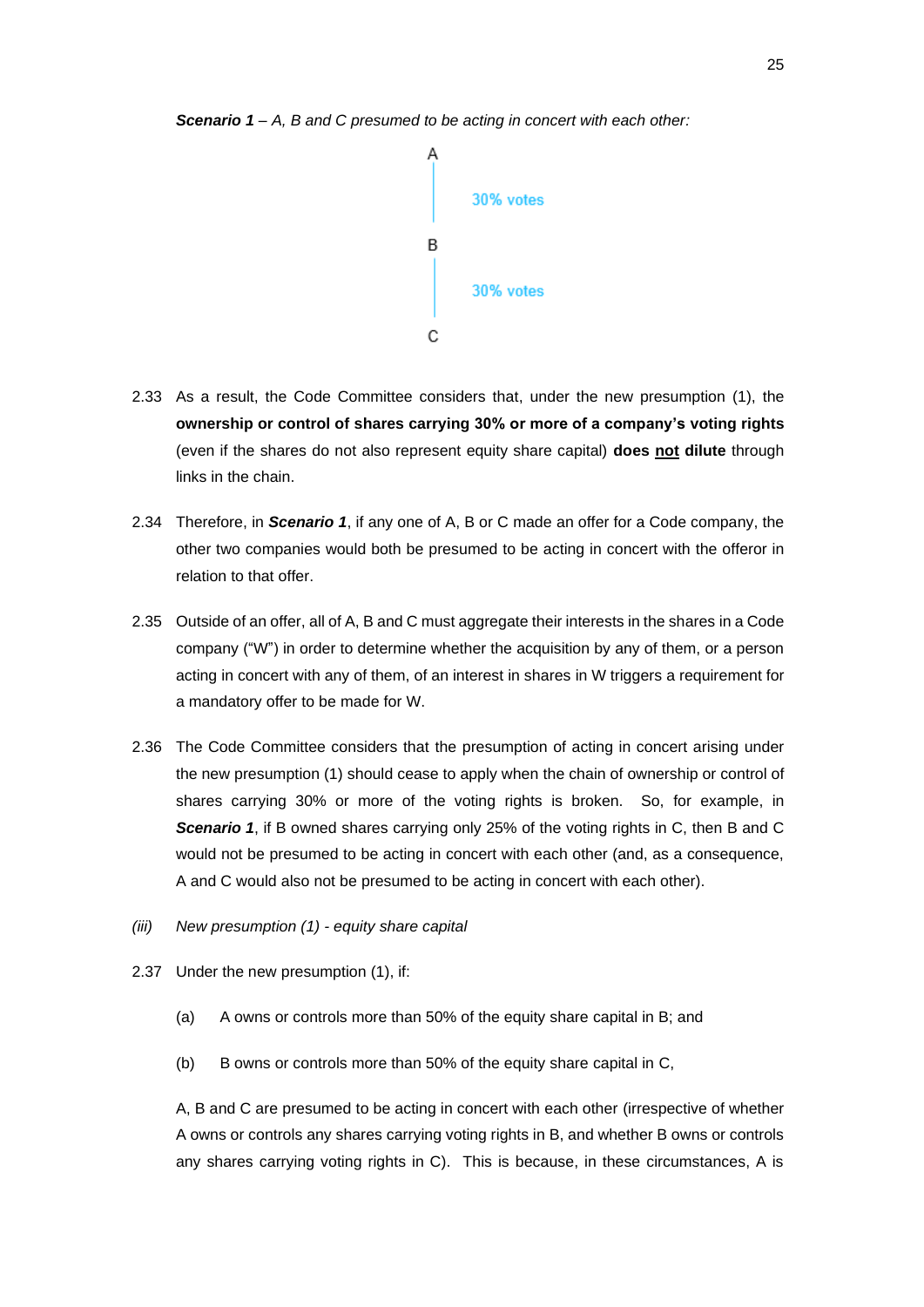treated as controlling B, which in turn is treated as controlling C. This is shown in *Scenario 2*:





- 2.38 As a result, the Code Committee considers that, under the new presumption (1), the **ownership or control of more than 50% of a company's equity share capital** (whether or not shares also carry voting rights) **does not dilute** through links in the chain.
- 2.39 Therefore, in *Scenario 2*, if any one of A, B or C made an offer for a Code company, the other two companies would both be presumed to be acting in concert with the offeror in relation to that offer.
- 2.40 Outside of an offer, all of A, B and C must aggregate their interests in the shares in a Code company ("W") in order to determine whether the acquisition by any of them, or a person acting in concert with any of them, of an interest in shares in W triggers a requirement for a mandatory offer to be made for W.
- 2.41 The Code Committee considers that the presumption of acting in concert arising under the new presumption (1) should cease to apply when the chain of ownership or control of more than 50% of the equity share capital is broken. So, for example, in *Scenario 2*, if B owned 50% or less of the equity share capital in C, then B and C would not be presumed to be acting in concert with each other under the new presumption (1) (and, as a consequence, A and C would also not be presumed to be acting in concert with each other under the new presumption (1)).
- *(iv) New presumption (2)*
- 2.42 Under the new presumption (2), if:
	- (a) A owns or controls 30% of the equity share capital in B; and
	- (b) B owns or controls 30% of the equity share capital in C,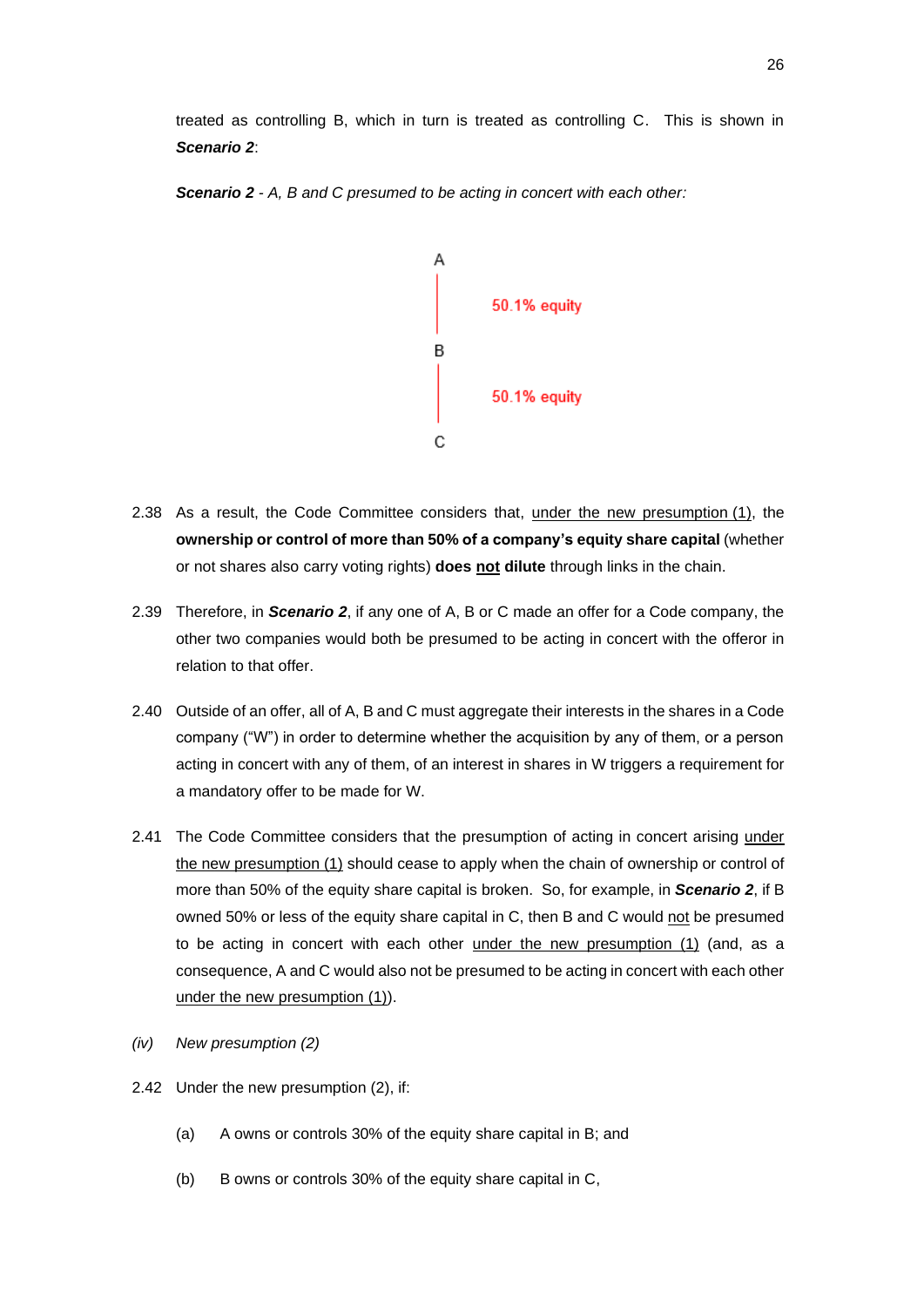then:

- (i) A and B; and, separately
- (ii) B and C,

are presumed to be acting in concert with each other, but

(iii) A and C are not presumed to be acting in concert with each other, because A is, indirectly, interested in only 9% of C's equity share capital with the result that A and C would be unlikely to be sufficiently incentivised to take action to support each other.

This is shown in *Scenario 3*:

*Scenario 3 – A and B presumed to be acting in concert with each other, and B and C presumed to be acting in concert with each other (but A and C not presumed to be acting in concert with each other):*



- 2.43 As a result, the Code Committee considers that, under the new presumption (2), the **ownership or control of 30% or more of a company's equity share capital does dilute** through links in the chain.
- 2.44 Therefore, in *Scenario 3*:
	- (a) if A made an offer for a Code company, B, but not C, would be presumed to be acting in concert with the offeror (i.e. A) in relation to that offer;
	- (b) if B made an offer for a Code company, each of A and C would be presumed to be acting in concert with the offeror (i.e. B) in relation to that offer; and
	- (c) if C made an offer for a Code company, B, but not A, would be presumed to be acting in concert with the offeror (i.e. C) in relation to that offer.
- 2.45 Outside of an offer: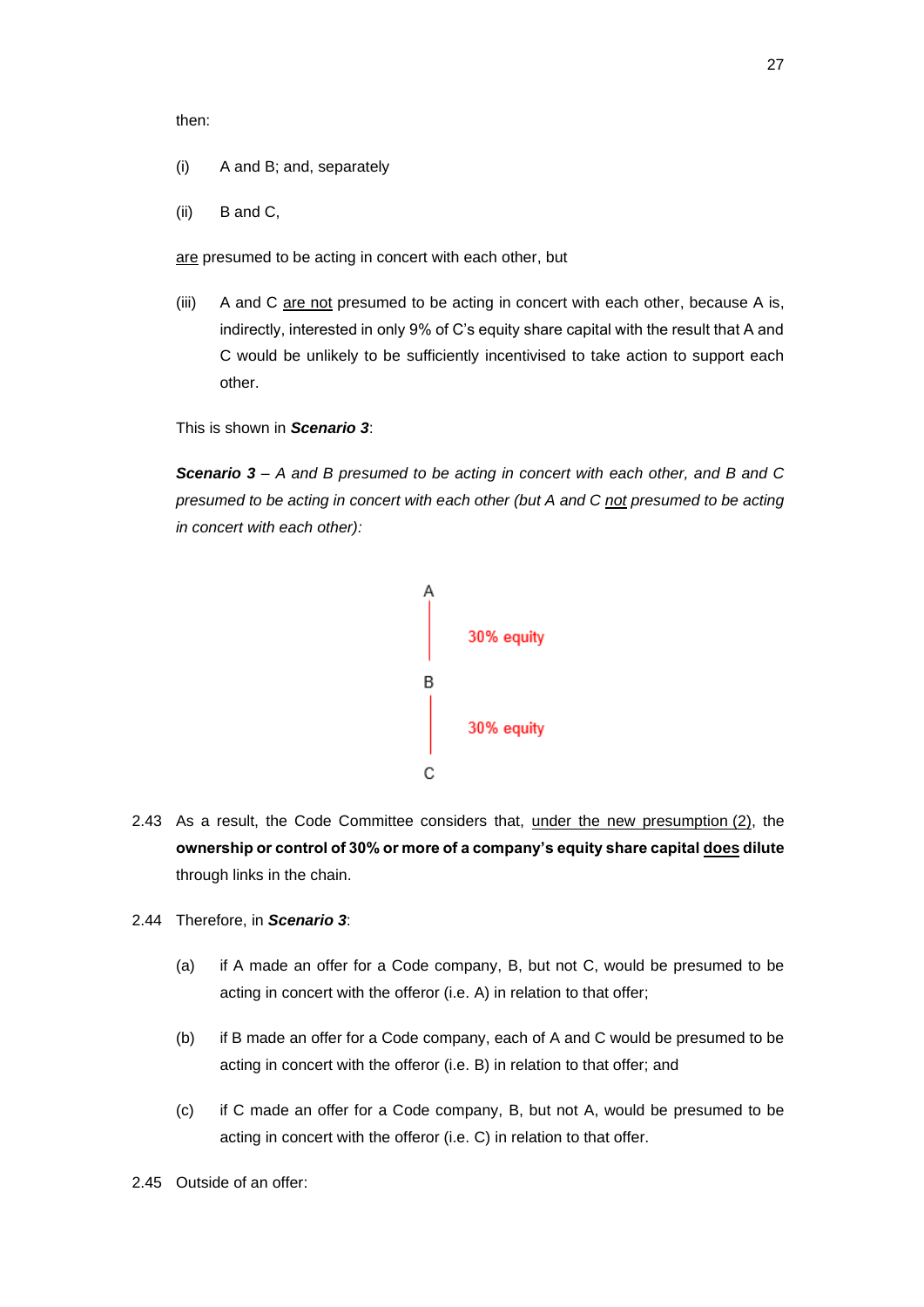- (a) each of A and C must separately aggregate its interests in the shares in a Code company ("W") with those of B in order to determine whether the acquisition by either A or C (or any person acting in concert with either of them, apart from B) of an interest in shares in W triggers a requirement for a mandatory offer to be made for W; and
- (b) B must aggregate its interests in shares in W with those of each of A and C in order to determine whether the acquisition by B (or any person acting in concert with it, apart from A or C) of an interest in shares in W triggers a requirement for a mandatory offer to be made for W.
- 2.46 By contrast, in *Scenario 4*:

*Scenario 4 – A, B and C all presumed to be acting in concert with each other:*



all of A, B and C are presumed to be acting in concert with each other under the new presumption (2) because A is, indirectly, interested in more than 30% (i.e. 32%) of C's equity share capital with the result that the rationale in paragraph 2.15(b) applies in relation to not only:

- (a) A and B; and
- (b) B and C; but also
- (c) A and C.

(For completeness, in *Scenario 4*, B and C are presumed to be acting in concert with each other under the new presumption (1) but A and B are not (with the consequence that A and C are also not presumed to be acting in concert with each other under the new presumption (1)). However, in determining whether persons are acting in concert, both of new presumptions (1) and (2) would always need to be considered.)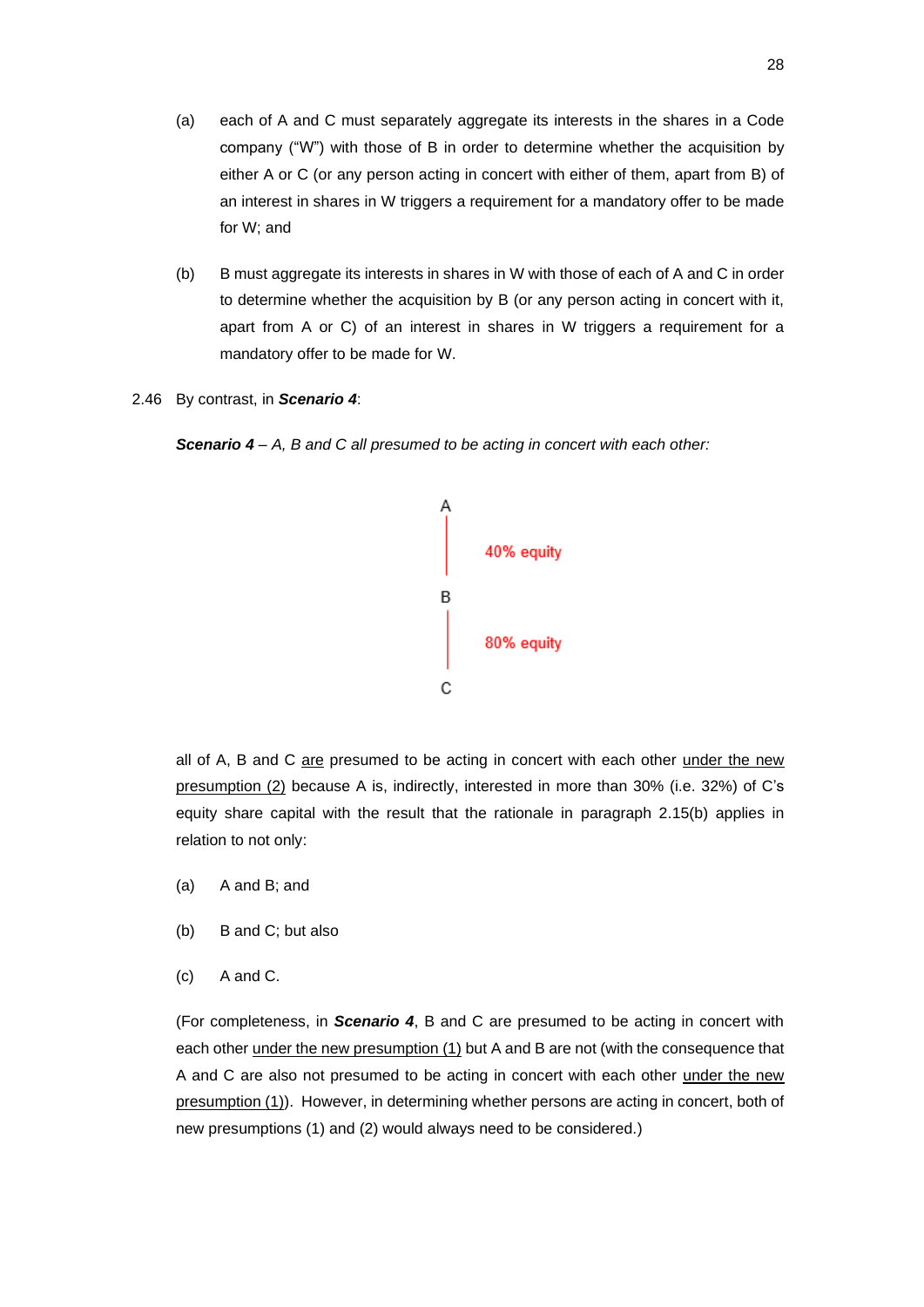- 2.47 Therefore, in *Scenario 4*, if any one of A, B or C made an offer for a Code company, the other two companies would both be presumed to be acting in concert with the offeror in relation to that offer.
- 2.48 Outside of an offer, all of A, B and C must aggregate their interests in the shares in a Code company ("W") in order to determine whether the acquisition by any of them, or a person acting in concert with any of them, of an interest in shares in W triggers a requirement for a mandatory offer to be made for W.
- 2.49 In the light of the above, the Code Committee notes that, in *Scenario 2*:
	- (a) under the new presumption (2):
		- $(i)$  A, B and C are not presumed to be acting in concert with each other (because A is indirectly interested in less than 30% of the equity share capital in C); but
		- (ii) A is presumed to be acting in concert with B; and
		- (iii) B is presumed to be acting in concert with C; however
	- (b) under the new presumption  $(1)$ , A, B and C are presumed to be acting in concert with each other (because A owns more than 50% of the equity share capital in B, which in turn owns more than 50% of the equity share capital in C, and interests of more than 50% of a company's equity share capital are treated as conferring "control", and therefore do not dilute through links in the chain of ownership).
- *(v) Raising the threshold at which the new presumptions (1) and (2) are engaged*
- 2.50 The Code Committee accepts that raising the threshold at which the new presumptions (1) and (2) are engaged from the current level of 20% is not without risk, given that it would reduce the circumstances in which the presumption of acting in concert would apply and would mean that, for example, in the context of an offer, a person who is interested in between 20% and 29.9% of an offeror's share capital (whether shares carrying voting rights or equity share capital) would no longer be presumed to be acting in concert with the offeror.
- 2.51 However, the Code Committee notes that, during an offer period, the disclosure requirements of **Rule 8.3** would apply, which require the disclosure of dealings by persons who are or become interested in 1% or more of any class of relevant security of the offeree company. Accordingly, if a person subject to **Rule 8.3** who was also interested in between 20% and 29.9% of an offeror's share capital were to deal in shares in the offeree company, those dealings would be required to be disclosed and the Executive could therefore make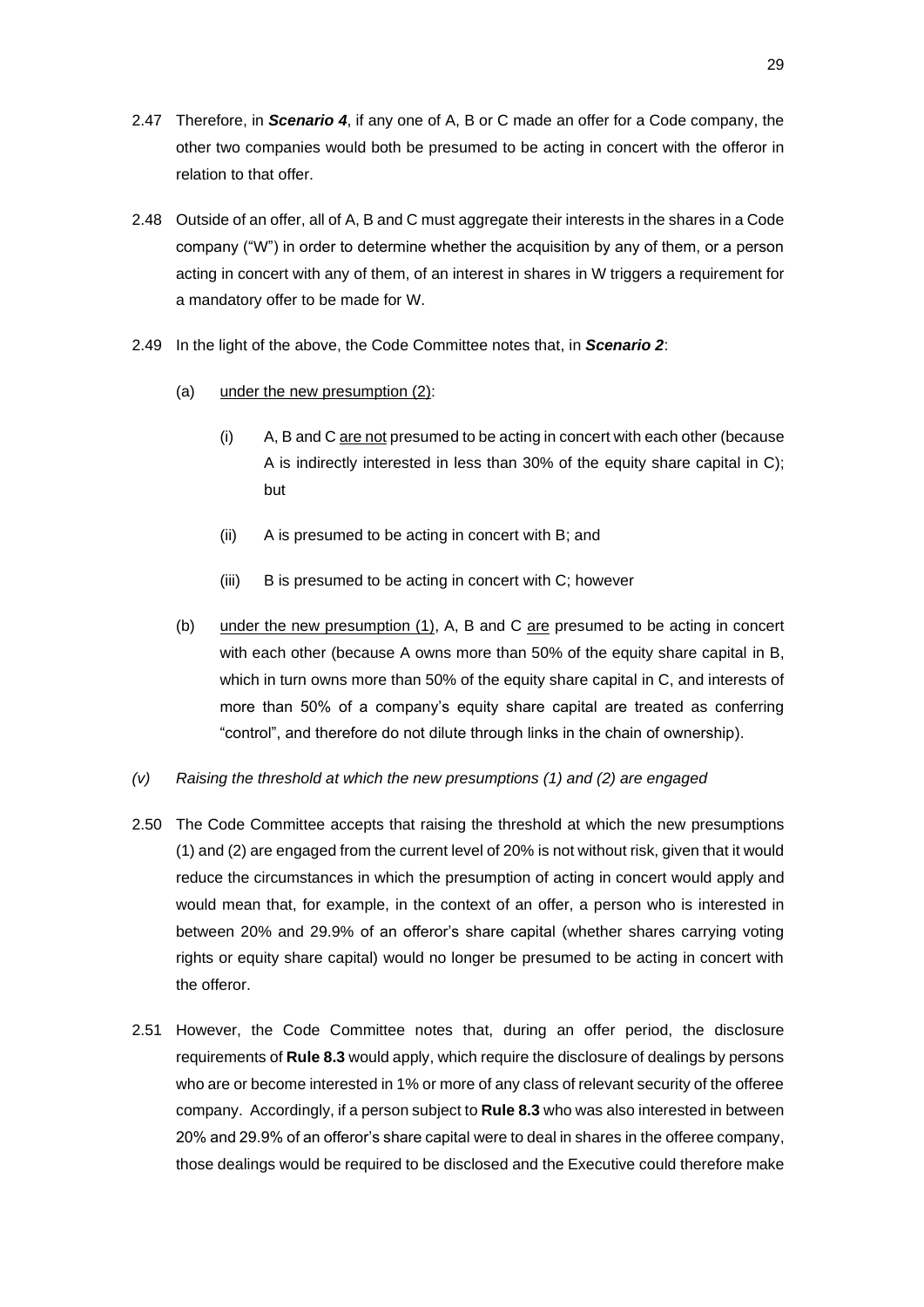enquiries into whether that person should be considered "actually" to be acting in concert with the offeror, in the same way as the Executive currently does in relation to persons with interests of less than 20% in an offeror's share capital.

#### *(g) Interests in shares in the form of derivatives and options*

- 2.52 The Code Committee considers that, in establishing whether:
	- (a) the 30% (voting rights) or the 50% (equity) threshold in the new presumption (1); or
	- (b) the 30% (equity) threshold in the new presumption (2),

is satisfied, a person should take into account not only the shares which it owns or controls, but also any shares in respect of which it has any **long derivative or option positions**.

- 2.53 This is on the basis that a person who has, for example, a long derivative position in the form of a contract for differences referenced to a company's shares carrying voting rights may in practice be able to influence the manner in which shares held by its counterparty in order to hedge that position are voted. In addition, a person who has a long derivative position in the form of a contract for differences referenced to a company's equity share capital will benefit economically if the company is successful and, as such, has an equivalent community of interest with the company to a person who owns or controls the shares themselves. Therefore, the rationales which underpin applying a presumption of acting in concert where a person owns a significant shareholding in a company (whether in the form of shares carrying voting rights or equity share capital) are equally in point where a person's "**interest in shares**" in a company is in the form of a long derivative or option position, as opposed to owning or controlling the shares themselves. In addition, elsewhere in the Code, interests in shares in the form of long derivative or option positions are treated as equivalent to shareholdings.
- 2.54 The Code Committee acknowledges that:
	- (a) it is important for a company to be able to establish the persons with whom it is presumed to be acting in concert in order that, where necessary, it can request those persons not to deal in a particular Code company's shares (for example, by sending them a "**stop notice**"). This is because dealings by any such person could either:
		- (i) trigger an obligation for the company under the Code; or
		- (ii) be in breach of a restriction in the Code; and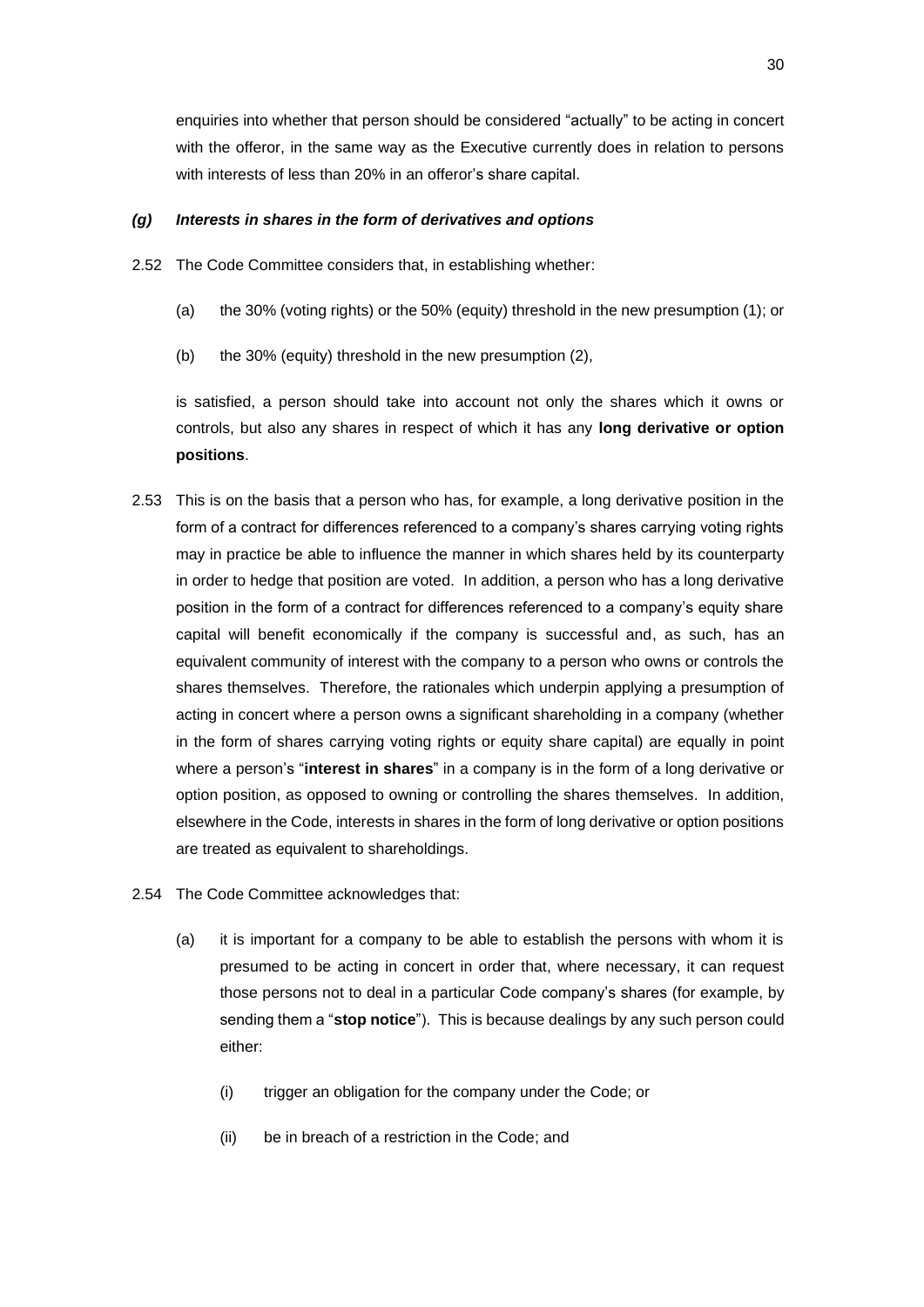- (b) a company will not always know whether a person has a long derivative or option position referenced to its shares, particularly if the existence of such positions is not required to be disclosed in the relevant jurisdiction.
- 2.55 The Code Committee accepts that a company cannot be expected to send such a stop notice to a person where the person's existence is not known to it. However, the disclosure of long positions in the form of derivatives and options is now required in a number of jurisdictions and so this issue should be unlikely to arise frequently in practice. The Code Committee considers that, in the unlikely event that a person who is presumed to be acting in concert with a company under either of the new presumptions (1) or (2) (but whose existence was not known to the company at the relevant time) deals in relevant securities of the offeree company and the company is subsequently made aware of the person's existence, the Panel should be consulted as to the appropriate course of action to be taken.
- *(h) If A and B are presumed to be acting in concert, any company controlling, controlled by or under the same control as A or B is also presumed to be acting in concert with A and B*
- 2.56 The Code Committee considers that, where A is presumed to be acting in concert with B under either of the new presumptions (1) or (2), any company which controls, is controlled by or is under the same control as A or B (in accordance with the **Note on Definitions**) should also be presumed to be acting in concert with A and B. So, in *Scenario 5*: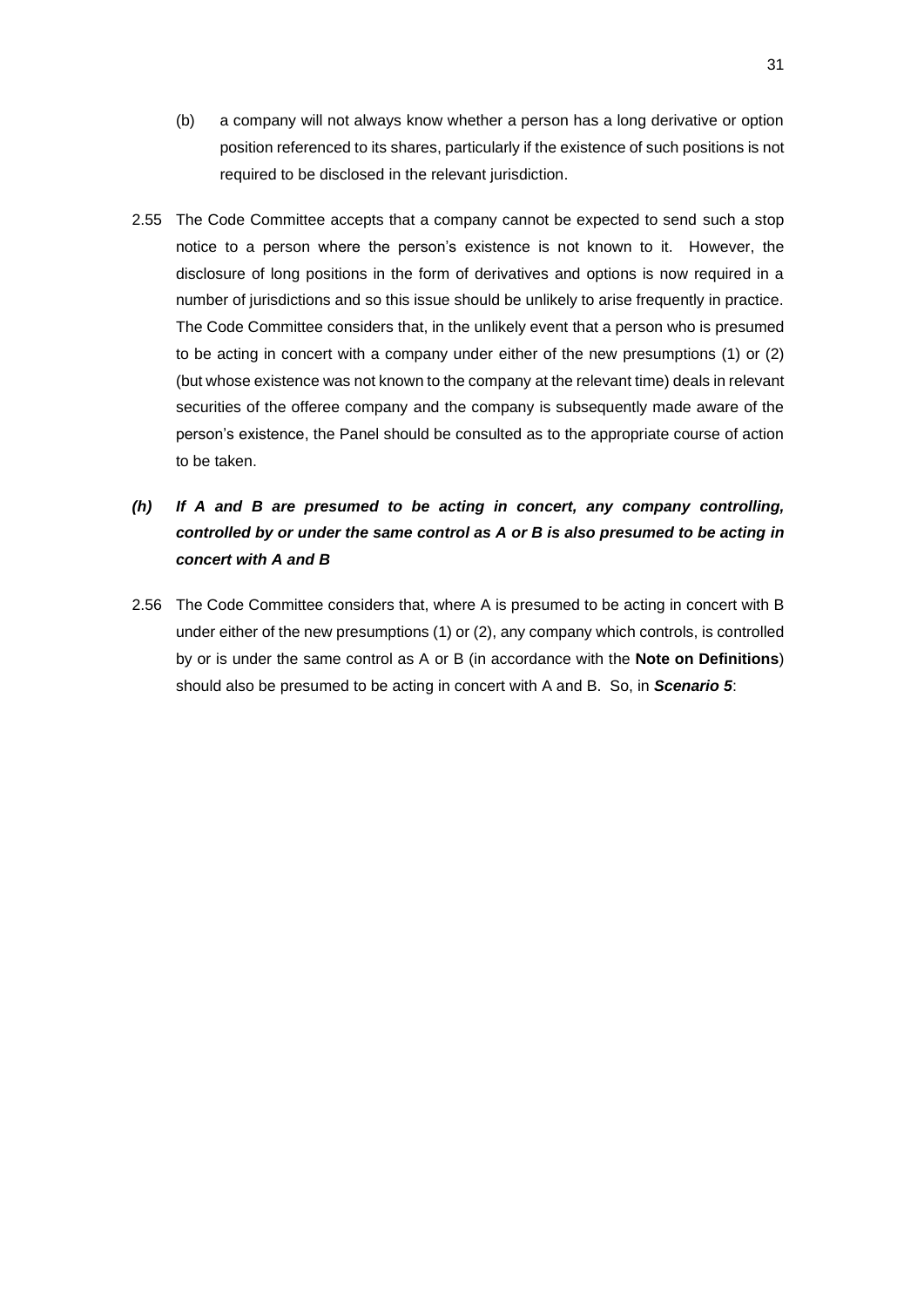



D (and G) is presumed to be acting in concert with H under each of:

- (a) the new presumption (1) because D has more than 50% of the equity share capital in G, which has more than 50% of the equity share capital in H; and
- (b) the new presumption (2) because D has a "see-through" (diluted) indirect interest of more than 30% (i.e. 36%) in the equity share capital in H,

and, as a consequence, each of:

- (c) A (which indirectly controls D);
- (d) B (which is under the same control as D, i.e. both are controlled by A);
- (e) C (which directly controls D); and
- (f) E and F (which are controlled by D),

would also be presumed to be acting in concert with H if, for example, H made an offer for a Code company.

2.57 However, if the position was instead as set out in *Scenario 6*: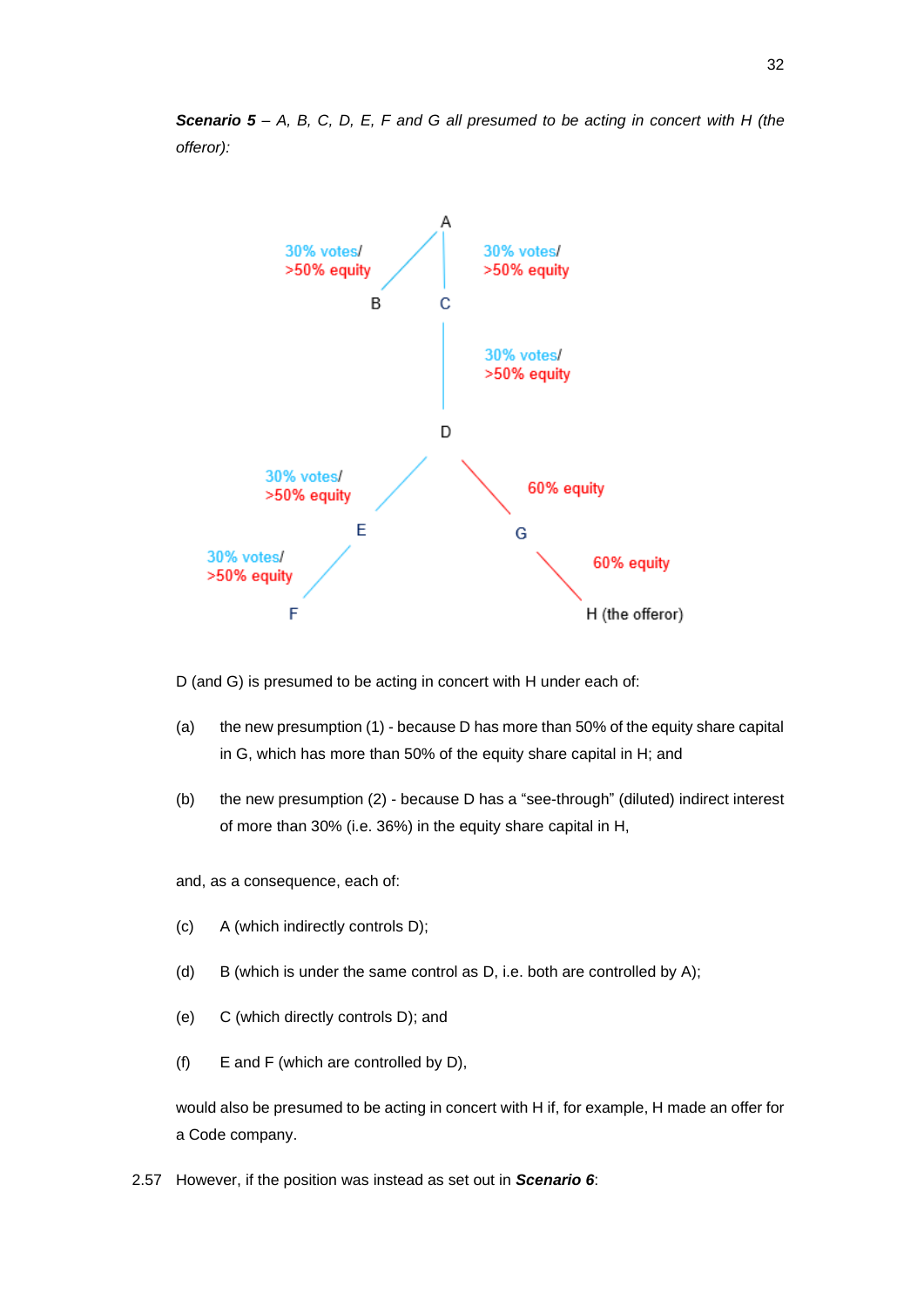

*Scenario 6 – only D and G presumed to be acting in concert with H (the offeror):*

such that the connections between:

- (a) C and D; and
- (b) D and E,

were in the form of the ownership or control of only 30% of the equity share capital (and shares carrying less than 30% of the voting rights), none of A, B, C, E or F would be presumed to be acting in concert with H if, for example, H made an offer for a Code company. This is because:

- (i) C does not "control" D (because C is interested in shares carrying less than 30% of D's voting rights and less than 50% of D's equity share capital), with the result that C is not presumed to be acting in concert with H under the new presumption (1), and C's "see-through" (diluted) interest in H's equity share capital is less than 30% (i.e. 10.8%), with the result that C is not presumed to be acting in concert with H under the new presumption (2);
- (ii) D does not "control" E (because D is interested in shares carrying less than 30% of E's voting rights and less than 50% of E's equity share capital) with the result that E is not presumed to be acting in concert with H under the new presumption (1), and E is not interested, directly or indirectly, in any of H's equity share capital, with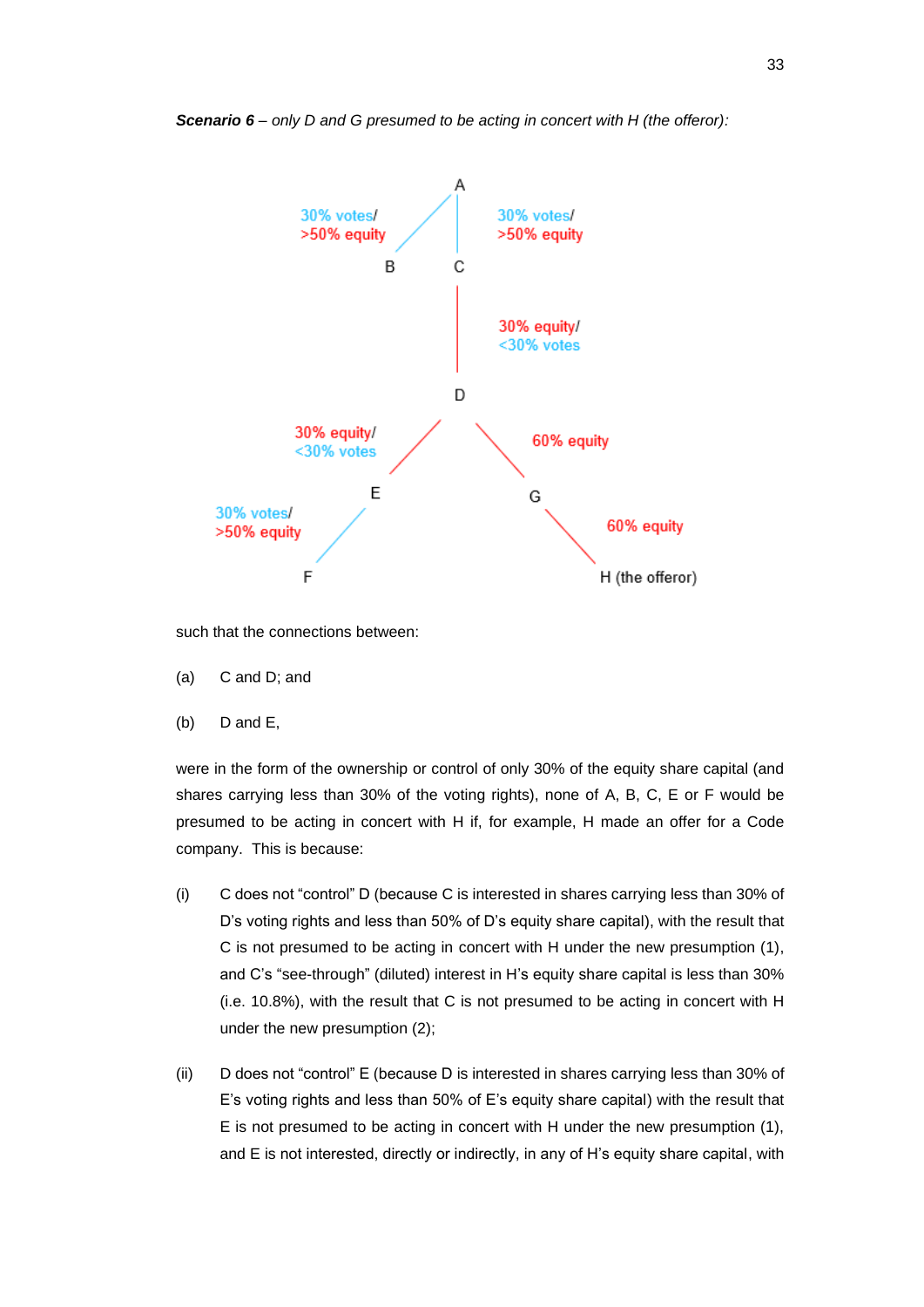the result that E is not presumed to be acting in concert with H under the new presumption (2); and

(iii) as neither C nor E is presumed to be acting in concert with H, the concert party chain of ownership is broken and therefore none of A, B or F is presumed to be acting in concert with H.

### *(i) Aggregation of shareholdings*

- 2.58 In considering whether a person (or company) is subject to the new presumptions (1) or (2), the Code Committee considers that:
	- (a) in relation to the ownership or control of **shares carrying voting rights**, a person (or company) should normally **take into account** not only the shares in which it is interested but also any **shares in which a person acting in concert with it is interested**.

*Scenario 7 – A and B (and C) are presumed to be acting in concert with D:*



Therefore, in *Scenario 7*, A and B (and C) would be presumed to be acting in concert with D in relation to a Code company under the new presumption (1), even though A and B are each interested in shares carrying only 16% of the voting rights in D. This is because A and B are each presumed to be acting in concert with C, and so with each other, under the new presumption (1); and

(b) in relation to the ownership or control of **equity share capital**, a person should **take into account** the aggregate percentage of a company's **equity share capital in which it is indirectly interested**.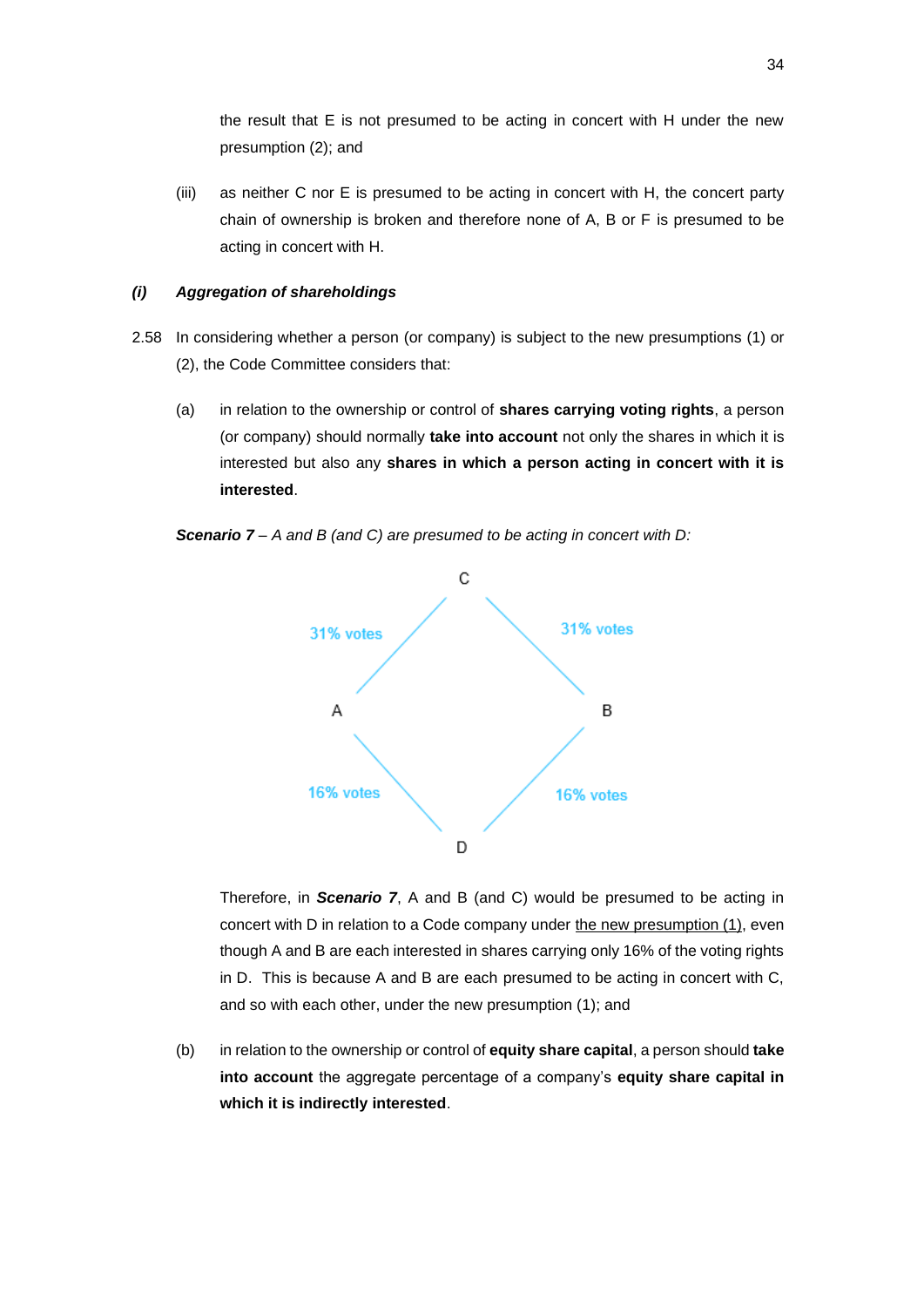#### *Scenario 8 – E is presumed to be acting in concert with H:*



Therefore, in *Scenario 8*, E would be presumed to be acting in concert with H in relation to a Code company under the new presumption (2). This is because E is indirectly interested in an **aggregate** of 35% of H's equity share capital – 20% via F and 15% via G:

(For completeness, the Code Committee notes that, in *Scenario 8*, F and G are also presumed to be acting in concert with H:

- (i) F is acting in concert with H under the new presumption (2) because, under the **Note on Definitions**, F is "controlled" by E (which, as noted above, is acting in concert with H); and
- (ii) G is acting in concert with H under both of the new presumptions (1) and (2) because G is interested in 60% of the equity share capital in H, but

neither E and G nor F and H are presumed to be acting in concert with each other.)

# *(j) Application of new presumptions (1) and (2) to a person (and not only a company) interested in shares carrying 30% or more of the voting rights or the equity share capital in a company*

- 2.59 The Code Committee considers that the new presumptions (1) and (2) should apply not only in relation to a "group" of companies but also in relation to any other **undertaking (including a partnership or a trust) or any legal or natural person**.
- 2.60 The application of the new presumptions (1) and (2) to the ownership of interests in a limited partnership or other investment fund is addressed in **Section 3(e)**.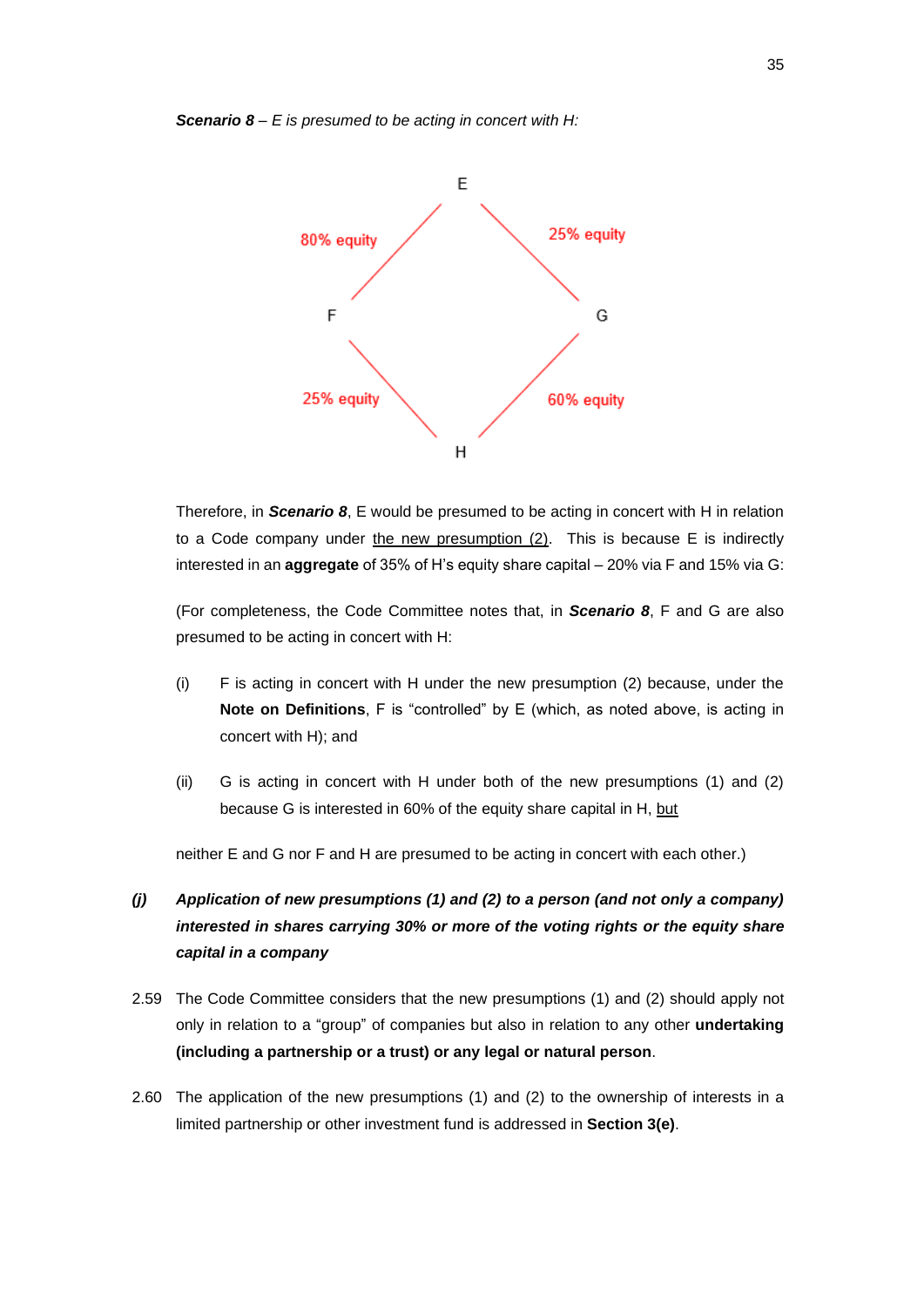#### *(k) Rebuttal of the new presumptions (1) and/or (2)*

- 2.61 The Code Committee confirms that the new presumptions (1) and (2), like the other presumptions of the definition of "**acting in concert**", would be capable of **rebuttal** by reference to the facts of any particular case.
- 2.62 However, the Code Committee notes that if, as proposed above, the threshold at which the new presumptions (1) and (2) are engaged is raised from 20% to 30%, the evidence required to satisfy the Panel that either presumption should be rebutted in any particular case is likely to be high.
- 2.63 One circumstance where the new presumption (1) may be capable of rebuttal would be where, for example, an offeror ("A") is interested in shares carrying 30% or more of the voting rights in a company ("B") but another person ("C") owns or controls shares carrying more than 50% of B's voting rights, as shown in *Scenario 9*:

*Scenario 9 – presumption that B is acting in concert with A in relation to A's offer for the offeree company is likely to be rebutted:*



2.64 This is on the basis that, notwithstanding that A is interested in shares carrying 30% of the voting rights in B, B is in fact controlled by C.

# *(l) Application of new presumptions (1) and/or (2) to an interest of 30% or more in the shares in an offeree company*

2.65 The Code Committee understands that the Executive's practice is not to treat any person which owns or controls shares carrying 20% or more of the voting rights or 20% or more of the equity share capital in an **offeree company** as acting in concert with that offeree company by virtue of the current presumption  $(1)$ .<sup>2</sup>

 $2$  However, if a person owns or controls a majority of an offeree company's voting rights, or can exercise dominant influence or control, it will be an "affiliated person" of, and therefore deemed to be acting in concert with, the offeree company under Note 2 on the definition of "acting in concert".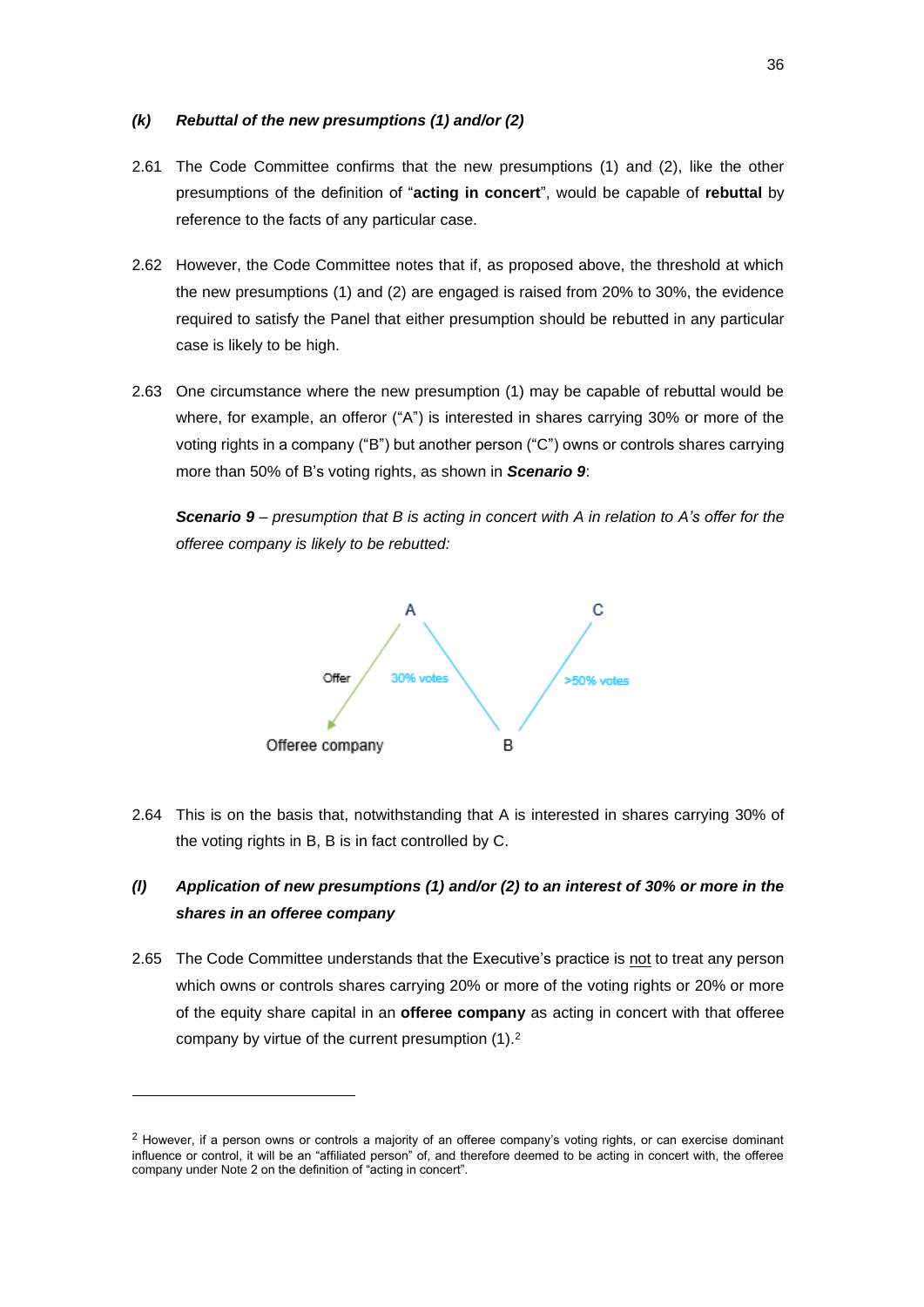2.66 The Code Committee agrees with the Executive's practice and does not seek to change it through the amendments proposed in this PCP.

#### *(m) Proposed amendments*

- 2.67 In the light of the above, the Code Committee proposes to:
	- (a) delete the **current presumption (1)** and introduce a **new presumption (1)** and a **new presumption (2)** of the definition of "**acting in concert**", as follows:

#### "**Acting in concert**

…

Without prejudice to the general application of this definition, the following persons will be presumed to be persons acting in concert with other persons in the same category unless the contrary is established:

(1) a company, its parent, subsidiaries and fellow subsidiaries, and their associated companies, and companies of which such companies are associated companies, all with each other (for this purpose ownership or control of 20% or more of the equity share capital of a company is regarded as the test of associated company status);

(1) a company ("X") and any company which controls#, is controlled by or is under the same control as X, all with each other;

(2) a company ("Y") and any other company ("Z") where Y is interested, directly or indirectly, in 30% or more of the equity share capital in Z, together with any company presumed to be acting in concert with either Y or Z under (1), all with each other;

…

For the purposes of presumptions (1) and (2), a reference to:

(a) a company which controls#, is controlled by or is under the same control as X; and

(b) Y or, as appropriate, a company which controls Y or Z,

includes any other undertaking (including a partnership or a trust) or any legal or natural person.

The reference in presumption (2) to a company being "indirectly" interested in the equity share capital of another company refers only to the economic rights attached to such shares and not to any voting rights carried by such shares.";

(b) delete the current **Note on Definitions** at the end of the Definitions Section and introduce a **new Note on Definitions**, as follows: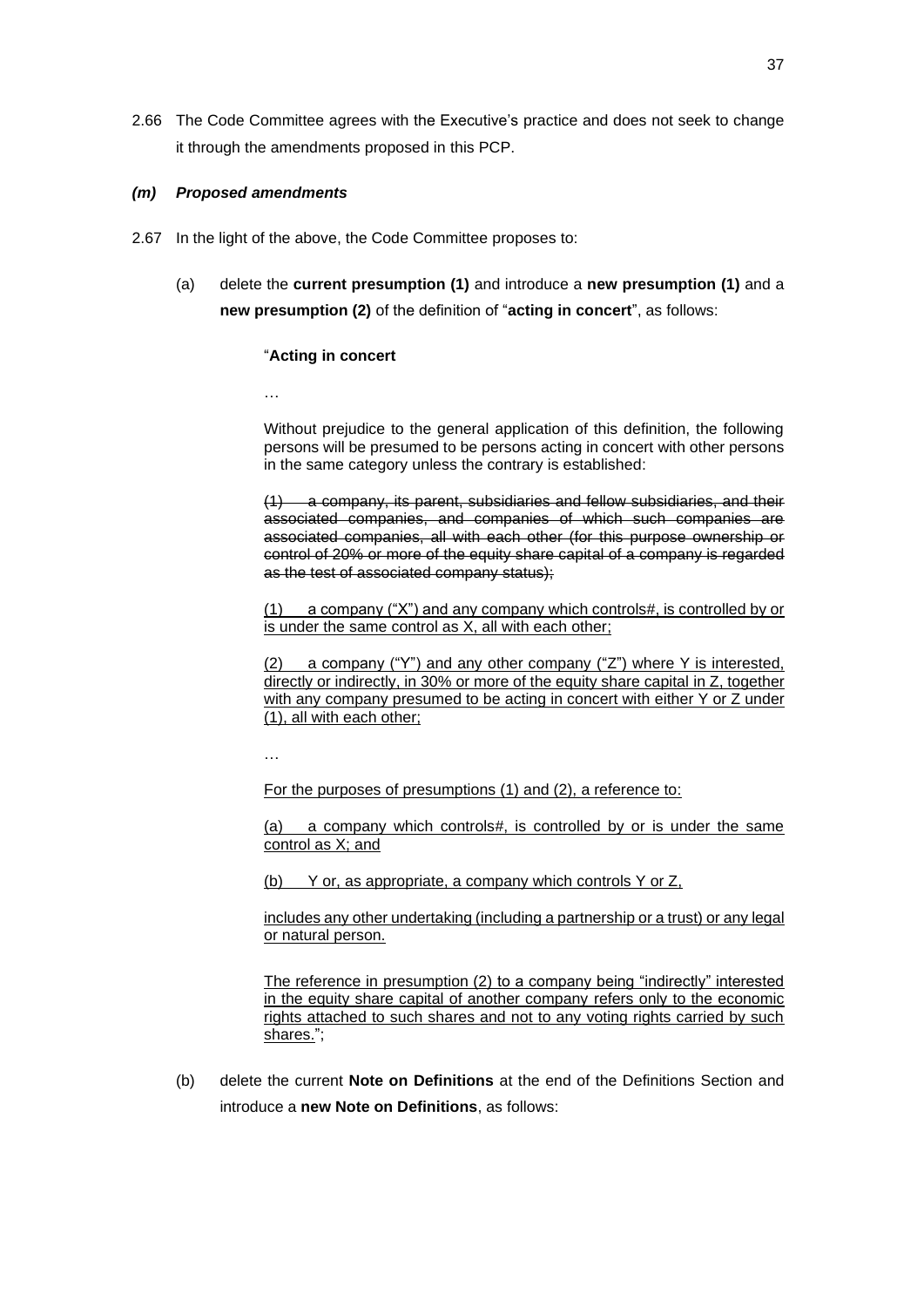#### "*NOTE ON DEFINITIONS*

*The normal test for whether a person is controlled by, controls or is under the same control as another person will be by reference to the definition of control. There may be other circumstances which the Panel will regard as giving rise to such a relationship (eg where a majority of the equity share capital is owned by another person who does not have a majority of the voting rights); in cases of doubt, the Panel should be consulted.*

*A company (or, where appropriate, a fund manager, a principal trader or an adviser) will be regarded as controlling another company if it is interested in:*

*(a) shares carrying 30% or more of the voting rights of that other company; or*

*(b) a majority of the equity share capital in that other company,*

*and references to a company being controlled by or being under the same control as another company are to be construed accordingly.*

*In this Note, a reference to a company includes any other undertaking (including a partnership or a trust) or any legal or natural person.*"; and

(c) introduce a **new Note on the definition of "control"**, to make clear that a reference to a company "**controlling, being controlled by or being under the same control as**" another company is to the (new) **Note on Definitions**, as follows:

## "*NOTE ON CONTROL*

*A reference to a company (or, where appropriate, a fund manager, a principal trader or an adviser) controlling, being controlled by or being under the same control as another company is to be construed in accordance with the Note on Definitions at the end of the Definitions Section.*".

- **Q1 Should the threshold at which the presumption of acting in concert is engaged be raised from 20% to 30%?**
- **Q2 Should (i) a person and (ii) a company in which the person owns or controls shares carrying 30% or more of the voting rights be presumed to be acting in concert with each other?**
- **Q3 Should (i) a person and (ii) a company in which the person owns or controls more than 50% of the equity share capital be presumed to be acting in concert with each other?**
- **Q4 Should (i) a person and (ii) a company in which the person owns or controls, directly or indirectly, 30% or more of the equity share capital be presumed to be acting in concert with each other?**
- **Q5 Should the new presumptions (1) and (2) apply to individuals, limited partnerships and other persons who own or control shares carrying 30% or more of the voting rights or equity share capital in a company?**
- **Q6 Should long derivative or option positions be taken into account in determining whether the new presumptions (1) and (2) are engaged?**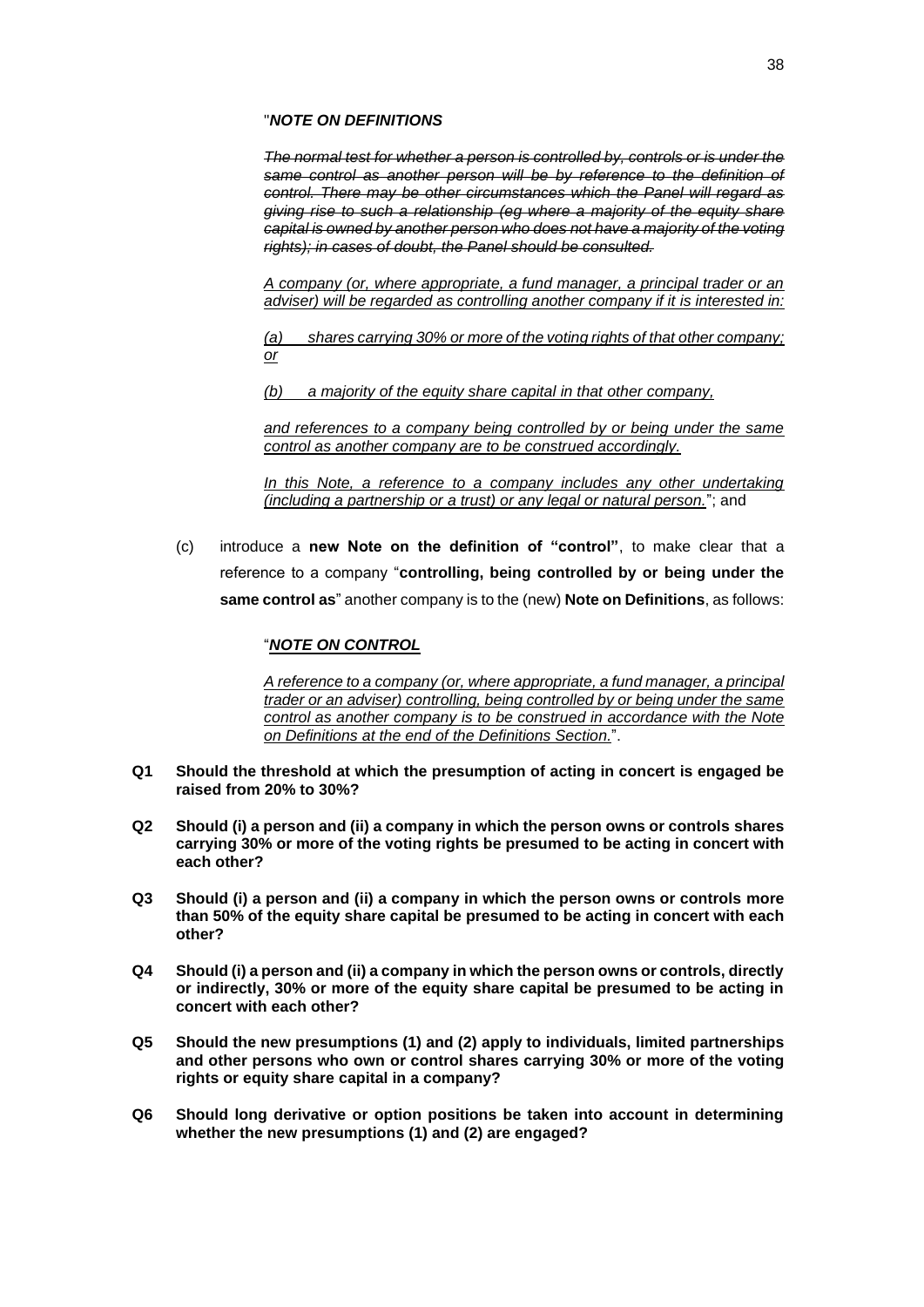- **Q7 Where A is presumed to be acting in concert with B under the new presumption (1) or (2), should any company under the same control as A or B also be presumed to be acting in concert with A and B?**
- **Q8 Do you have any comments on: (i) the new presumption (1); (ii) the new presumption (2); (iii) the new Note on Definitions; or (iv) the new Note on the definition of "control"?**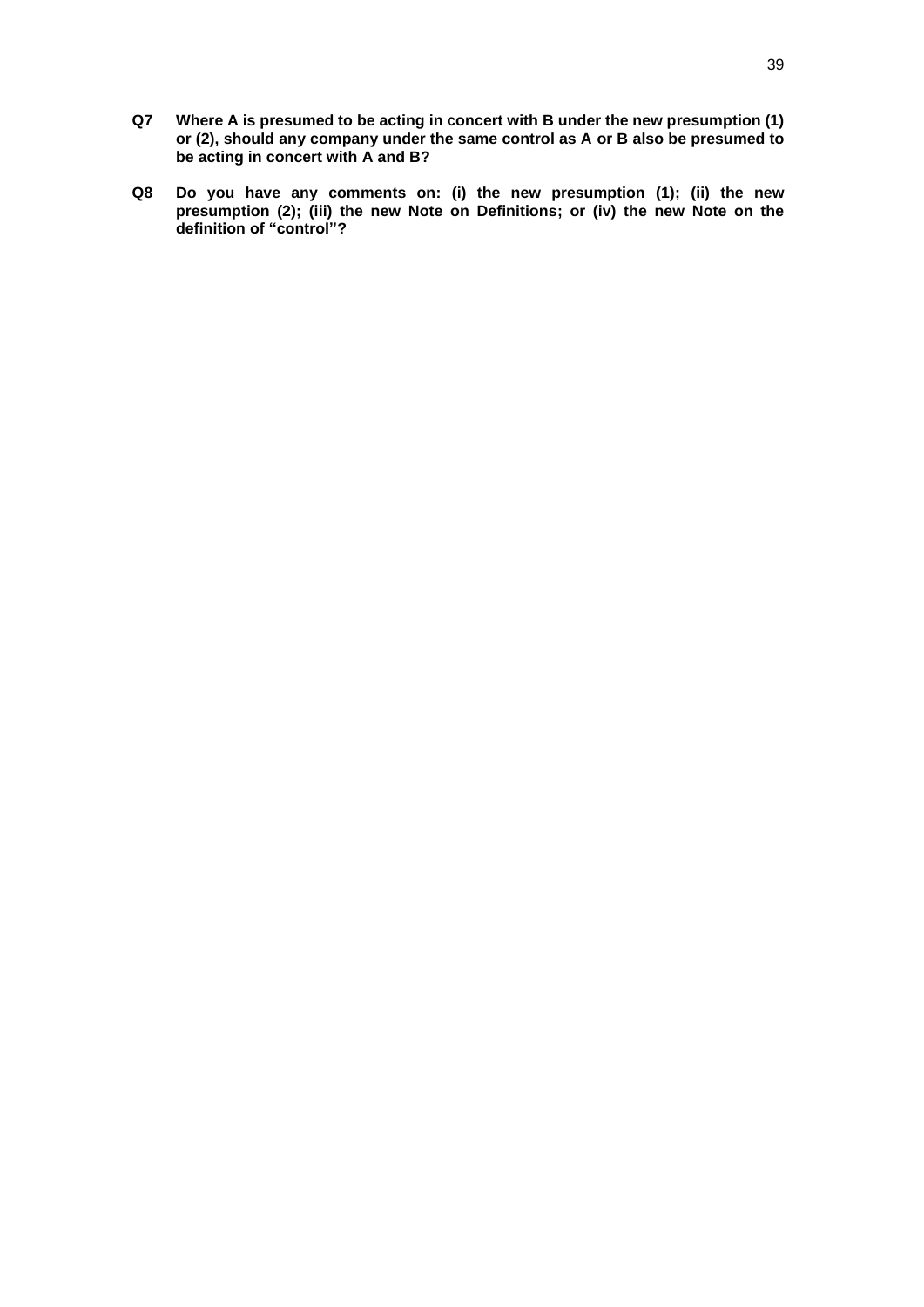#### **3. Investment entities**

# *(a) Summary*

#### 3.1 **Section 3** proposes:

- (a) the deletion of **presumption (4)**, under which a fund manager is presumed to be acting in concert with any investment company, unit trust or other person whose investments such fund manager manages on a discretionary basis, in respect of the relevant investment accounts;
- (b) the introduction of a **new Note 11** on the definition of "**interests in securities**" to provide that:
	- (i) a fund manager is treated as interested in the shares that it manages on a discretionary basis; and
	- (ii) a client of an independent fund manager will not be treated as having an interest in the shares which the fund manager manages on its behalf;
- (c) the introduction of a **new Note 7** on the definition of "**acting in concert**" to provide that where a limited partnership or investment fund:
	- (i) invests in a bid vehicle formed for the purpose of making an offer; or
	- (ii) acquires an interest in shares in a Code company,

the Panel will apply the new presumptions (1) and/or (2) so as to presume an investor (e.g. a limited partner) in the limited partnership or investment fund to be acting in concert with:

- (A) the bid vehicle (as well as the limited partnership or investment fund) (in the case of paragraph (i)); or
- (B) the limited partnership or investment fund (in the case of paragraph (ii)),

if the percentage of the investor's interests in the limited partnership or investment fund are such that the new presumptions (1) and/or (2) would apply if that fund were a company and if the investor was interested in a corresponding percentage of that company's equity share capital;

(d) the introduction of a **new presumption (5)** of the definition of "acting in concert" ("**new presumption (5)**") to provide that an investment manager of or investment adviser to: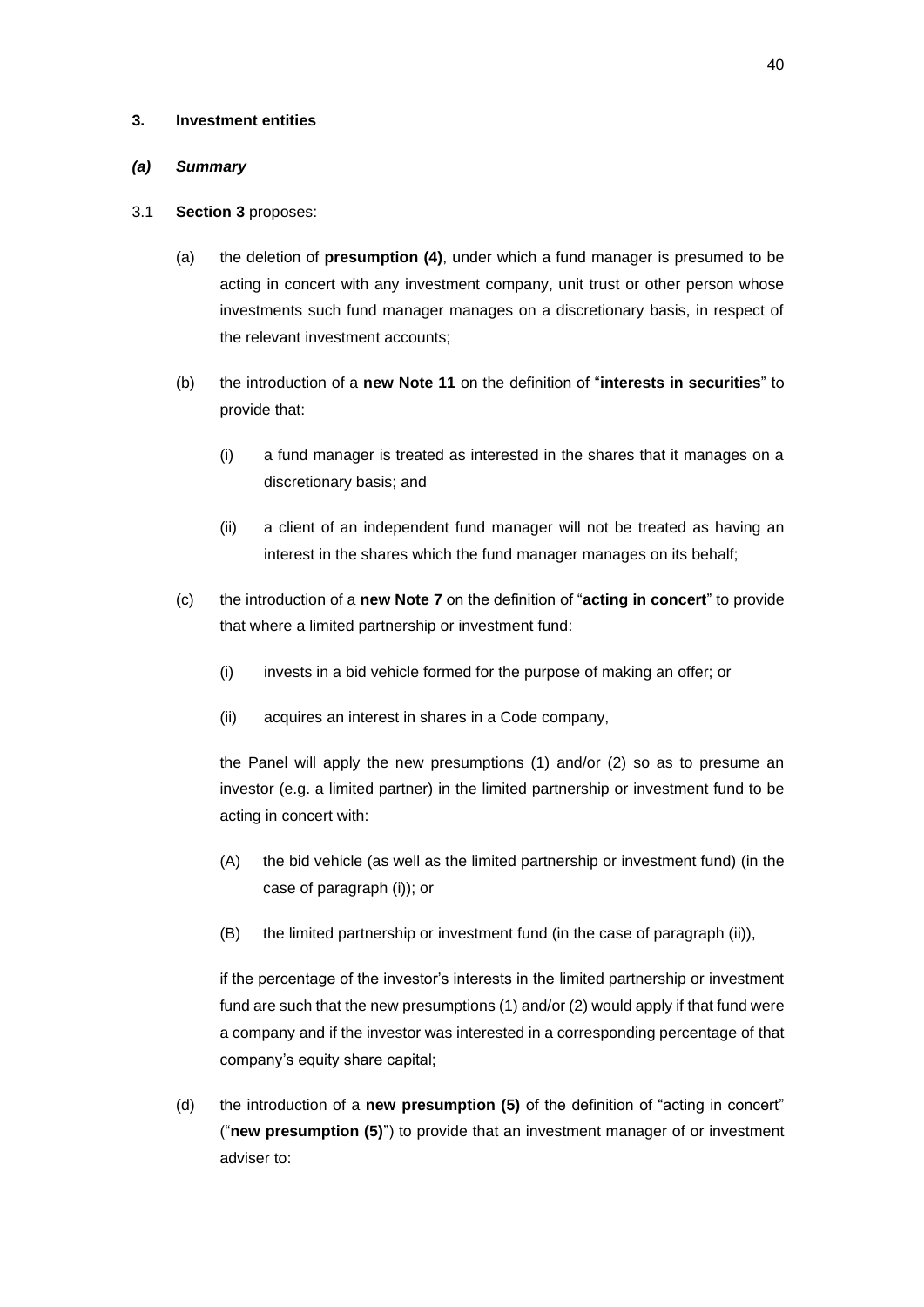- (i) an offeror or an investor in an offeror consortium; or
- (ii) the offeree company,

together with any person controlling, controlled by or under the same control as that investment manager or investment adviser, is presumed to be acting in concert with the offeror or the offeree company respectively;

- (e) the introduction of a **new paragraph (4)** of the definition of "**connected fund managers and principal traders**" to make clear that a fund manager or principal trader which is under the same control as an investment manager or investment adviser that is presumed to be acting in concert with an offeror or the offeree company by virtue of the proposed new presumption (5) will be treated as "*connected with*" that offeror or offeree company respectively; and
- (f) certain amendments to **Note 6** on the definition of "**acting in concert**" to conform that provision with the proposed new presumptions (1) and (2).

# *(b) Introduction*

3.2 The definition of "**interests in securities**" provides as follows:

"A person who has long economic exposure, whether absolute or conditional, to changes in the price of securities will be treated as interested in those securities. A person who only has a short position in securities will not be treated as interested in those securities.

In particular, a person will be treated as having an interest in securities if the person:

(1) owns them;

(2) has the right (whether conditional or absolute) to exercise or direct the exercise of the voting rights attaching to them or has general control of them;

…".

3.3 **Note 2** on the definition of "**interests in securities**" provides as follows:

## "*2. Interests of two or more persons*

*As a result of the way in which interests in securities are categorised, two or more persons may be treated as interested in the same securities.* …".

3.4 **Presumption (4)** provides that the following persons are presumed to be acting in concert:

"(4) a fund manager (including an exempt fund manager) with any investment company, unit trust or other person whose investments such fund manager manages on a discretionary basis, in respect of the relevant investment accounts".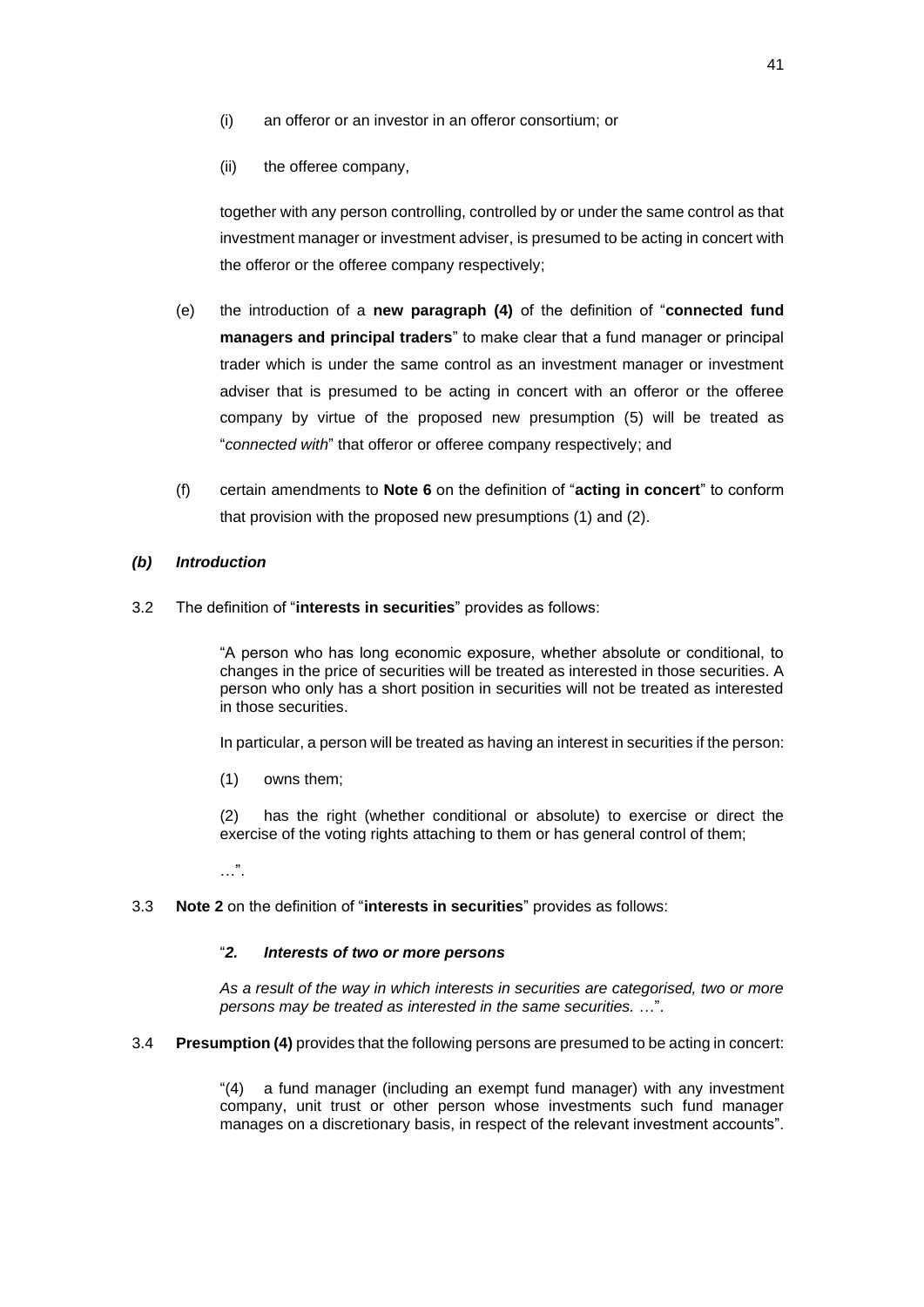3.5 By way of extension to presumption (4), **Note 8** on the definition of "**acting in concert**" provides as follows:

## "*8. Sub-contracted fund managers*

*Where a fund manager sub-contracts discretionary management of funds to another independent fund manager, the Panel will normally regard those funds as controlled by the latter if the discretion regarding dealing, voting and offer acceptance decisions relating to the funds, originally granted to the fund manager, has been transferred to the sub-contracted fund manager and presumption (4) will apply to the sub-contracted fund manager in respect of those funds. This approach assumes that the sub-contracted fund manager does not take instructions from the beneficial owner or from the originally contracted manager on the dealings in question and that fund management arrangements are not established or used to avoid disclosure*.".

3.6 By way of further extension, **Rule 8.3(d)** provides as follows:

"**(d) If a person manages investment accounts on a discretionary basis, that person, and not the person on whose behalf the relevant securities (or interests in relevant securities) are managed, will be treated for the purpose of this Rule as interested in the relevant securities concerned. Except with the consent of the Panel, where more than one discretionary investment management operation is conducted in the same group, the interests in relevant securities of all such operations will be treated for the purpose of this Rule as those of a single person and must be aggregated (see Note 8 below).**".

3.7 **Note 8** on **Rule 8** further provides as follows:

# "*8. Discretionary fund managers*

*The principle normally applied by the Panel is that where the investment decision is made by a discretionary fund manager, the discretionary fund manager, and not the person on whose behalf the fund is managed, will be treated as interested in (or having a short position in or right to subscribe for), or having dealt in, the relevant securities concerned. For that reason, Rule 8.3(d) requires a discretionary fund manager to aggregate the investment accounts which it manages for the purpose of determining whether it has an obligation to disclose. The beneficial owner would not normally, therefore, be concerned with disclosure to the extent that the investment is managed on a discretionary basis. However, where any of the funds managed on behalf of a beneficial owner are not managed by the fund manager originally contracted to do so but are managed by a different independent third party who has discretion regarding dealing, voting and offer acceptance decisions, the fund manager to whom the management of the funds has been sub-contracted (and not the originally contracted fund manager) is required to aggregate those funds and to comply with the relevant disclosure obligations accordingly.*

*This approach assumes that the discretionary fund manager does not take instructions from the beneficial owner (or, in the case of sub-contracted funds, from the originally contracted manager or the beneficial owner) on the positions or dealings in question and that fund management arrangements are not established or used to avoid disclosure.*".

3.8 Presumption (3) of the definition of "**acting in concert**" ("**presumption (3)**") provides that the following persons are presumed to be acting in concert: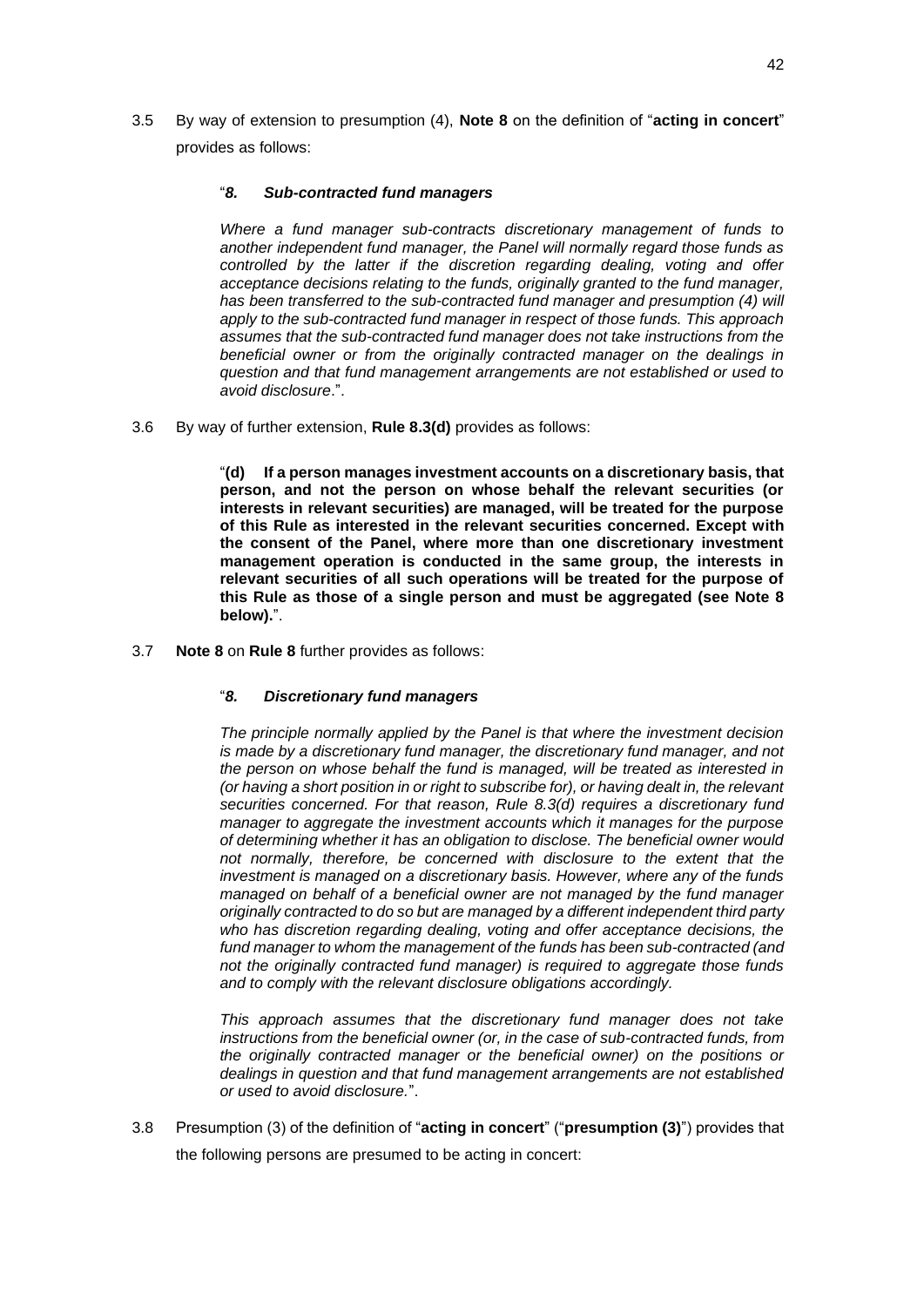"(3) a company with any of its pension schemes and the pension schemes of any company described in (1)".

3.9 By way of extension to presumption (3), **Note 7** on the definition of "**acting in concert**" provides as follows:

## "*7. Pension schemes*

*The presumption that a company is acting in concert with any of its pension schemes will normally be rebutted if it can be demonstrated to the Panel's satisfaction that the assets of the pension scheme are managed under an agreement or arrangement with an independent third party which gives such third party absolute discretion regarding dealing, voting and offer acceptance decisions relating to any securities in which the pension scheme is interested. Where, however, the discretion given is not absolute, the presumption will be capable of being rebutted, provided that the pension scheme trustees do not exercise any powers they have retained to intervene in such decisions.*"*.*

3.10 Presumption (7) provides that the following persons are presumed to be acting in concert:

"(7) a connected adviser with its client and, if its client is acting in concert with an offeror or the offeree company, with that offeror or offeree company respectively, in each case in respect of the interests in shares of that adviser and persons controlling#, controlled by or under the same control as that adviser (except in the capacity of an exempt fund manager or an exempt principal trader)".

# *(c) Proposed deletion of presumption (4) and amendments to the definition of "interests in securities"*

- *(i) Introduction*
- 3.11 The Code Committee notes that, in the provisions referred to above, the Code takes different approaches to funds under discretionary management:
	- (a) under **presumption (4)**, a fund manager is presumed to be acting in concert with a person whose funds the fund manager manages on a discretionary basis, in respect of the relevant investment accounts; however
	- (b) under **Rule 8.3(d)** and **Note 8 on Rule 8**, a fund manager is treated as interested in the shares that it manages on a discretionary basis (and its client is not treated as having an interest in the shares which the fund manager manages on its behalf).
- *(ii) The Code Committee's analysis*
- 3.12 The Code Committee considers that the better approach is for a fund manager to be treated as interested in any shares which it manages on a discretionary basis. This is on the basis that a fund manager which has been granted discretionary management authority has **general control** of the funds provided to it and of the shares which it manages, including as to the manner in which the shares are voted. On this basis, the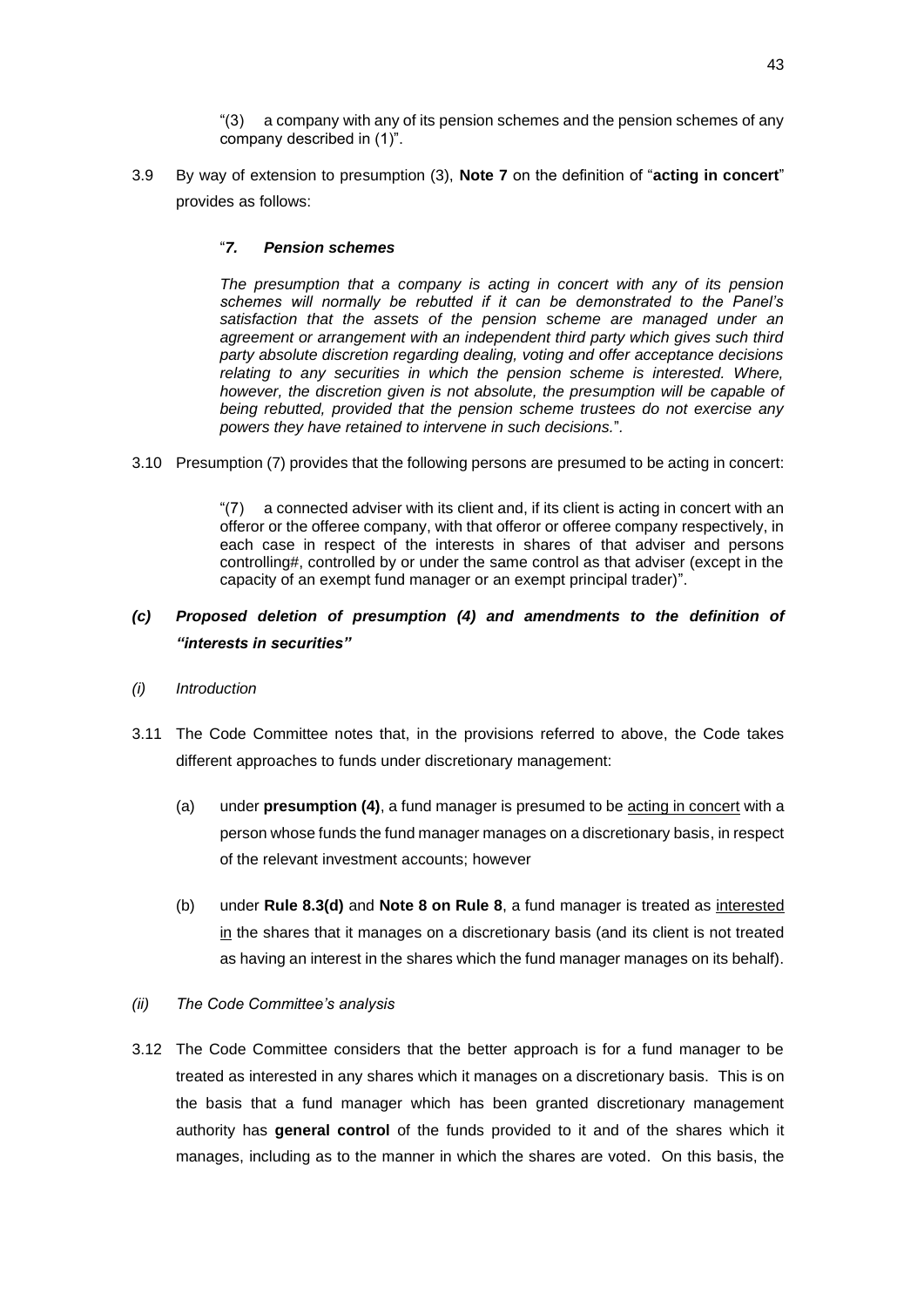fund manager is interested in such shares under paragraph (2) of the definition of "**interests in securities**".

3.13 The Code Committee notes that this is also the position adopted by the Executive in **Practice Statement No 12** ("*Rule 9 and the interests in shares of clients whose funds are managed on a discretionary basis*") which states that:

> "The Executive … interprets [presumption (4)] to mean that funds managed on a discretionary basis by a fund management organisation will be treated for the purposes of the Code as controlled by the fund management organisation and not by the person(s) on whose behalf the funds are managed. Therefore, the fund management organisation, and not its clients, will be treated as interested in any shares and other interests in shares managed by the fund management organisation on a discretionary basis. As a result, the Executive will aggregate shares which the fund management organisation manages on behalf of its clients on a discretionary basis with shares and interests in shares in which the fund management organisation and other persons under the same control as it are interested for their own account in assessing whether, for example, an obligation to make a mandatory offer under Rule 9.1 of the Code has been triggered.".

#### 3.14 In line with:

- (a) **Note 8 on Rule 8**; and
- (b) the practice adopted by the Executive as set out in **Practice Statement No 12**,

the Code Committee also considers that a client whose funds are managed on a discretionary basis by an independent fund manager should not be treated as interested in shares acquired on its behalf by the fund manager if the client has given the fund manager absolute discretion regarding dealing, voting and offer acceptance decisions. If, as is sometimes the case, the discretion granted by the client is not absolute because the client has reserved the right to exercise certain rights, for example to vote shares in certain circumstances, the Code Committee considers that the client should nonetheless not be treated as interested in the shares acquired on its behalf by the fund manager if it does not in practice exercise the rights in question. This would also be consistent with the approach taken in **Note 7** on the definition of "**acting in concert**" with regard to the circumstances in which presumption (3) may be rebutted in relation to a company and its pension schemes. The Code Committee considers that the same approach should be taken where one fund manager sub-contracts discretionary management of funds to another fund manager.

3.15 In addition, the Code Committee proposes to amend the introductory wording to the numbered paragraphs of the definition of "**interests in securities**" in order to make clear that a person will be treated as having an interest in securities if the person falls within any of paragraphs (1) to (5), irrespective of whether the person has a long economic exposure to changes in the price of securities.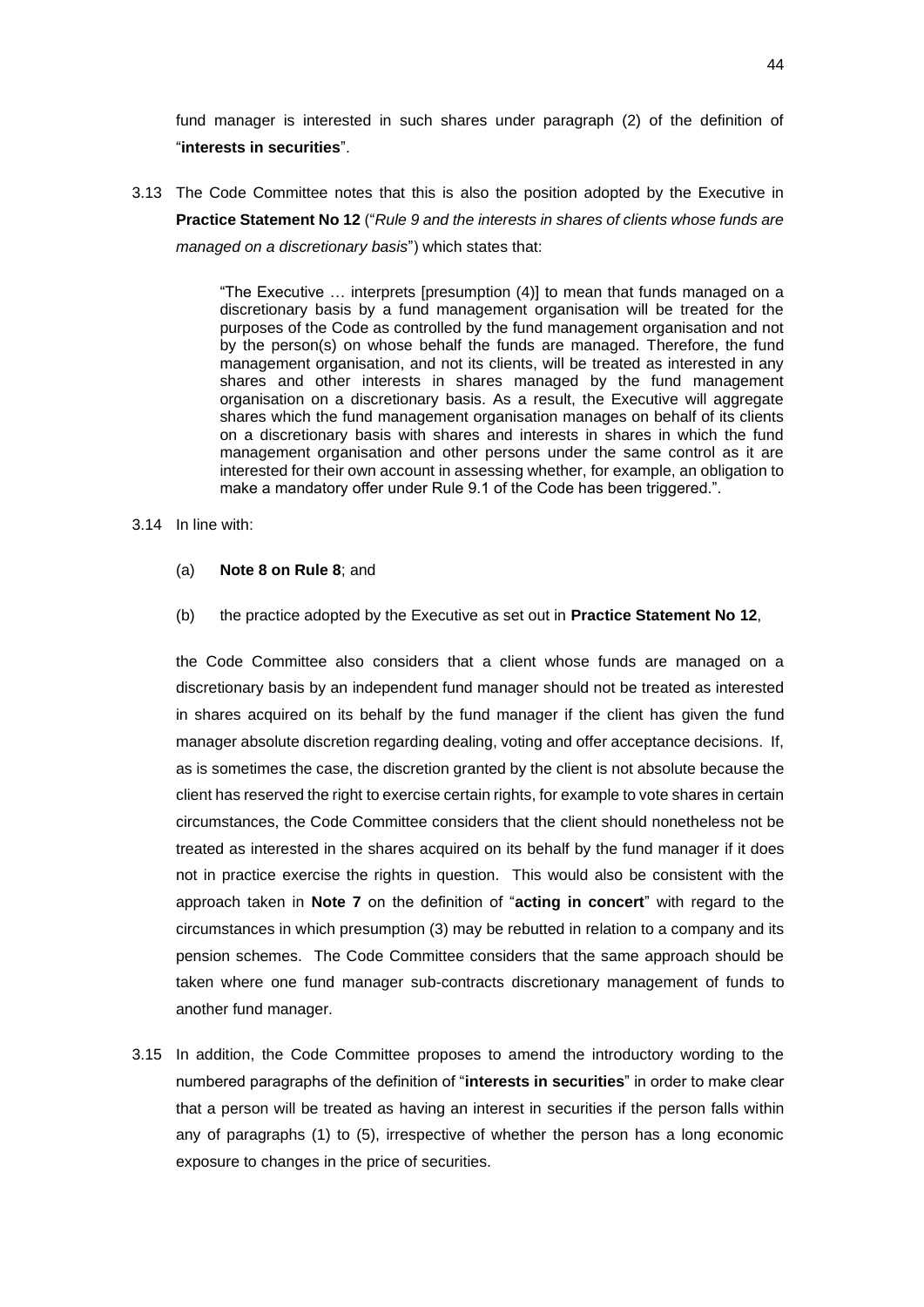#### *(iii) Proposed amendments*

- 3.16 In the light of the above, the Code Committee proposes to:
	- (a) delete:
		- (i) presumption (4);
		- (ii) **Note 8** on the definition of "**acting in concert**";
		- (iii) **Rule 8.3(d)**; and
		- (iv) **Note 8 on Rule 8**;
	- (b) amend the definition of "**interests in securities**", as follows:

"In particular, Notwithstanding the above, a person will be treated as having an interest in securities if the person:

…

(2) has the right (whether conditional or absolute) to exercise or direct the exercise of the voting rights attaching to them or has general control of them, including as a fund manager (see Note 11);";

(c) introduce a new **Note 11** on the definition of "**interests in securities**", as follows:

# "*11. Fund managers*

*(a) A fund manager will be treated as having an interest in securities which it manages for a client on a discretionary basis.*

*(b) A client will not be treated as having an interest in securities if it has given to an independent fund manager absolute discretion regarding dealing, voting and offer acceptance decisions. If the discretion is not absolute, the client will not normally be treated as having an interest in securities provided that it does not exercise any powers it has retained to intervene in such decisions.*

*(c) Where a fund manager sub-contracts discretionary management of funds to another independent fund manager, the same approach will be applied, i.e. the subcontracted fund manager, and not the original fund manager, will be treated as having an interest in securities provided that the sub-contracted fund manager has been given absolute discretion regarding dealing, voting and offer acceptance decisions (and, if the discretion is not absolute, the originally contracted fund manager will not normally be treated as having an interest in securities provided that it does not exercise any powers it has retained to intervene in such decisions).*"; and

(d) introduce a new **Note 8 on Rule 8**, as follows:

# "*8. Fund managers*

*(a) See Note 11 on the definition of interests in securities.*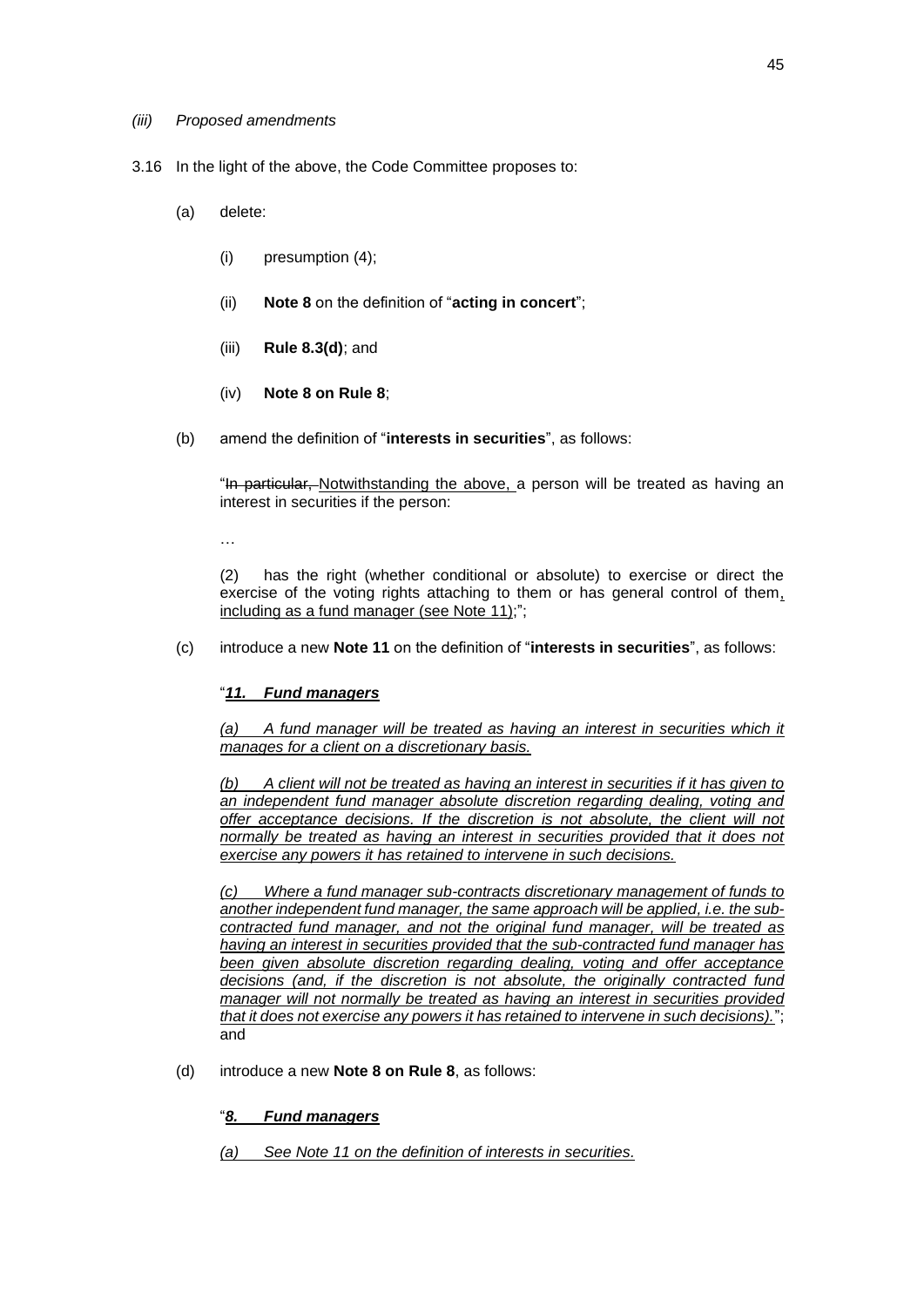Except with the consent of the Panel, where more than one discretionary *investment management operation is conducted in the same group, the interests in relevant securities of all such operations will be treated for the purposes of Rule 8 as those of a single person and must be aggregated.*".

## *(d) Investment trusts (and other investment companies)*

- *(i) Introduction*
- 3.17 In many cases, investment entities are companies. For example, an investment trust is a closed-end investment company which is managed by its board of directors. In such cases, the board is responsible for, among other matters, appointing an investment manager and setting the key policies for the company, such as the investment, gearing, dividend and discount management policies. The day-to-day investment decisions are taken by the investment manager, which typically manages the company's investments on a discretionary basis.
- *(ii) Application of the Code - outside of an offer*
- 3.18 The Code Committee considers that the provisions of the Code referred to above, including the proposed new presumptions (1) and (2), should apply to an investment trust (or any other investment company) in the same way as to any other company.
- 3.19 Therefore, the Code Committee considers that, if the amendments referred to above are adopted:
	- (a) under paragraph (1) of the definition of "**interests in securities**", an investment trust should be treated as being **interested in** the securities of any Code company held by the investment trust;
	- (b) under paragraph (2) of the definition of "**interests in securities**", the investment manager of the investment trust should also be treated as being **interested in** the securities of any Code company held by the investment trust;
	- (c) under the new presumption (1):
		- (i) an investment trust; and
		- (ii) any person who **controls** the investment trust (determined by reference to the **Note on Definitions**), together with any person controlling, controlled by or under the same control as that person,

should be presumed to be acting in concert with each other; and

(d) under the new presumption (2):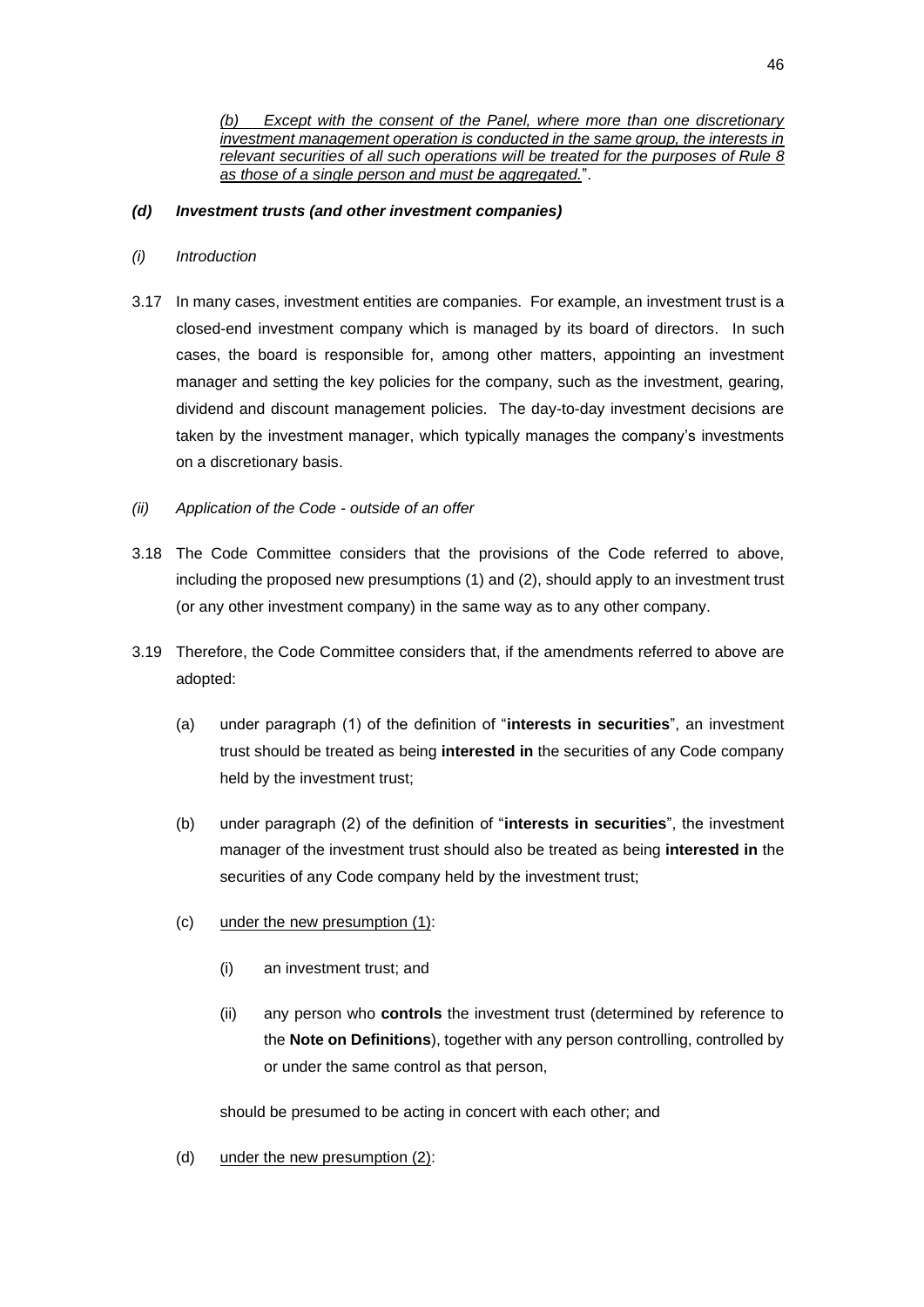- (i) an investment trust; and
- (ii) any person who is interested, directly or indirectly, in **30% or more of the equity share capital** in the investment trust, together with any person controlling, controlled by or under the same control as that person,

should be presumed to be acting in concert with each other.

- 3.20 As a result, the Code Committee considers that:
	- (a) under the new presumptions (1) **and/or** (2) respectively, an **investment trust** and any **person** referred to in paragraph 3.19(c)(ii) or 3.19(d)(ii) should be required to **aggregate their interests** in shares in any Code company in order to determine whether the acquisition of further interests in shares by any one of them triggers an obligation for a mandatory offer to be made under **Rule 9.1** - see the entities with the **orange** shareholdings in Code company Z, holding an aggregate of 19% of Z's shares, shown on the right hand side of *Scenario 10*; and
	- (b) under **Note 16 on Rule 9.1**, the **investment manager** of the investment trust and all **persons controlling, controlled by or under the same control** as the investment manager should be required to **aggregate their interests** in shares in any Code company (including the shares held by the investment trust) in order to determine whether the acquisition of further interests in shares by any one of them triggers an obligation for a mandatory offer to be made under **Rule 9.1** – see the entities with the **purple** shareholdings in Code company Z, holding an aggregate of 16% of Z's shares, shown on the left hand side of *Scenario 10*.
- 3.21 However, outside of an offer, the two groups of persons referred to in paragraphs 3.20(a) and (b) are not presumed to be acting in concert with one another in relation to a Code company.

*Scenario 10 - outside of an offer, the shares in Z held by the Investment Trust (i.e. 10%) are required to be aggregated separately with other shares in Z owned or controlled by each of:*

- *(i) the Investment Manager (and persons controlling, controlled by or under the same control as the Investment Manager) (i.e. the 6% shown in purple); and*
- *(ii) the ≥30% Shareholder (and persons controlling, controlled by or under the same control as the Shareholder) (i.e. the 9% shown in orange),*

*but there is no requirement for the shares in Z owned or controlled by the persons referred to in (i) and (ii) both to be aggregated with each other:*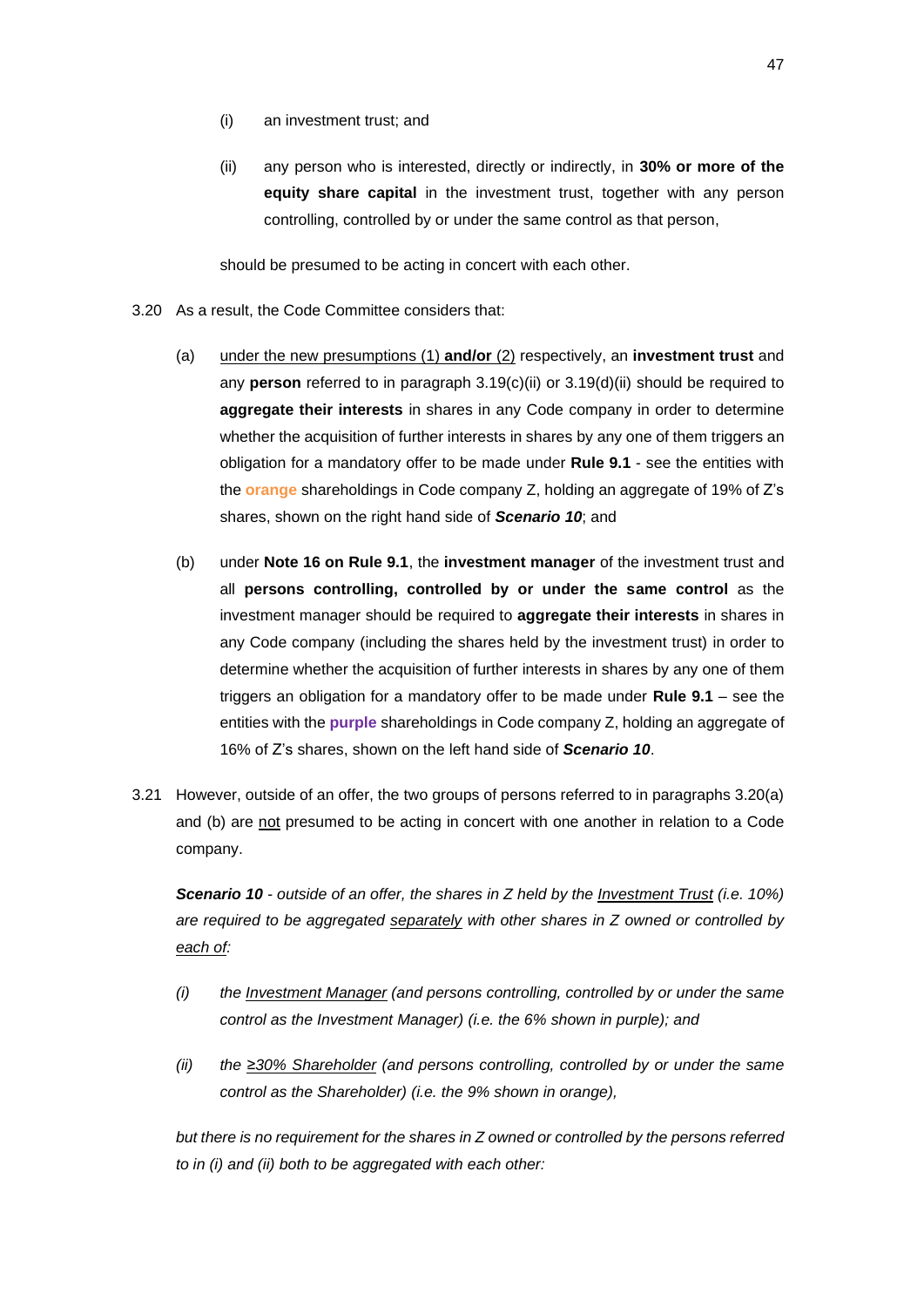

#### *(iii) Application of the Code – in the context of an offer*

- 3.22 In the case of an **investment trust making an offer** for a Code company (for example, another investment trust), the Code Committee understands that the Executive's practice is to regard the **investment manager** of the offeror or the offeree company (and persons controlling, controlled by or under the same control as the investment manager) as acting in concert with the **offeror or offeree company** (as appropriate). This is by reference to the current presumption (4) and because there is a community of interest between, on the one hand, the investment manager (and also persons controlling, controlled by or under the same control as the investment manager) and, on the other, the offeror or offeree company itself in relation to the outcome of the offer. This practice is similar to the approach taken in relation to connected advisers to an offeror or offeree company, as set out in presumption (7).
- 3.23 The Code Committee agrees with this practice and believes that it should be reflected in the Code. Therefore, as explained below, the Code Committee proposes to introduce a **new presumption (5)** to this effect.
- 3.24 Therefore, if the Investment Trust in *Scenario 10* announced an offer or possible offer for Code company Z, the persons referred to in both paragraph 3.20(a) and paragraph 3.20(b) would then be presumed to be acting in concert with the offeror (i.e. the Investment Trust) in relation to that offer as follows: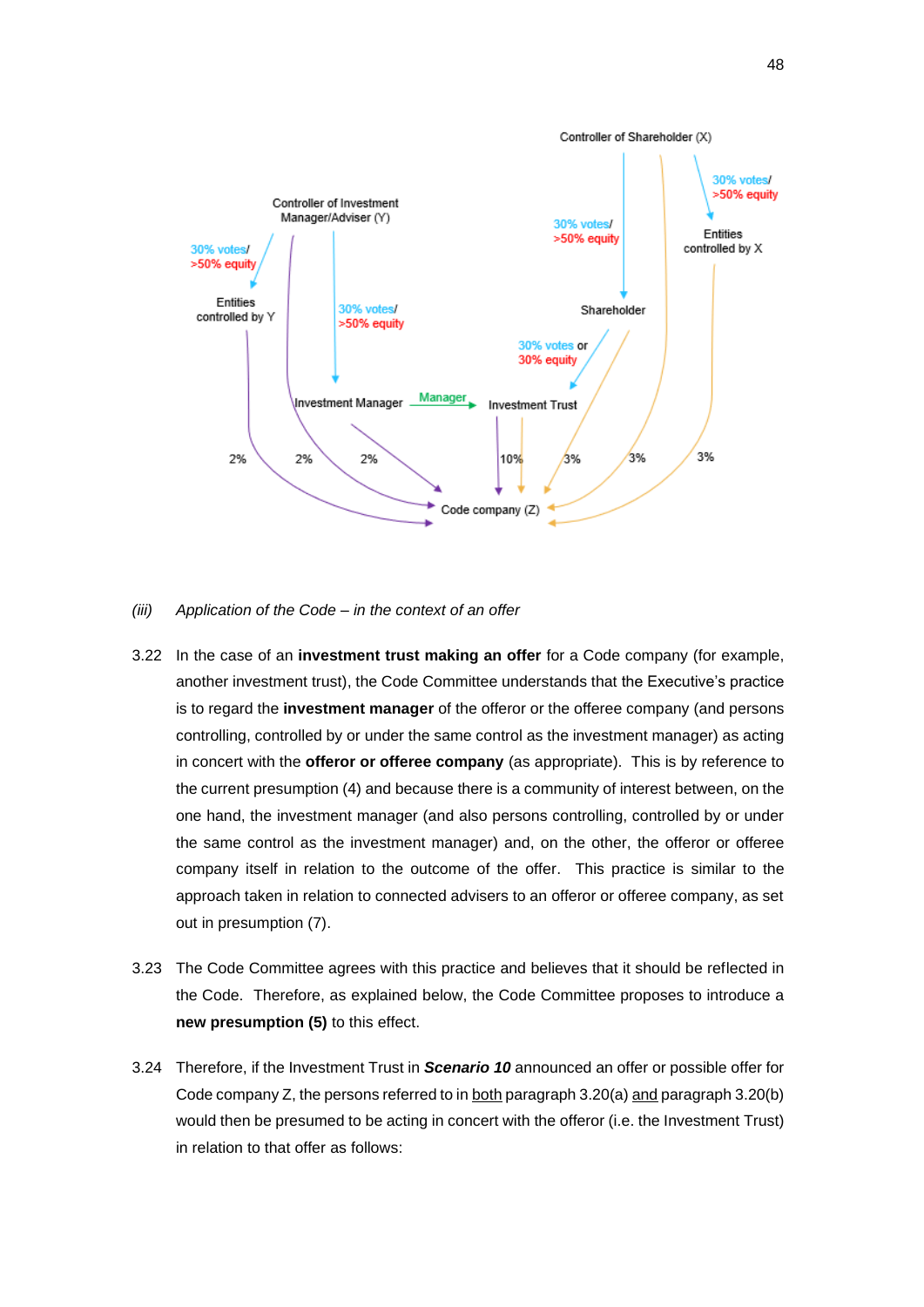- (a) the 30% shareholder (and any person controlling, controlled by or under the same control as it) would be presumed to be acting in concert with the offeror under the new presumption (1) or (2) (depending on whether the shareholding represented, respectively, shares carrying 30% or more of the **voting rights** or 30% or more of the **equity share capital**); and
- (b) the investment manager of the offeror (and any person controlling, controlled by or under the same control as it) would be presumed to be acting in concert with the offeror under the new presumption (5) (see below).

## *(e) Investment funds (such as limited partnerships)*

#### *(i) Introduction*

- 3.25 There are a number of investment entities which are not companies. For example, a limited partnership or a similar investment fund is not a company and does not have a board of directors. Although investors may benefit from certain rights set out in the fund documentation, their limited partnership interests do not normally carry voting rights. Investment funds may be accessible to the public (for example, unit trusts) or raised privately by investment managers (for example, limited partnerships). A limited partnership or an investment fund is generally managed on a discretionary basis by an investment manager and/or an investment adviser.
- 3.26 On the basis that a limited partnership or investment fund (referred to in the remainder of this PCP as a "**fund**") is not a company, and that holders of limited partnership interests in a fund do not normally hold voting rights, the proposed new presumptions (1) and (2) do not apply directly in relation to (i) a fund and (ii) a person (or company) which owns 30% or more of the limited partnership or other relevant interests in a fund.
- 3.27 However, the Code Committee considers that limited partnership interests in a fund are generally analogous to equity share capital in a company since, in each case, the owner will generally benefit on an unlimited basis in the financial performance of the fund or the company (as appropriate). Therefore, the Code Committee considers that the approach set out above in relation to the ownership or control of equity share capital in a company can be applied in relation to the ownership of limited partnership or other relevant interests in a fund, as described below.
- *(ii) Application of the Code – outside of an offer*
- 3.28 The Code Committee considers that, in line with the new presumption (2), outside an offer a person which owns 30% or more of the limited partnership interests in a fund should be required to **aggregate** its interests in shares in a Code company (together with the interests of any person controlling, controlled by or under the same control as the person)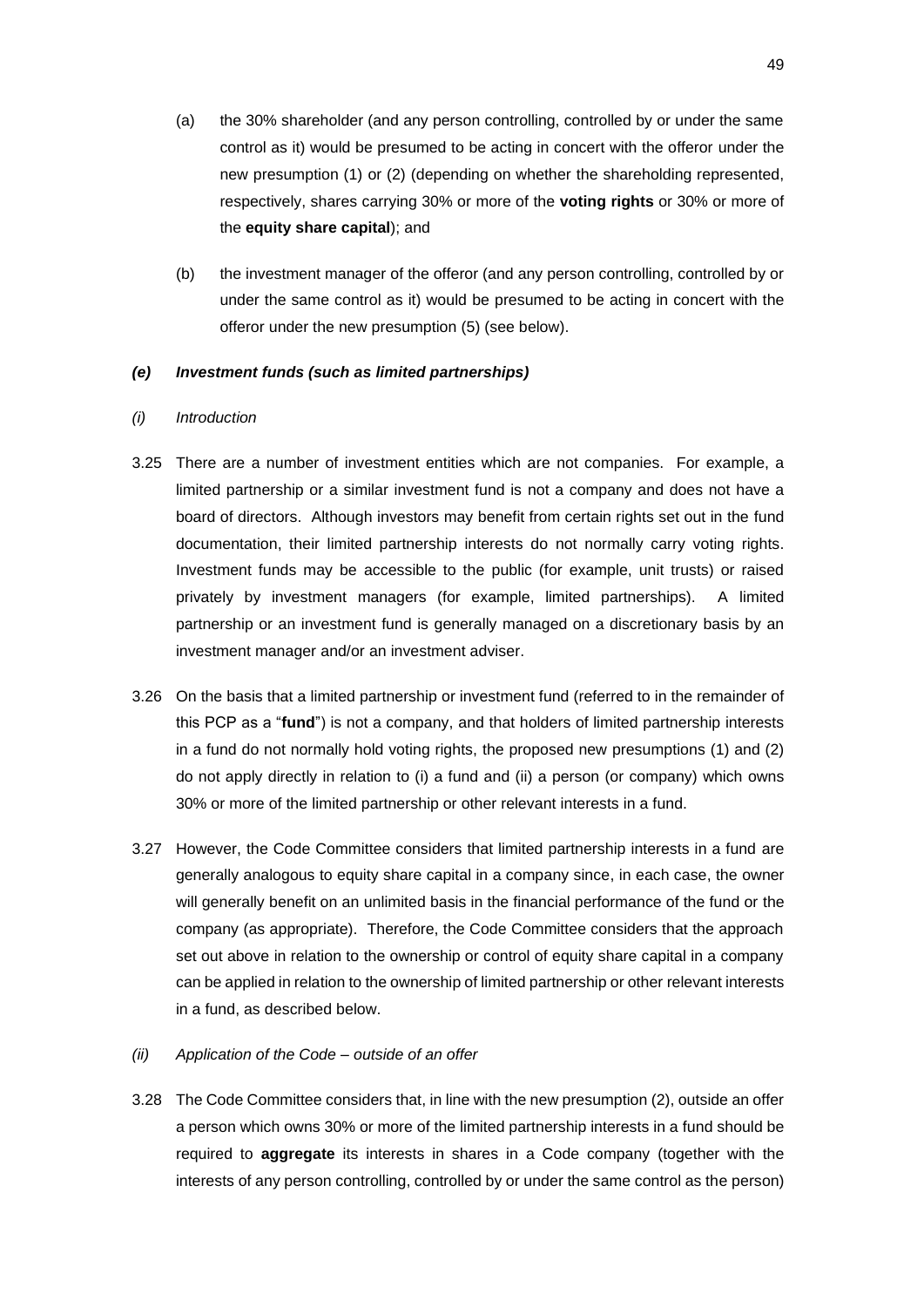with those of the fund in determining whether the acquisition of further interests in shares by any one of them triggers an obligation for a mandatory offer to be made under **Rule 9.1** – see the entities with the **orange** shareholdings in Code company Z, holding an aggregate of 19% of Z's shares, shown on the right hand side of *Scenario 11*.

- 3.29 In addition, under **Note 16 on Rule 9.1**, the **investment manager** of and/or **investment adviser** to the fund and all persons **controlling, controlled by or under the same control as** the investment manager and/or investment adviser should be required to **aggregate their interests** in shares in any Code company (including the shares held by the fund) in order to determine whether the acquisition of further interests in shares by any one of them triggers an obligation for a mandatory offer to be made under **Rule 9.1** – see the entities with the **purple** shareholdings in Code company Z, holding an aggregate of 16% of Z's shares, shown on the left hand side of *Scenario 11*.
- 3.30 However, outside an offer, the two groups of persons referred to in paragraphs 3.28 and 3.29 are not presumed to be acting in concert with one another in relation to a Code company.

*Scenario 11 – outside of an offer, shares in Z held by the Fund (i.e. 10%) are required to be aggregated separately with other shares in Z owned or controlled by each of:*

- *(i) the Investment Manager/Investment Adviser (and persons controlling, controlled by or under the same control as the Investment Manager/Investment Adviser) (i.e. the 6% shown in purple); and,*
- *(ii) the ≥30% Investor in the Fund (and persons controlling, controlled by or under the same control as the Investor) (i.e. the 9% shown in orange),*

*but there is no requirement for the shares in Z owned or controlled by the persons referred to in (i) and (ii) both to be aggregated with each other:*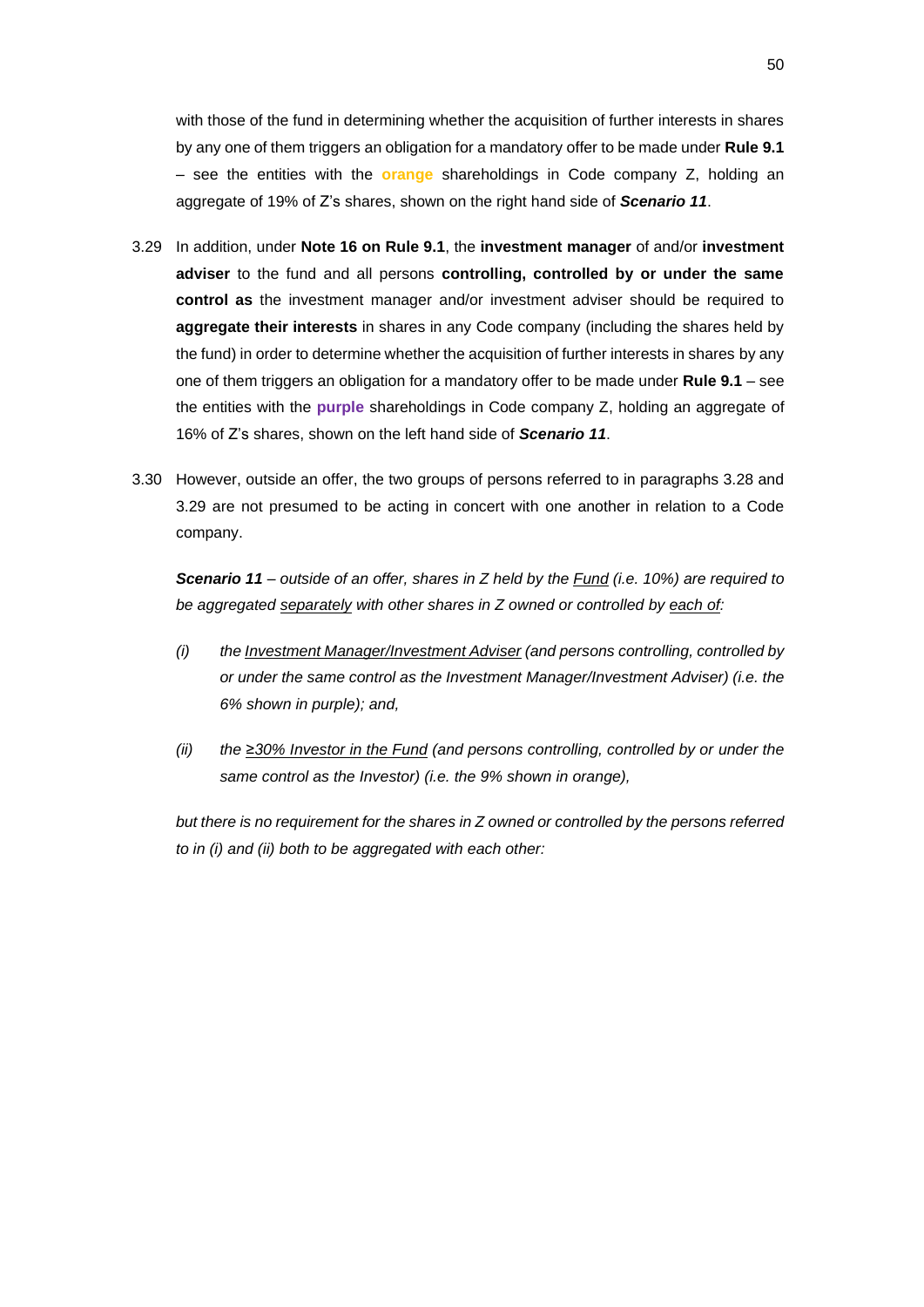

- *(iii) Application of the Code – in the context of an offer*
- **(1) THE FUND ITSELF**
- 3.31 The first sentence of **Note 6** on the definition of "**acting in concert**" provides as follows:

### "*6. Consortium offers*

*Investors in a consortium (eg through a vehicle company formed for the purpose of making an offer) will normally be treated as acting in concert with the offeror. …*".

- 3.32 The Code Committee understands that the Executive's practice is to apply this provision not only to persons who invest in the consortium bid vehicle but also to any person who invests in any other new vehicle or company formed for the purpose of investing, directly or indirectly, in the consortium bid vehicle – for example, by investing in a new fund formed for this purpose, and including through the exercise of a co-investment right.
- 3.33 Where equity financing for an offer is provided by an existing fund, the fund is treated as acting in concert with the offeror under the first sentence of **Note 6** on the definition of "**acting in concert**".

### **(2) THE INVESTMENT MANAGER OF OR INVESTMENT ADVISER TO THE FUND**

3.34 The Code Committee understands that the Executive's practice is to regard the investment manager of or investment adviser to a fund making an investment in the equity share capital in the offeror (and persons controlled by, controlling or under the same control as the investment manager or investment adviser) as acting in concert with the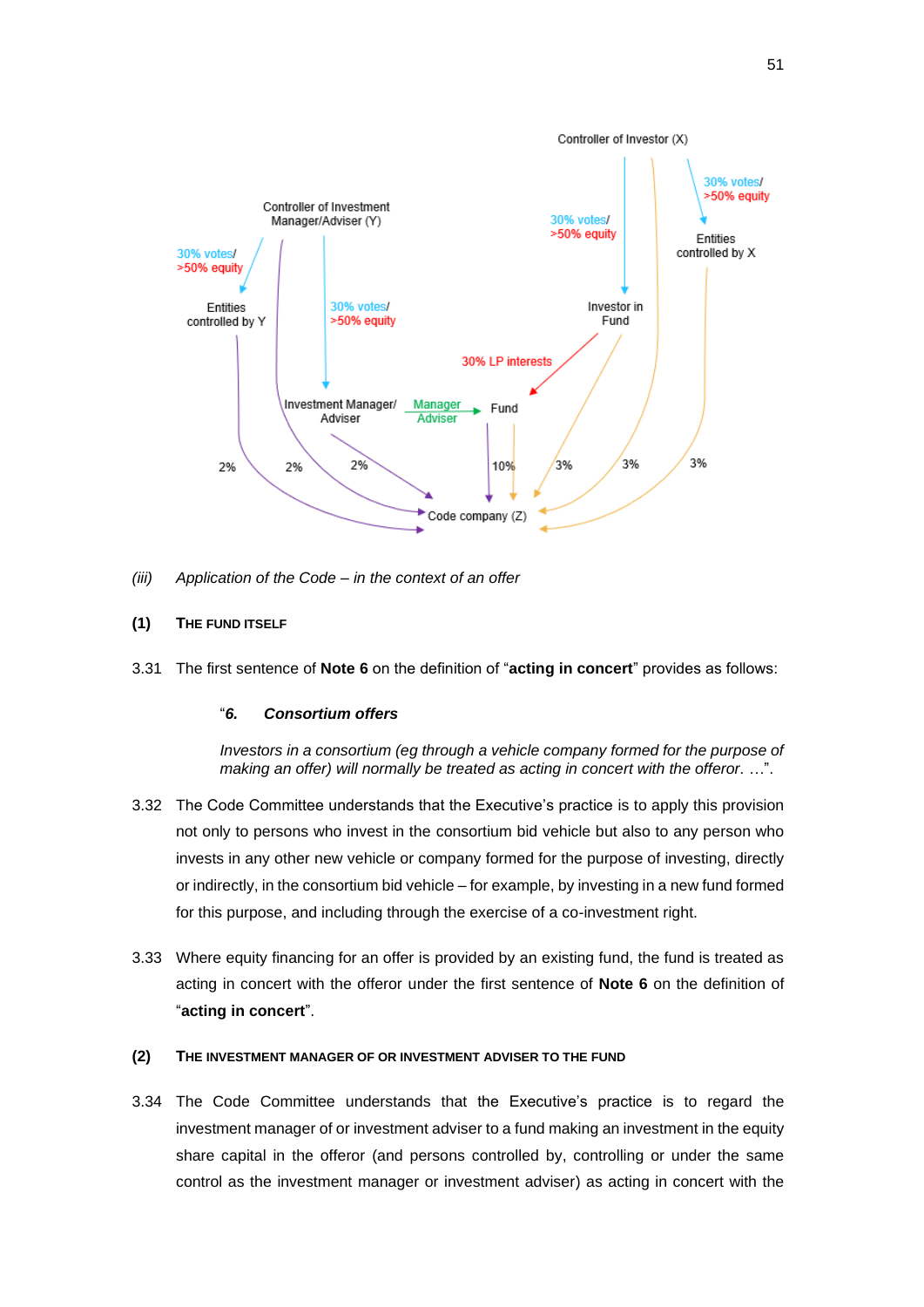offeror. This is by reference to the current presumption (4); because the decision to invest in the consortium will be made by the investment manager or investment adviser; and because there is a community of interest between, on the one hand, the investment manager or investment adviser (and persons controlling, controlled by or under the same control as it) and, on the other, the offeror in relation to the outcome of the offer.

3.35 The Code Committee agrees with this practice and believes that it should be reflected in the Code. Therefore, as explained below, the Code Committee proposes to introduce a **new presumption (5)** to this effect.

#### **(3) AN INVESTOR IN THE FUND**

- 3.36 In addition, the Code Committee considers that an **investor** in an existing fund which is providing equity financing for an offer should be presumed to be acting in concert with the offeror if the investor either:
	- (a) **will have a "see-through" indirect interest in 30% or more of the equity share capital in the offeror**. This would be in line with the application of the new presumption (2) in relation to the ownership or control of equity share capital in a company; or
	- (b) **owns more than 50% of the limited partnership interests in a fund which is subscribing for equity share capital in the offeror** (regardless of the percentage of the equity share capital in the offeror which will be held by the fund). This would be in line with the application of the new presumption (1) in relation to the ownership or control of equity share capital in a company.

# 3.37 Therefore, in *Scenario 12*:

- (a) D would be presumed to be acting in concert with the offeror under the new presumption (2) – because D has a "see-through" indirect interest of more than 30% (i.e. 32%) in the equity share capital in the offeror; and
- (b) E would be presumed to be acting in concert with the offeror under the new presumption (1) – because E has more than 50% of the limited partnership interests in Fund 2 and, by reference to the **Note on Definitions**, is therefore regarded as "controlling" Fund 2 which, under the first sentence of **Note 6** on the definition of "**acting in concert**", is treated as acting in concert with the offeror; but
- (c) F would not be presumed to be acting in concert with the offeror because F owns only 35% of the limited partnership interests in Fund 2, with the result that neither the analysis in the new presumption (1) nor the analysis in the new presumption (2) applies: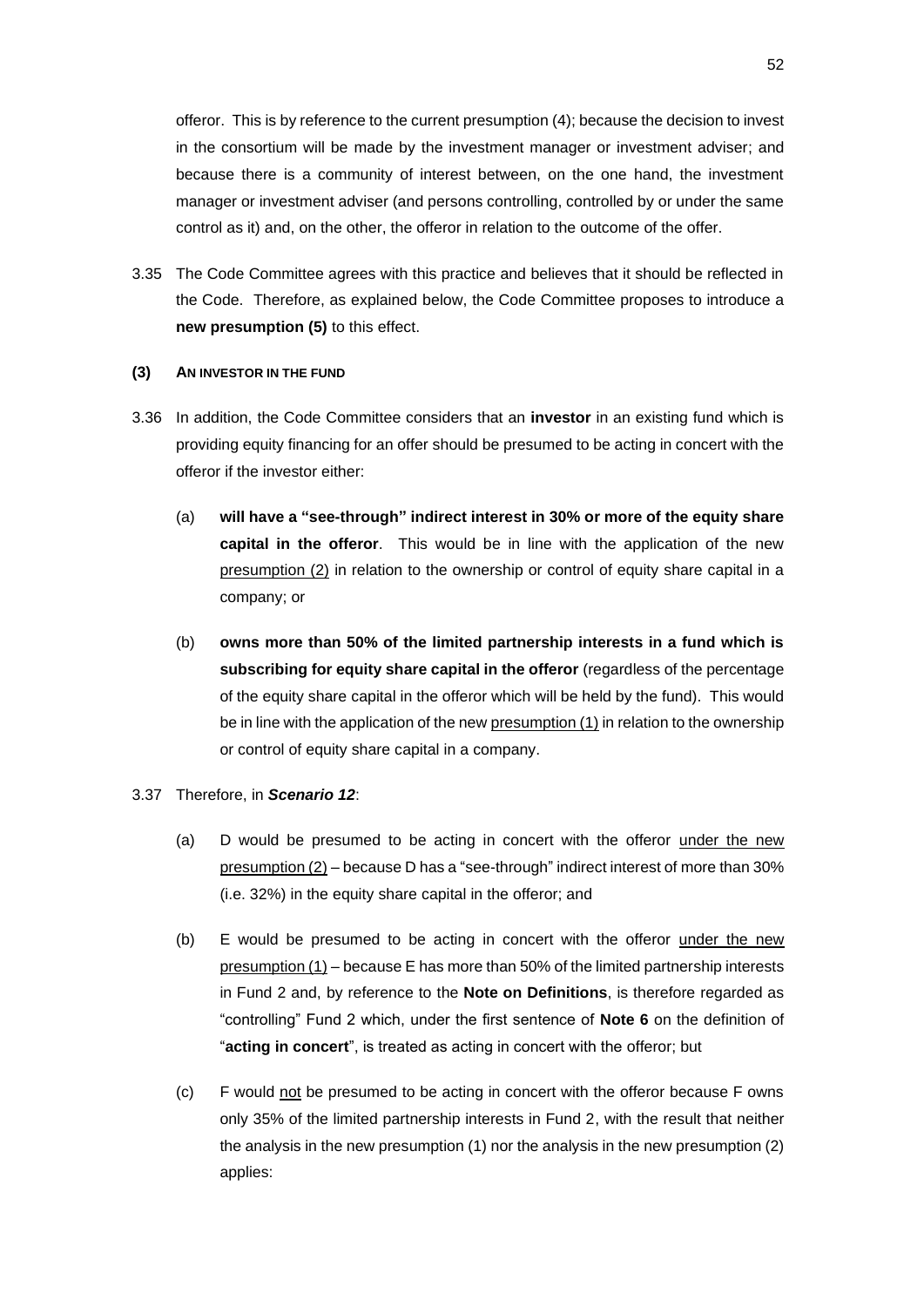- (i) the new presumption (1) does not apply because F is not regarded as "controlling" Fund 2; and
- (ii) the new presumption (2) does not apply because F's "see-through'' indirect interest in the equity share capital in the offeror is less than 30% (i.e. 7%).

*Scenario 12 - in addition to Fund 1 and Fund 2, and Investment Manager 1 and Investment Manager 2, D and E (but not F) presumed to be acting in concert with the offeror:*



- *(iv) Proposed amendments*
- 3.38 In the light of the above, the Code Committee proposes to introduce:
	- (a) a new **Note 7** on the definition of "**acting in concert**", as follows:

#### "*7. Investors in limited partnerships and other investment funds*

*Where a limited partnership or other investment fund (a "fund") (including a fund managed by an independent fund manager):*

*(a) invests in a new vehicle formed for the purpose of making an offer; or*

*(b) acquires an interest in shares in a company to which the Code applies,*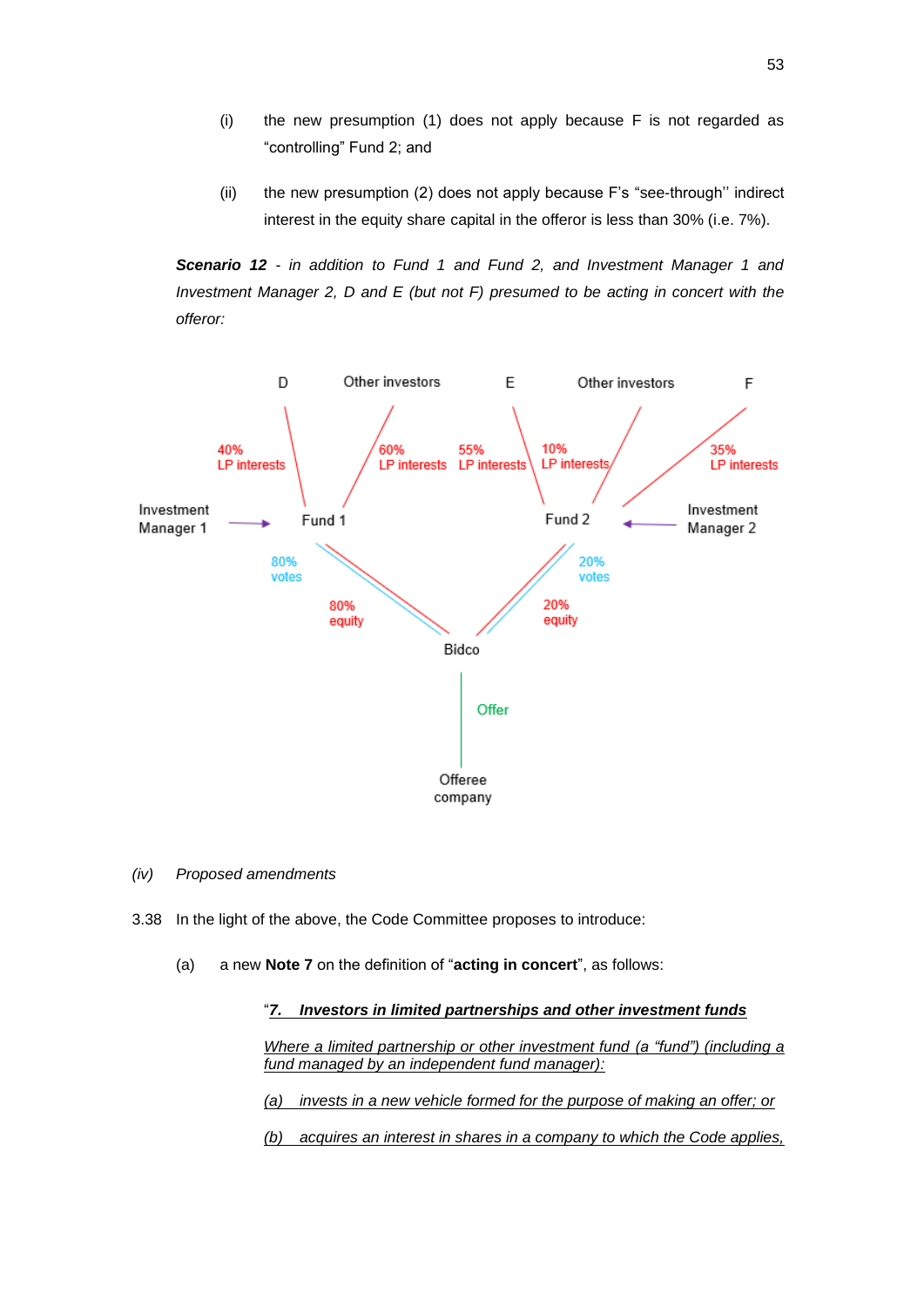*the Panel will apply presumptions (1) and/or (2) of the definition of acting in concert so as to presume an investor in the fund to be acting in concert with the offeror (in the case of paragraph (a)) or the fund (in the case of paragraph (b)) if the percentage of the investor's interests in the fund is such that the presumption would apply if the fund were a company and the investor was interested in a corresponding percentage of the company's equity share capital."*;

- (b) a **new presumption (5)** of the definition of "**acting in concert**", as follows:
	- "(5) an investment manager of or investment adviser to:
		- (a) an offeror or an investor in an offeror consortium; or
		- (b) the offeree company,

with the offeror or offeree company (as appropriate), together with any person controlling#, controlled by or under the same control as that investment manager or investment adviser;"; and

(c) a **new paragraph (4)** of the definition of "**connected fund managers and principal traders**", as follows:

> "A fund manager or principal trader will normally be connected with an offeror or the offeree company, as the case may be, if the fund manager or principal trader is controlled# by, controls or is under the same control as:

…

- (4) an investment manager of or investment adviser to:
	- (a) an offeror or an investor in an offeror consortium; or
	- (b) the offeree company.".

# *(f) Offers made by a new bid vehicle*

- *(i) Introduction*
- 3.39 **Note 6** on the definition of "**acting in concert**" explains that:
	- (a) an investor in a consortium bid vehicle will be treated as acting in concert with the offeror; and
	- (b) where the investor is part of a larger organisation, the Panel may in certain circumstances be prepared to waive the presumption that other parts of the investor's organisation are also acting in concert with the offeror under the current presumption (1).
- 3.40 **Note 6** on the definition of "**acting in concert**" provides as follows: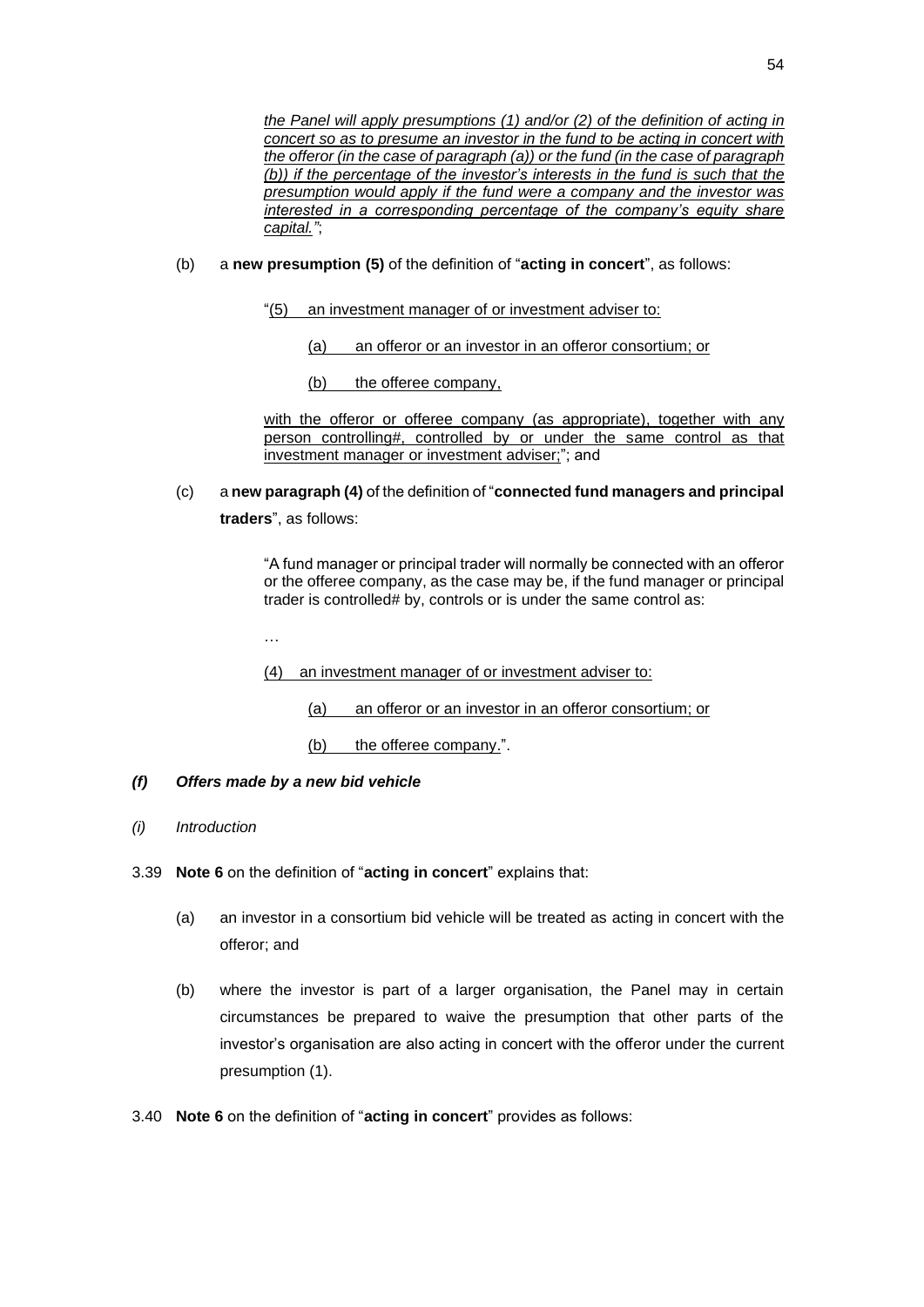#### "*6. Consortium offers*

*Investors in a consortium (eg through a vehicle company formed for the purpose of making an offer) will normally be treated as acting in concert with the offeror. Where such an investor is part of a larger organisation, the Panel should be consulted to establish which other parts of the organisation will also be regarded as acting in concert.* 

*Where the investment in the consortium is, or is likely to be, 10% or less of the equity share capital (or other similar securities) of the offeror, the Panel will normally*  be prepared to waive the acting in concert presumption in relation to other parts of *the organisation, including any connected fund manager or principal trader, provided it is satisfied as to the independence of those other parts from the investor. Where the investment is, or is likely to be, more than 10% but less than 50%, the Panel may be prepared to waive the acting in concert presumption in relation to other parts of the organisation depending on the circumstances of the case. (See also Connected fund managers and principal traders in the Definitions Section and Rule 7.2.)*".

- 3.41 **Note 6** applies both where the investor is investing funds as principal and where it is investing funds on behalf of discretionary clients.
- *(ii) Application of Note 6 on the definition of "acting in concert" to funds*
- 3.42 If the amendments proposed above are adopted, the persons who may be considered to be acting in concert with the offeror in cases where equity financing for an offer is provided by a fund managed on a discretionary basis are as follows:
	- (a) **the fund itself**: the fund is treated as acting in concert with the offeror under the first sentence of **Note 6** on the definition of "**acting in concert**" (see paragraph 3.33);
	- (b) **the investment manager of or investment adviser to the fund**: the manager or adviser would be presumed to be acting in concert with the offeror under the **new presumption (5)** (see paragraphs 3.34 and 3.35); and
	- (c) **an investor in the fund that is providing equity financing for the offer** if the investor either:
		- (i) will have a "see-through" interest in 30% or more of the equity share capital in the offeror – in view of the proposed new **Note 7** on the definition of "**acting in concert**", the investor would be presumed to be acting in concert with the offeror under the new presumption (2) (see paragraph 3.36(a)); or
		- (ii) owns more than 50% of the limited partnership interests in the fund (regardless of the percentage of the equity share capital in the offeror which will be held by the fund) – in view of the proposed new **Note 7** on the definition of "**acting in concert**", the investor would be presumed to be acting in concert with the offeror under the new presumption (1) (taking into account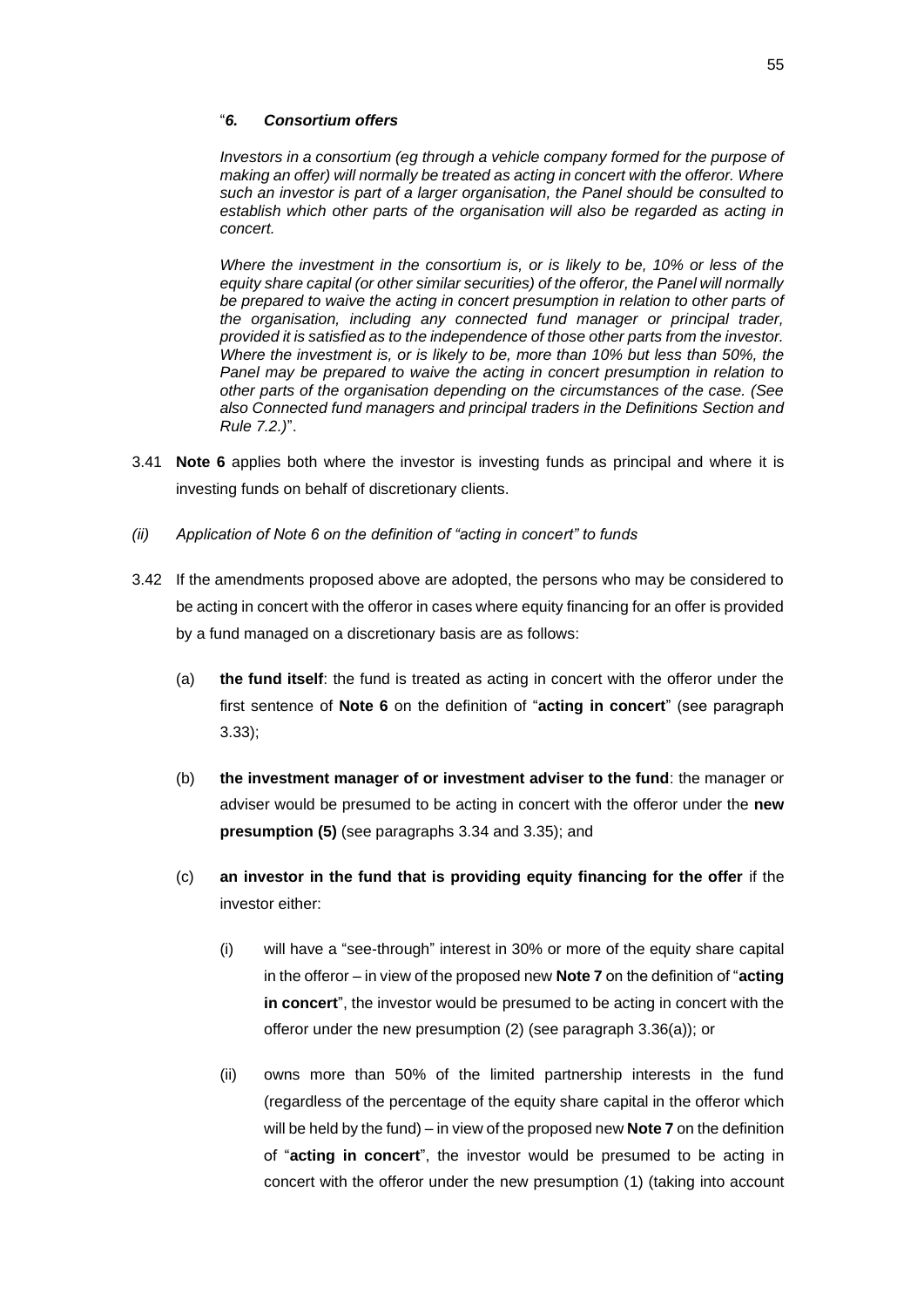also the first sentence of **Note 6** of the definition of "**acting in concert**") (see paragraph 3.36(b)).

### 3.43 Where:

- (a) the investment manager or the investment adviser; or
- (b) the investor,

is part of a larger organisation, the other parts of that organisation will normally be presumed to be acting in concert with:

- (i) the investment manager/investment adviser or the investor; and
- (ii) the offeror,

under the new presumptions (1) and/or (2). However, under **Note 6** on the definition of "**acting in concert**", the Panel may be prepared to waive the presumption of acting in concert in relation to the other parts of the organisation if the Panel is satisfied that those other parts are independent from the investment manager/investment adviser or investor (as appropriate) and depending on the circumstances of the case, including the size of the investment in the offeror.

- 3.44 Regarding the size of the investment in the offeror, **Note 6** currently draws three bands by reference to which the Panel will decide whether to agree to waive the presumption of acting in concert between the investment manager/adviser or investor and the other parts of its organisation:
	- (a) **10% or less**: the Panel will normally agree to waive the presumption;
	- (b) **more than 10% but less than 50%**: the Panel may agree to waive the presumption depending on the circumstances of the case; and
	- (c) **50% or more**: the Panel will not normally agree to waive the presumption.

#### *(ii) Proposed amendments*

3.45 The Code Committee considers that the Panel should continue to have the ability to agree to waive the new presumptions (1) and/or (2) in relation to other parts of the investment manager/investment adviser or investor's organisation in certain circumstances. However, in view of the proposal in **Section 2** that the threshold at which the new presumptions (1) and (2) are engaged should become 30%, it is proposed that the bands in **Note 6** on the definition of "**acting in concert**" for the size of the investment in the offeror should be re-cast as follows: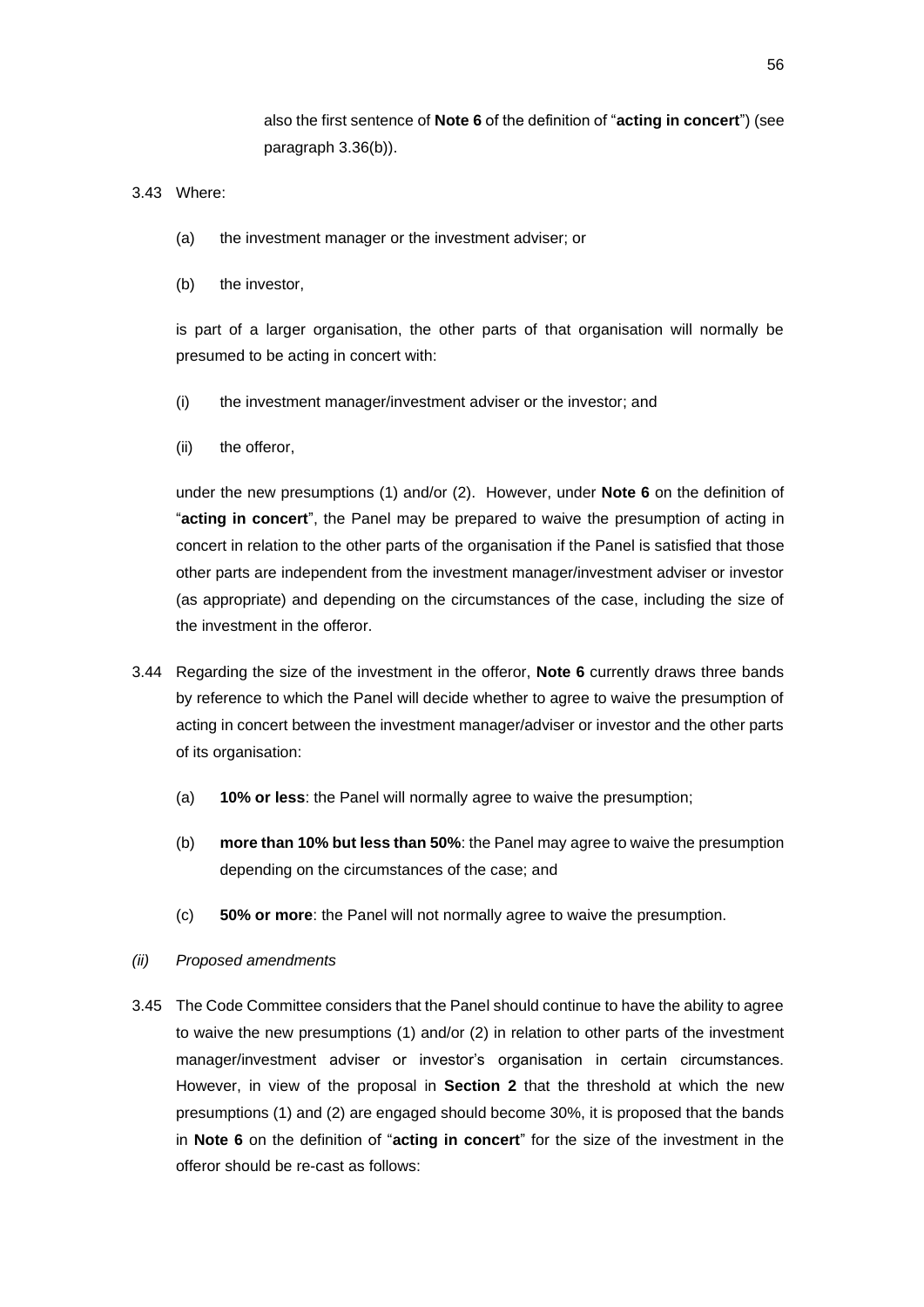- (a) **10% or less**: the Panel would normally agree to waive the presumption;
- (b) **more than 10% but less than 30%**: the Panel may agree to waive the presumption depending on the circumstances of the case; and
- (c) **30% or more**: the Panel would not normally agree to waive the presumption.
- 3.46 The Code Committee also considers that **Note 6** on the definition of "**acting in concert**" (including the heading) should be amended so as to remove the references to a "consortium" on the basis that it applies to any offer made by a new bid vehicle, and not only where there is a consortium of investors. For example, **Note 6** should apply where a single investment manager or investment adviser makes an offer for a Code company (albeit that the investment manager or investment adviser may source the equity financing for the offer from a number of different funds under its management).
- 3.47 In the light of the above, the Code Committee proposes to amend **Note 6** on the definition of "**acting in concert**", as follows:

## "*6. Consortium offersOffers made by a new vehicle or company*

*(a) Where an offer is made by Investors in a consortium (eg through a new vehicle or company formed for the purpose of making an offer), each of the investors in the offeror will normally be treated as acting in concert with the offeror.*

*(b) Where such an investor is part of a larger organisation, the Panel should be consulted to establish which other parts of the organisation will also be regarded as acting in concert with the investor and thus with the offeror.*

*(Where the investment in the consortium is, or is likely to be, 10% or less of the equity share capital (or other similar securities interests) of the offeror, the Panel*  will normally be prepared to waive the acting in concert any presumption in relation *to that the other parts of the organisation, including any connected fund manager or principal trader, are acting in concert with the investor or the offeror in relation to the offer, provided it is satisfied as to the independence of those other parts from the investor.*

*(d) Where the investment is, or is likely to be, more than 10% but less than 3050%, the Panel may be prepared to waive the any acting in concert presumption in relation to other parts of the organisation provided it is satisfied as to the independence of those other parts from the investor and depending on the circumstances of the case.*

*(e) (See also the definition of cConnected fund managers and connected principal traders in the Definitions Section and Rule 7.2.)*".

# *(g) Persons who subscribe for shares in an existing company which becomes an offeror*

3.48 For completeness, the Code Committee notes that **Section 3(f)** refers to an offer made by a new bid vehicle, where **Note 6** on the definition of "**acting in concert**" is engaged. If, by contrast, one or more persons subscribe for new shares in an **existing company**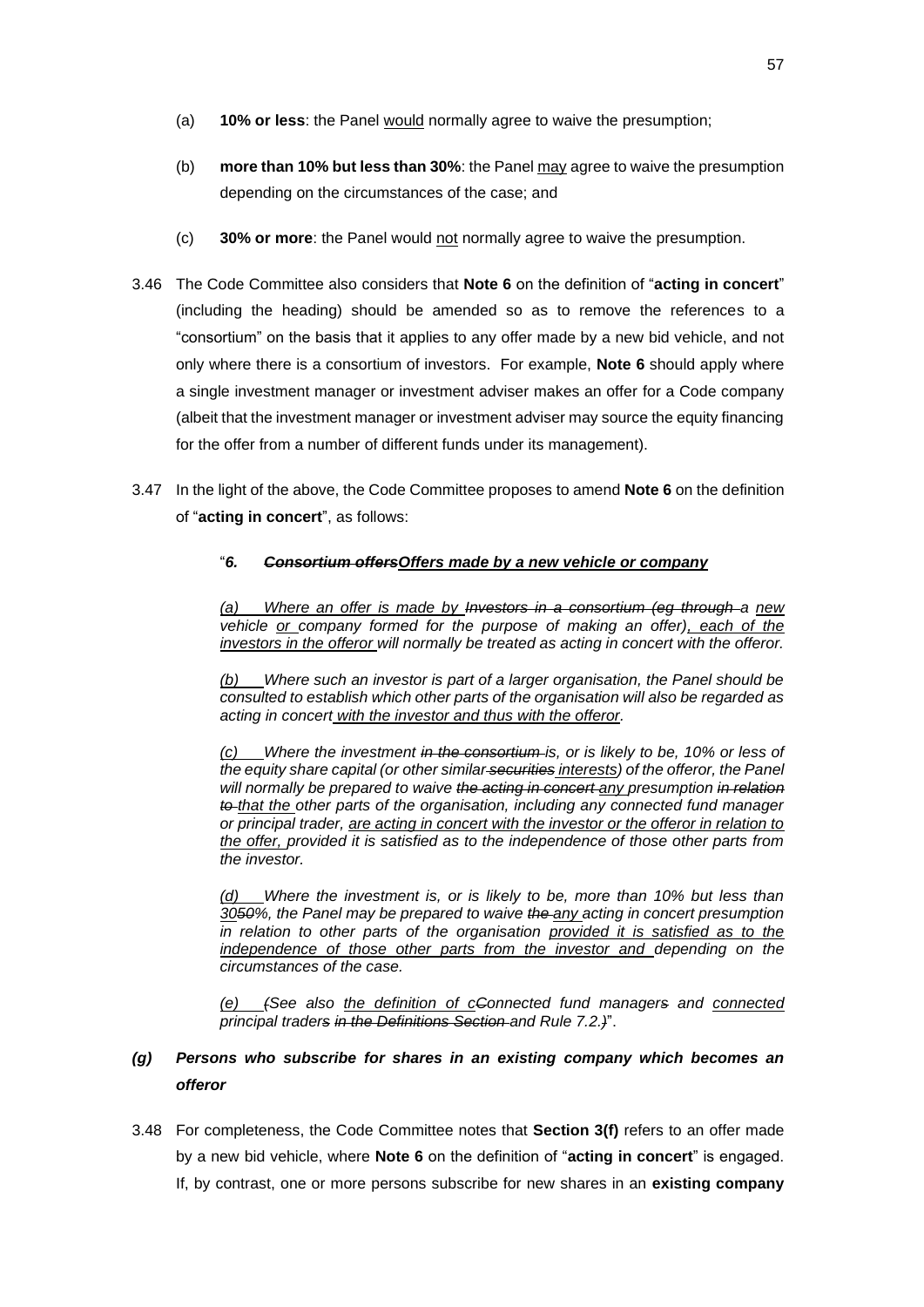**which becomes an offeror** in order to assist the offeror in financing its offer, the Panel should be consulted in order that it can determine whether the investors should be treated as acting in concert with the offeror.

- 3.49 The Panel will consider this matter on its facts and in doing so the Code Committee understands that the Executive is likely to take into account factors such as:
	- (a) the size of the investment(s) being made, both in absolute terms and by reference to the size of the fundraising;
	- (b) the number of investors participating in the fundraising;
	- (c) the value of the offeror and the offeree company, and the percentage of the offeror company's shares that is already held, and will be held, by the investor(s);
	- (d) the nature of any other rights or benefits being secured by the investor(s) at the time – for example, representation on the board of the offeror; and
	- (e) the stage in the offer timetable at which the investment is being made.
- **Q9 Should a fund manager be treated as interested in shares which it manages on a discretionary basis?**
- **Q10 Should a client be treated as not interested in shares if it has given an independent fund manager absolute discretion regarding dealing, voting and offer acceptance decisions?**
- **Q11 Do you have any comments on (i) the proposed amendments to the definition of "interests in securities" and (ii) the proposed new Note 11 on the definition of "interests in securities" in relation to funds managed on a discretionary basis?**
- **Q12 Should an investor in a fund be presumed to be acting in concert with (i) the offeror or (ii) the fund itself in the circumstances proposed – i.e. by reference to the new presumptions (1) and (2) as if the investor's interest in the fund represented equity share capital in a company? Do you have any comments on the proposed new Note 7 on the definition of "acting in concert"?**
- **Q13 Should an investment manager of or investment adviser to (i) an offeror or an investor in an offeror consortium or (ii) the offeree company (together with any person controlling, controlled by or under the same control) be presumed to be acting in concert with the offeror or offeree company? Do you have any comments on the proposed new presumption (5)?**
- **Q14 Do you have any comments on the proposed new paragraph (4) of the definition of "connected fund managers and principal traders" in relation to an investment manager of or investment adviser to (i) an offeror or an investor in a consortium or (ii) the offeree company?**
- **Q15 Should Note 6 on the definition of "acting in concert", regarding the circumstances in which the Panel may agree to waive the presumption of acting in concert in relation to the other parts of the organisation of which an investor in an offer made by a new bid vehicle forms part, be amended as proposed?**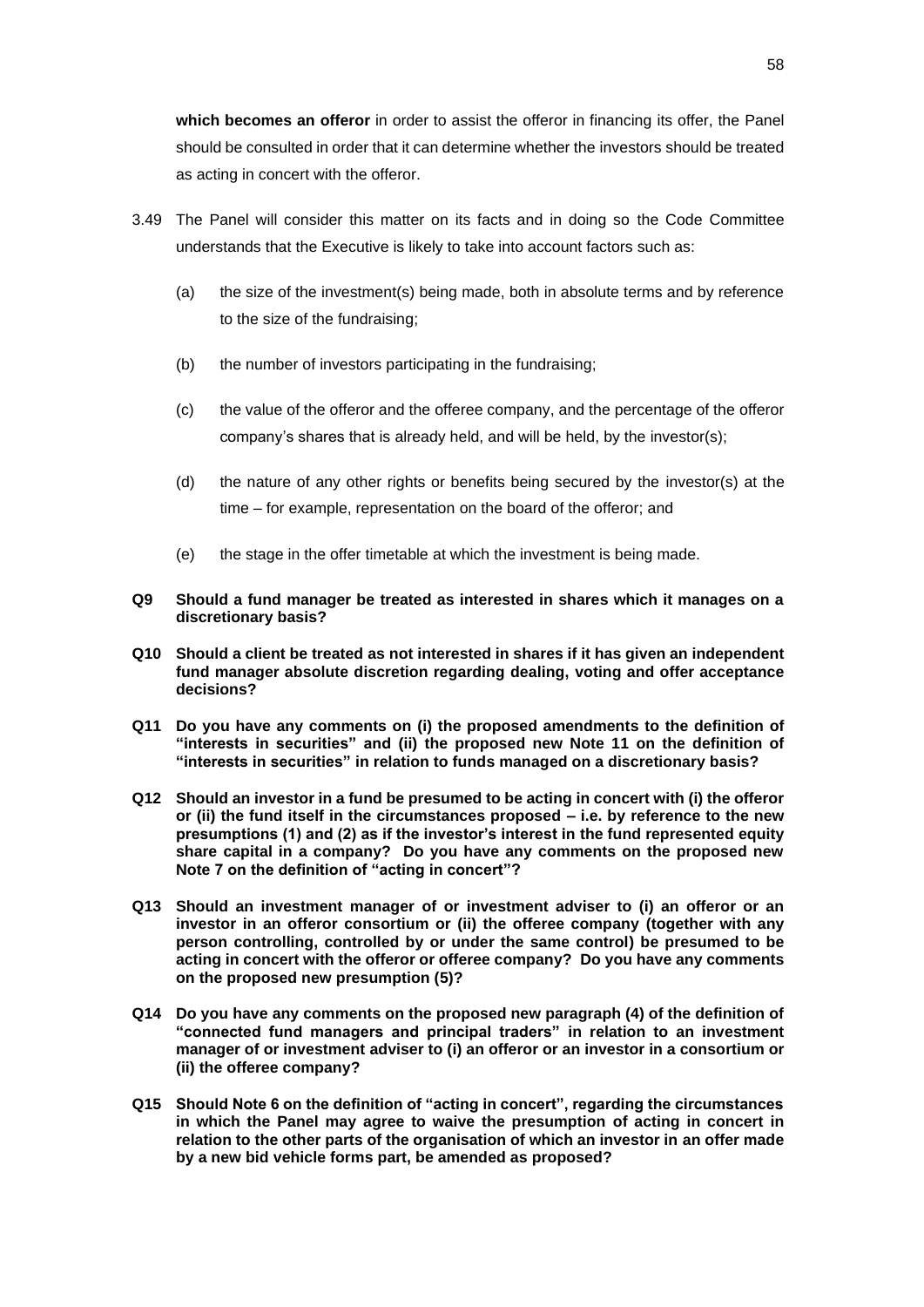# **4. Dealings by connected fund managers and connected principal traders**

# *(a) Introduction*

- 4.1 **Section 4** proposes certain amendments to **Rule 7.2** and to various related provisions of the Code to clarify and simplify the application of **Rule 7.2** to connected fund managers, connected principal traders and other persons who are presumed to be acting in concert with an offeror or the offeree company.
- 4.2 In general, the proposals are not intended to make substantive amendments to the meaning or application of those provisions, save that save that the proposed **new Note 7 on Rule 7.2** would codify the ability for a person other than a connected fund manager or connected principal trader to seek the treatment that is afforded by **Rule 7.2**.

# *(b) Fund managers and principal traders*

4.3 A "**principal trader**" is defined as follows:

"A principal trader is a person who:

(1) is registered as a market-maker with a recognised investment exchange, or is accepted by the Panel as a market-maker; or

(2) is a member firm of a recognised investment exchange dealing as principal in order book securities.".

4.4 Although various provisions refer to fund managers, that term is not currently defined in the Code. The Code Committee considers that the term should be defined and therefore proposes to introduce a new definition of a "**fund manager**" into the Definitions Section, as follows:

# "**Fund manager**

A fund manager is an entity which manages investment accounts on behalf of another person on a discretionary basis.".

# *(c) Connected fund managers and connected principal traders*

- 4.5 As explained in **Section 2**, a fund manager or principal trader will be "*connected with*" an offeror or an offeree company if it is "**controlled by, controls or is under the same control as**":
	- (a) the offeror or any person acting in concert with it (including an investor in an offeror consortium);
	- (b) the offeree company or any person acting in concert with it; or
	- (c) a connected adviser to any person referred to in paragraphs (a) and (b).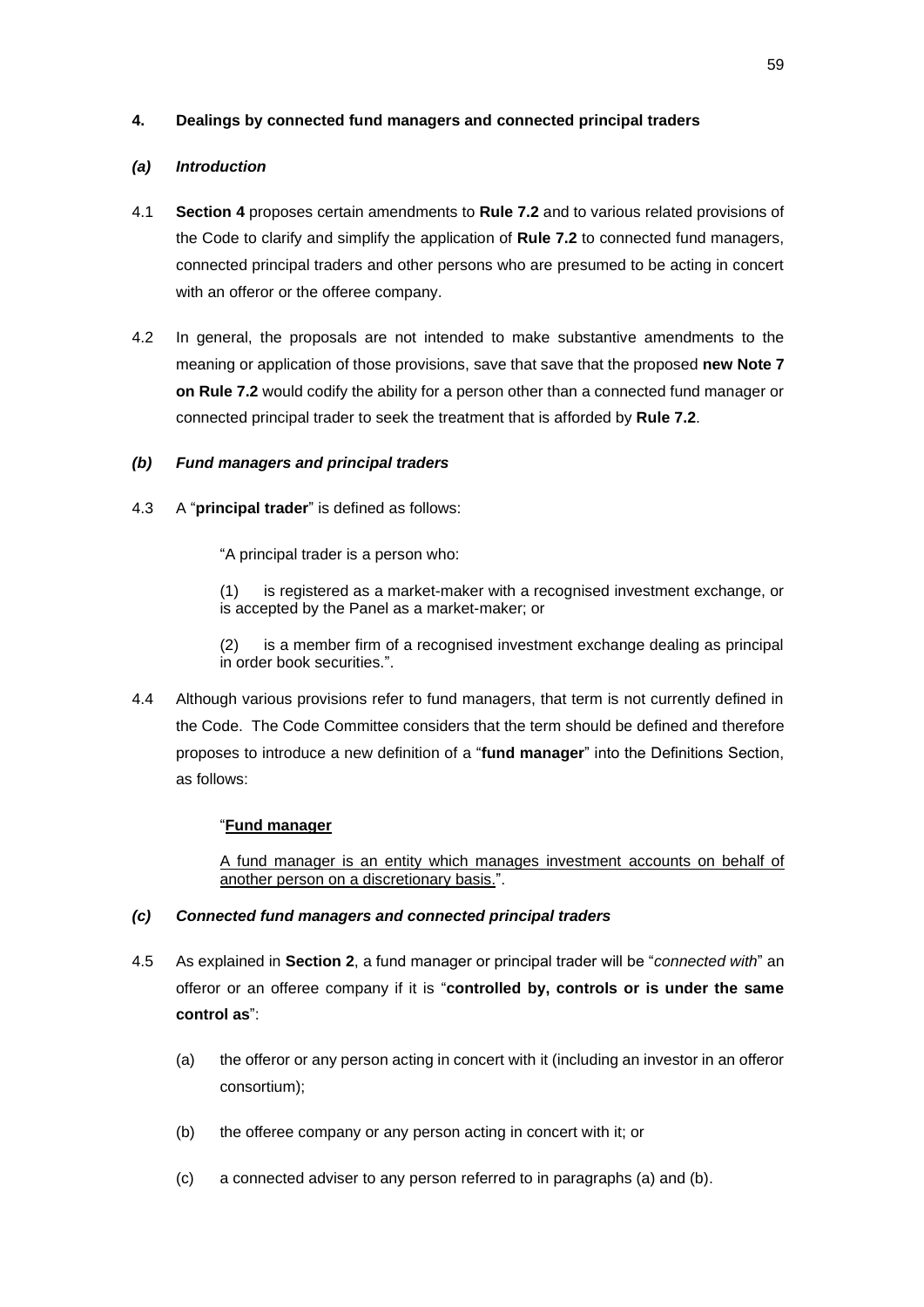- 4.6 If the **Note on Definitions** is amended as proposed in **Section 2**, a company (or, where appropriate, a fund manager, a principal trader or and adviser) will be regarded as "controlling" another company if it is interested in:
	- (a) shares carrying 30% or more of the voting rights; or
	- (b) a majority of the equity share capital,

of that other company.

- 4.7 Where a connected fund manager or connected principal trader is controlled by, controls or is under the same control as:
	- (a) an offeror or the offeree company (or a person acting in concert with either of them), it will normally be presumed to be acting in concert with the offeror or offeree company (as appropriate) on account of (current) presumption (1); and
	- (b) a connected adviser to an offeror or the offeree company (or a person acting in concert with either of them), it will normally be presumed to be acting in concert with the offeror or offeree company (as appropriate) on account of (current) presumption (7).

#### *(d) Exempt fund managers and exempt principal traders*

- 4.8 Fund managers and principal traders which are members of a financial services group which includes a corporate finance adviser or a corporate broker may apply to the Panel for "exempt status". The principal requirement for being granted exempt status is that the fund manager or principal trader is able to demonstrate its independence from the group's corporate finance advisory and corporate broking operations.
- 4.9 Where a connected fund manager or connected principal trader has exempt status, and where the sole reason that it is connected with the offeror or the offeree company is that it is controlled by, controls or is under the same control as a connected adviser to the offeror or the offeree company (or a person acting in concert with either of them), presumption (7) will not apply to the connected fund manager or connected principal trader (see presumption (7) itself and **Note 2** on the definitions of "**exempt fund manager**" and "**exempt principal trader**"). In other words, the exempt fund manager or exempt principal trader will not be presumed to be acting in concert with the offeror or the offeree company (as the case may be) and may continue to deal in securities of the offeror or the offeree company without those dealings having consequences under the Code for the offeror or offeree company with which it is connected. The exempt fund manager or exempt principal trader will, however, continue to be regarded as a connected fund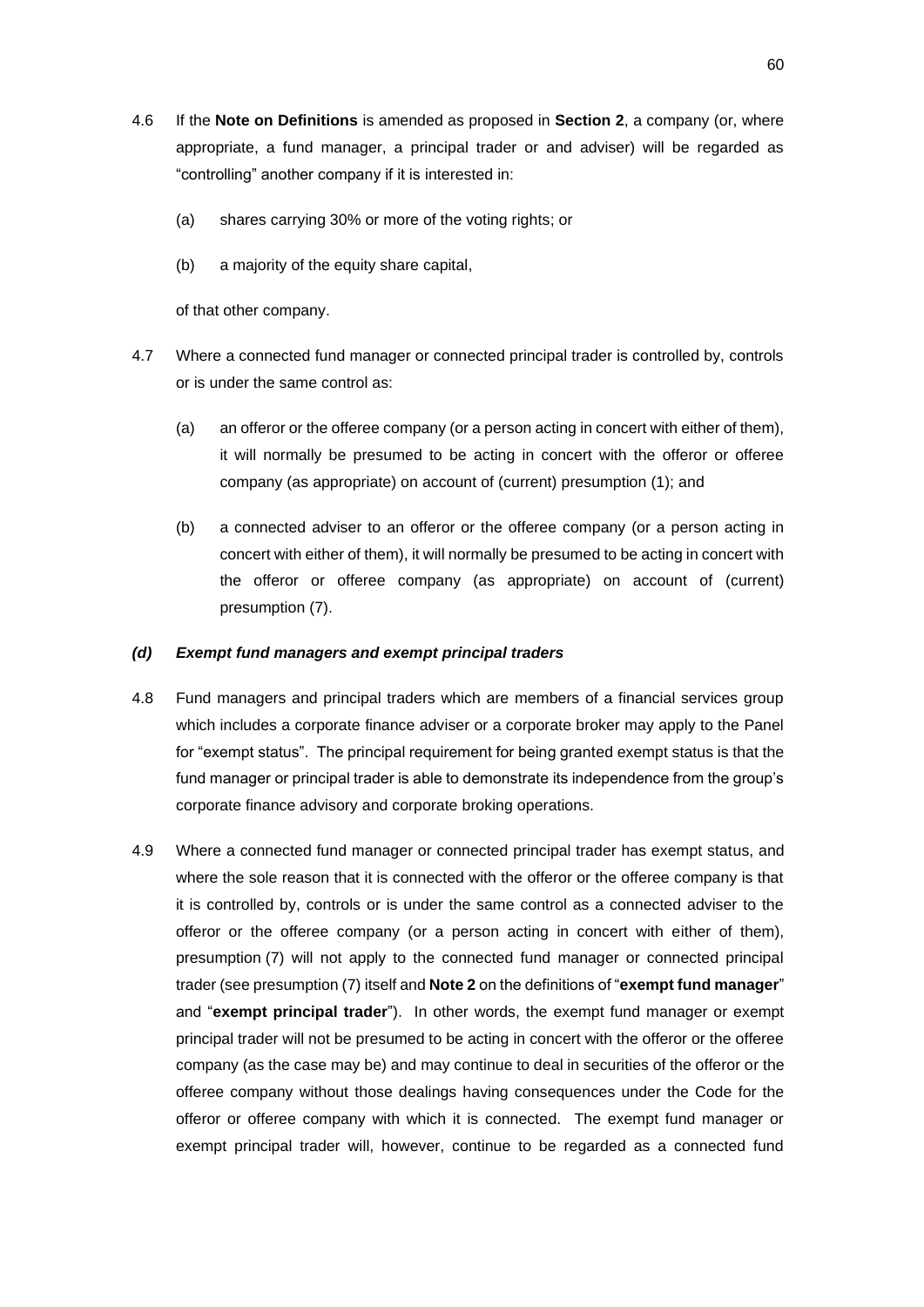manager or connected principal trader and, as such, required to comply with (as appropriate):

- (a) **Rule 8.5**, which relates to disclosures by exempt principal traders;
- (b) **Rule 8.6**, which relates to disclosures by exempt fund managers which do not have interests in the securities of any party to the offer representing 1% or more and which are dealing for discretionary clients; and
- (c) **Rule 38**, which relates to dealings by connected exempt principal traders (see also **Note 3** on the definitions of "**exempt fund manager**" and "**exempt principal trader**").
- 4.10 If the reason that the fund manager or principal trader is connected with an offeror or the offeree company is not solely that it is a member of the same "group" as a connected adviser – for example, if the fund manager or principal trader is controlled by, controls or is under the same control as the offeror  $itself - the example$ </u> principal trader will not be relevant for the purposes of that particular offer. In other words, in such circumstances, the connected fund manager or connected principal trader will be presumed to be acting in concert with the offeror or offeree company with which it is connected, notwithstanding that it has been granted exempt status by the Panel.

# *(e) Disapplication of the presumption of acting in concert prior to awareness of an offer or possible offer*

- *(i) Purpose of Rule 7.2*
- 4.11 As is stated in the headnote to **Rule 7.2**:

"*Rule 7.2 and the Notes thereon address the position of connected fund managers and principal traders who either do not have exempt status or whose exempt status is not relevant by virtue of the operation of Note 2 on the definitions of exempt fund manager and exempt principal trader.*".

- 4.12 The purpose of **Rule 7.2** was summarised in **[PCP 2004/3](https://www.thetakeoverpanel.org.uk/wp-content/uploads/2008/11/pcp200403.pdf)** (*Market-related issues*), as follows:
	- "2.6 … [T]he presumption of concertedness [between a connected fund manager or a connected principal trader and an offeror of the offeree company] does not apply when the relevant fund manager or principal trader benefits from exempt status. However, not all relevant fund managers or principal traders have exempt status. Also, exempt status is not relevant where the entity is in the same group as an offeror or the offeree company itself, or is in the same group as an investor in an offer consortium. Without any relaxation of these presumptions of concertedness, therefore, dealings by such nonexempt entities could have significant consequences.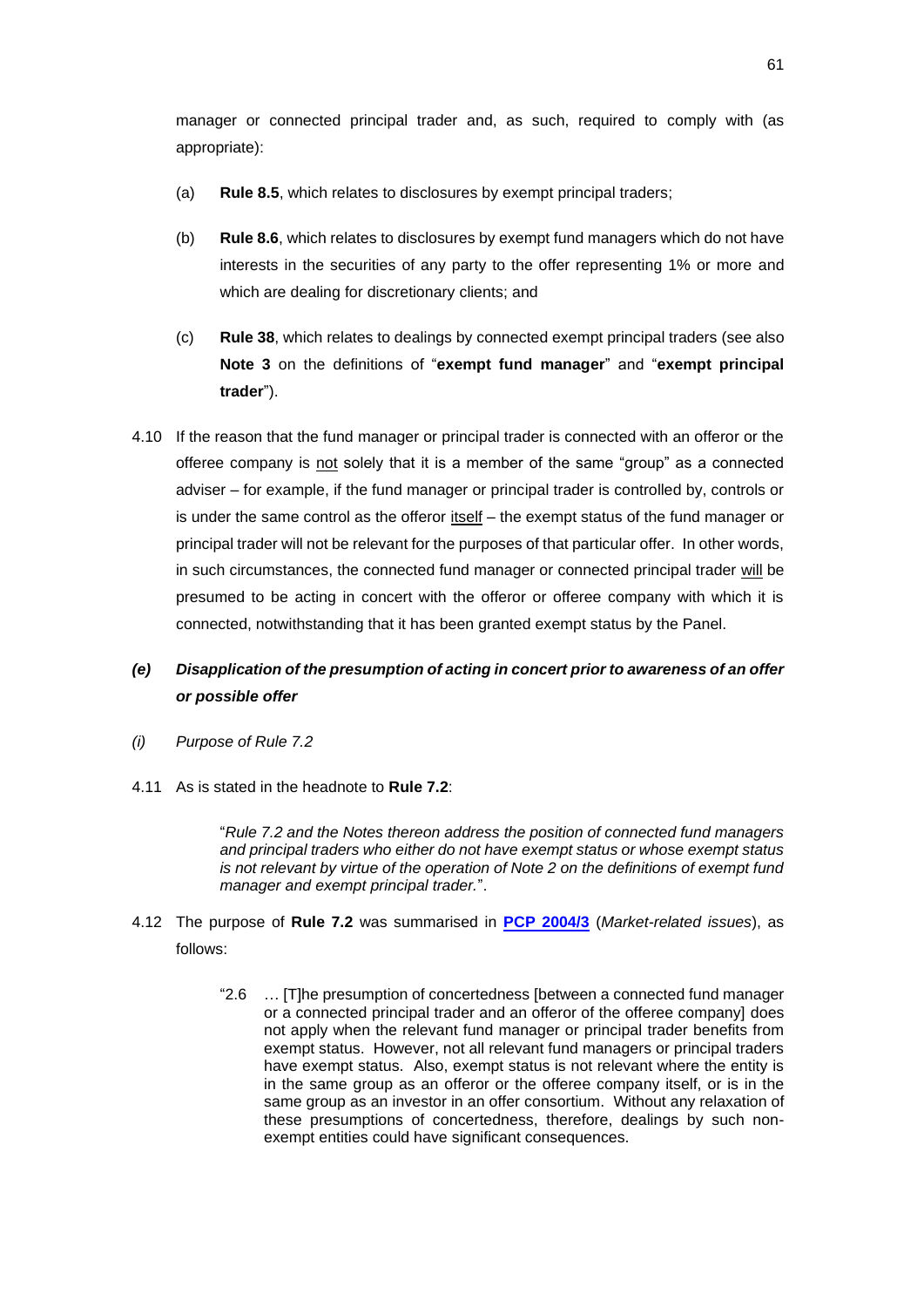- 2.7 Recognising this issue, Rule 7.2 of the Code provides, broadly, that connected non-exempt fund managers … [and principal traders] will not normally be presumed to be acting in concert before the identity of the offeror or the offeree company, as the case may be, is publicly known. This is on the basis that, before the nature of the connection is made public, the fund manager [or principal trader] should not be aware of the fact that the party with which it is connected might be involved in a takeover. If in fact the fund manager [or principal trader] had been aware of the possible transaction before the relevant public announcement, the relaxation of the presumption of concertedness provided by Rule 7.2 would not apply. Once the connection between the fund manager [or principal trader] and the offeror or offeree company is publicly known, the presumption of concertedness will apply as normal.
- 2.8 This therefore means, for example, that a potential offeror contemplating a bid does not normally need to be concerned about the consequences of dealings by a discretionary fund manager which might be connected with it (for example, because the fund manager is in the same group either as the offeror or an adviser to the offeror) until after its identity as an offeror or potential offeror is publicly announced. Equally, a fund manager can continue its normal dealing activities without restraint until it becomes aware of the fact that it is connected with an offeror or offeree company.".
- 4.13 Although various amendments to **Rule 7.2** were introduced in **[RS 2004/3](https://www.thetakeoverpanel.org.uk/wp-content/uploads/2008/11/rs200403.pdf)**, following the consultation on **PCP 2004/3**, the above extract continues to be an accurate summary of the purpose of **Rule 7.2**. In summary:
	- (a) dealings in the securities of a potential offeror or potential offeree company by a connected fund manager or connected principal trader before it is aware of the possibility that an offer might be made for the offeree company will not have consequences for the offeror or offeree company with which it is connected in relation to that offer. For example, an acquisition of shares in the offeree company by a fund manager which is connected with a potential offeror will not have pricesetting consequences under **Rule 6** if that offeror proceeds to make an offer; and
	- (b) dealings in the securities of an offeror or the offeree company by a connected fund manager or connected principal trader after the time at which it becomes aware that an offer might be made for the offeree company (either because it has been informed privately about a possible offer or as a result of a public announcement) (commonly referred to as the "**Rule 7.2 moment**") will have consequences for the offeror or offeree company with which it is connected in relation to that offer *unless* that connected fund manager or connected principal trader has exempt status which remains relevant for the purposes of that offer. For example, an acquisition of shares in the offeree company by a "non-exempt" fund manager which is connected with an offeror will have price-setting consequences under **Rule 6** (such that, in practice, a stop notice is likely to be issued so as to ensure that the fund manager does not make any such acquisitions).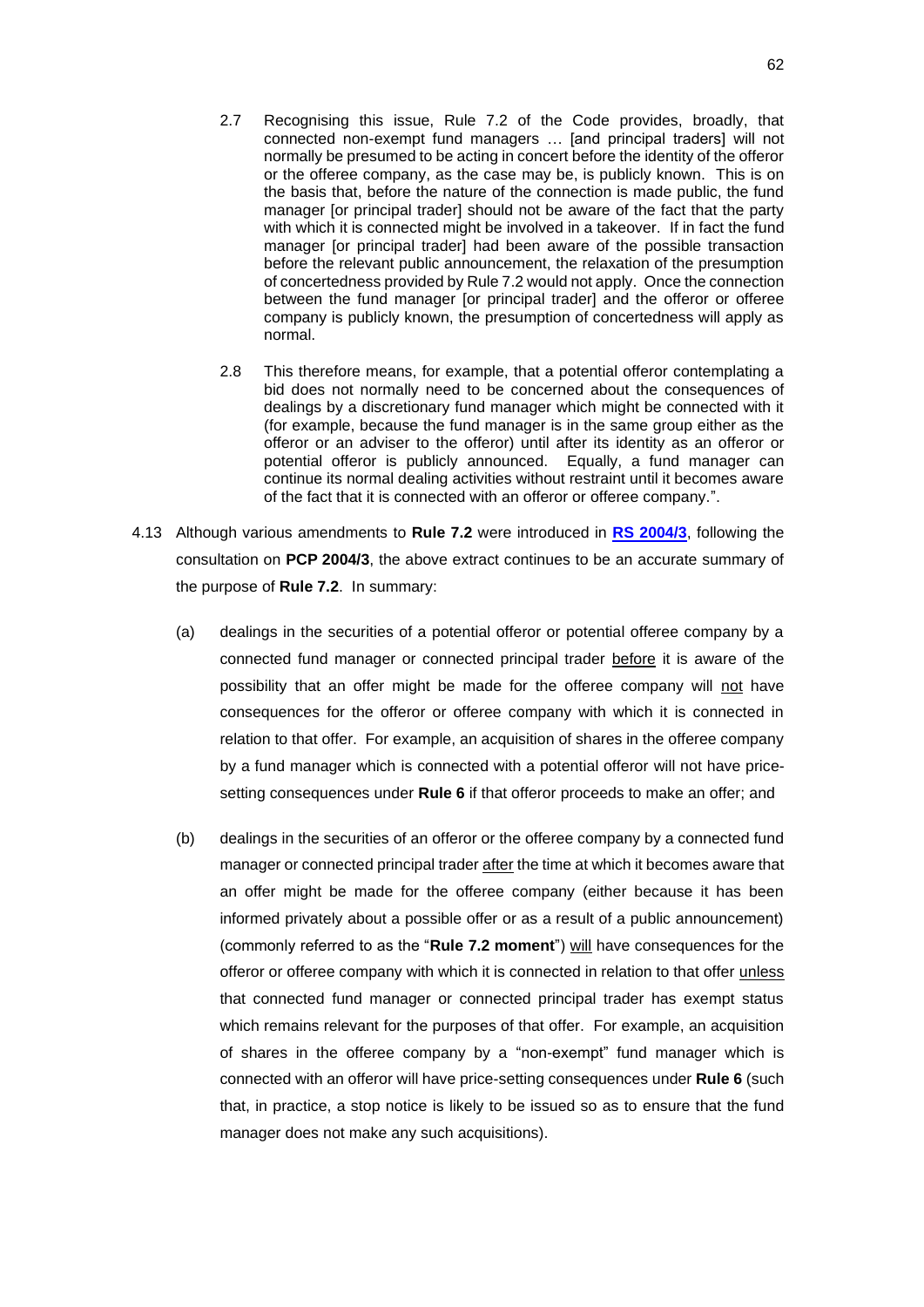- *(ii) Simplification of Rules 7.2(a) and (b) and the Notes on Rule 7.2*
- 4.14 The Code Committee considers that there is considerable duplication between:
	- (a) **Rules 7.2(a)** and **(b)**; and
	- (b) **Notes 1(a)** and **(b) on Rule 7.2**,

and proposes to make those provisions simpler and improve their comprehensibility. **Note 1(c) on Rule 7.2** is discussed further below.

- 4.15 It is also proposed to make minor amendments to **Notes 2** to **6 on Rule 7.2**. With one exception, these amendments are intended to improve the clarity of those provisions but not to make substantive amendments. The exception is **Note 3 on Rule 7.2**, which currently provides that the Panel will not normally require the disclosure of "book flattening" dealings by a connected principal trader following the Rule 7.2 moment. The Code Committee understands that the Executive's practice is, in fact, to require the disclosure of such dealings and considers that this practice should be codified.
- 4.16 In addition, the Code Committee proposes to delete:
	- (a) the current **Rule 7.2(c)**, which, in effect, duplicates **Note 2** on the definition of "**exempt fund manager**" and "**exempt principal trader**"; and
	- (b) **Note 7 on Rule 7.2**, on the basis that the cross-reference to **Note 6** on the definition of "**acting in concert**" with regard to consortium offers (which, in any event, is duplicated in the definition of "**connected fund managers and principal traders**") is no longer necessary.
- *(iii) Application of Rule 9.1*
- 4.17 Although **Rule 7.2** operates to ensure that dealings by a connected fund manager or a connected principal trader before it is aware of a possible offer will not have consequences for the offeror or offeree company with which it is connected in relation to any subsequent offer, it is important to note that any such dealings could nonetheless be relevant to the question of whether an obligation to make a mandatory offer for a Code company is triggered under **Rule 9.1**.
- 4.18 This issue is currently addressed in **Note 1(c) on Rule 7.2** (and in the identical **Note 16 on Rule 9.1**) which provides as follows:

"*Rule 9 will … be relevant if the aggregate number of shares in which any person and all persons controlling#, controlled by or under the same control as that person (including any exempt fund manager or exempt principal trader) are interested carry 30% or more of the voting rights of a company. However, provided that recognised*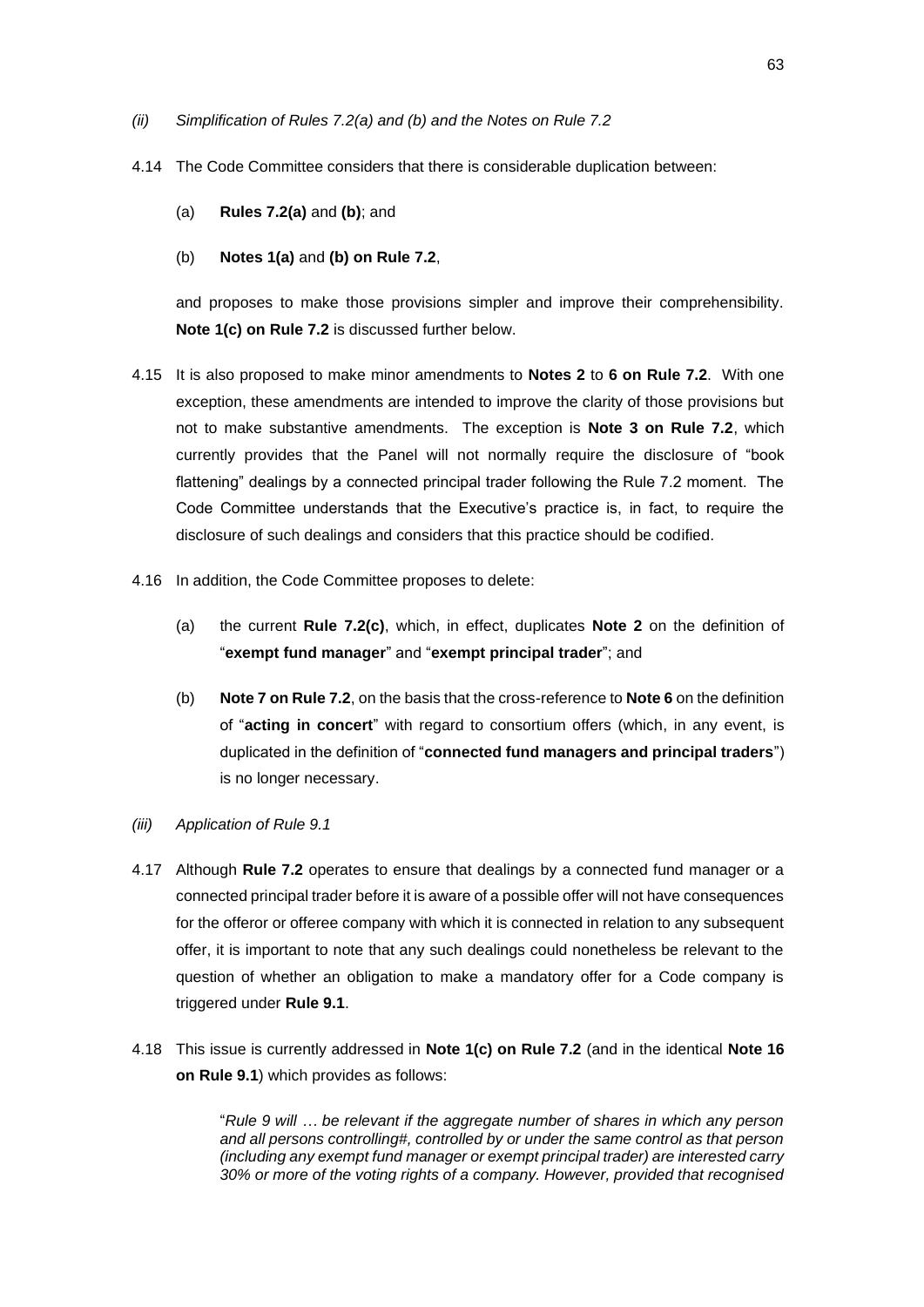*intermediary status has not fallen away (see Note 3 on the definition of recognised intermediary), a recognised intermediary acting in a client-serving capacity will not be treated as interested in (or as having acquired an interest in) any securities by virtue only of paragraph (3) or paragraph (4) of the definition of interests in securities (other than those held in a proprietary capacity) for these purposes.*

*If such a group of persons includes a principal trader and the aggregate number of shares in a company in which the group is interested approaches or exceeds 30% of the voting rights, the Panel may consent to the principal trader continuing to acquire interests in shares in the company without consequence under Rule 9.1 provided that the company is not in an offer period, the shares are acquired in a client-serving capacity and the number of shares which the principal trader holds in a client-serving capacity does not at any relevant time exceed 3% of the voting rights of the company. The Panel should be consulted in such cases.*".

- 4.19 This provision is relevant principally to a multi-service financial organisation. Such an organisation, which is likely to comprise various companies in a corporate group structure, may have interests in the securities of a Code company in a variety of capacities. For example, an integrated bank may hold shares in a Code company:
	- (a) for its own account;
	- (b) as a fund manager on behalf of discretionary clients; and
	- (c) as a market-maker or principal trader.
- 4.20 The purpose of **Note 1(c) on Rule 7.2** and **Note 16 on Rule 9.1** is to make clear that, even though dealings in securities by a fund manager or principal trader which is part of a multi-service financial organisation before a Rule 7.2 moment will not have Code consequences for the offeror or offeree company with which it is connected, such dealings will nevertheless be relevant in determining whether the organisation has itself triggered an obligation to make a mandatory offer for a Code company under **Rule 9.1**.
- 4.21 Although **Note 1(c) on Rule 7.2** and **Note 16 on Rule 9.1** relate primarily to multi-service financial organisations, **Rule 9.1** applies similarly to any group of persons to which one of the presumptions of the definition of "**acting in concert**" applies. For example, members of a "group" of companies which are presumed to be acting in concert with each other by virtue of presumption (1) (because they are under the common control of company A) may include:
	- (a) fund manager Y, which holds shares in various companies, including Code company X; and
	- (b) operating company Z, which hold shares in, and which is considering making an offer for, Code company X.
- 4.22 In such circumstances: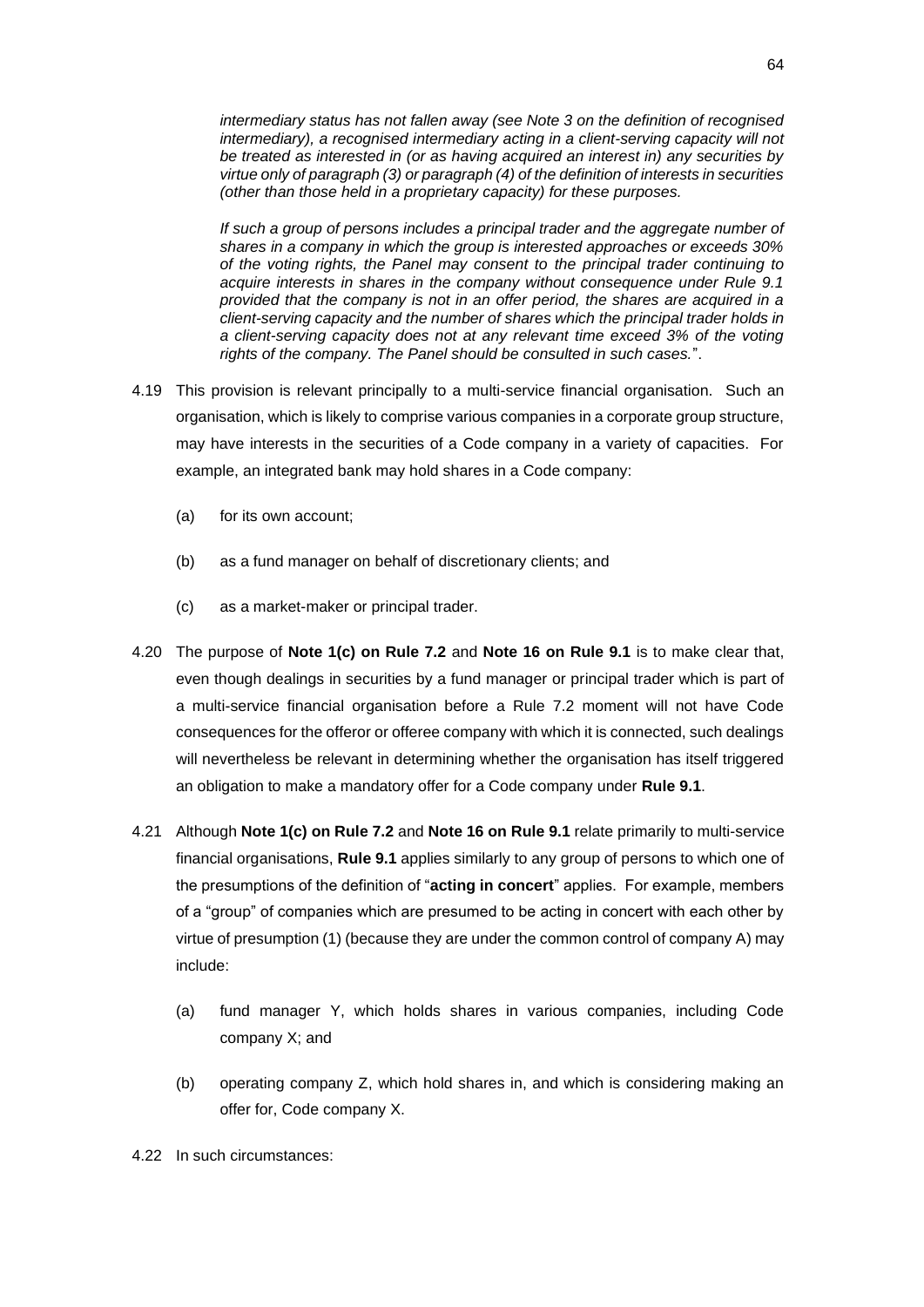- (a) Y will be a connected fund manager (i.e. it will be connected with Z) in relation to any offer made by Z for X (because Y and Z are under the same control); and
- (b) for so long as Y is unaware that Z is considering making an offer for X (i.e. prior to the Rule 7.2 moment), any dealings by Y in the securities of X will not have pricesetting consequences for Z if Z proceeds to make an offer for X; but
- (c) Y and Z will, or ought to be, aware that (outside of an offer) they are presumed to be acting in concert in relation to X (and any other Code company) by virtue of presumption (1) and they, and A, will therefore need to ensure that their aggregate interests in the shares in X do not pass through the 30% threshold if they do not wish to trigger an obligation for either of them (or A) to make a mandatory offer for X.
- 4.23 In other words, notwithstanding that **Rule 7.2(a)** and **Rule 7.2(b)** will result in the deferral of the application of the presumption of acting in concert in relation to certain consequences under the Code, if a fund manager or principal trader is (or ought to be) aware that it is presumed to be acting in concert with one or more other persons outside of an offer, **Rule 9.1** will be relevant to dealings undertaken by members of the presumed concert party at any time.
- 4.24 In order to clarify the (ongoing) application of **Rule 9.1** in such circumstances, the Code Committee proposes to replace the current **Note 1(c) on Rule 7.2** with a new **Rule 7.2(c)**, as set out below. In addition, the Code Committee proposes to make minor amendments to **Note 16 on Rule 9.1**, as set out in **Appendix A**.
- *(iv) Proposed amendments to Rule 7.2*
- 4.25 If the amendments described above, which are set out in full in **Appendix A**, are adopted as proposed, **Rule 7.2** and **Notes 1** to **6 on Rule 7.2** will read as follows:

## "**7.2 CONNECTED FUND MANAGERS AND CONNECTED PRINCIPAL TRADERS**

*NB Rule 7.2 and the Notes thereon address the position of connected fund managers and connected principal traders who either do not have exempt status or whose exempt status is not relevant by virtue of the operation of Note 2 on the definitions of exempt fund manager and exempt principal trader.*

**(a) Where a fund manager or principal trader is connected with an offeror or potential offeror, any presumption that the connected fund manager or connected principal trader is acting in concert with that offeror or potential offeror will be applied only from when:**

**(i) the offeror or potential offeror is first publicly identified; or**

**(ii) the connected fund manager or connected principal trader is made aware of the possible offer to be made by the potential offeror,**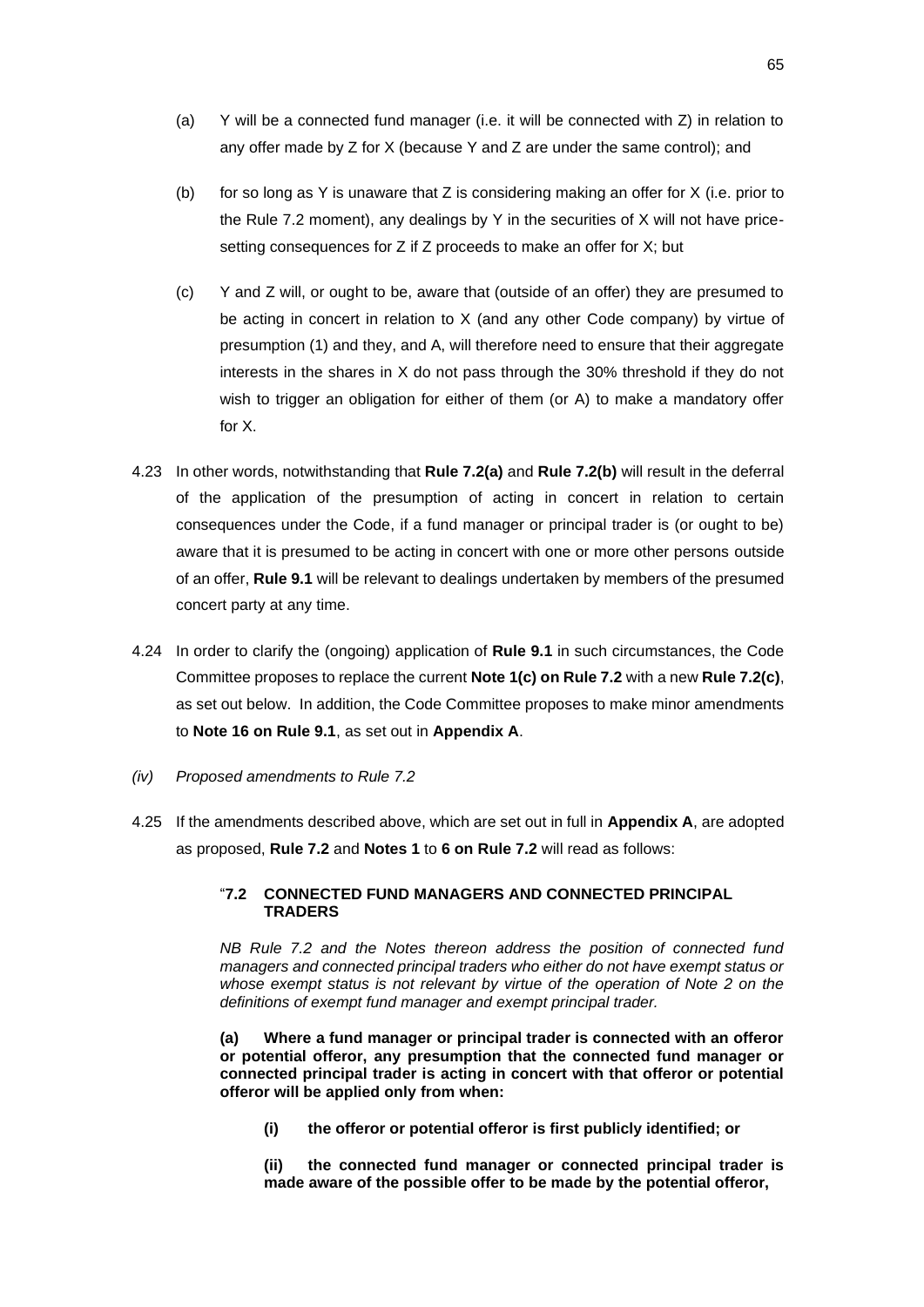**whichever is the earlier.**

**(b) Where a fund manager or principal trader is connected with the offeree company, any presumption that the connected fund manager or connected principal trader is acting in concert with the offeree company will be applied only from when:**

**(i) the offer period commences; or**

**(ii) the connected fund manager or connected principal trader is made aware of a possible offer for the offeree company,**

**whichever is the earlier.**

**(c) Notwithstanding Rule 7.2(a) and Rule 7.2(b), Rule 9.1 will apply on an ongoing basis to a fund manager or principal trader and to any person with which it is presumed to be acting in concert. See also Note 15 on Rule 9.1.**

## *NOTES ON RULE 7.2*

## *1. Previous dealings*

*Subject to Note 2, dealings and securities borrowing and lending transactions by connected fund managers and connected principal traders prior to the relevant time specified in Rule 7.2(a) or Rule 7.2(b) will not be relevant for the purposes of (as appropriate) Rules 4.2, 4.6, 5, 6, 9.5, 11 and 36.*

## *2. "Actual" concertedness*

*Rule 7.2 does not apply if a connected fund manager or connected principal trader is in fact acting in concert with an offeror or with the offeree company.*

# *3. "Book flattening" by connected principal traders*

*(a) With the prior consent of the Panel, after a connected principal trader is presumed to be acting in concert with an offeror or the offeree company, it may, within a time period agreed in advance by the Panel:*

*(i) reduce its interests in securities of the offeree company or an offeror, or acquire interests in such securities with a view to reducing any short position, without such dealings being relevant for the purposes of Rules 4.2, 4.4, 5, 6, 9.5, 11 and 36; and* 

*(ii) pursuant to Rule 4.6, take action to unwind a securities borrowing or lending transaction in respect of relevant securities of the offeree company.*

*(b) Any such dealings must be disclosed under Rules 4.6, 8.4, 24.4 or 25.4, as appropriate.*

# *4. Dealings by connected fund managers*

*(a) After a connected fund manager is presumed to be acting in concert with an offeror or the offeree company, it may, with the prior consent of the Panel and within a time period agreed in advance by the Panel:*

*(i) acquire an interest in securities of the offeree company, with a view to reducing any short position, without such acquisitions being relevant for the purposes of Rules 4.4, 5, 6, 9.5, 11 and 36; and*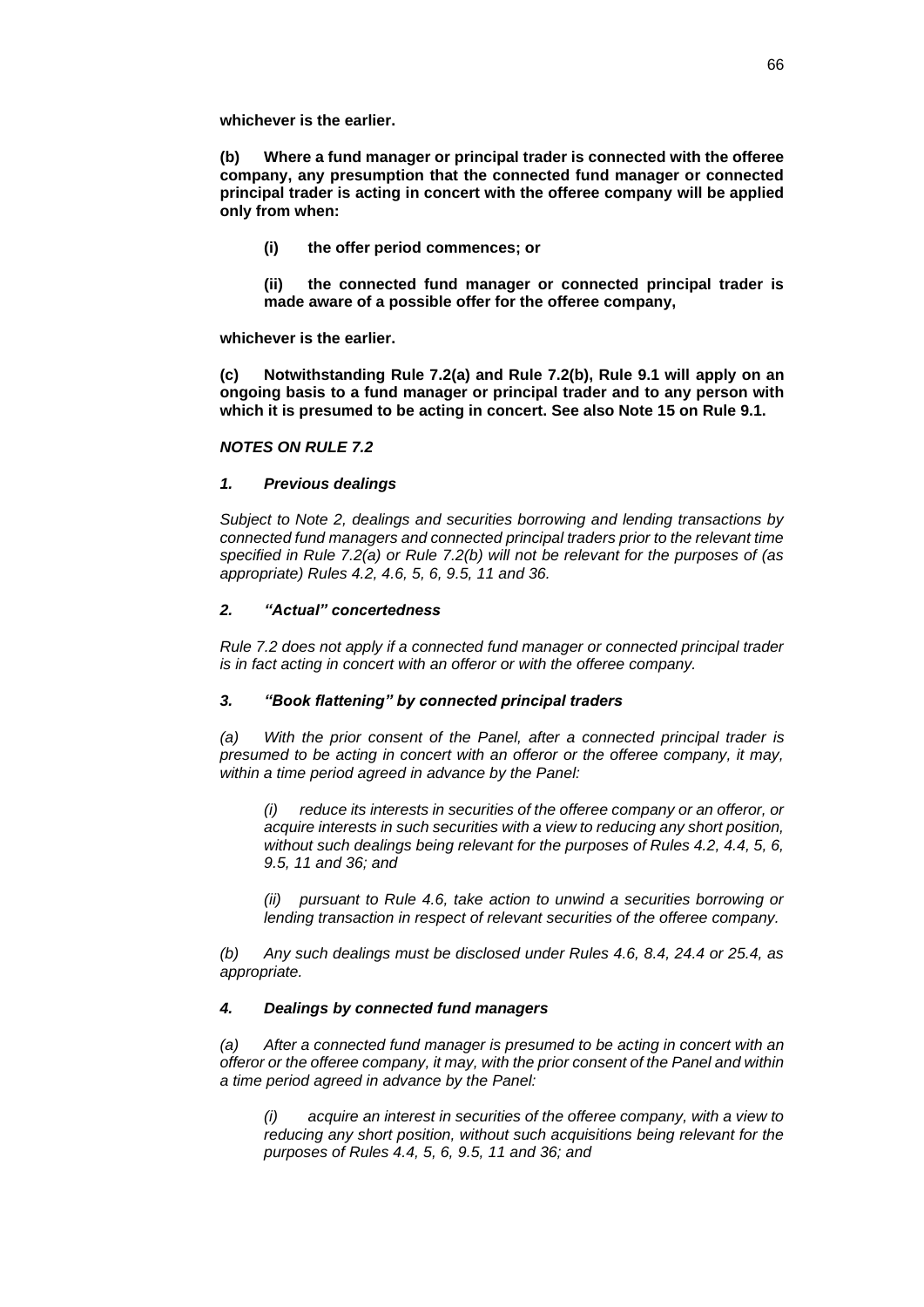*(ii) pursuant to Rule 4.6, take action to unwind a securities borrowing transaction in respect of relevant securities of the offeree company.*

*(b) Any such dealings must be disclosed under Rule 8.4, Rule 4.6 or Note 2 on Rule 4.6, as appropriate.*

*(c) After the commencement of the offer period, with the prior consent of the Panel, a connected fund manager presumed to be acting in concert with an offeror may sell offeree company securities without such sales being relevant for the purposes of Rule 4.2. Any such sale must be disclosed under Rule 8.4.*

# *5. Rule 9*

*The Panel should be consulted if, once the identity of the offeror or potential offeror is publicly known, it becomes apparent that the number of shares in which the offeror or potential offeror and persons acting in concert with it, including any connected fund managers and connected principal traders to which Rule 7.2(a) applies, are interested carry in aggregate 30% or more of the voting rights of the offeree company.*

# *6. Disclosure of dealings in offer documentation*

*Interests in relevant securities of, and dealings by, non-exempt connected fund managers and non-exempt connected principal traders (whether before or after the time referred to in Rule 7.2(a) or (b)) must be disclosed in any offer document in accordance with Rule 24.4 and in any offeree board circular in accordance with Rule 25.4, as the case may be.*".

- *(v) Application of Rule 7.2 to persons other than connected fund managers and connected principal traders*
- 4.26 The Code Committee understands that the Executive may be prepared to extend the treatment afforded by **Rule 7.2** to a person who falls within one of the presumptions of the definition of "**acting in concert**" but who is not a connected fund manager or a connected principal trader. For example, an investor in a fund which is investing in a consortium and who will have a "see-through" interest in 30% or more of the equity share capital in the offeror will be presumed to be acting in concert with the offeror under the proposed new presumption (2). However, on the basis that the definition of "**connected fund managers and principal traders**" applies to fund managers and principal traders which are controlled by, controlling or under the same control as an offeror or a person acting in concert with it (but not to a fund manager or principal trader which is itself acting in concert with an offeror), such an investor is not a "**connected fund manager**".
- 4.27 The Code Committee considers that such a person should be able to seek the treatment afforded by **Rule 7.2** and that this ability should be codified. Therefore, the Code Committee proposes to introduce a new **Note 7 on Rule 7.2**, as follows:

# "*7. Persons other than connected fund managers and connected principal traders*

*In certain circumstances, the Panel may be prepared to apply the treatment afforded by Rule 7.2(a) or Rule 7.2(b) to a person who is presumed to be acting in*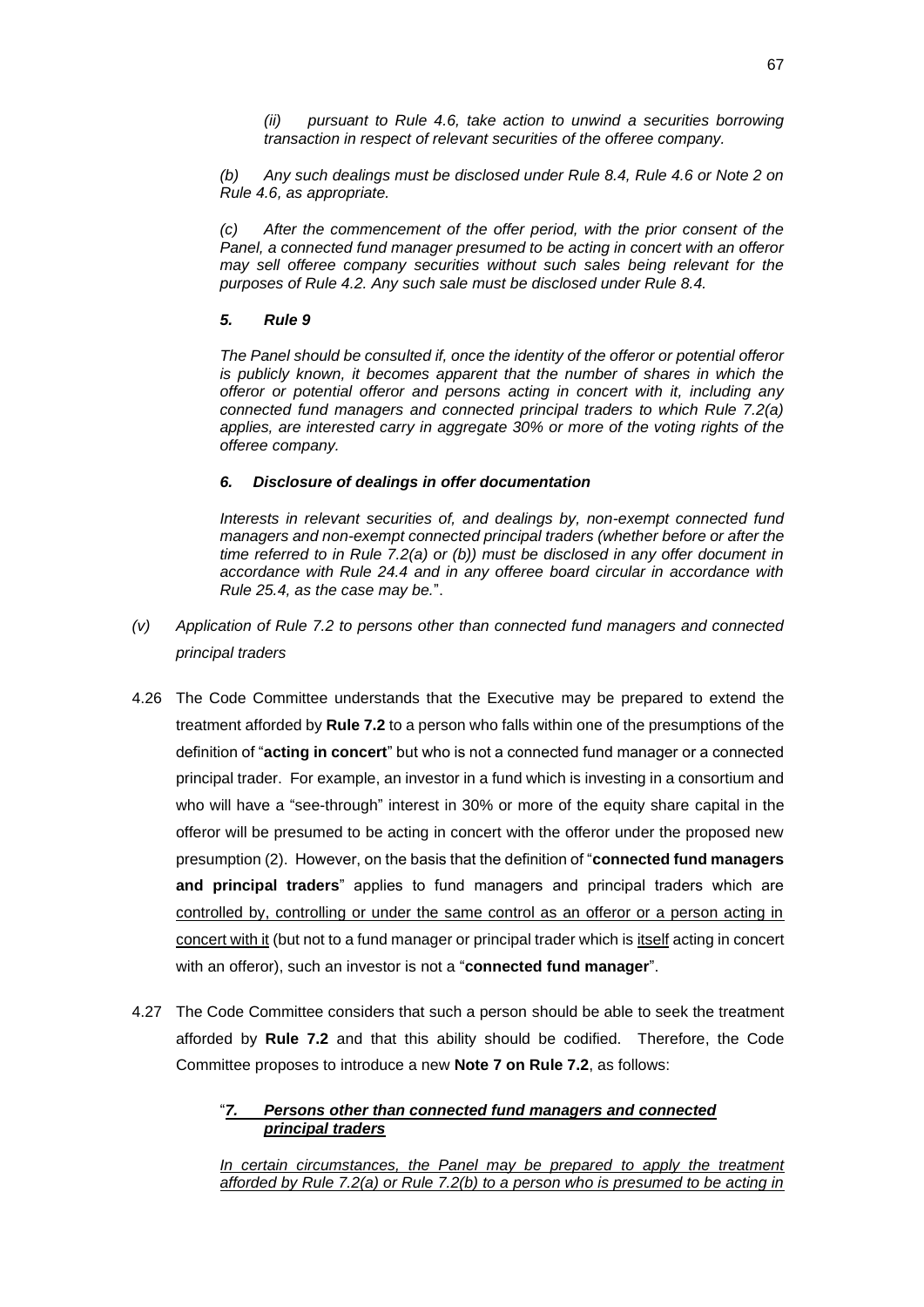*concert with an offeror or the offeree company but who is not a connected fund manager or connected principal trader. Where such treatment is sought, the Panel should be consulted at the earliest opportunity.*".

- *(vi) Other minor and consequential amendments*
- 4.28 A number of the Rules of the Code include a Note which draws attention to the fact that dealings in securities by a fund manager or principal trader to which exempt status is not relevant will be treated in accordance with **Rule 7.2**. The Code Committee considers that it is no longer necessary to include these statements in the Code and therefore proposes to delete: **Note 6 on Rules 4.1 and 4.2**; **Note 3 on Rule 4.6**; **Note 6 on Rule 5.1**; **Note 8 on Rule 6**; **Note 13 on Rule 9.1**; **Note 7 on Rule 11.1**; and **Note 1 on Rule 36.3**.
- 4.29 In addition, the Code Committee proposes to:
	- (a) introduce a cross-reference to **Rule 7.2** into each of the definition of "**acting in concert**" and the definition of "**connected fund managers and principal traders**" (which would be re-titled "**connected fund manager and connected principal trader**");
	- (b) make minor amendments to: the definition of "**exempt fund manager**"; **Notes 1**, **2** and **5** on the definitions of "**exempt fund manager**" and "**exempt principal trader**"; the definition of "**principal trader**"; and **Note 3 on Rule 24.4**; and
	- (c) make certain amendments to **Notes 2**, **3** and **4** on the definition of "**recognised intermediary**" consequential upon other amendments proposed above,

as set out in **Appendix A**.

# *(f) Dealings in offeree securities by persons acting in concert with the offeree company*

- 4.30 **Rule 4.4** restricts the acquisition of interests in securities in the offeree company by a financial adviser or corporate broker to the offeree company, or by any person which "controls, is controlled by or is under the same control as" such an adviser or broker, other than an exempt fund manager or an exempt principal trader acting as such.
- 4.31 In addition, **Rule 4.4** restricts a person to whom it applies from:
	- (a) making a loan to another person for the purpose of acquiring securities in the offeree company; or
	- (b) entering into an arrangement with another person which may be an inducement for that person to deal or refrain from dealing in securities in the offeree company.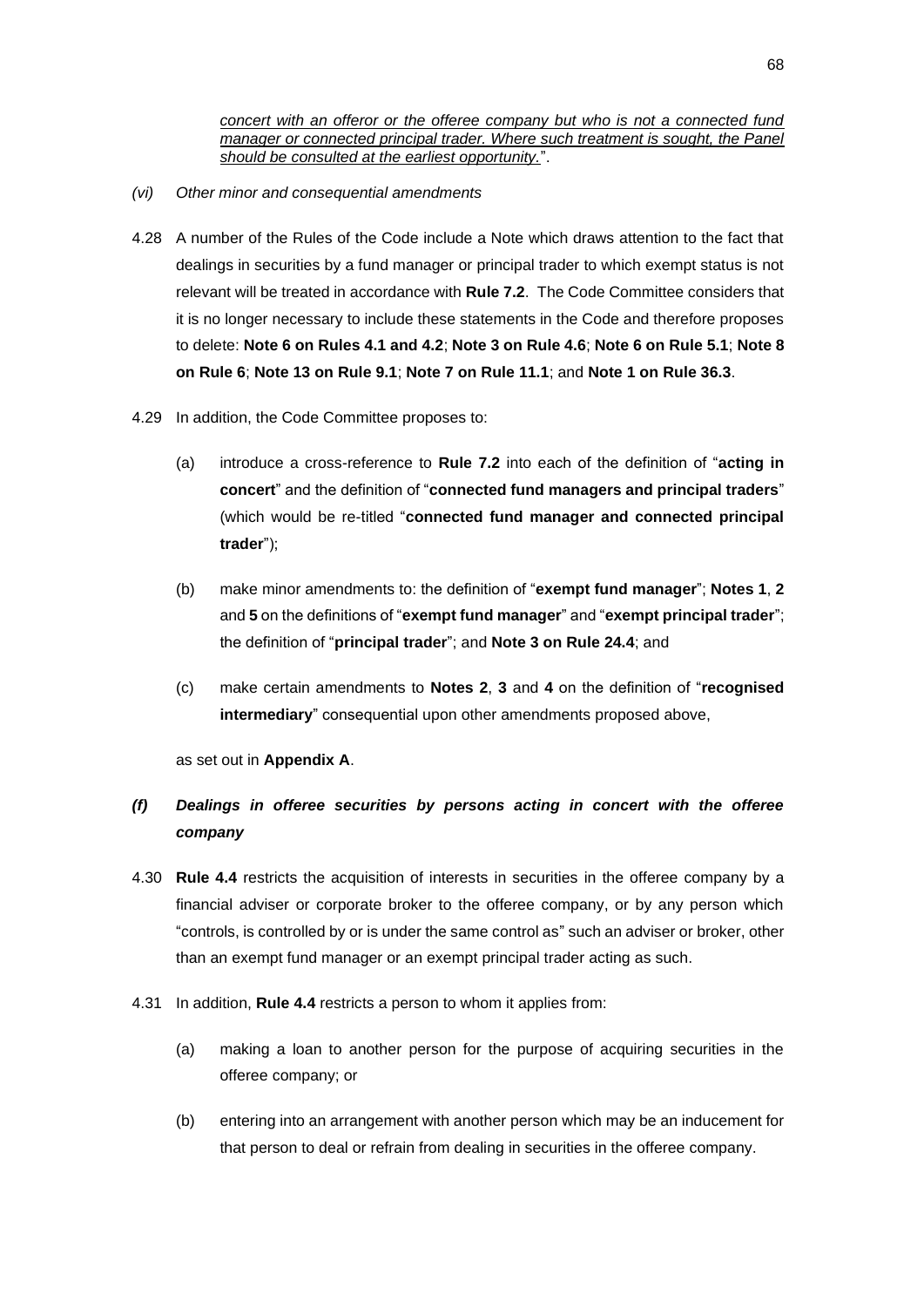- 4.32 The principal concern which led to the introduction of **Rule 4.4** in 1998 was that, in the context of a hostile offer, a financial adviser or corporate broker to the offeree company might acquire interests in shares in the offeree company in order to prevent the shares in question from being accepted to the offer, thereby increasing the chances that the offer would lapse (and in the hope that it would be rewarded for its actions by the grateful offeree company at a later date).
- 4.33 The Code Committee understands that it is the Executive's practice also to apply the spirit of **Rule 4.4** so as to restrict the acquisition of interests in securities in the offeree company not only by the offeree company's financial adviser or corporate broker (and other persons in the same "group" as the adviser or broker) but also by persons in the same "group" as the offeree company itself, whether as principal or on behalf of discretionary clients.
- 4.34 The Code Committee agrees with this application of **Rule 4.4** and considers that it should be codified by amending **Rule 4.4** so that the restrictions would apply to any fund manager or principal trader which is connected with the offeree company and to any person which controls, is controlled by or is under the same control as such connected fund manager or principal trader. In addition, it is proposed to make certain minor drafting amendments to **Rule 4.4**.
- 4.35 If the amendments described above, which are set out in full in **Appendix A**, are adopted as proposed, **Rule 4.4** would read as follows:

#### "**4.4 DEALINGS IN OFFEREE COMPANY SECURITIES BY PERSONS ACTING IN CONCERT WITH THE OFFEREE COMPANY**

**During the offer period, no fund manager or principal trader (other than an exempt fund manager or exempt principal trader) which is connected with the offeree company, or any person controlling#, controlled by or under the same control as any such connected fund manager or connected principal trader, may, except with the consent of the Panel:**

**(a) acquire any interest in securities of the offeree company;**

**(b) make any loan to assist a person to acquire any interest in securities of the offeree company, other than a loan to an existing customer in the ordinary course of business and on normal commercial terms; or**

**(c) enter into any dealing arrangement of the kind referred to in Note 11 of the definition of acting in concert in relation to relevant securities of the offeree company.**".

- **Q16 Do you have any comments on the proposed new definition of a "fund manager"?**
- **Q17 Should Rule 7.2 and the Notes thereon, with regard to dealings by connected fund managers and connected principal traders, be amended as proposed?**
- **Q18 Should Note 7 on Rule 7.2, in relation to extending the application of Rule 7.2 to a person other than a connected fund manager or a connected principal trader, be introduced as proposed?**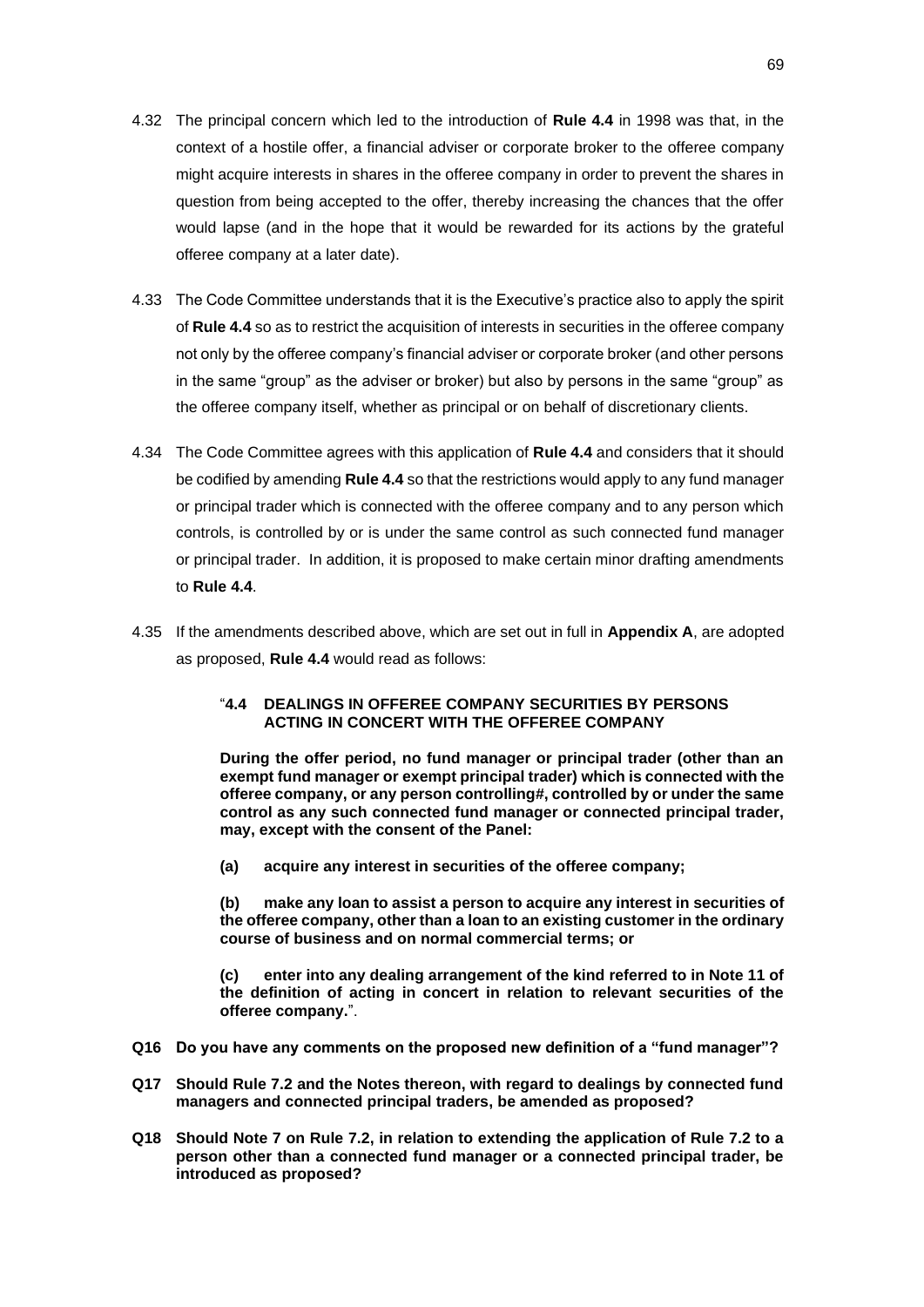- **Q19 Do you have any comments on the proposed amendments to various provisions of the Code which relate to the proposed amendments to Rule 7.2?**
- **Q20 Should Rule 4.4, with regard to dealings in offeree company securities by persons acting in concert with the offeree company, be amended as proposed?**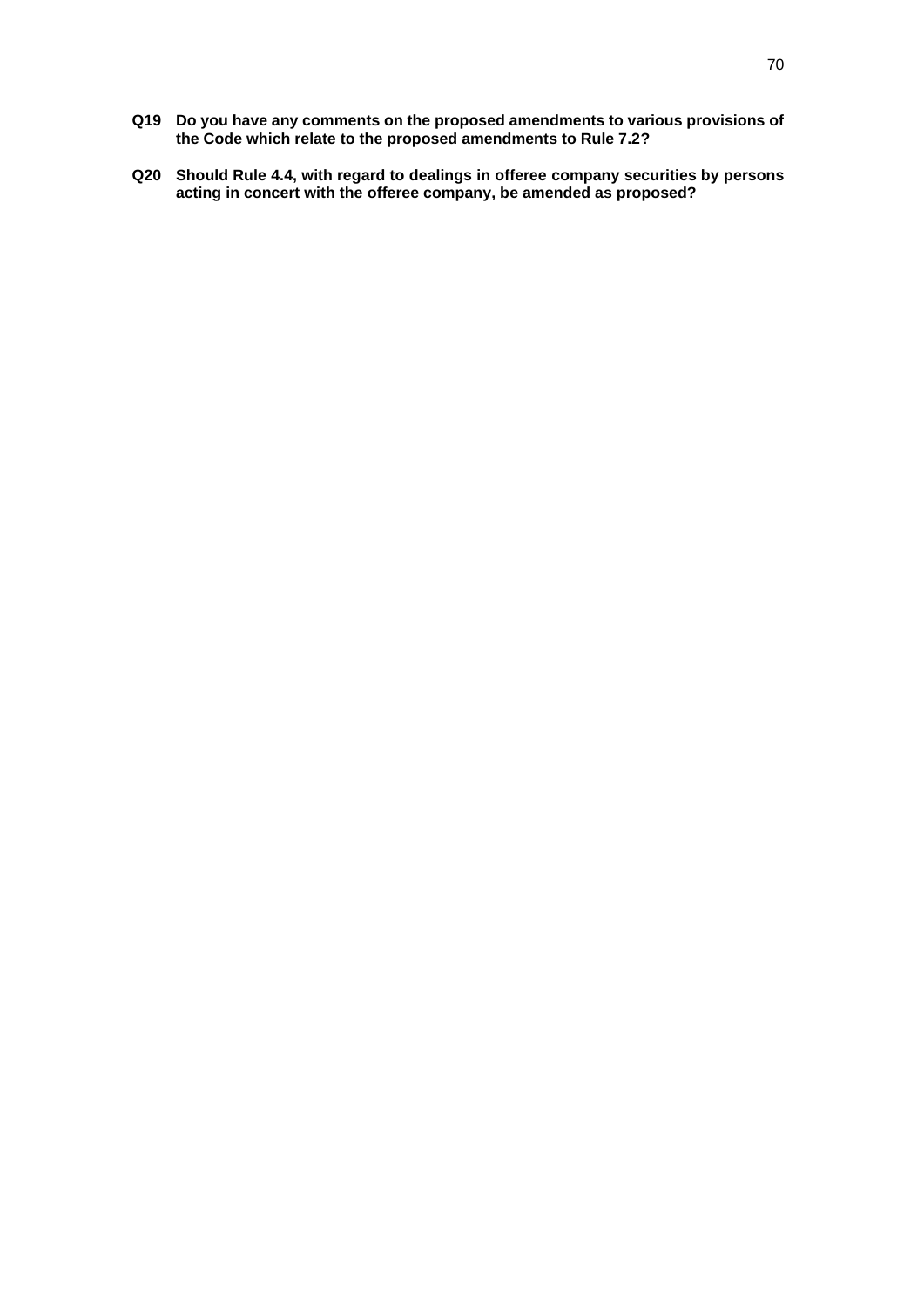### **5. Other amendments**

# *(a) Summary*

- 5.1 **Section 5** proposes certain minor amendments to:
	- (a) presumption (2) of the definition of "**acting in concert**" ("**current presumption (2)**"), which relates to a **company** and its **directors**;
	- (b) presumption (3), which relates to a **company** and its **pension schemes(s)** and the pension scheme(s) of any company with which the first company is presumed to be acting in concert (**see also Section 3**); and
	- (c) presumption (9) of the definition of "**acting in concert** ("**presumption (9)**"), which relates to **shareholders in a private company** who sell their shares in that company in consideration for the issue of new shares in a Code company or who, in connection with an initial public offering or otherwise, become shareholders in a Code company.
- *(b) Current presumption (2)*
- *(i) Introduction*
- 5.2 The current presumption (2) relates to a company and its directors and provides as follows:

"Without prejudice to the general application of this definition, the following persons will be presumed to be persons acting in concert with other persons in the same category unless the contrary is established:

…

(2) a company with its directors (together with their close relatives and the related trusts of any of them)".

- 5.3 Under presumption (5) of the definition of "**acting in concert**" ("**presumption (5)**"), a person, the person's close relatives, and the related trusts of any of them are presumed to be acting in concert with each other.
- 5.4 The Code Committee considers that:
	- (a) if a company makes an offer for an offeree company, each of the directors of the offeror company (together with their close relatives and the related trusts of any of them) should be presumed to be acting in concert with the offeror; and
	- (b) outside of an offer, the company must aggregate its interests in shares in a Code company with the interests of each of its directors (together with their close relatives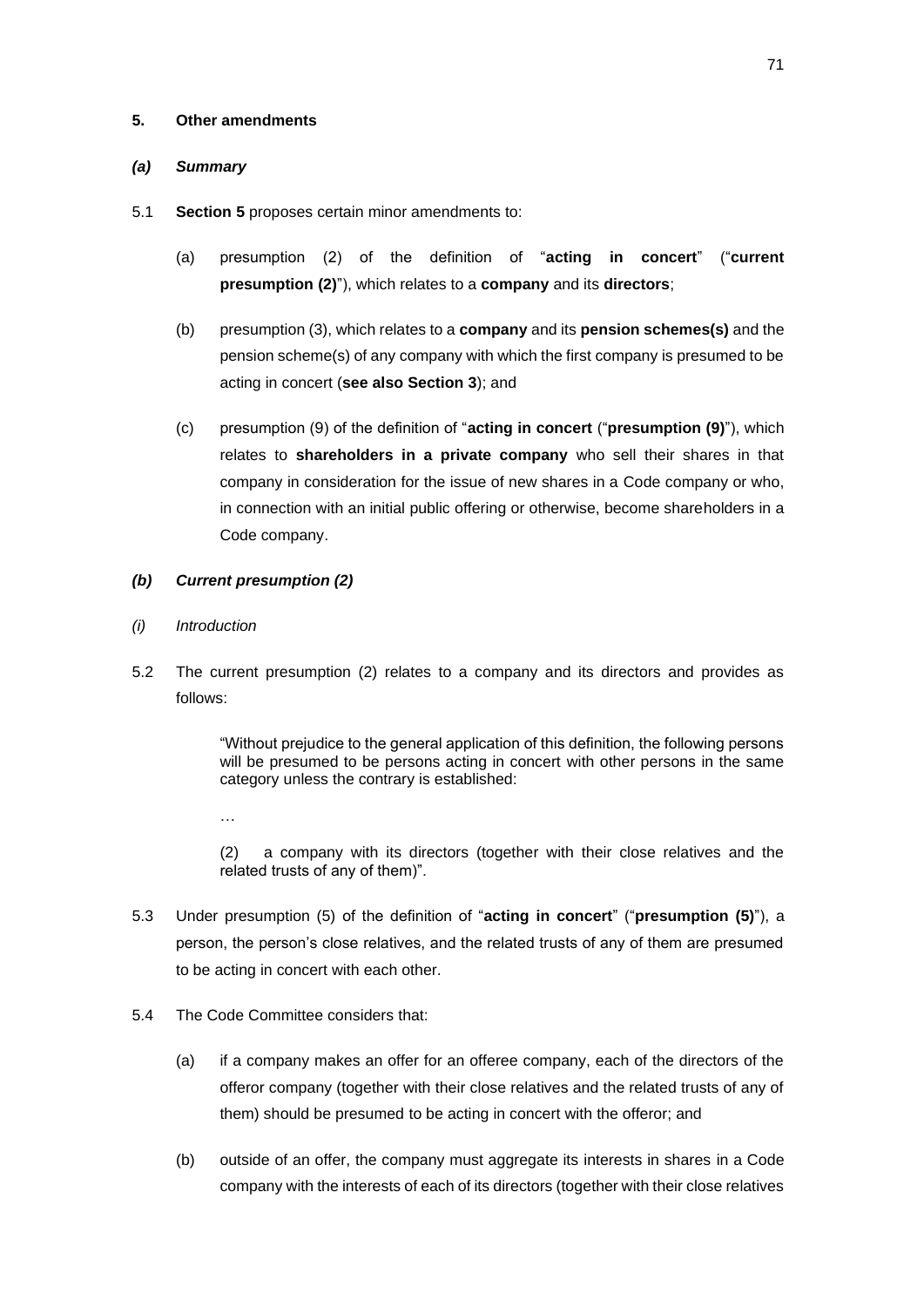and the related trusts of any of them) in determining whether the acquisition of interests in shares by a member of the concert party that is centred on the company will trigger an obligation for a mandatory offer to be made under **Rule 9.1**.

- *(ii) Application of current presumption (2) – in the context of an offer*
- 5.5 The Code Committee considers that if:
	- (a) a director of a company; or
	- (b) a second company of which that director is also a director,

makes an offer for an offeree company, the first company should not be presumed to be acting in concert with:

- (i) the director in relation to their offer; or
- (ii) the second company in relation to its offer.
- 5.6 So, in *Scenario 13*:

*Scenario 13 - Director A presumed to be acting in concert with each of Company B and Company C, but Company B and Company C not presumed to be acting in concert with Director A or with each other:*



- (a) Director A is presumed to be acting in concert with Company B in relation to its offer for Offeree Company D (but Company C is not presumed to be acting in concert with Company B in relation to that offer); and
- (b) Director A is presumed to be acting in concert with Company C in relation to its offer for Offeree Company F (but Company B is not presumed to be acting in concert with Company C in relation to that offer); but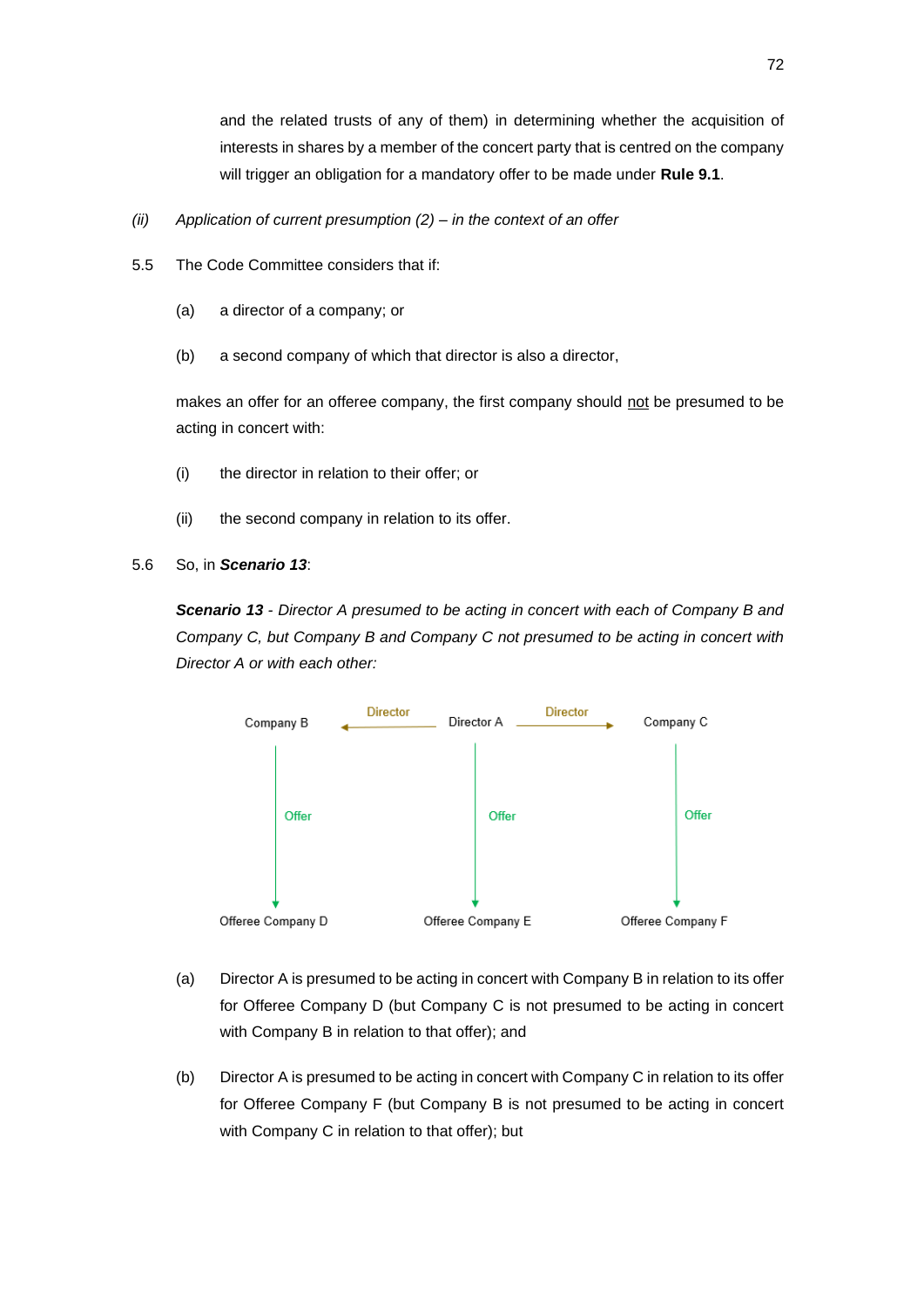- (c) neither Company B nor Company C is presumed to be acting in concert with Director A in relation to its offer for Offeree Company E.
- *(iii) Application of current presumption (2) – outside of an offer*
- 5.7 Outside of an offer, there is no requirement under the current presumption (2) for a director to take account of the company's interests in shares in a Code company in determining whether the acquisition of interests in shares by a member of the concert party that is centred on the director (including, under presumption (5), that director's close relatives and the related trusts of any of them) will trigger an obligation for a mandatory offer to be made under **Rule 9.1**.
- 5.8 However, under the current presumption (2), the interests in the shares in a Code company of each of the directors of a company (together with those of their close relatives and the related trusts of any of them) must be aggregated with the company's interests in the shares in that Code company in determining whether the acquisition by any of these persons of an interest in shares will trigger an obligation for a mandatory offer to be made under **Rule 9.1** as a result of the percentage of shares in which the concert party that is centred on the company is interested increasing through a Rule 9 threshold.
- 5.9 Therefore, the individual concert parties centred on each of the directors under presumption (5), comprising the director and each of that director's close relatives and the related trusts of any of them, will each be part of a separate, wider concert party centred on the company under the current presumption (2).
- 5.10 So, in *Scenario 14*:

*Scenario 14 – Directors C, D and E acting in concert with Company A, and Directors E, F and G acting in concert with Company B (but Company A and Company B not acting in concert with Director E or with each other):*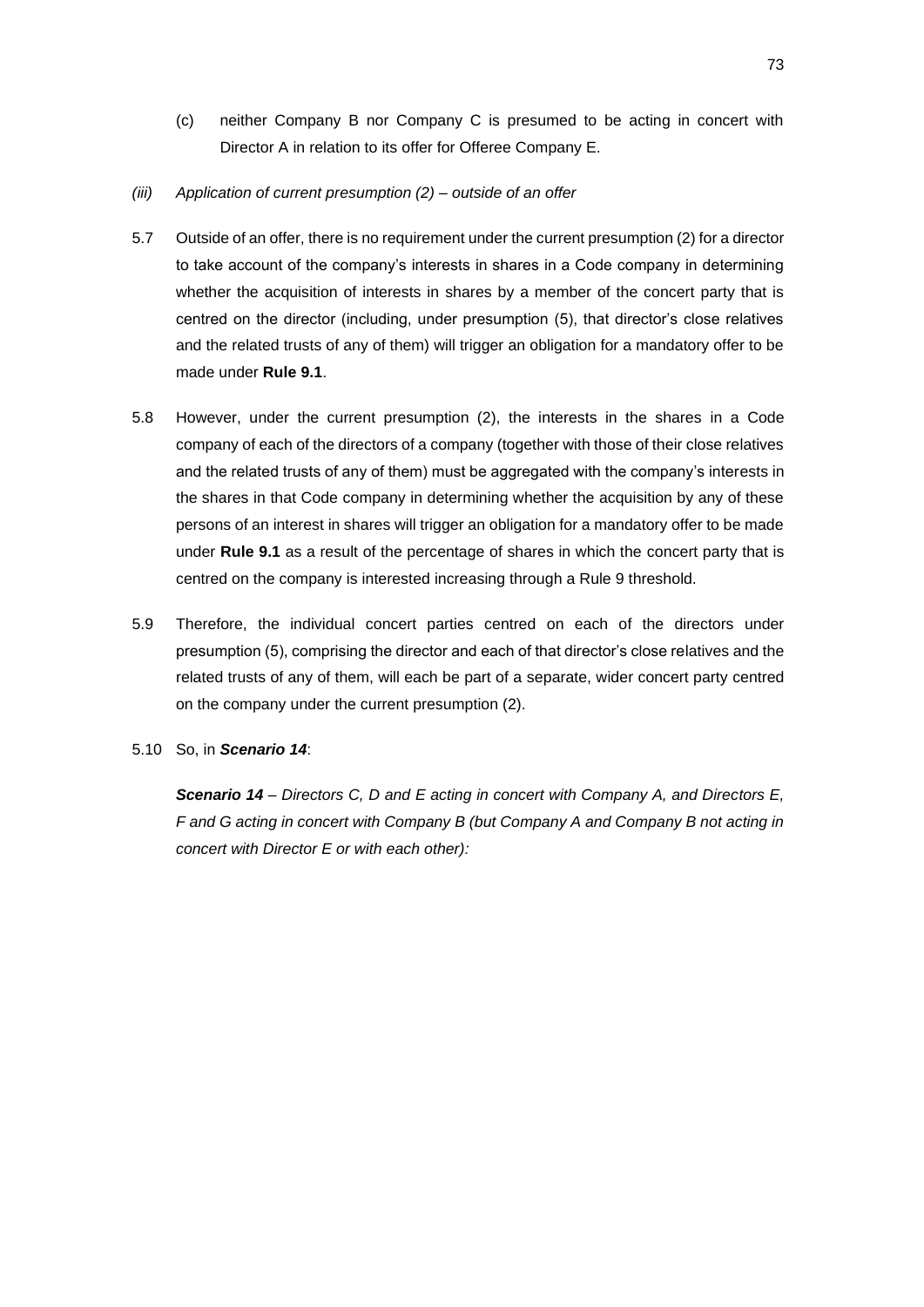

- (a) under presumption (5), the close relatives of each of Directors C, D, E, F and G (and the related trusts of any of them) are presumed to be acting in concert with each of Directors C, D, E, F and G respectively (as shown in **blue** in relation to Director E);
- (b) under current presumption (2), Directors C, D and E (and their respective close relatives and the related trusts of any of them) are presumed to be acting in concert with Company A (as shown in **purple**); and
- (c) under current presumption (2), Directors E, F and G (and their respective close relatives and the related trusts of any of them) are presumed to be acting in concert with Company B (as shown in **green**); but
- (d) Company A (and its directors and their close relatives and the related trusts of any of them) is not presumed to be acting in concert with Company B (and its directors and their close relatives and the related trusts of any of them), notwithstanding that they have a common director in Director E.
- 5.11 However, if, in *Scenario 14*, Director E held shares carrying 30% of the voting rights in each of Company A and Company B, then Company A (and its directors and their close relatives and the related trusts of any of them) and Company B (and its directors and their close relatives and the related trusts of any of them) would each be presumed to be acting in concert both with Director E and with each other.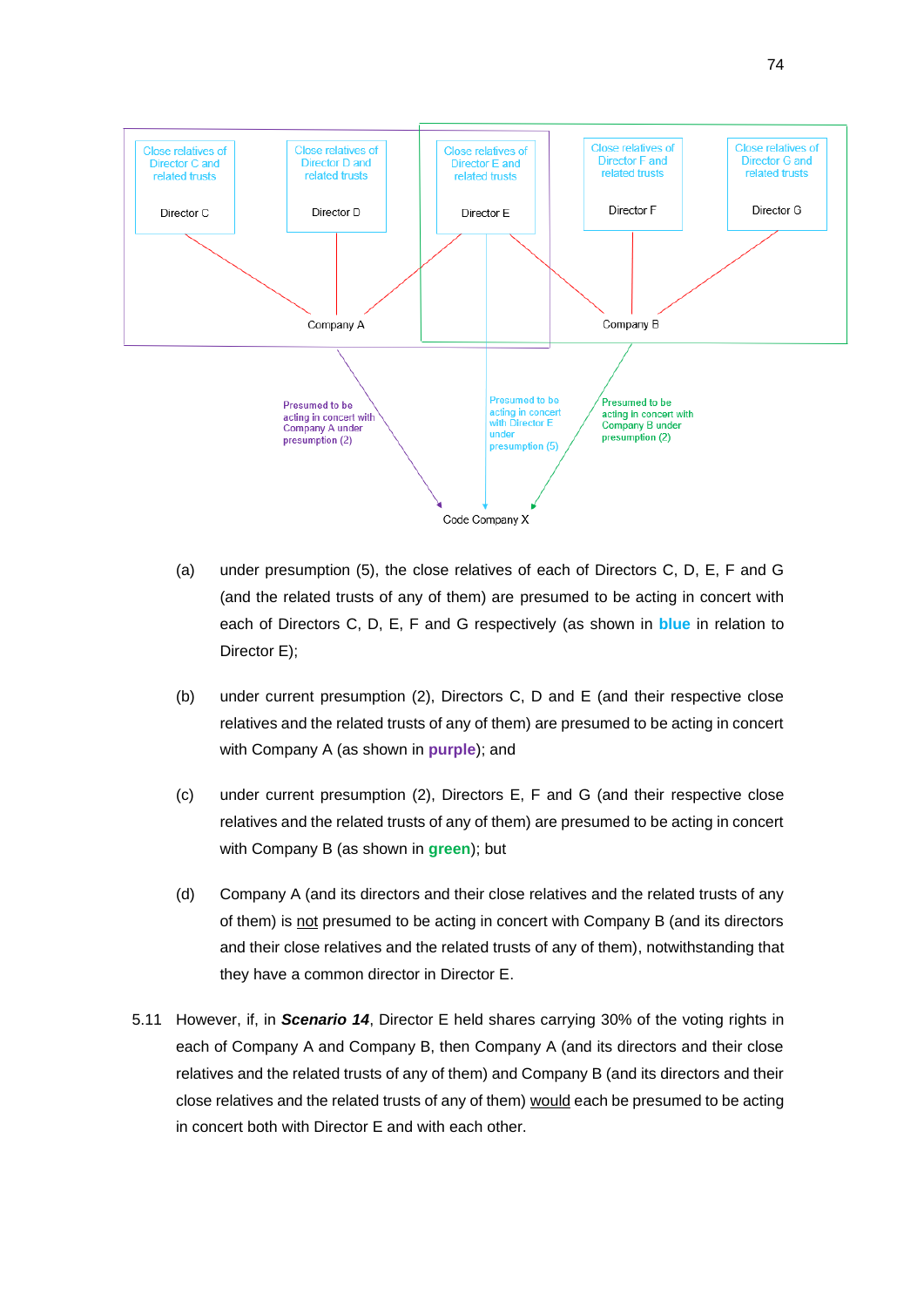#### *(iv) Proposed amendment*

5.12 In the light of the above, the Code Committee proposes to **amend current presumption (2)** (which would become the **new presumption (4)**), as follows:

> " $(24)$  the directors of a company with its directors (together with their close relatives and the related trusts of any of them) with the company;".

#### *(c) Presumption (3)*

5.13 Presumption (3) relates to a company and its pension schemes and the pension schemes of any company presumed to be acting in concert with the first company under presumption (1), and provides as follows:

> "(3) a company with any of its pension schemes and the pension schemes of any company described in (1);".

5.14 In line with the proposed amendments to the current presumption (2), the Code Committee proposes to **amend presumption (3)**, as follows:

> "(3) a company's with any of its pension schemes, and the pension schemes of any company with which the company is presumed to be acting in concert described  $in$  under (1) or (2), with the company;".

### *(d) Presumption (9)*

5.15 Presumption (9) relates to shareholders in a private company and provides as follows:

"(9) shareholders in a private company who sell their shares in that company in consideration for the issue of new shares in a company to which the Code applies, or who, following the re-registration of that company as a public company in connection with an initial public offering or otherwise, become shareholders in a company to which the Code applies.".

- 5.16 In practice, presumption (9) is applied not only to shareholders in a private company who exchange their shares in that company for shares in a Code company, or where there is an initial public offering of the company (in the process of which it becomes a Code company), but also to members of a partnership (including a limited liability partnership) who sell their partnership interests in return for shares in a company which is, or which subsequently becomes, a Code company.
- 5.17 The Code Committee agrees that this is the correct application of presumption (9) and considers that it should apply to members of any closely held entity which is similar to a private company or partnership (for example, an unlisted public company) who subsequently become shareholders in a Code company.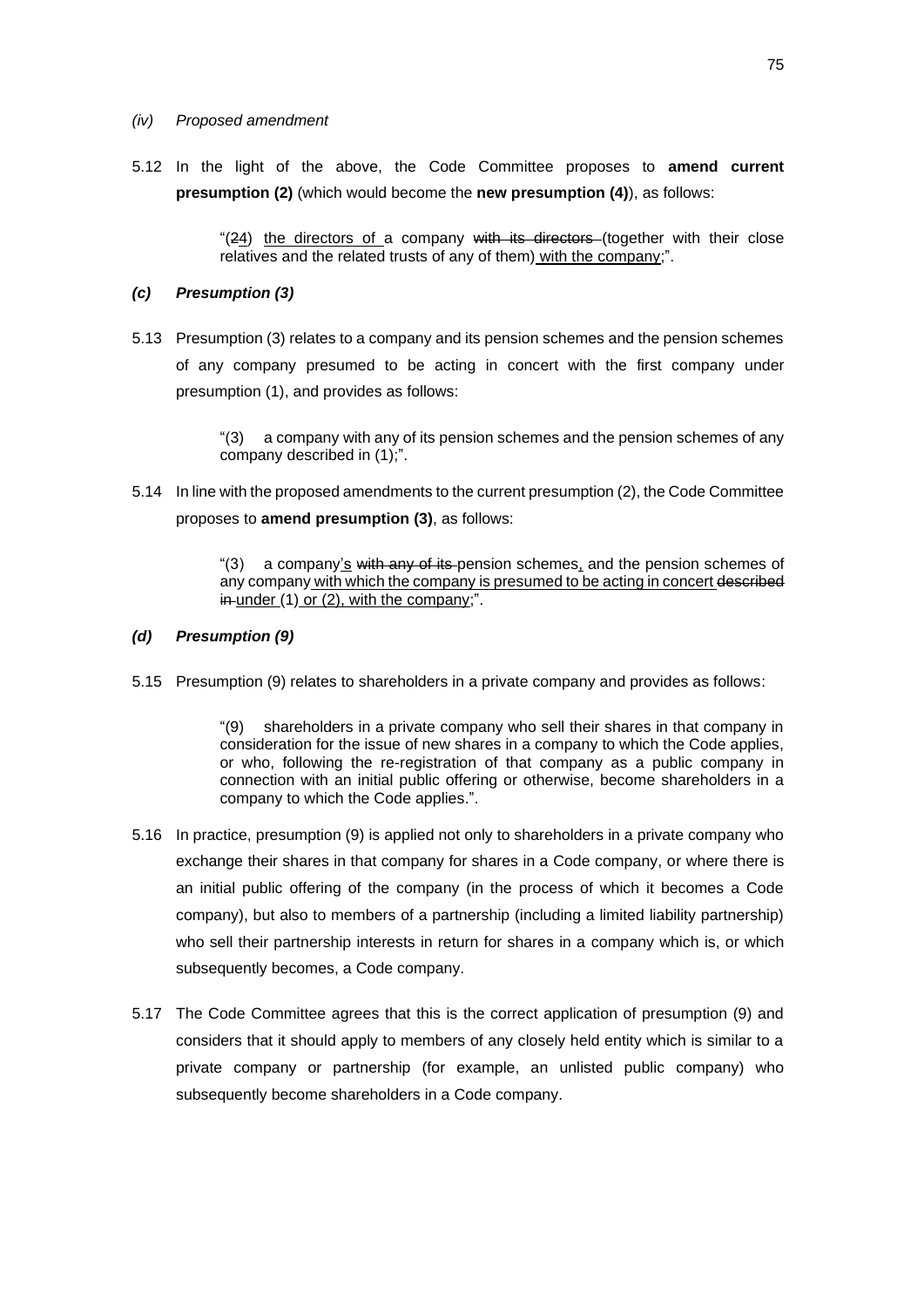- 5.18 In addition, the Code Committee considers that the words "following the re-registration of that company as a public company" in presumption (9) do not add to the meaning of the provision and could therefore be deleted.
- 5.19 In the light of the above, the Code Committee proposes to **amend presumption (9)** (which would become the **new presumption (10)**), as follows:

"(910) shareholders in a private company or members of a partnership who sell their shares in that company or interests in consideration for the issue of new shares in a company to which the Code applies, or who, following the re-registration of that company as a public company in connection with an initial public offering or otherwise, become shareholders in a company to which the Code applies.".

- **Q21 Should the current presumption (2), regarding the directors of a company being presumed to be acting in concert with the company, be amended as proposed?**
- **Q22 Should presumption (3), regarding a company's pension scheme(s) being presumed to be acting in concert with the company, be amended as proposed?**
- **Q23 Should presumption (9), regarding shareholders in a private company who sell their shares in consideration for the issue of new shares in a company to which the Code applies, be amended as proposed?**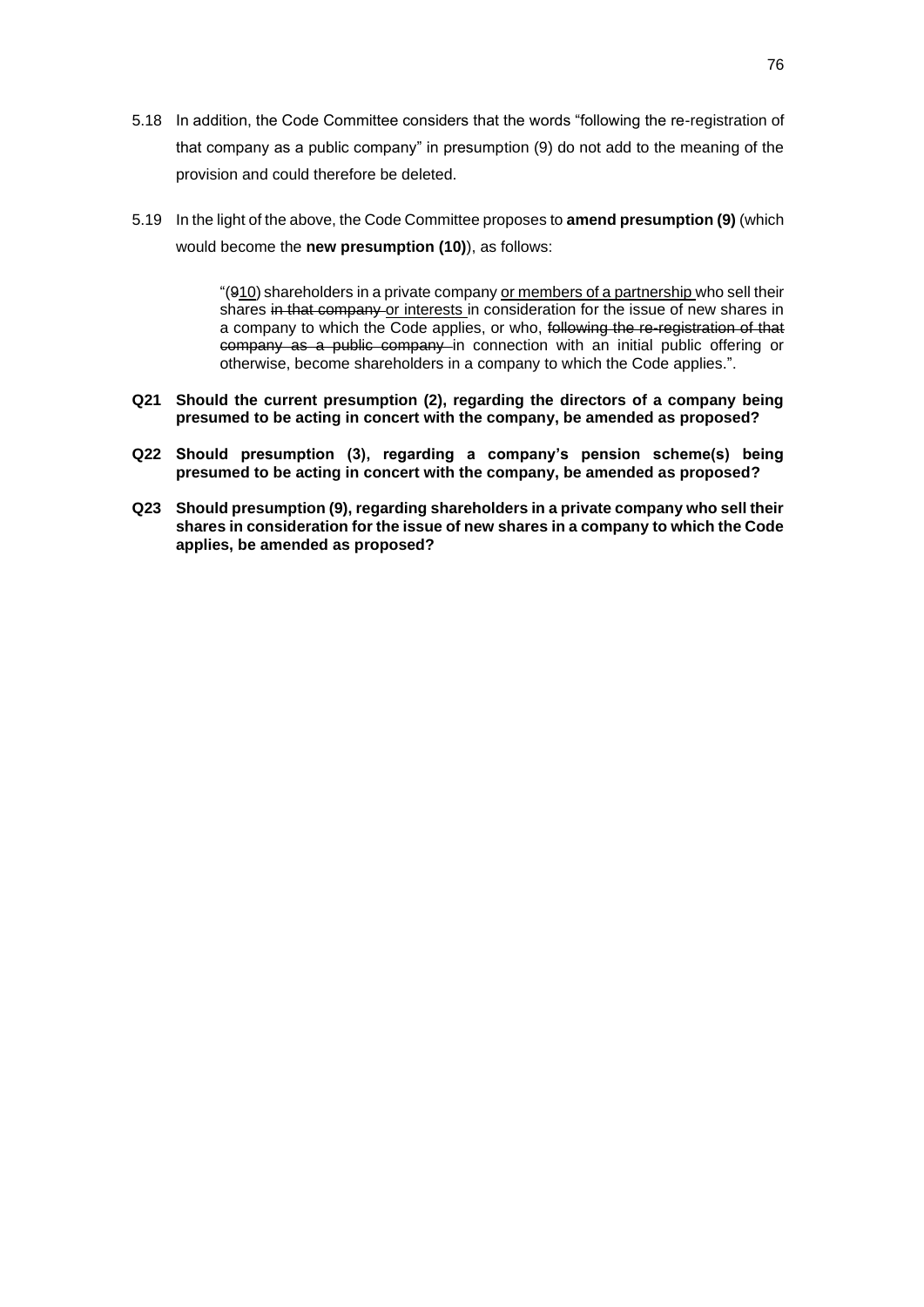### **6. Assessment of the impact of the proposals**

# *(a) Summary*

- 6.1 The amendments proposed in this PCP relate to the presumptions of the definition of "**acting in concert**" and certain related provisions of the Code.
- 6.2 The Code Committee considers that the proposals will provide considerable benefit to parties to an offer, persons presumed to be acting in concert with such persons, market participants and practitioners because they will give additional clarity and certainty as to the application of those presumptions and related provisions.
- 6.3 The Code Committee does not consider that the proposals will require such persons to incur significant additional costs. This is on the basis that, to a large degree, the proposals codify the Executive's existing practice.

# *(b) Presumptions (1) and (2)*

- 6.4 The amendments proposed in **Section 2**:
	- (a) raise the threshold in the current presumption (1) from 20% to 30% so as to align it with the threshold in the Code's definition of "**control**";
	- (b) make explicit that the current presumption (1) applies to voting share capital and/or equity share capital; and
	- (c) ensure that interests in shares in the form of long derivative or option positions referenced to a company's shares will count towards the thresholds in the proposed new presumptions (1) and (2).
- 6.5 Codifying the Executive's existing practice will ensure that the circumstances in which companies are presumed to be acting in concert with each other is better understood. This is important given that the acquisition of interests in shares by a person acting in concert with another person, or by a person acting in concert with an offeror or the offeree company, can have significant consequences under the Code.
- 6.6 The 20% threshold at which presumption (1) is currently engaged can result in companies being presumed to be acting in concert with each other where one company does not have "**control**" (as defined in the Code) of that company. Companies which are presumed to be acting in concert with each other need to have in place systems to monitor, and where appropriate prevent, the acquisition of interests in shares in Code companies by one another, which can be particularly onerous, and difficult to justify, in circumstances where one of the companies is not deemed to have control of the other. Raising the threshold at which the presumption is engaged from 20% to 30% will result in there being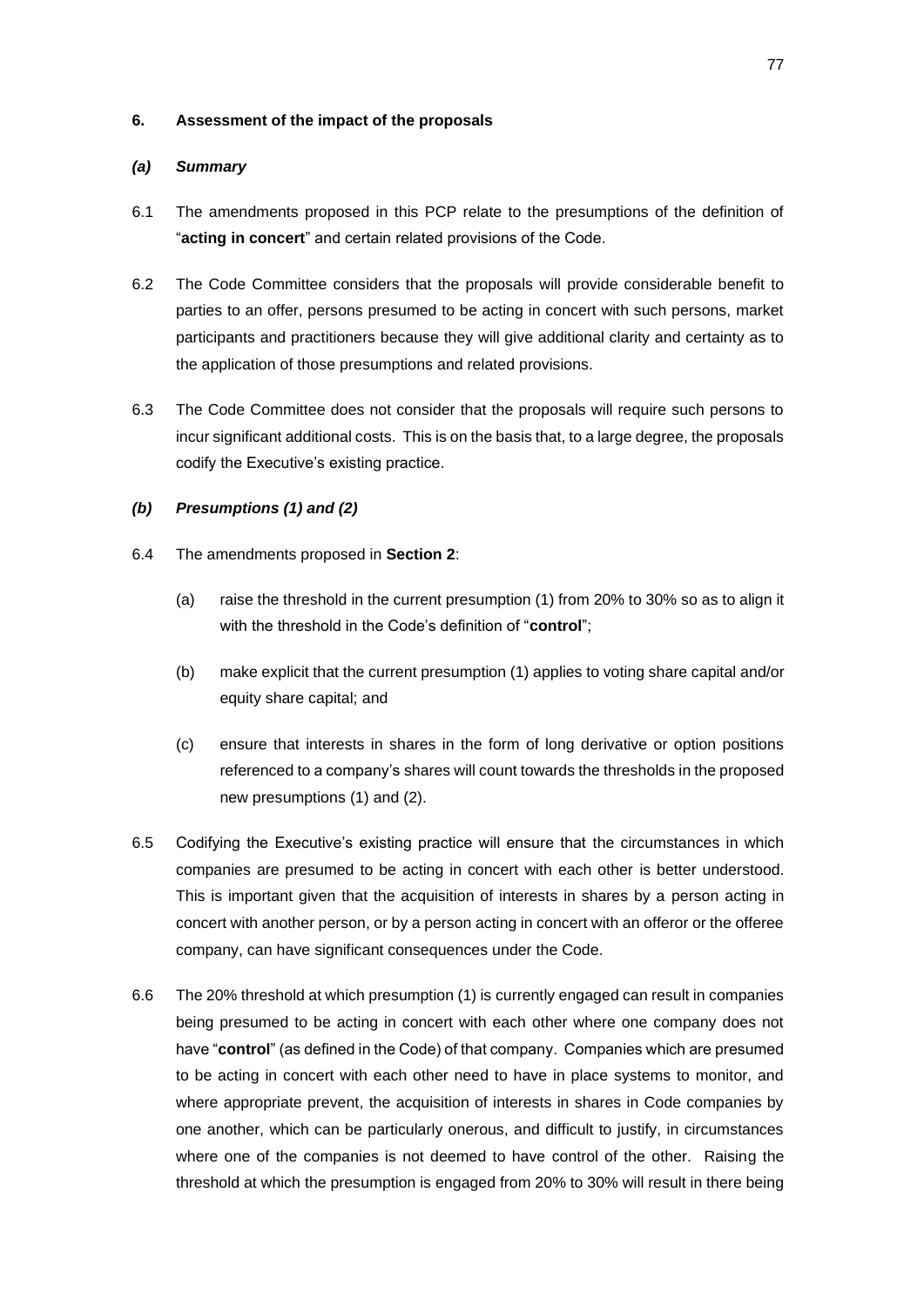fewer cases in which a shareholder is presumed to be acting in concert with the company in which it is invested, leading to a reduction in requirements to consult the Panel and in the administrative and other costs which would otherwise be incurred by the parties in monitoring and, where appropriate, preventing the acquisition of interests in shares in Code companies by one another.

6.7 Whilst the requirement to take into account any shares in respect of which a person has any long derivative or option positions will extend the interests which are taken into account when establishing whether a relevant threshold is satisfied, taking such interests into account is consistent with the rationales which underpin the proposed new presumptions (1) and (2). To the extent that there may be an additional burden on parties to an offer or market participants as a result of the new requirement, the Code Committee considers that this is offset by the increase of the threshold from 20% to 30% and the benefit to the market generally of treating shares in respect of which a person has any long derivative or option positions in the same way as shares which that person owns or controls.

#### *(c) Other presumptions of the definition of "acting in concert"*

- 6.8 The amendments in **Section 3**:
	- (a) ensure a consistent approach is taken to funds under discretionary management;
	- (b) codify the Executive's existing practice to treat an investment manager of or investment adviser to an offeror (or an investor in an offeror consortium) or the offeree company as acting in concert with the offeror or offeree company, and clarify that such an investment manager or investment adviser will be treated as connected with that offeror or offeree company respectively;
	- (c) provide clarity and certainty as to the circumstances in which the level of a person's interests in a limited partnership or investment fund is such that it would cause the person to be presumed to be acting in concert with (i) an offeror or (ii) the limited partnership or fund itself; and
	- (d) provide clarity and certainty as to the persons who may be considered to be acting in concert with the offeror in cases where equity financing for an offer is provided by a fund managed on a discretionary basis by an investment manager or investment adviser.
- 6.9 The proposal that the Panel will not normally agree to waive the presumption of acting in concert in relation to other parts of the organisation of which an investor in a new bid vehicle forms part where the investment will be 30% or more (reduced from the current threshold of 50%) will lead to more cases where other parts of the organisation will be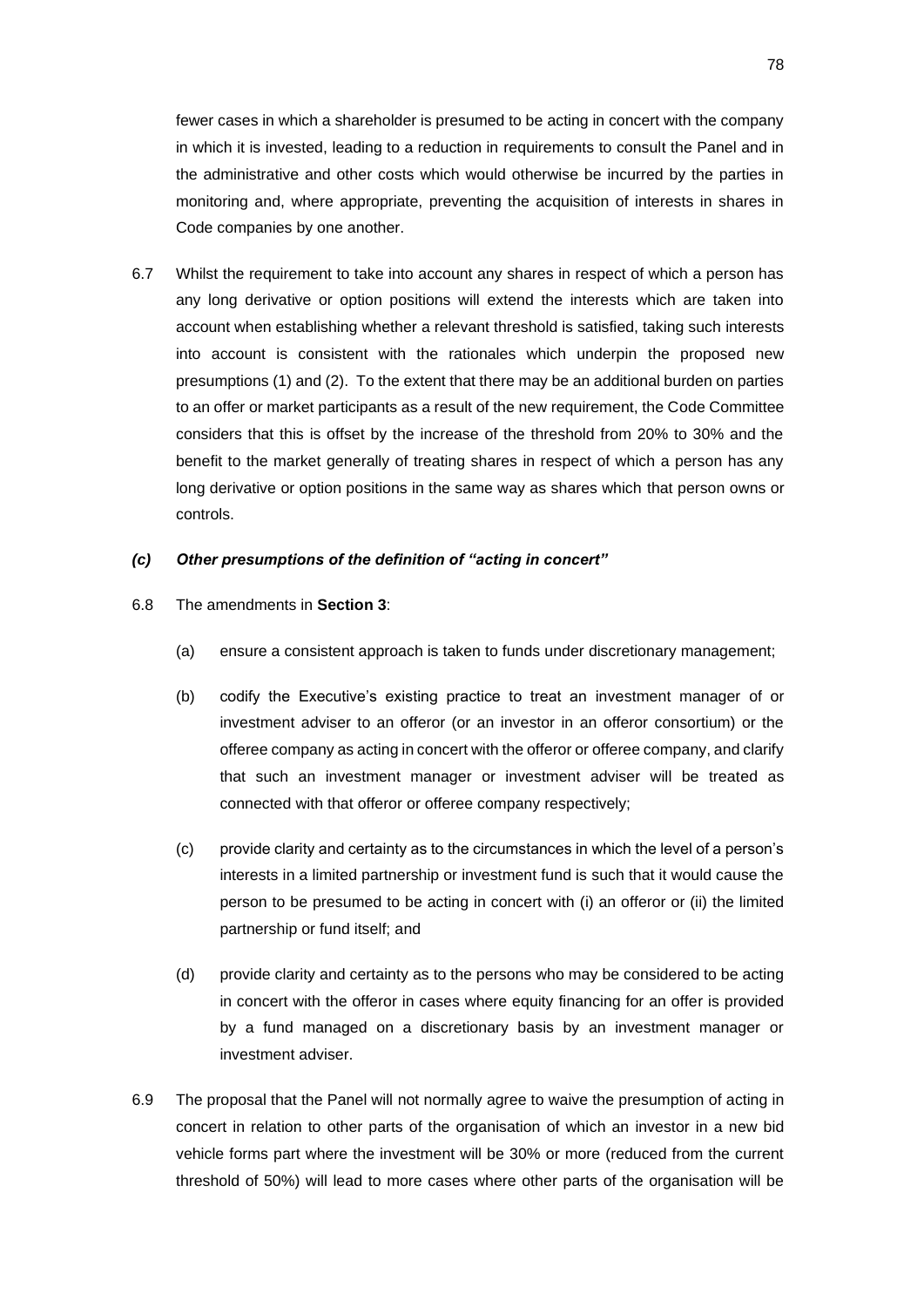presumed to be acting in concert with the offeror. This could lead to increased costs for the relevant organisation in those cases. However, the Code Committee considers that these costs will be outweighed by the introduction of a more consistent approach to the application of the presumptions of acting in concert.

- 6.10 The amendments proposed in **Section 4** clarify and simplify the application of **Rule 7.2** to connected fund managers, connected principal traders and other persons who are presumed to be acting in concert with an offeror or the offeree company.
- 6.11 The amendments proposed in **Section 5**:
	- (a) re-formulate the presumptions relating to a company and its directors and pension schemes, such that the directors and pension schemes of a company should be presumed to be acting in concert with the company, but not vice versa; and
	- (b) apply presumption (9) (to be re-numbered as presumption (10)) to members of a partnership,

and are in line with the Executive's existing practice.

# *(d) Conclusion*

6.12 In summary, the Code Committee does not believe that the proposals will require offerors and offeree companies or other market participants to incur significant additional costs. To the extent that the proposals expand the scope of the presumptions of the definition of "**acting in concert**" rather than simply codify the Executive's existing practice, the Code Committee considers that the benefits provided by the additional clarity and certainty will outweigh any impact of the expanded scope.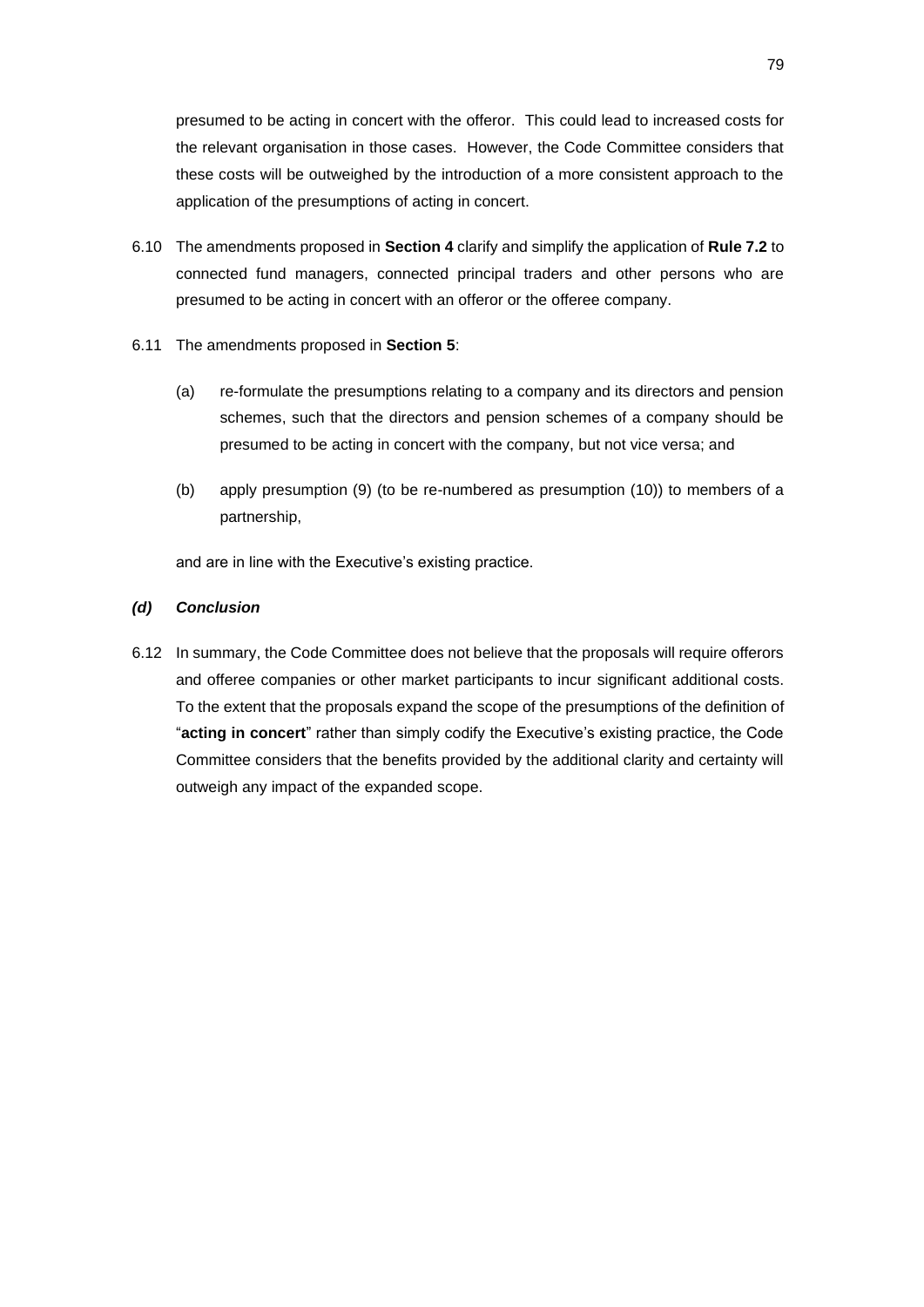#### **APPENDIX A**

#### **Proposed amendments to the Code**

#### **DEFINITIONS**

#### **Acting in concert**

*This definition has particular relevance to mandatory offers and further guidance with regard to behaviour which constitutes acting in concert is given in the Notes on Rule 9.1.*

Persons acting in concert comprise persons who, pursuant to an agreement or understanding (whether formal or informal), co-operate to obtain or consolidate control (as defined below) of a company or to frustrate the successful outcome of an offer for a company. A person and each of its affiliated persons will be deemed to be acting in concert all with each other (see Note 2 below).

Without prejudice to the general application of this definition, the following persons will be presumed to be persons acting in concert with other persons in the same category unless the contrary is established:

(1) a company, its parent, subsidiaries and fellow subsidiaries, and their associated companies, and companies of which such companies are associated companies, all with each other (for this purpose ownership or control of 20% or more of the equity share capital of a company is regarded as the test of associated company status);

(1) a company ("X") and any company which controls#, is controlled by or is under the same control as X, all with each other;

(2) a company with its directors (together with their close relatives and the related trusts of any of them);

(2) a company ("Y") and any other company ("Z") where Y is interested, directly or indirectly, in 30% or more of the equity share capital in Z, together with any company presumed to be acting in concert with either Y or Z under (1), all with each other;

(3) a company's with any of its pension schemes, and the pension schemes of any company with which the company is presumed to be acting in concert described in under (1) or (2), with the company;

(4) a fund manager (including an exempt fund manager) with any investment company, unit trust or other person whose investments such fund manager manages on a discretionary basis, in respect of the relevant investment accounts;

(4) the directors of a company (together with their close relatives and the related trusts of any of them) with the company;

(5) a person, the person's close relatives, and the related trusts of any of them, all with each other;

(5) an investment manager of or investment adviser to:

(a) an offeror or an investor in an offeror consortium; or

(b) the offeree company,

with the offeror or offeree company (as appropriate), together with any person controlling#, controlled by or under the same control as that investment manager or investment adviser;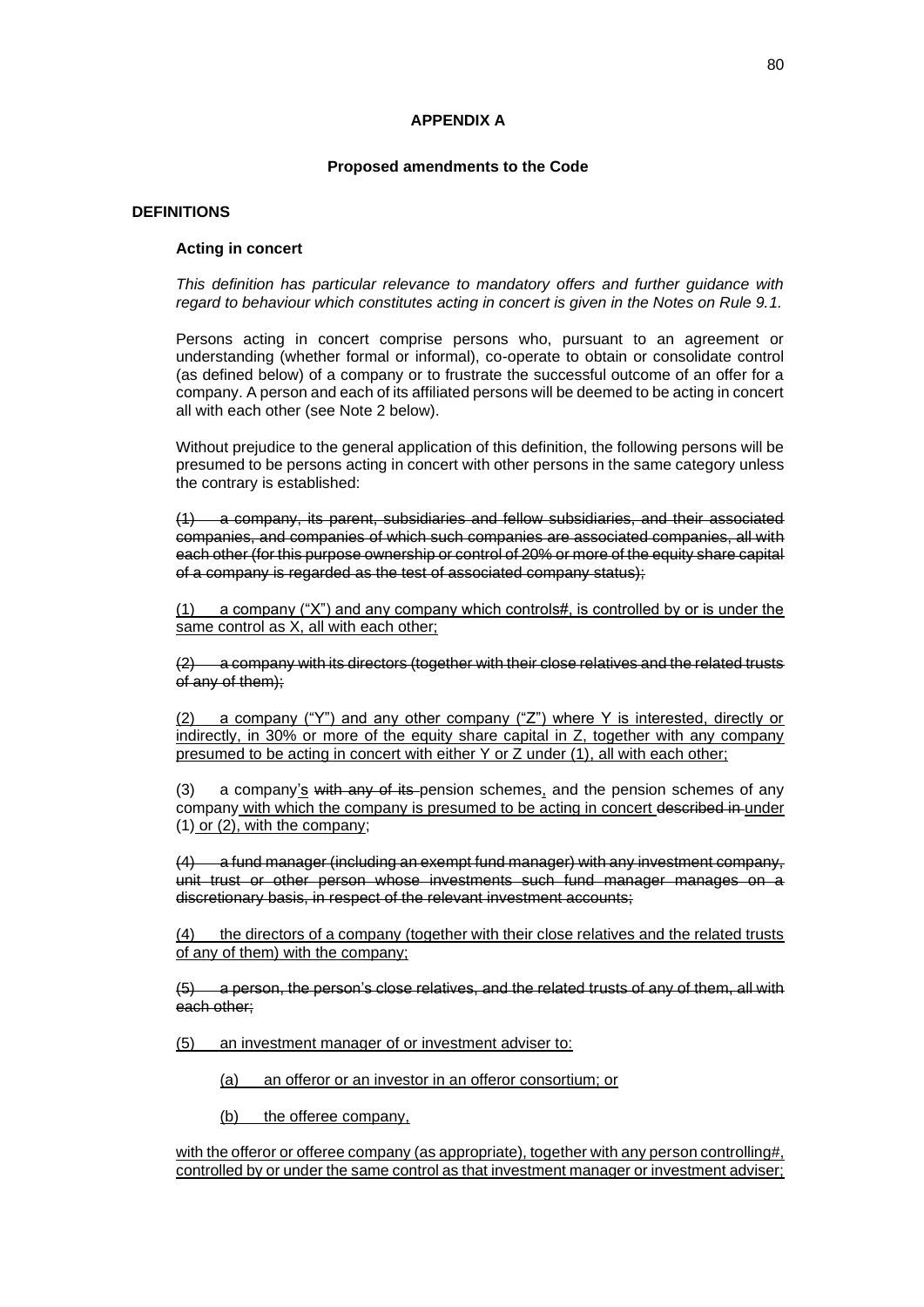the close relatives of a founder of a company to which the Code applies, their close relatives, and the related trusts of any of them, all with each other;

(76) a connected adviser with its client and, if its client is acting in concert with an offeror or the offeree company, with that offeror or offeree company respectively, in each case in respect of the interests in shares of that adviser and persons controlling#, controlled by or under the same control as that adviser (except in the capacity of an exempt fund manager or an exempt principal trader);

(87) the directors of a company which is subject to an offer or where the directors have reason to believe a bona fide offer for their company may be imminent. (See also Note 5); and

(8) a person, the person's close relatives, and the related trusts of any of them, all with each other;

(9) the close relatives of a founder of a company to which the Code applies, their close relatives, and the related trusts of any of them, all with each other; and

(910) shareholders in a private company or members of a partnership who sell their shares in that company or interests in consideration for the issue of new shares in a company to which the Code applies, or who, following the re-registration of that company as a public company in connection with an initial public offering or otherwise, become shareholders in a company to which the Code applies.

For the purposes of presumptions (1) and (2), a reference to:

(a) a company which controls#, is controlled by or is under the same control as  $X$ ; and

(b) Y, or, as appropriate, a company which controls Y or Z,

includes any other undertaking (including a partnership or a trust), or any legal or natural person.

The reference in presumption (2) to a company being "indirectly" interested in the equity share capital of another company refers only to the economic rights attached to such shares and not to any voting rights carried by such shares.

See also Rule 7.2.

*#See Note at end of Definitions Section.*

#### *NOTES ON ACTING IN CONCERT*

…

#### *6. Consortium offersOffers made by a new vehicle or company*

*(a) Where an offer is made by Investors in a consortium (eg through a new vehicle or company formed for the purpose of making an offer), each of the investors in the offeror will normally be treated as acting in concert with the offeror.*

*(b) Where such an investor is part of a larger organisation, the Panel should be consulted to establish which other parts of the organisation will also be regarded as acting in concert with the investor and thus with the offeror.*

*(c) Where the investment in the consortium is, or is likely to be, 10% or less of the equity share capital (or other similar securities interests) of the offeror, the Panel will normally be prepared to waive the acting in concert any presumption in relation to that the*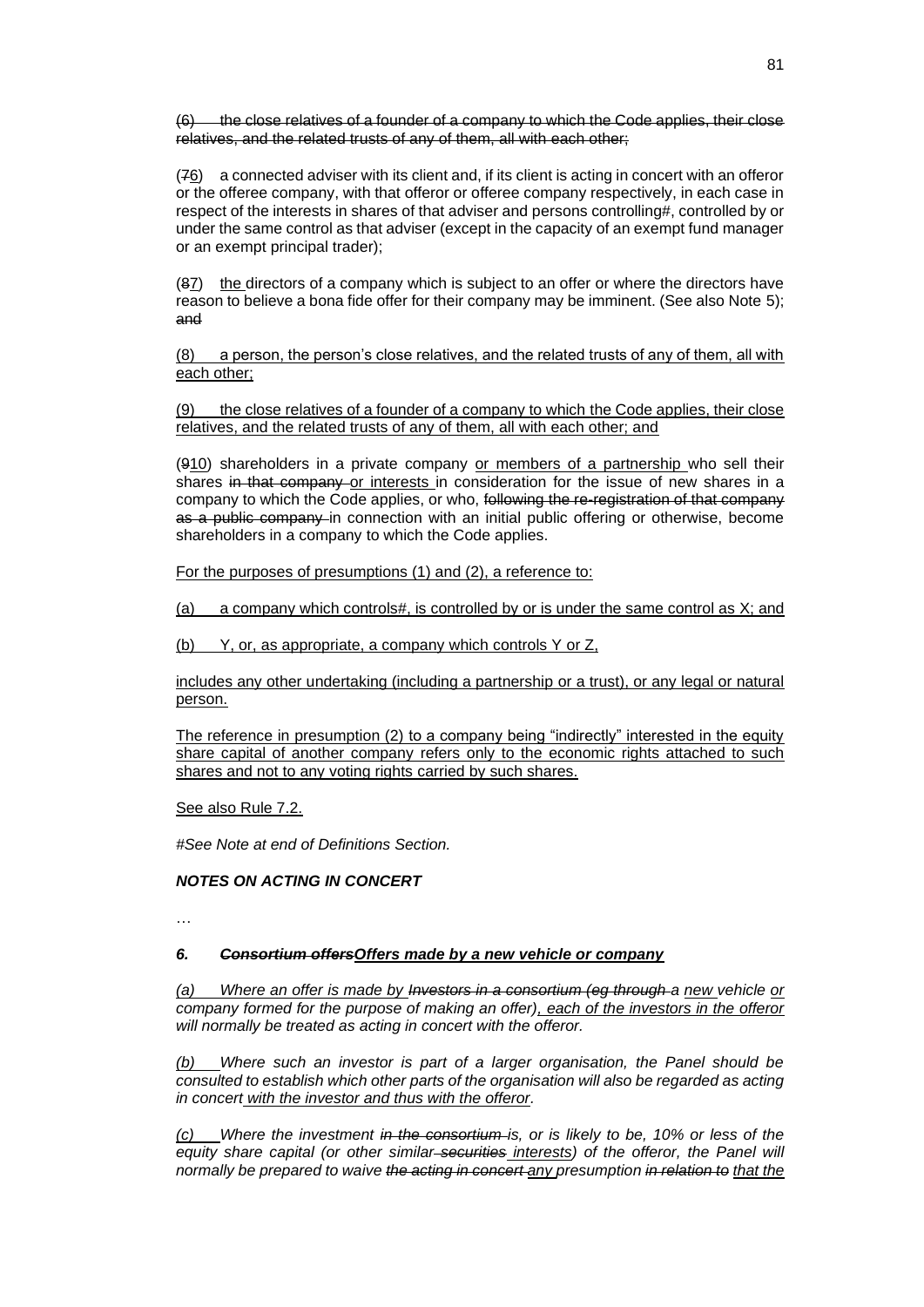*other parts of the organisation, including any connected fund manager or principal trader, are acting in concert with the investor or the offeror in relation to the offer, provided it is satisfied as to the independence of those other parts from the investor.*

*(d) Where the investment is, or is likely to be, more than 10% but less than 3050%, the Panel may be prepared to waive the any acting in concert presumption in relation to other*  parts of the organisation provided it is satisfied as to the independence of those other *parts from the investor and depending on the circumstances of the case.*

*(e) (See also the definition of cConnected fund managers and connected principal traders in the Definitions Section and Rule 7.2.)*

# *7. Investors in limited partnerships and other investment funds*

*Where a limited partnership or other investment fund (a "fund") (including a fund managed by an independent fund manager):*

*(a) invests in a new vehicle formed for the purpose of making an offer; or*

*(b) acquires an interest in shares in a company to which the Code applies,* 

*the Panel will apply presumptions (1) and/or (2) of the definition of acting in concert so as to presume an investor in the fund to be acting in concert with the offeror (in the case of paragraph (a)) or the fund (in the case of paragraph (b)) if the percentage of the investor's interests in the fund is such that the presumption would apply if the fund were a company and the investor was interested in a corresponding percentage of the company's equity share capital.*

#### *78. Pension schemes*

…

#### *8. Sub-contracted fund managers*

*Where a fund manager sub-contracts discretionary management of funds to another independent fund manager, the Panel will normally regard those funds as controlled by the latter if the discretion regarding dealing, voting and offer acceptance decisions relating to the funds, originally granted to the fund manager, has been transferred to the subcontracted fund manager and presumption (4) will apply to the sub-contracted fund manager in respect of those funds. This approach assumes that the sub-contracted fund manager does not take instructions from the beneficial owner or from the originally contracted manager on the dealings in question and that fund management arrangements are not established or used to avoid disclosure.*

…

#### **Connected fund managers and connected principal traders**

A fund manager or principal trader will normally be connected with an offeror or the offeree company, as the case may be, if the fund manager or principal trader is controlled# by, controls or is under the same control as:

(1) an offeror or any person acting in concert with it (for example as a result of being an investor in a consortium (see also Note 6 on the definition of acting in concert));

- (2) the offeree company or any person acting in concert with the offeree company;  $-$ or
- (3) any connected adviser to any person covered in  $(1)$  or  $(2)$ .; or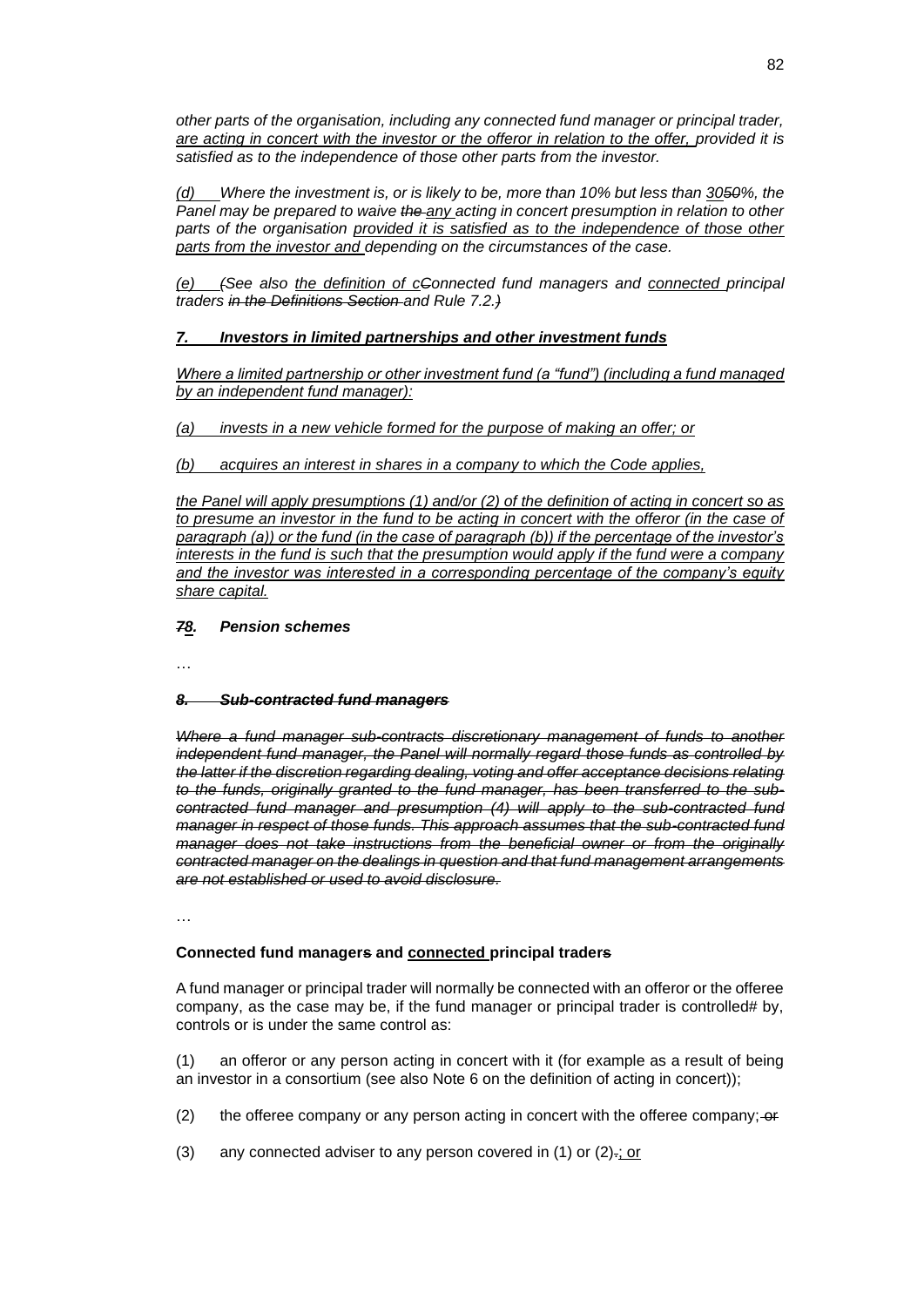(4) an investment manager of or investment adviser to:

(a) an offeror or an investor in an offeror consortium; or

(b) the offeree company.

See also Rule 7.2.

**Control**

…

### *NOTE ON CONTROL*

*A reference to a company (or, where appropriate, a fund manager, a principal trader or an*  adviser) controlling, being controlled by or being under the same control as another *company is to be construed in accordance with the Note on Definitions at the end of the Definitions Section.*

…

#### **Dealings**

…

### *NOTES ON DEALINGS*

…

#### *2. Securities borrowing and lending*

*Securities borrowing and lending transactions are not regarded as dealings. However, under Rule 4.6, if an offeror, the offeree company or any person acting in concert with an offeror or the offeree company enters into, or takes action to unwind, a securities borrowing or lending transaction (including any financial collateral arrangement of the kind referred to in Note 43 on Rule 4.6) in respect of relevant securities of a securities exchange offeror or, with the Panel's consent, the offeree company, the transaction must be disclosed as if it were a dealing in relevant securities (see Note 5(l) on Rule 8).*

…

#### **Exempt fund manager**

An exempt fund manager is a person who fund manager who manages investment accounts on a discretionary basis and is recognised by the Panel as an exempt fund manager for the purposes of the Code (see Notes under on Eexempt fund manager and exempt principal trader).

…

#### *NOTES ON EXEMPT FUND MANAGER AND EXEMPT PRINCIPAL TRADER*

*1. Persons Fund managers who manage investment accounts on a discretionary basis and principal traders must apply to the Panel in order to seek the relevant exempt status and will have to comply with any requirements imposed by the Panel as a condition of its granting such status.*

*2. When a principal trader or fund manager is connected with the offeror or offeree company, exempt status is not relevant unless the sole reason for the connection is that*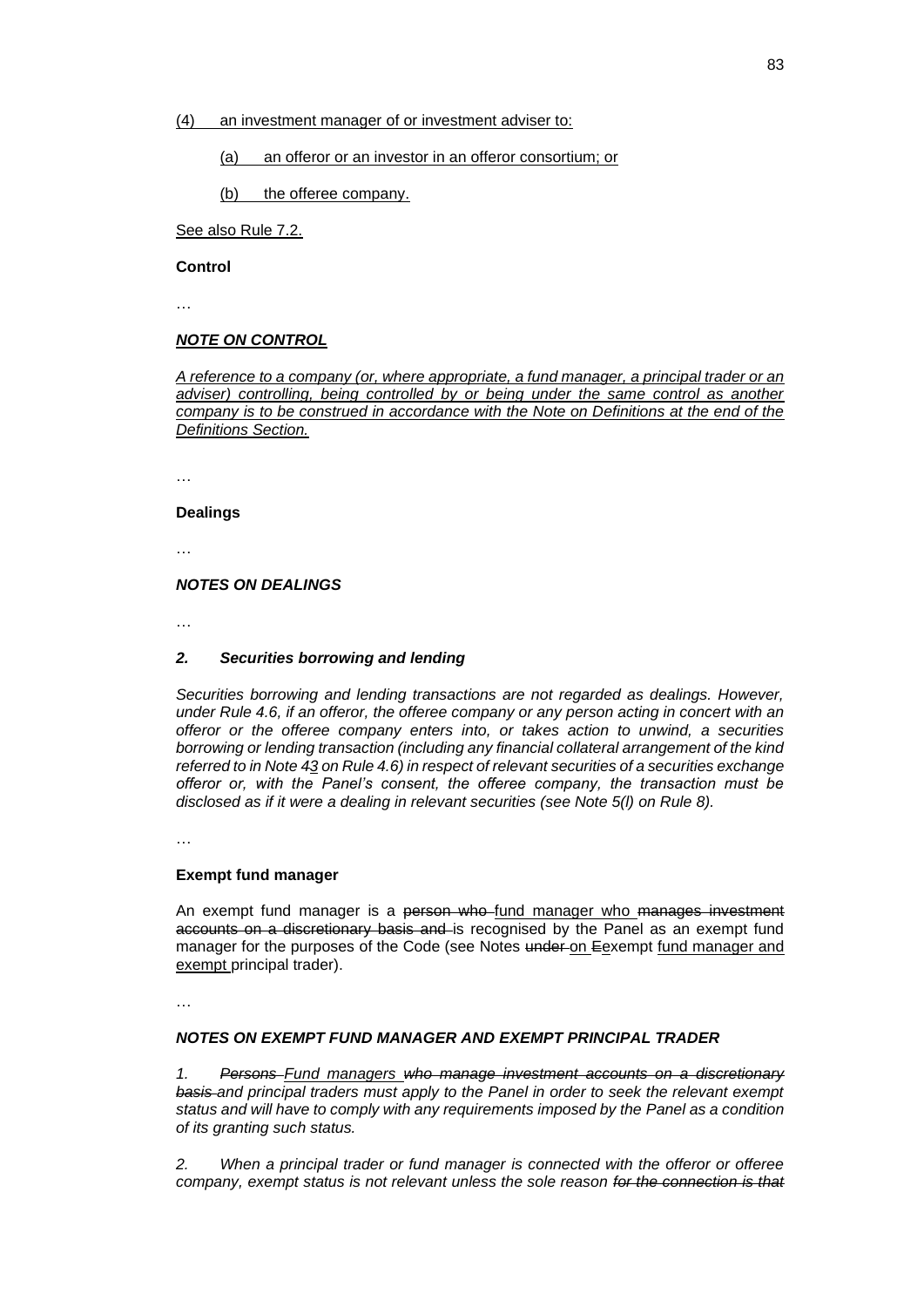*the that it is a connected principal trader or a connected fund manager is that it is controlled# by, controls or is under the same control as a connected adviser to:*

- *(1) the offeror;*
- *(2) the offeree company; or*

*(3) a person acting in concert with the offeror (for example as a result of being an investor in a consortium) or with the offeree company.*

*References in the Code to exempt principal traders or exempt fund managers should be construed accordingly. (See also Rule 7.2.)*

*3. The effect of a principal trader or fund manager having exempt status is that presumption (76) of the definition of acting in concert will not apply. However, the principal trader or fund manager will still be regarded as connected with the offeror or offeree company, as appropriate. Connected exempt principal traders, but not connected exempt fund managers, must comply with Rule 38. Connected exempt principal traders and connected exempt fund managers must comply with the relevant provisions of Rule 8.*

…

*5. In appropriate cases, a trading entity fund manager or principal trader may be granted exempt status on an ad hoc basis subject to the satisfaction of certain conditions. References in the Code to an exempt principal traders or an exempt fund manager include a persons granted such ad hoc exempt status, for so long as the grant of such exempt status remains valid and subject always to the conditions on which such ad hoc exempt status is granted in any particular case.*

…

#### **Fund manager**

A fund manager is an entity which manages investment accounts on behalf of another person on a discretionary basis.

…

#### **Interests in securities**

…

A person who has long economic exposure, whether absolute or conditional, to changes in the price of securities will be treated as interested in those securities. A person who only has a short position in securities will not be treated as interested in those securities.

In particular, Notwithstanding the above, a person will be treated as having an interest in securities if the person:

(1) owns them;

(2) has the right (whether conditional or absolute) to exercise or direct the exercise of the voting rights attaching to them or has general control of them, including as a fund manager (see Note 11);

- (3) by virtue of any agreement to purchase, option or derivative:
	- (a) has the right or option to acquire them or call for their delivery; or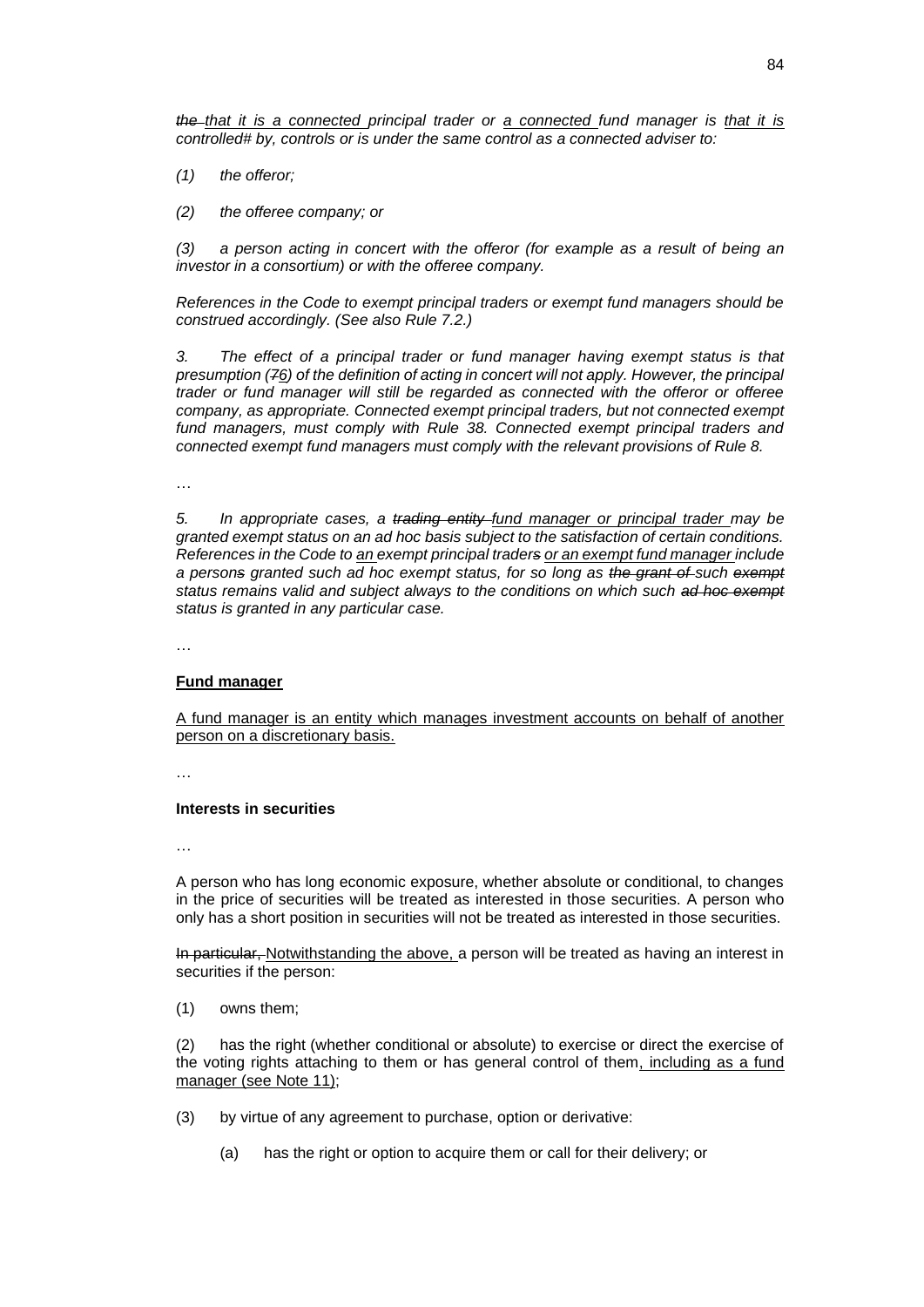(b) is under an obligation to take delivery of them,

whether the right, option or obligation is conditional or absolute and whether it is in the money or otherwise; or

- (4) is party to any derivative:
	- (a) whose value is determined by reference to their price; and
	- (b) which results, or may result, in the person having a long position in them; and

(5) in the case of Rule 5 only, has received an irrevocable commitment in respect of them.

### *NOTES ON INTERESTS IN SECURITIES*

…

# *4. Securities borrowing and lending*

*If a person has borrowed or lent securities, the person will normally be treated as interested in any securities which it has lent but (except in the circumstances set out in Note 176 on Rule 9.1) will not normally be treated as interested in any securities which it*  has borrowed. If a person has on-lent securities which it has borrowed, it will not normally *be treated as interested in those securities.*

…

### *11. Fund managers*

*(a) A fund manager will be treated as having an interest in securities which it manages for a client on a discretionary basis.*

*(b) A client will not be treated as having an interest in securities if it has given to an independent fund manager absolute discretion regarding dealing, voting and offer acceptance decisions. If the discretion is not absolute, the client will not normally be treated as having an interest in securities provided that it does not exercise any powers it has retained to intervene in such decisions.*

*(c) Where a fund manager sub-contracts discretionary management of funds to another independent fund manager, the same approach will be applied, i.e. the subcontracted fund manager, and not the original fund manager, will be treated as having an interest in securities provided that the sub-contracted fund manager has been given absolute discretion regarding dealing, voting and offer acceptance decisions (and, if the discretion is not absolute, the originally contracted fund manager will not normally be treated as having an interest in securities provided that it does not exercise any powers it has retained to intervene in such decisions).*

…

#### **Principal trader**

A principal trader is a person who an entity which:

(1) is registered as a market-maker with a recognised investment exchange, or is accepted by the Panel as a market-maker; or

(2) is a member firm of a recognised investment exchange dealing as principal in order book securities.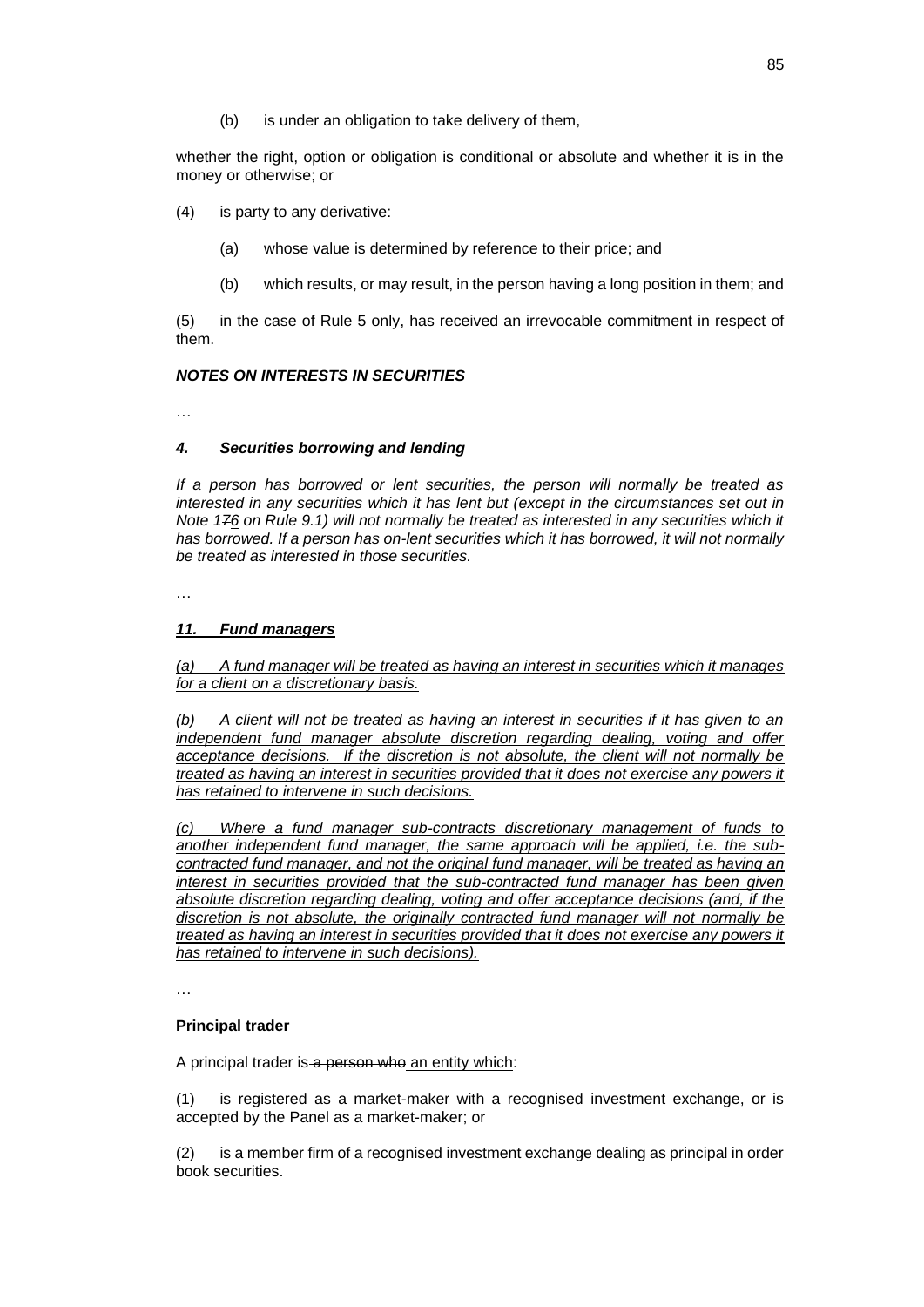…

#### **Recognised intermediary**

…

### *NOTES ON RECOGNISED INTERMEDIARY*

…

*2. Recognised intermediary status is relevant only for the purposes of Note 165 on Rule 9.1, Note 1(c) on Rule 7.2, Rule 8.3(ed) and Note 5(b) on Rule 8, in each case to the extent only that the recognised intermediary is acting in a client-serving capacity. As a result, subject to Note 3 below and to the extent only that it is acting in a client-serving capacity: (i) a recognised intermediary will not be treated, for the purposes of Rule 9.1, as interested in (or as having acquired an interest in) any securities by virtue only of paragraph (3) or paragraph (4) of the definition of interests in securities; (ii) any dealings by it in relevant securities during an offer period will not be required to be publicly disclosed under Rules 8.3(a) to (dc); and (iii) dealing disclosures required to be made by it under Rule 8.5(c) will need to include the details specified in Note 5(b), rather than those specified in Note 5(a), on Rule 8.*

*3. Where a recognised intermediary is, or forms part of, a principal trader connected either with an offeror or potential offeror or with the offeree company, the recognised intermediary will not benefit from the dispensations afforded by Note 165 on Rule 9.1 and Note 1(c) on Rule 7.2 after the time at which the principal trader is presumed to be acting in concert with either the offeror or potential offeror or with the directors of the offeree company (as the case may be) in accordance with Rule 7.2(a) and Rule 7.2(b) respectively. However, in accordance with Rule 7.2(c), where a recognised intermediary is, or forms part of, an exempt principal trader which is connected with either an offeror or potential offeror or with the offeree company for the sole reason that it is controlled# by, controls or is under the same control as a connected adviser to that party, the recognised intermediary will not be presumed to be acting in concert with that party and will therefore continue to benefit from the dispensations afforded by Note 16 on Rule 9.1 and Note 1(c) on Rule 7.2.*

*Where a recognised intermediary is, or forms part of, a person acting in concert with the offeree company, it will not benefit from the exception from disclosure afforded by Rule 8.3(ed) after the commencement of the offer period. Where a recognised intermediary is acting in concert with an offeror or potential offeror, it will not benefit from the exception from disclosure afforded by Rule 8.3(ed) after the identity of the offeror or potential offeror with which it is acting in concert is publicly announced. After such time, disclosures should be made under Rule 8.4 or, if the recognised intermediary is, or forms part of, an exempt principal trader whose exempt status has not fallen away, Rule 8.5.*

…

*4. Any dealings by a recognised intermediary which is not acting in a client-serving capacity will not benefit from the dispensations afforded by Note 165 on Rule 9.1, Note 1(c) on Rule 7.2, Rule 8.3(ed) and Note 5(b) on Rule 8 with the result that all such dealings by it will be subject to the provisions of the Code as if those dispensations did not apply.*

…

#### *NOTE ON DEFINITIONS*

*The normal test for whether a person is controlled by, controls or is under the same control as another person will be by reference to the definition of control. There may be other circumstances which the Panel will regard as giving rise to such a relationship (eg where*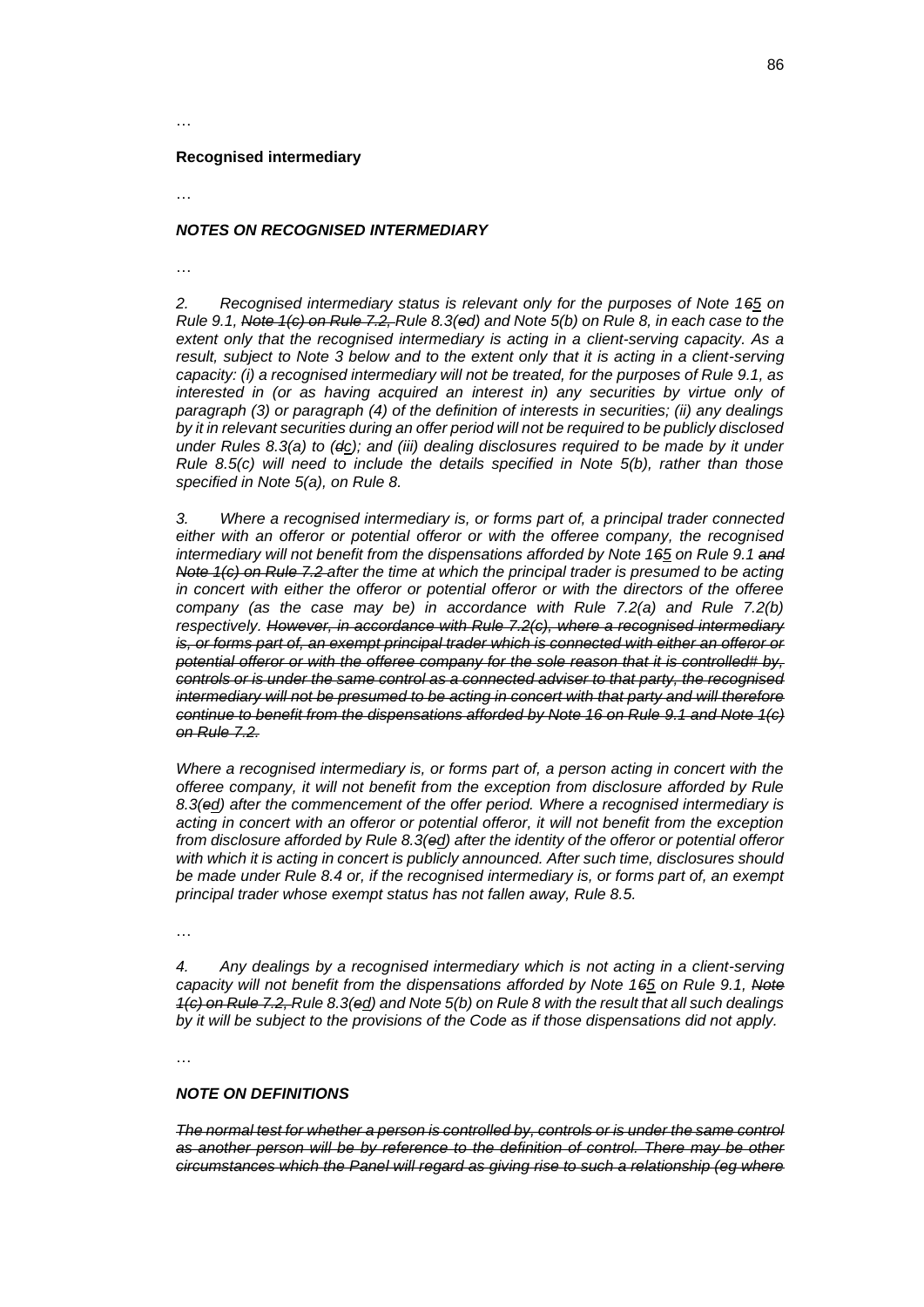*a majority of the equity share capital is owned by another person who does not have a majority of the voting rights); in cases of doubt, the Panel should be consulted.*

*A company (or, where appropriate, a fund manager, a principal trader or an adviser) will be regarded as controlling another company if it is interested in:*

*(a) shares carrying 30% or more of the voting rights of that other company; or*

*(b) a majority of the equity share capital in that other company,*

*and references to a company being controlled by or being under the same control as another company are to be construed accordingly.*

*In this Note, a reference to a company includes any other undertaking (including a partnership or a trust) or any legal or natural person.*

# **Rule 2.7**

# **2.7 THE ANNOUNCEMENT OF A FIRM INTENTION TO MAKE AN OFFER**

…

**(c) When a firm intention to make an offer is announced, the announcement must include:**

…

**(xi) details of any relevant securities of the offeree company which the offeror or any person acting in concert with it has borrowed or lent, save for any borrowed relevant securities which have been either on-lent or sold and details of any financial collateral arrangements which the offeror or any person acting in concert with it has entered into (see Note 43 on Rule 4.6);**

### **Rule 4**

**4.1 PROHIBITED DEALINGS BY PERSONS OTHER THAN THE OFFEROR**

…

*NOTES ON RULES 4.1 and 4.2*

…

*6. Discretionary fund managers and principal traders*

*Dealings in securities of the offeree company by non-exempt discretionary fund managers and principal traders which are connected with the offeror will be treated in accordance with Rule 7.2.*

…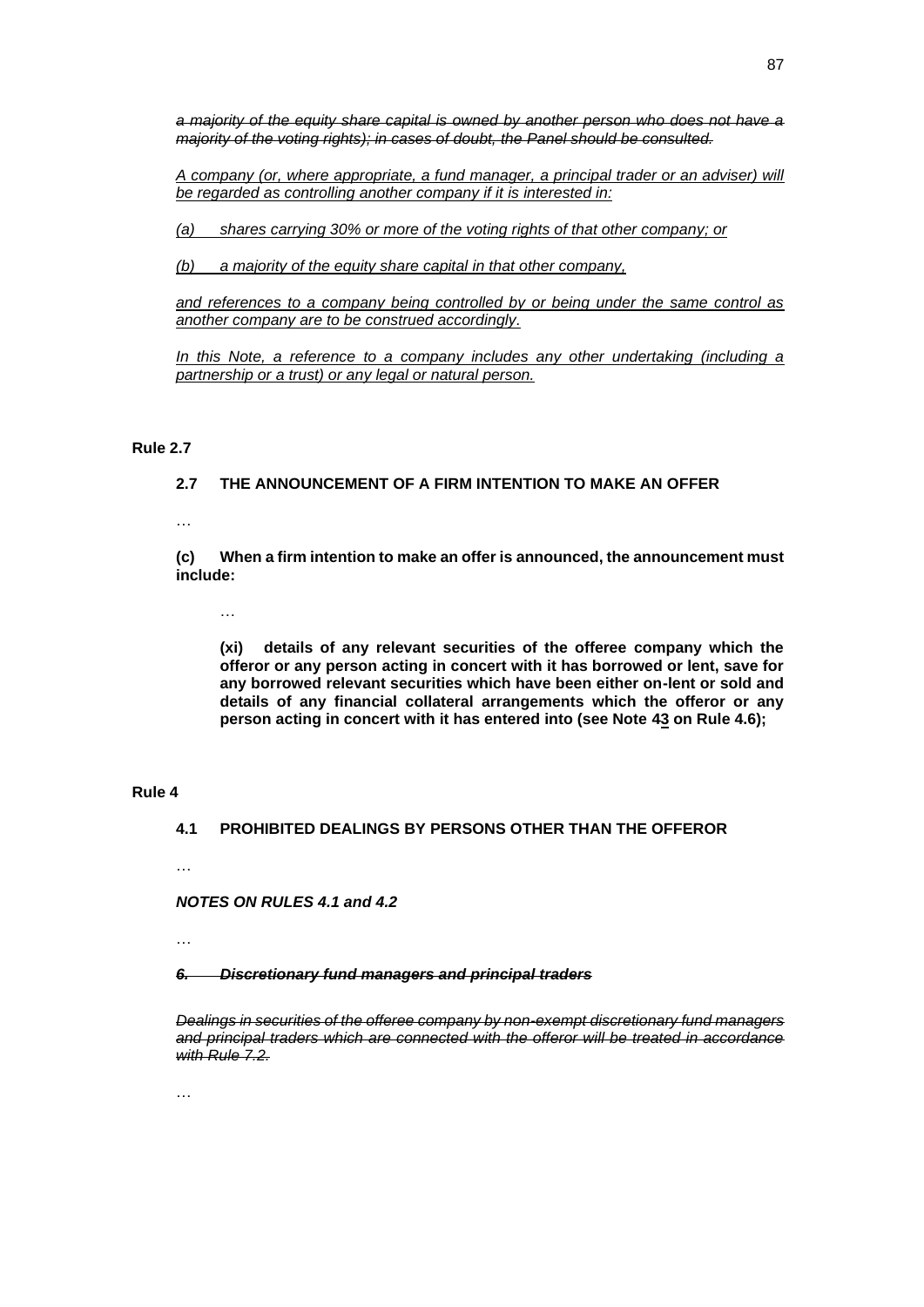### **4.4 DEALINGS IN OFFEREE COMPANY SECURITIES BY CERTAIN PERSONS ACTING IN CONCERT WITH THE OFFEREE COMPANY CONCERT PARTIES**

**During the offer period, no fund manager or principal trader except for (other than an exempt principal traders and exempt fund managers or exempt principal trader), no financial adviser or corporate broker which is connected with the offeree company, (or any person controlling#, controlled by or under the same control# as any such connected fund manager or connected principal trader, adviser or corporate broker) to an offeree company (or any of its parents, subsidiaries or fellow subsidiaries, or their associated companies or companies of which such companies are associated companies) shall may, except with the consent of the Panel:**

**(a) either for its own account or on behalf of discretionary clients acquire any interest in securities of the offeree company shares; or**

**(b) make any loan to a person to assist the a person in acquiring to acquire any such interest in securities of the offeree company, other than a loan to an existing customer save for lending in the ordinary course of business and on normal commercial terms to persons with which they have an established customer relationship; or**

**(c) enter into any indemnity or option dealing arrangement or any arrangement, agreement or understanding, formal or informal, of whatever nature, which may be an inducement for a person to retain, deal or refrain from dealing in of the kind referred to in Note 11 of the definition of acting in concert in relation to relevant securities of the offeree company.**

…

### **4.6 SECURITIES BORROWING AND LENDING TRANSACTIONS BY OFFERORS, THE OFFEREE COMPANY AND THEIR CONCERT PARTIES**

…

*NOTES ON RULE 4.6*

…

#### *3. Discretionary fund managers and principal traders*

*Securities borrowing or lending transactions by non-exempt discretionary fund managers and principal traders will be treated in accordance with Rule 7.2.*

*43.* …

#### **Rule 5.1**

**5.1 RESTRICTIONS**

…

#### *NOTES ON RULE 5.1*

…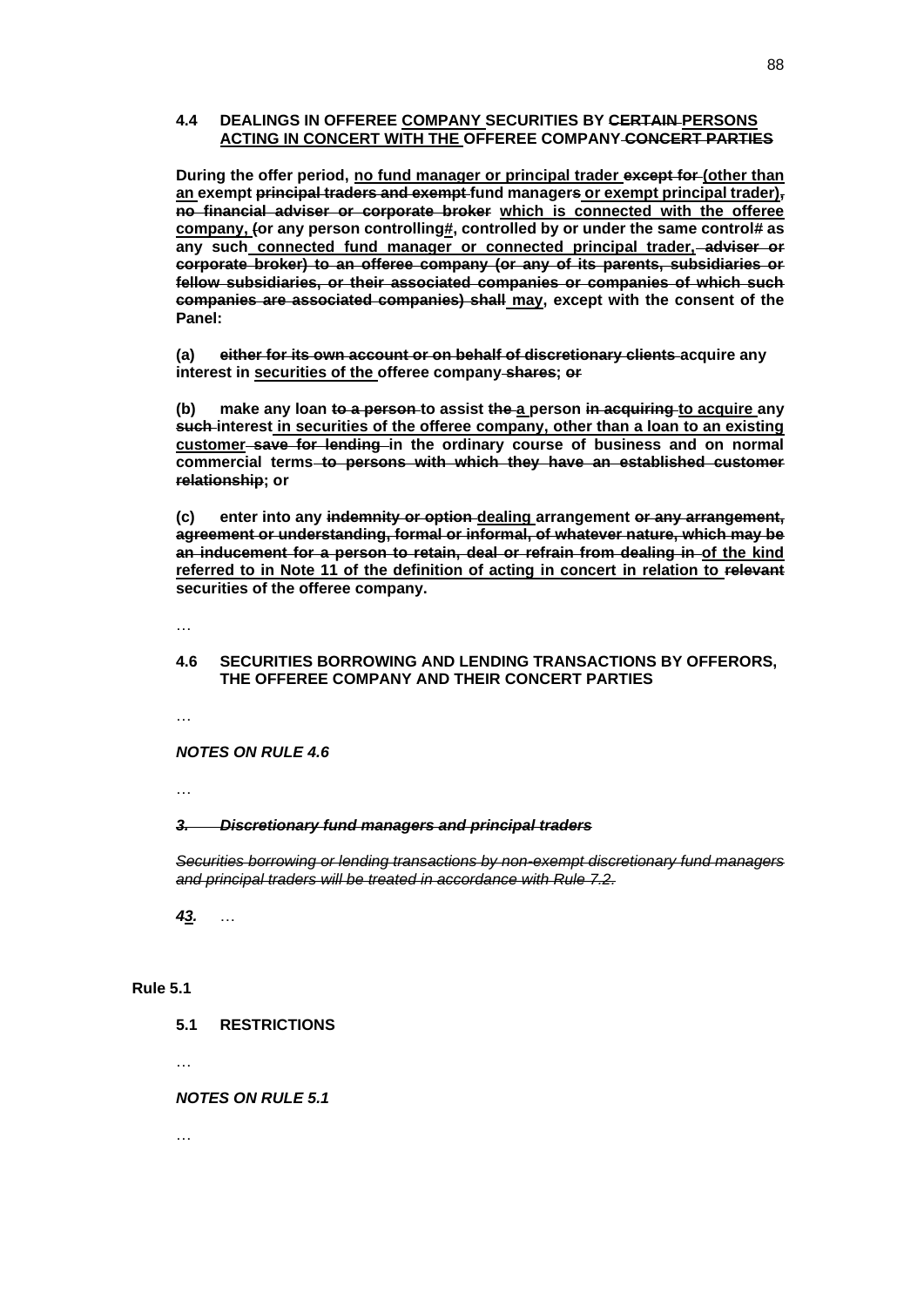#### *6. Discretionary fund managers and principal traders*

*Dealings by non-exempt discretionary fund managers and principal traders which are connected with an offeror will be treated in accordance with Rule 7.2.*

*76. Gifts*

…

#### **Rule 6**

### **RULE 6. ACQUISITIONS RESULTING IN AN OBLIGATION TO OFFER A MINIMUM LEVEL OF CONSIDERATION**

…

*NOTES ON RULE 6*

…

#### *8. Discretionary fund managers and principal traders*

*Dealings by non-exempt discretionary fund managers and principal traders which are connected with an offeror will be treated in accordance with Rule 7.2.*

*98. Offer period*

…

#### **Rule 7.2**

### **7.2 DEALINGS BY CONNECTED DISCRETIONARY FUND MANAGERS AND CONNECTED PRINCIPAL TRADERS**

*NB Rule 7.2 and the Notes thereon address the position of connected fund managers and connected principal traders who either do not have exempt status or whose exempt status is not relevant by virtue of the operation of Note 2 on the definitions of exempt fund manager and exempt principal trader.*

**(a) Discretionary Where a fund managers and or principal traders who, in either case, are is connected with an offeror or potential offeror, will not normally be presumed to be any presumption that the connected fund manager or connected principal trader is acting in concert with that person until offeror or potential offeror will be applied only from when:**

**(i) its identity as an the offeror or potential offeror is first publicly announced identified; or, if prior to that,**

**(ii) the time at which the connected party fund manager or connected principal trader is made aware of the possible offer to be made by the potential offeror had actual knowledge of the possibility of an offer being made by a person with whom it is connected,**

**whichever is the earlier.**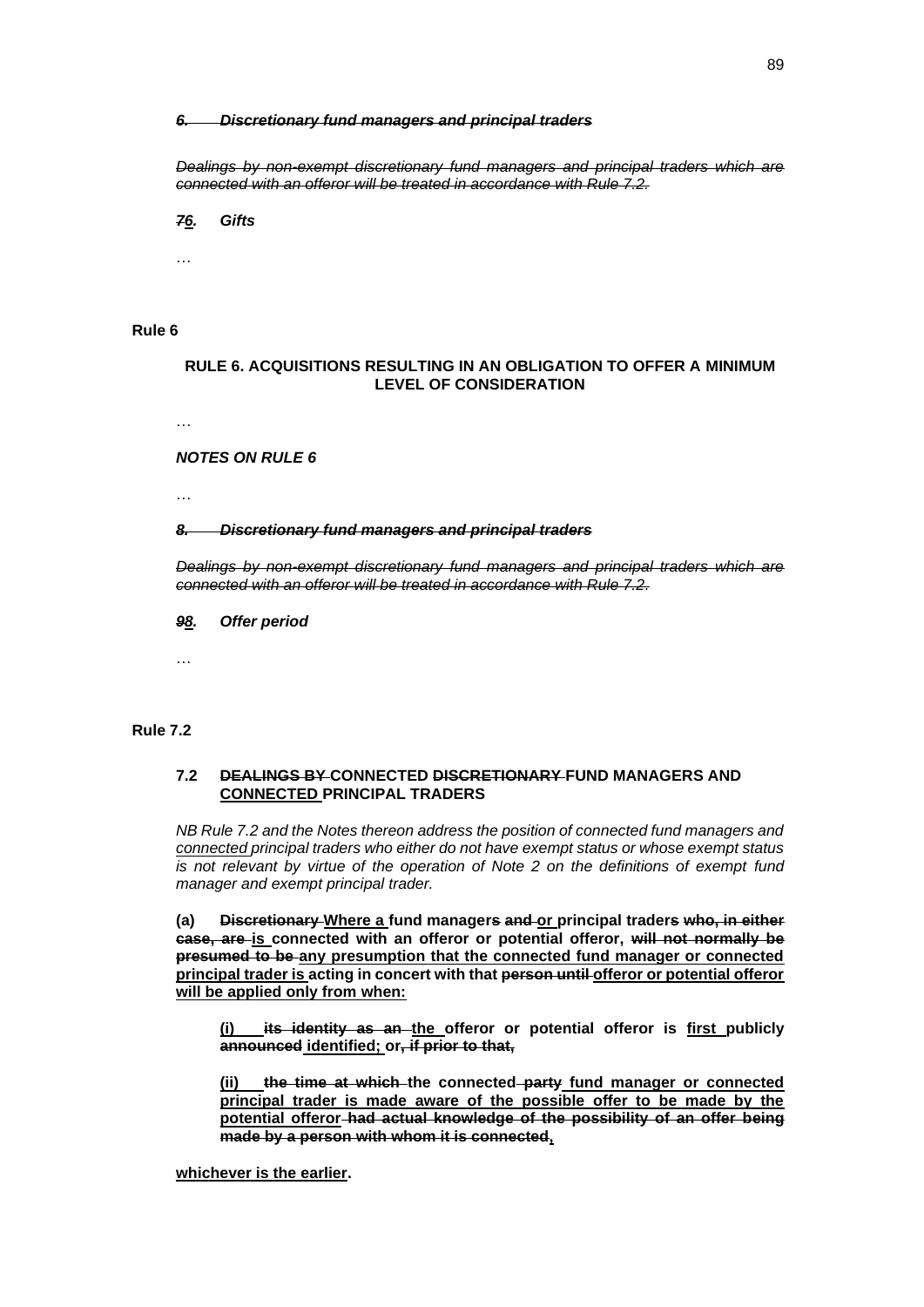**Rules 5, 6, 9, 11 and 36 will then be relevant to acquisitions of interests in offeree company securities and Rule 4.2 to sales of offeree company securities by such persons. Rule 4.6 will be relevant to securities borrowing and lending transactions.**

**(b) Similarly, discretionary Where a fund managers and or principal traders who, in either case, are is connected with the offeree company, will not normally be presumed to be any presumption that the connected fund manager or connected**  principal trader is acting in concert with the offeree company until-will be applied **only from when:**

**(i) the commencement of the offer period commences; or, if prior to that,**

**(ii) the time at which the connected party fund manager or connected principal trader had actual knowledge of the possibility is made aware of an possible offer being made for the offeree company and that it was connected with the offeree company,**

**whichever is the earlier.**

**Rules 4.4, 5 and 9 may then be relevant to acquisitions of interests in offeree company securities. Rule 4.6 will be relevant to securities borrowing and lending transactions.**

**(See also the definition of connected fund managers and principal traders.)**

**(c) An exempt fund manager or exempt principal trader which is connected for the sole reason that it is controlled# by, controls or is under the same control as a connected adviser will not be presumed to be in concert even after the commencement of the offer period or the identity of the offeror being publicly announced (as the case may be). (See Note 2 on the definitions of exempt fund manager and exempt principal trader.)**

**(c) Notwithstanding Rule 7.2(a) and Rule 7.2(b), Rule 9.1 will apply on an ongoing basis to a fund manager or principal trader and to any person with which it is presumed to be acting in concert. See also Note 15 on Rule 9.1.**

*NOTES ON RULE 7.2*

#### *1. Previous dDealings prior to a concert party relationship arising*

*(a) As a result of Rule 7.2(a) and notwithstanding the usual application of the presumptions of acting in concert, Subject to Note 2, dealings and securities borrowing and lending transactions by discretionary connected fund managers and connected principal traders connected with an offeror or potential offeror prior to the relevant time specified in Rule 7.2(a) or Rule 7.2(b) will not normally be relevant for the purposes of (as appropriate) Rules 4.2, 4.6, 5, 6, 9.5, 11 and 36 before the identity of the offeror or potential offeror has been publicly announced or, if prior to that, the time at which the connected party had actual knowledge of the possibility of an offer being made by a person with whom it is connected.*

*(b) Similarly, as a result of Rule 7.2(b) and notwithstanding the usual application of the presumptions of acting in concert, dealings and securities borrowing and lending transactions by discretionary fund managers and principal traders connected with the offeree company will not normally be relevant for the purposes of Rules 5 or 9 before the commencement of the offer period or, if prior to that, the time at which the connected party had actual knowledge of the possibility of an offer being made for the offeree company.*

*(c) Rule 9 will, however, be relevant if the aggregate number of shares in which any person and all persons controlling#, controlled by or under the same control as that person (including any exempt fund manager or exempt principal trader) are interested carry 30%*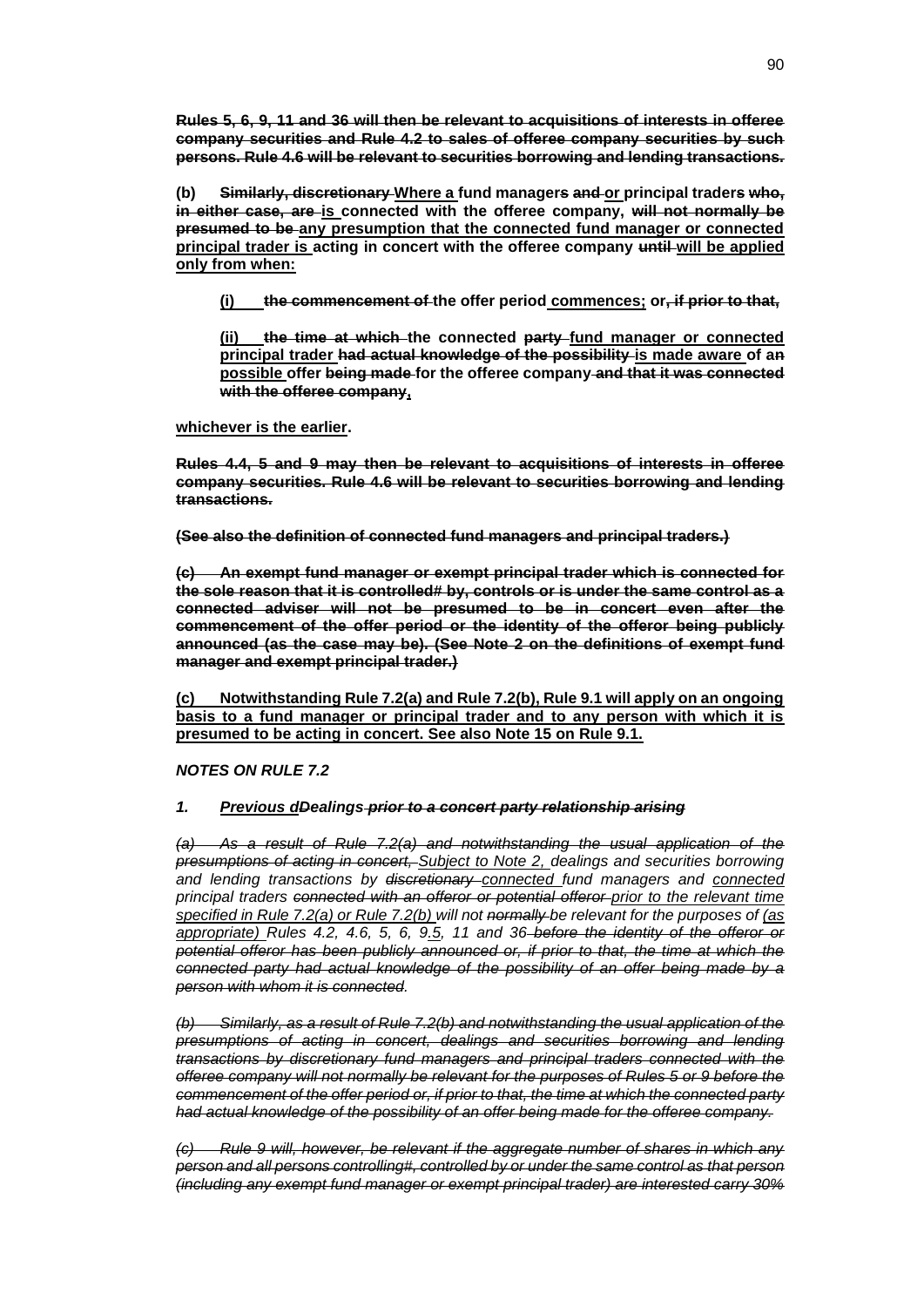*or more of the voting rights of a company. However, provided that recognised intermediary status has not fallen away (see Note 3 on the definition of recognised intermediary), a recognised intermediary acting in a client-serving capacity will not be treated as interested in (or as having acquired an interest in) any securities by virtue only of paragraph (3) or paragraph (4) of the definition of interests in securities (other than those held in a proprietary capacity) for these purposes.*

*If such a group of persons includes a principal trader and the aggregate number of shares in a company in which the group is interested approaches or exceeds 30% of the voting rights, the Panel may consent to the principal trader continuing to acquire interests in shares in the company without consequence under Rule 9.1 provided that the company is not in an offer period, the shares are acquired in a client-serving capacity and the number of shares which the principal trader holds in a client-serving capacity does not at any relevant time exceed 3% of the voting rights of the company. The Panel should be consulted in such cases.*

# *2. Qualifications"Actual" concertedness*

*(a) Rule 7.2 does not apply iIf a connected discretionary fund manager or connected principal trader is in fact acting in concert with an offeror or with the offeree company, the usual concert party consequences will apply irrespective of whether the offeree company is in an offer period or the identity of the offeror or potential offeror has been publicly announced.*

*(b) If an offeror or potential offeror, or any company in its group, has funds managed on a discretionary basis by an exempt fund manager, Rule 7.2 may be relevant. If, for example, any securities of the offeree company are managed by such exempt fund manager for the offeror or potential offeror, the exception in Rule 7.2(c) in relation to exempt fund managers may not apply in respect of those securities. The Panel should be consulted in such cases.*

### *3. Dealings "Book flattening" by connected principal traders*

*(a) With the prior consent of the Panel, aAfter a connected principal trader is presumed to be acting in concert with an offeror or the offeree company by virtue of Rules 7.2(a) or (b), it may stand down from its dealing activities. In such circumstances, with the prior consent of, within a time period agreed in advance by the Panel, the principal trader may:*

*(i) reduce its interests in securities of the offeree company securities or an offeror securities, or may acquire interests in such securities with a view to reducing any short position, without such dealings being relevant for the purposes of Rules 4.2, 4.4, 5, 6, 9.5, 11 and 36; and, notwithstanding the usual application of the presumptions of acting in concert and Rules 7.2(a) and (b). The Panel will also normally,*

*(ii) pursuant to Rule 4.6, consent to connected principal trader taking take action to unwind a securities borrowing or lending transaction in respect of relevant securities of the offeree company in such circumstances.*

*(b) The Panel will not normally require Any such dealings to must be disclosed under Rules 4.6, 8.4, 24.4 or 25.4, as appropriate. Any such dealings must take place within a time period agreed in advance by the Panel.*

#### *4. Dealings by discretionary connected fund managers*

*(a) After a discretionary connected fund manager is presumed to be acting in concert with an offeror or potential offeror the offeree company, by virtue of Rule 7.2(a), any acquisition by it of any interest in offeree company securities will normally be relevant for Rules 5, 6, 9, 11 and 36. Similarly, any acquisition of any interest in offeree company securities by a discretionary fund manager after it is presumed to be acting in concert by*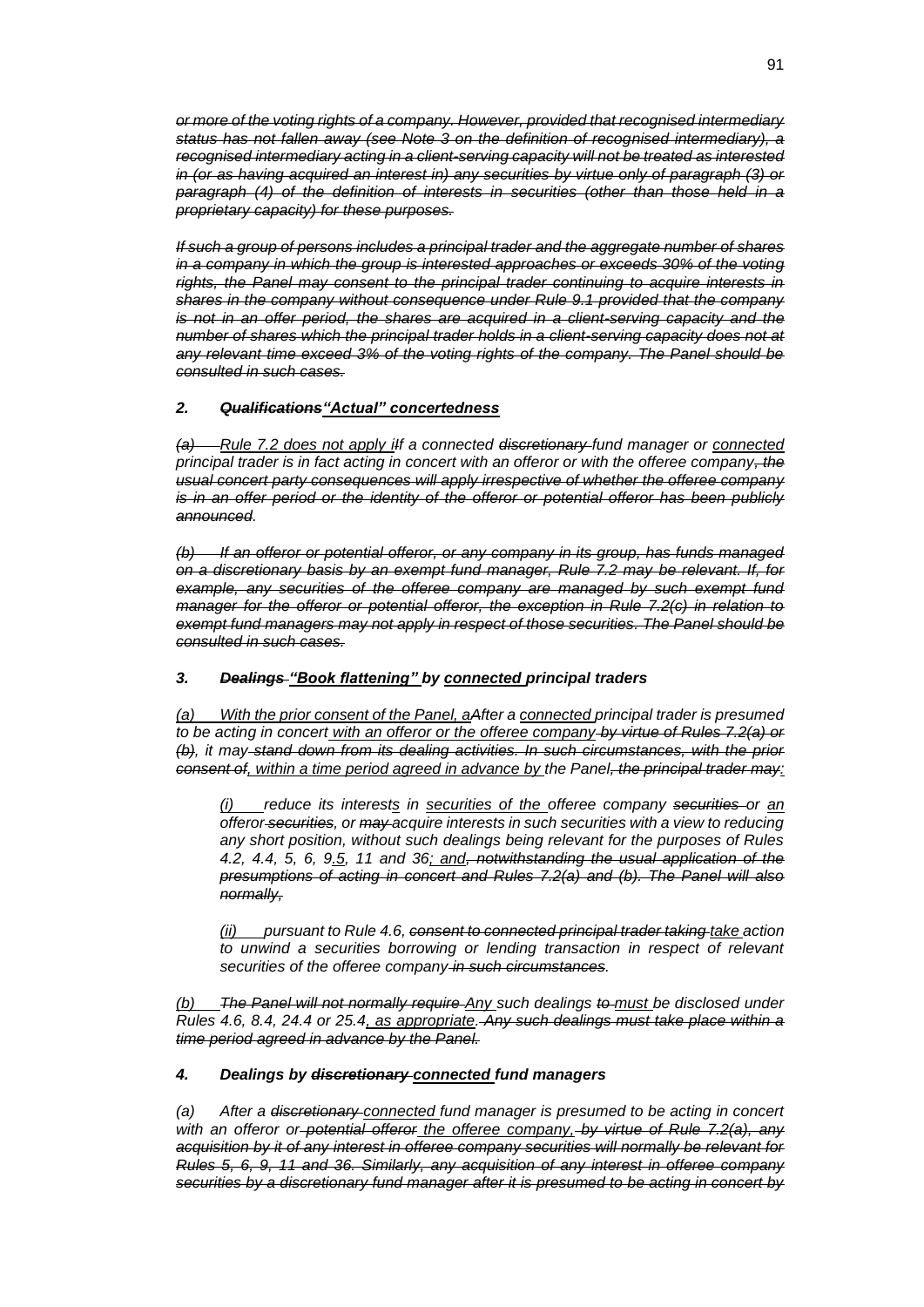*virtue of Rule 7.2(b) will not normally be permitted by virtue of Rule 4.4(a). However, with the prior consent of the Panel, a discretionary fund manager connected with either the offeree company or an offeror or potential offeror will normally be permitted to it may, with the prior consent of the Panel and within a time period agreed in advance by the Panel:*

*(i) acquire an interest in offeree company securities of the offeree company, with a view to reducing any short position, without such acquisitions being relevant for the purposes of Rules 4.4(a), 5, 6, 9.5, 11 and 36; and, notwithstanding the usual application of the presumptions of acting in concert and Rules 7.2(a) and (b). The Panel will also normally,* 

*(ii) pursuant to Rule 4.6, consent to connected discretionary fund managers taking take action to unwind a securities borrowing transactions in respect of relevant securities of the offeree company in such circumstances.*

*(b) Any such acquisitions or unwinding arrangements dealings must take place within a time period agreed in advance by the Panel and should be disclosed pursuant to under Rule 8.4, Rule 4.6 or Note 2 on Rule 4.6, as appropriate.*

*(bc) After the commencement of the offer period, with the prior consent of the Panel, a discretionary connected fund manager connected presumed to be acting in concert with an offeror will normally be permitted to may sell offeree company securities without such sales being relevant for the purposes of Rule 4.2, notwithstanding the usual application of the presumptions of acting in concert and Rule 7.2(a). Any such sale should must be disclosed under Rule 8.4.*

### *5. Rule 9*

*The Panel should be consulted if, once the identity of the offeror or potential offeror is publicly known, it becomes apparent that the number of shares in which the offeror or potential offeror and persons acting in concert with it, including any connected discretionary fund managers and connected principal traders to which Rule 7.2(a) applies, are interested carry in aggregate 30% or more of the voting rights of the offeree company.*

### *6. Disclosure of dealings in offer documentation*

*Interests in relevant securities of, and dealings (whether before or after the presumptions in Rules 7.2(a) and (b) apply) by, non-exempt connected discretionary fund managers and non-exempt connected principal traders (unless exempt) (whether before or after the time referred to in Rule 7.2(a) or (b)) must be disclosed in any offer document in accordance with Rule 24.4 and in any offeree board circular in accordance with Rule 25.4, as the case may be. This will not apply in respect of a dealing that has been permitted by Note 3 above and has not been required to be disclosed.*

#### *7. Consortium offers*

*See also Note 6 on the definition of acting in concert where the connected fund manager or principal trader is part of the same organisation as an investor in a consortium.*

### *7. Persons other than connected fund managers and connected principal traders*

*In certain circumstances, the Panel may be prepared to apply the treatment afforded by Rule 7.2(a) or Rule 7.2(b) to a person who is presumed to be acting in concert with an offeror or the offeree company but who is not a connected fund manager or connected principal trader. Where such treatment is sought, the Panel should be consulted at the earliest opportunity.*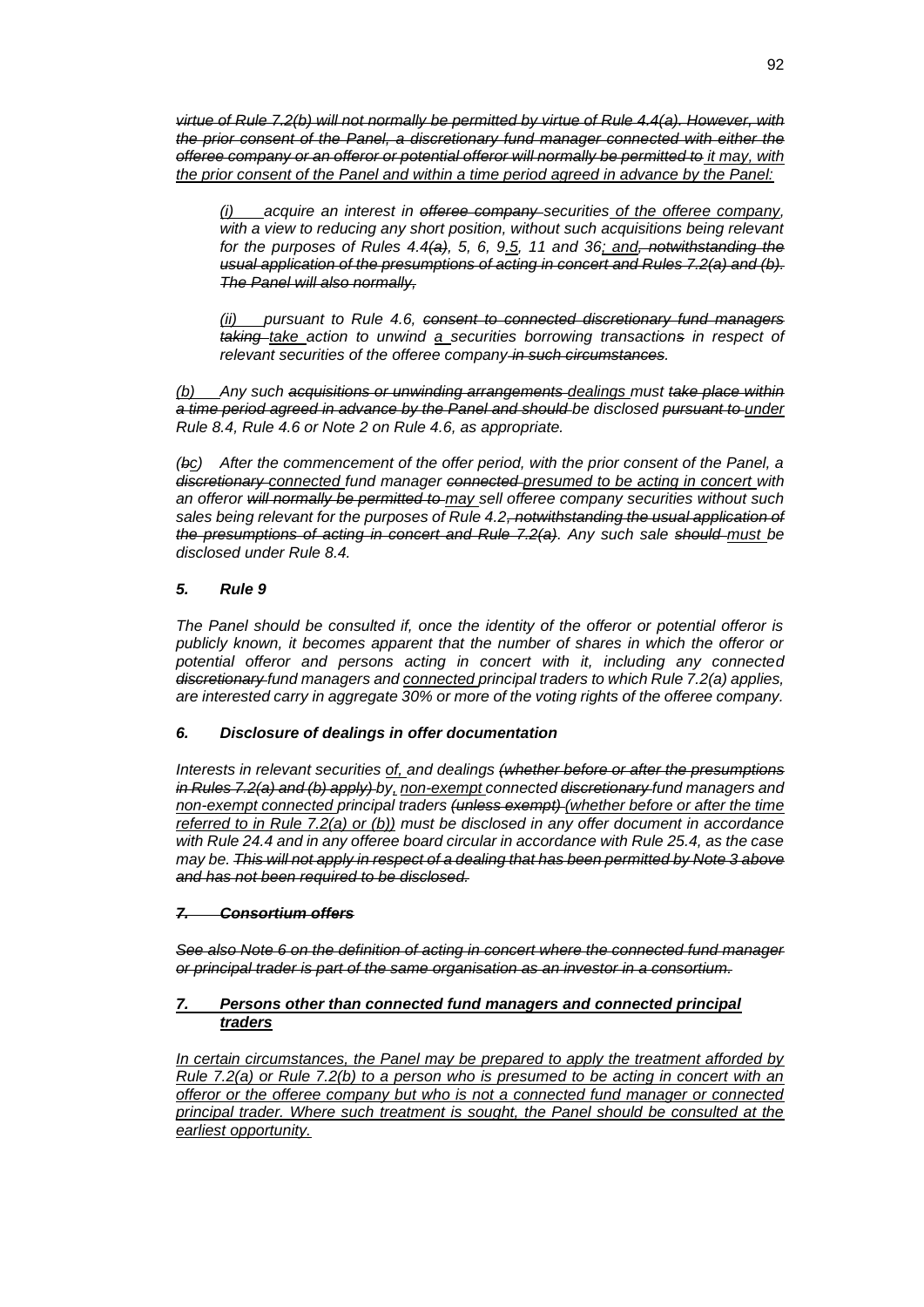#### **Rule 8**

#### **RULE 8. DISCLOSURE OF DEALINGS AND POSITIONS**

…

#### **8.3 DISCLOSURE BY PERSONS WITH INTERESTS IN SECURITIES REPRESENTING 1% OR MORE**

…

**(d) If a person manages investment accounts on a discretionary basis, that person, and not the person on whose behalf the relevant securities (or interests in relevant securities) are managed, will be treated for the purpose of this Rule as interested in the relevant securities concerned. Except with the consent of the Panel, where more than one discretionary investment management operation is conducted in the same group, the interests in relevant securities of all such operations will be treated for the purpose of this Rule as those of a single person and must be aggregated (see Note 8 below).**

**(de) Rules 8.3(a) to (dc) do not apply to recognised intermediaries acting in a client-serving capacity (see Note 9 below).**

**(fe) A person making a disclosure in accordance with Rules 8.1, 8.2, 8.4 or 8.5 need not also disclose the same information pursuant to Rule 8.3.**

…

*NOTES ON RULE 8*

…

- *5. Details to be included in the disclosure*
- …
- *(l) Securities borrowing and lending*

…

*The provisions of this Note also apply in respect of any financial collateral arrangements of the kind referred to in Note 43 on Rule 4.6 entered into or unwound by a party to the offer or any person acting in concert with it as if such arrangements were securities lending transactions.*

…

#### *8. Discretionary fund managers*

*The principle normally applied by the Panel is that where the investment decision is made by a discretionary fund manager, the discretionary fund manager, and not the person on whose behalf the fund is managed, will be treated as interested in (or having a short position in or right to subscribe for), or having dealt in, the relevant securities concerned. For that reason, Rule 8.3(d) requires a discretionary fund manager to aggregate the investment accounts which it manages for the purpose of determining whether it has an obligation to disclose. The beneficial owner would not normally, therefore, be concerned with disclosure to the extent that the investment is managed on a discretionary basis. However, where any of the funds managed on behalf of a beneficial owner are not managed by the fund manager originally contracted to do so but are managed by a*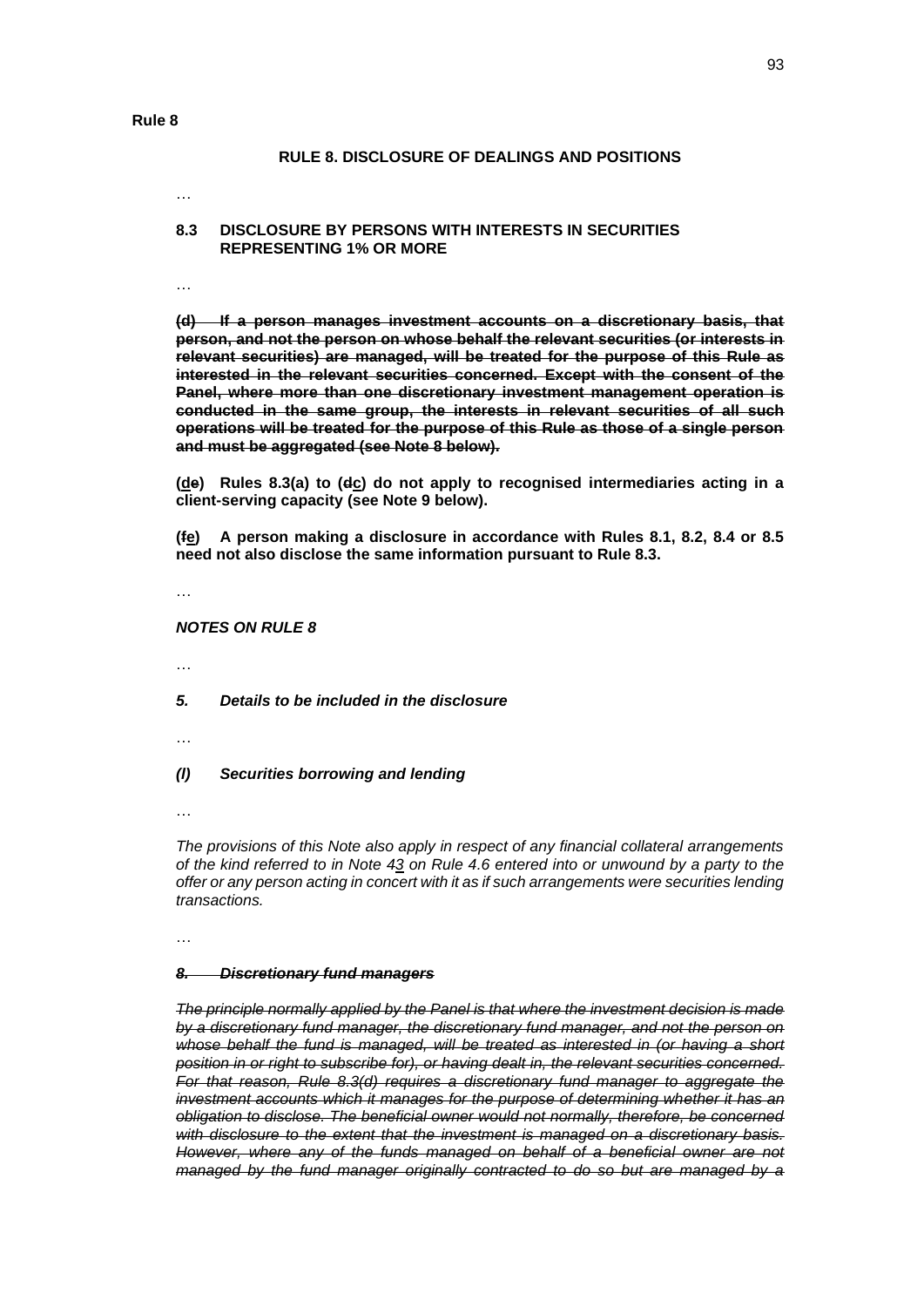*different independent third party who has discretion regarding dealing, voting and offer acceptance decisions, the fund manager to whom the management of the funds has been sub-contracted (and not the originally contracted fund manager) is required to aggregate those funds and to comply with the relevant disclosure obligations accordingly.*

*This approach assumes that the discretionary fund manager does not take instructions from the beneficial owner (or, in the case of sub-contracted funds, from the originally contracted manager or the beneficial owner) on the positions or dealings in question and that fund management arrangements are not established or used to avoid disclosure.*

# *8. Fund managers*

*(a) See Note 11 on the definition of interests in securities.*

*(b) Except with the consent of the Panel, where more than one discretionary investment management operation is conducted in the same group, the interests in relevant securities of all such operations will be treated for the purposes of Rule 8 as those of a single person and must be aggregated.*

#### **Rule 9.1**

### **9.1 WHEN A MANDATORY OFFER IS REQUIRED AND WHO IS PRIMARILY RESPONSIBLE FOR MAKING IT**

…

*NOTES ON RULE 9.1*

…

#### *10. Convertible securities, warrants and options*

…

*(See also Note 143 on Rule 9.1.)*

…

#### *13. Discretionary fund managers and principal traders*

*Dealings by non-exempt discretionary fund managers and principal traders which are connected with an offeror or the offeree company will be treated in accordance with Rule 7.2.*

*143. Allotted but unissued shares*

…

*154. Treasury shares*

…

#### *165. Aggregation of interests across a group and recognised intermediaries*

*Rule 9.1 will be relevant if the aggregate number of shares in which any person and all persons controlling#, controlled by or under the same control as that person with which it is presumed to be acting in concert (including any exempt-fund manager or exempt*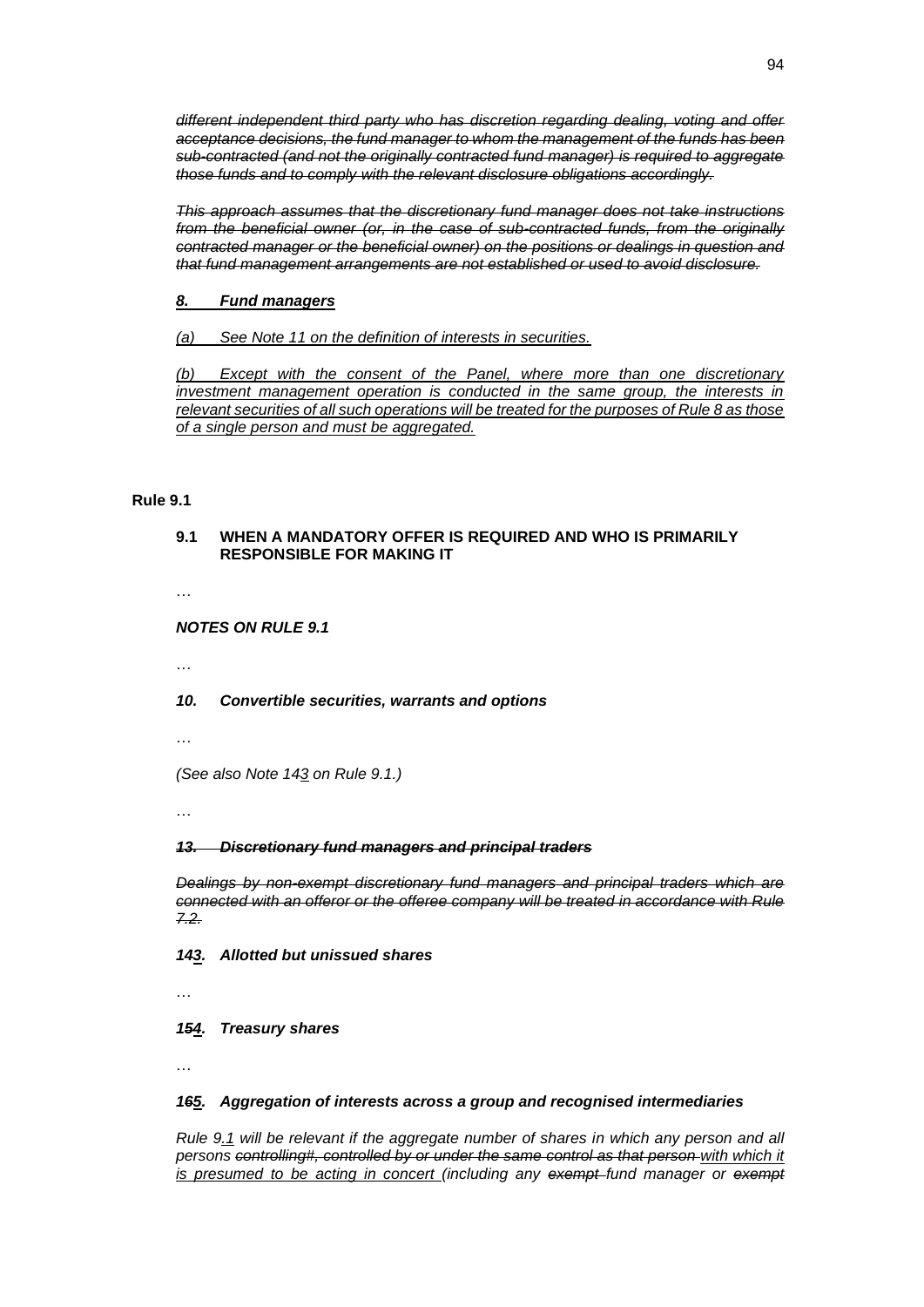*principal trader which has been granted exempt status) are interested carry 30% or more of the voting rights of a company.*

*However, provided that recognised intermediary status has not fallen away (see Note 3 on the definition of recognised intermediary), a recognised intermediary acting in a clientserving capacity will not be treated as interested in (or as having acquired an interest in) any securities by virtue only of paragraph (3) or paragraph (4) of the definition of interests in securities (other than those held in a proprietary capacity) for these purposes.*

*If such a group of persons includes a principal trader and the aggregate number of shares in a company in which the group is interested approaches or exceeds 30% of the voting rights, the Panel may consent to the principal trader continuing to acquire shares in the company without consequence under Rule 9.1 provided that the company is not in an offer period, the shares are acquired in a client-serving capacity and the number of shares which the principal trader holds in a client-serving capacity does not at any relevant time exceed 3% of the voting rights of the company. The Panel should be consulted in such cases.*

#### *176. Borrowed or lent shares*

…

*187. Changes in the nature of a person's interest*

…

*198. Bank recovery and resolution*

…

#### **Rule 11**

**11.1 WHEN A CASH OFFER IS REQUIRED**

…

#### *NOTES ON RULE 11.1*

…

#### *7. Discretionary fund managers and principal traders*

*Dealings by non-exempt discretionary fund managers and principal traders which are connected with an offeror will be treated in accordance with Rule 7.2.*

*87. Allotted but unissued shares*

…

*98. Dividends*

…

…

#### *109. Convertible securities, warrants and options*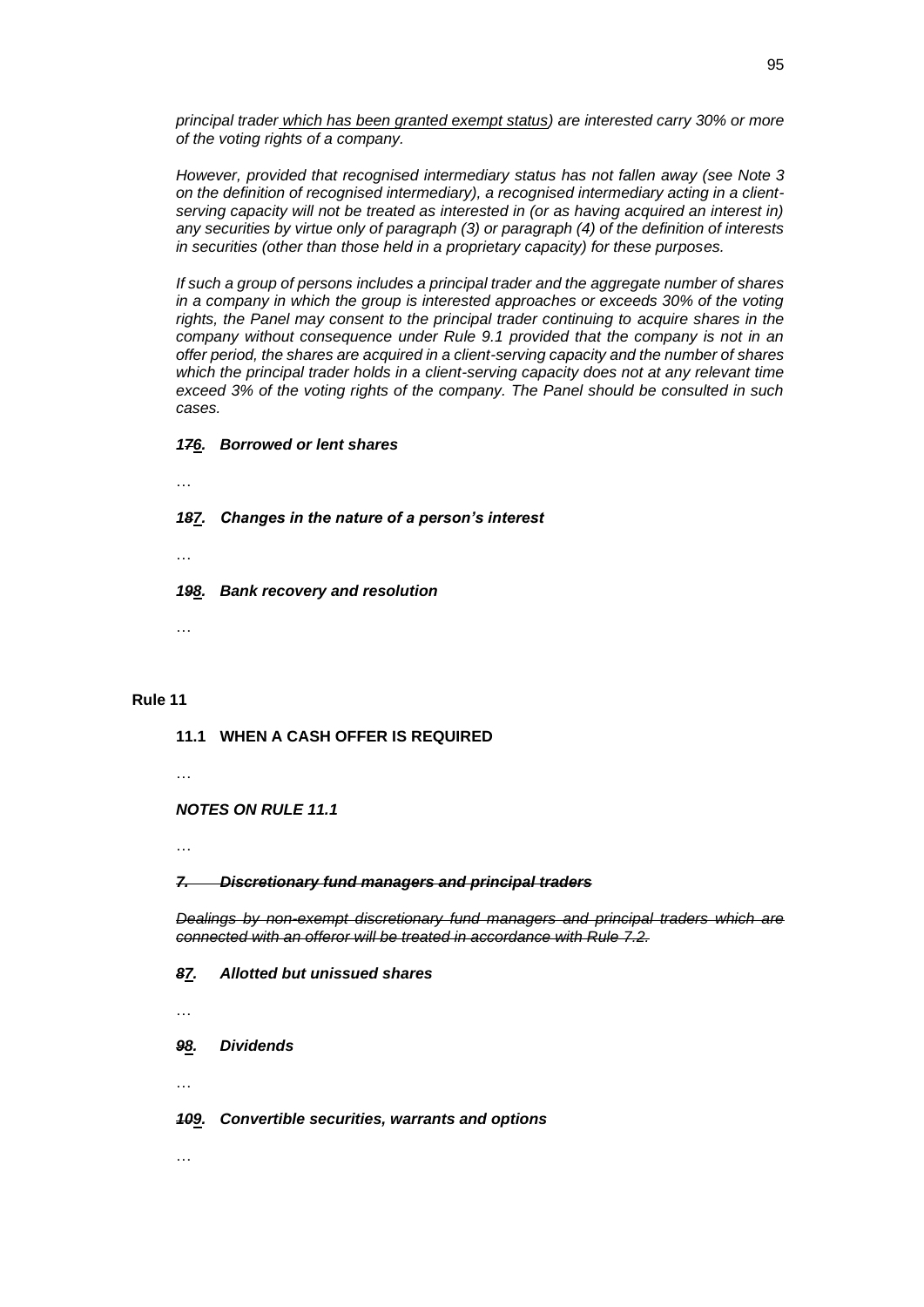*110. Offer period*

…

### **11.2 WHEN A SECURITIES OFFER IS REQUIRED**

…

### *NOTES ON RULE 11.2*

…

# *7. Applicability of the Notes on Rule 11.1 to Rule 11.2*

*See Notes 2, 5, 6, 7, 8, 10 9 and 110 on Rule 11.1 which may be relevant.*

#### **Rule 24.4**

## **24.4 INTERESTS AND DEALINGS**

- **(a) The offer document must state:**
	- …

**(iv) details of any relevant securities of the offeree company and (in the case of a securities exchange offer only) the offeror which the offeror or any person acting in concert with it has borrowed or lent (including for these purposes any financial collateral arrangements of the kind referred to in Note 43 on Rule 4.6), save for any borrowed shares which have been either on-lent or sold.**

…

#### *NOTES ON RULE 24.4*

…

### *3. Discretionary Connected fund managers and connected principal traders*

*Interests in relevant securities and short positions of non-exempt discretionary connected*  fund managers and **connected principal traders which are connected with the offeror** and *their dealings since the date 12 months prior to the offer period will need to be disclosed under Rules 24.4(a)(ii)*(b) *and 24.4(c) respectively.*

#### **Rule 25.4**

### **25.4 INTERESTS AND DEALINGS**

**(a) The offeree board circular must state:**

…

**(iv) details of any relevant securities of the offeree company and (in the case of a securities exchange offer only) the offeror which the offeree company or any person acting in concert with the offeree company has**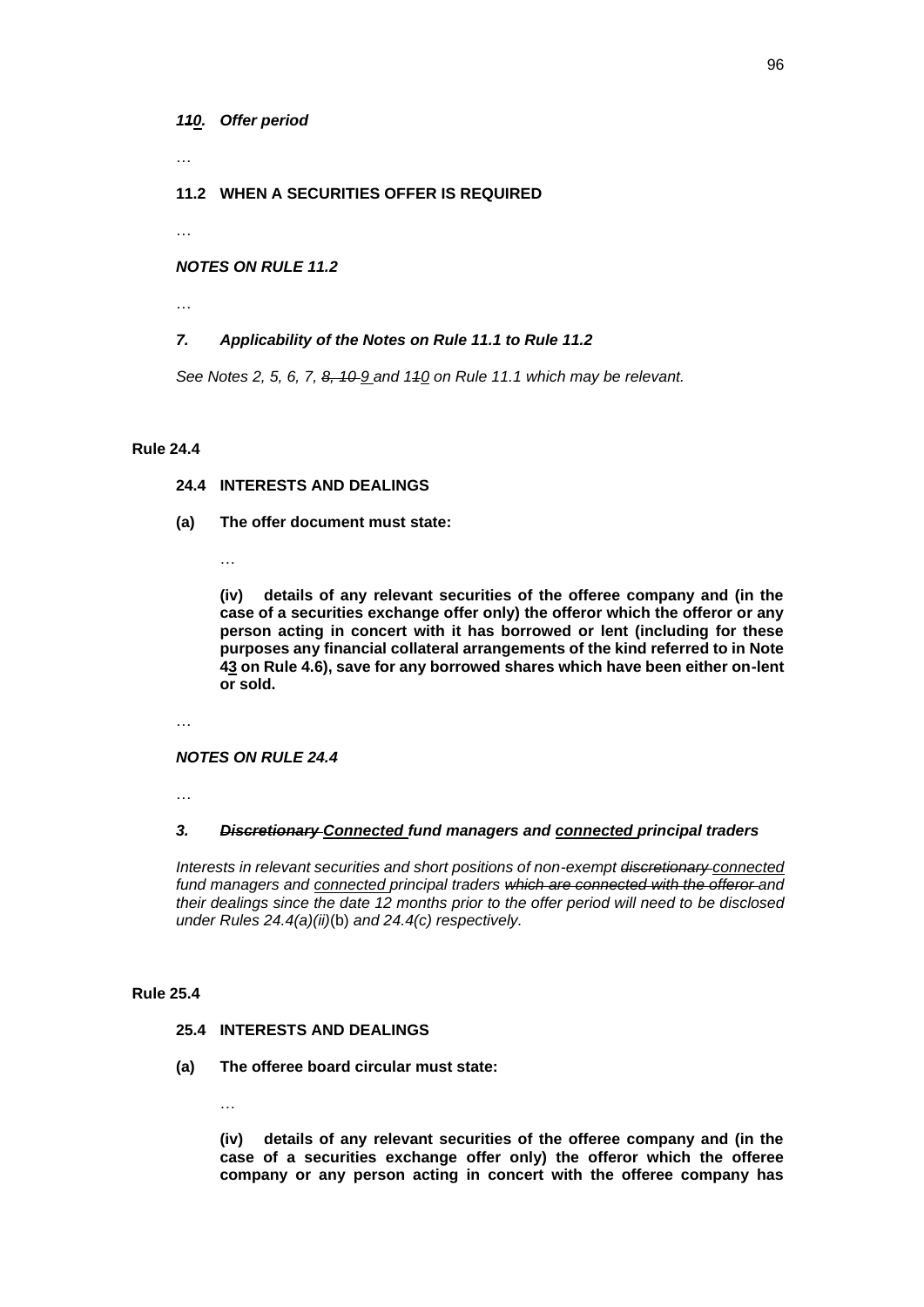**borrowed or lent (including for these purposes any financial collateral arrangements of the kind referred to in Note 43 on Rule 4.6), save for any borrowed shares which have been either on-lent or sold; and**

**Rule 36.3**

# **36.3 ACQUISITIONS DURING AND AFTER THE OFFER**

…

*NOTES ON RULE 36.3*

*1. Discretionary fund managers and principal traders*

*Dealings by non-exempt discretionary fund managers and principal traders which are connected with an offeror will be treated in accordance with Rule 7.2.*

*2. Partial offer resulting in an interest of less than 30%*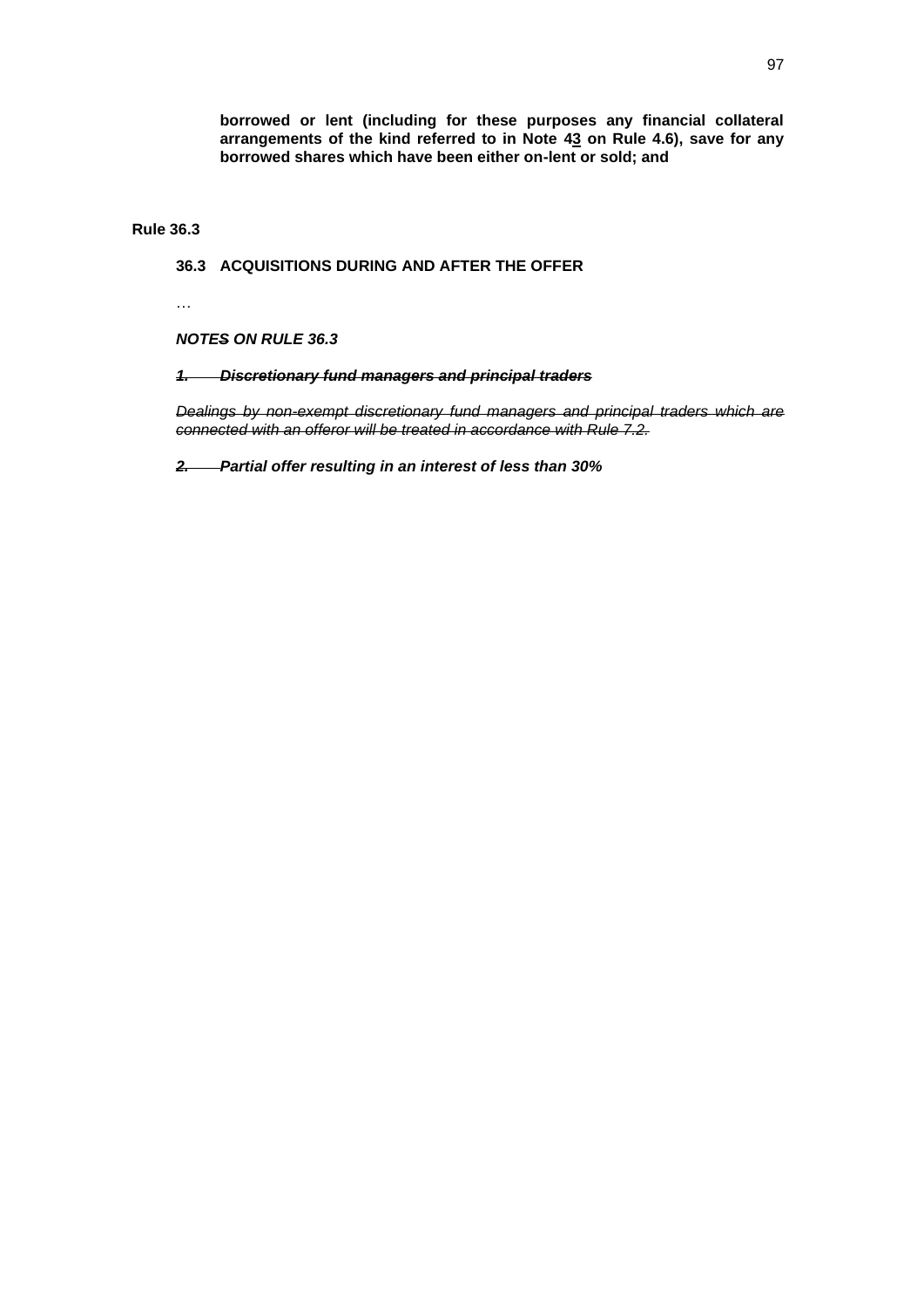#### **APPENDIX B**

#### **List of questions**

- **Q1 Should the threshold at which the presumption of acting in concert is engaged be raised from 20% to 30%?**
- **Q2 Should (i) a person and (ii) a company in which the person owns or controls shares carrying 30% or more of the voting rights be presumed to be acting in concert with each other?**
- **Q3 Should (i) a person and (ii) a company in which the person owns or controls more than 50% of the equity share capital be presumed to be acting in concert with each other?**
- **Q4 Should (i) a person and (ii) a company in which the person owns or controls, directly or indirectly, 30% or more of the equity share capital be presumed to be acting in concert with each other?**
- **Q5 Should the new presumptions (1) and (2) apply to individuals, limited partnerships and other persons who own or control shares carrying 30% or more of the voting rights or equity share capital in a company?**
- **Q6 Should long derivative or option positions be taken into account in determining whether the new presumptions (1) and (2) are engaged?**
- **Q7 Where A is presumed to be acting in concert with B under the new presumption (1) or (2), should any company under the same control as A or B also be presumed to be acting in concert with A and B?**
- **Q8 Do you have any comments on: (i) the new presumption (1); (ii) the new presumption (2); (iii) the new Note on Definitions; or (iv) the new Note on the definition of "control"?**
- **Q9 Should a fund manager be treated as interested in shares which it manages on a discretionary basis?**
- **Q10 Should a client be treated as not interested in shares if it has given an independent fund manager absolute discretion regarding dealing, voting and offer acceptance decisions?**
- **Q11 Do you have any comments on (i) the proposed amendments to the definition of "interests in securities" and (ii) the proposed new Note 11 on the definition of "interests in securities" in relation to funds managed on a discretionary basis?**
- **Q12 Should an investor in a fund be presumed to be acting in concert with (i) the offeror or (ii) the fund itself in the circumstances proposed – i.e. by reference to the new presumptions (1) and (2) as if the investor's interest in the fund represented equity share capital in a company? Do you have any comments on the proposed new Note 7 on the definition of "acting in concert"?**
- **Q13 Should an investment manager of or investment adviser to (i) an offeror or an investor in an offeror consortium or (ii) the offeree company (together with any person controlling, controlled by or under the same control) be presumed to be acting in concert with the offeror or offeree company? Do you have any comments on the proposed new presumption (5)?**
- **Q14 Do you have any comments on the proposed new paragraph (4) of the definition of "connected fund managers and principal traders" in relation to an investment**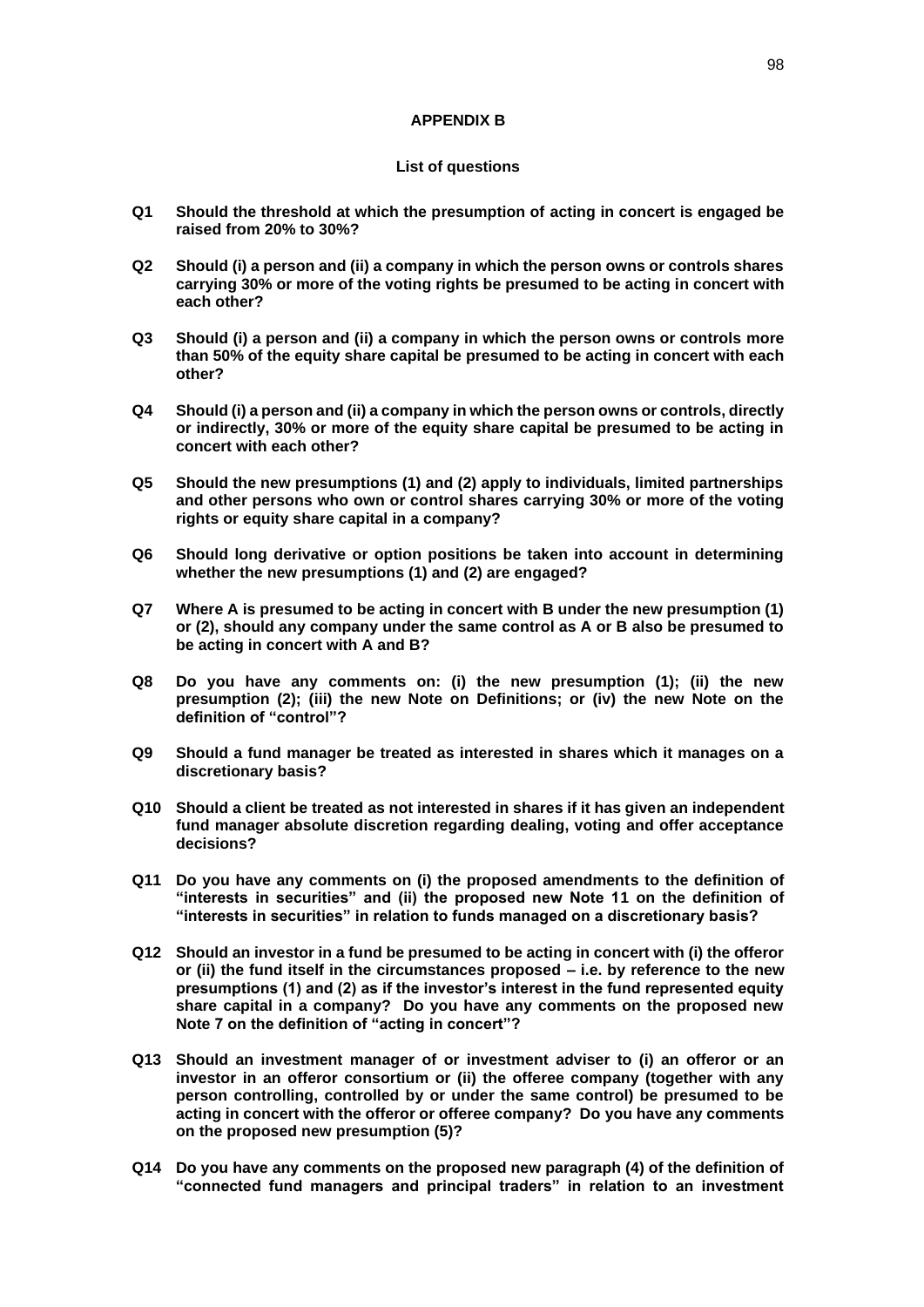**manager of or investment adviser to (i) an offeror or an investor in a consortium or (ii) the offeree company?**

- **Q15 Should Note 6 on the definition of "acting in concert", regarding the circumstances in which the Panel may agree to waive the presumption of acting in concert in relation to the other parts of the organisation of which an investor in an offer made by a new bid vehicle forms part, be amended as proposed?**
- **Q16 Do you have any comments on the proposed new definition of a "fund manager"?**
- **Q17 Should Rule 7.2 and the Notes thereon, with regard to dealings by connected fund managers and connected principal traders, be amended as proposed?**
- **Q18 Should Note 7 on Rule 7.2, in relation to extending the application of Rule 7.2 to a person other than a connected fund manager or a connected principal trader, be introduced as proposed?**
- **Q19 Do you have any comments on the proposed amendments to various provisions of the Code which relate to the proposed amendments to Rule 7.2?**
- **Q20 Should Rule 4.4, with regard to dealings in offeree company securities by persons acting in concert with the offeree company, be amended as proposed?**
- **Q21 Should the current presumption (2), regarding the directors of a company being presumed to be acting in concert with the company, be amended as proposed?**
- **Q22 Should presumption (3), regarding a company's pension scheme(s) being presumed to be acting in concert with the company, be amended as proposed?**
- **Q23 Should presumption (9), regarding shareholders in a private company who sell their shares in consideration for the issue of new shares in a company to which the Code applies, be amended as proposed?**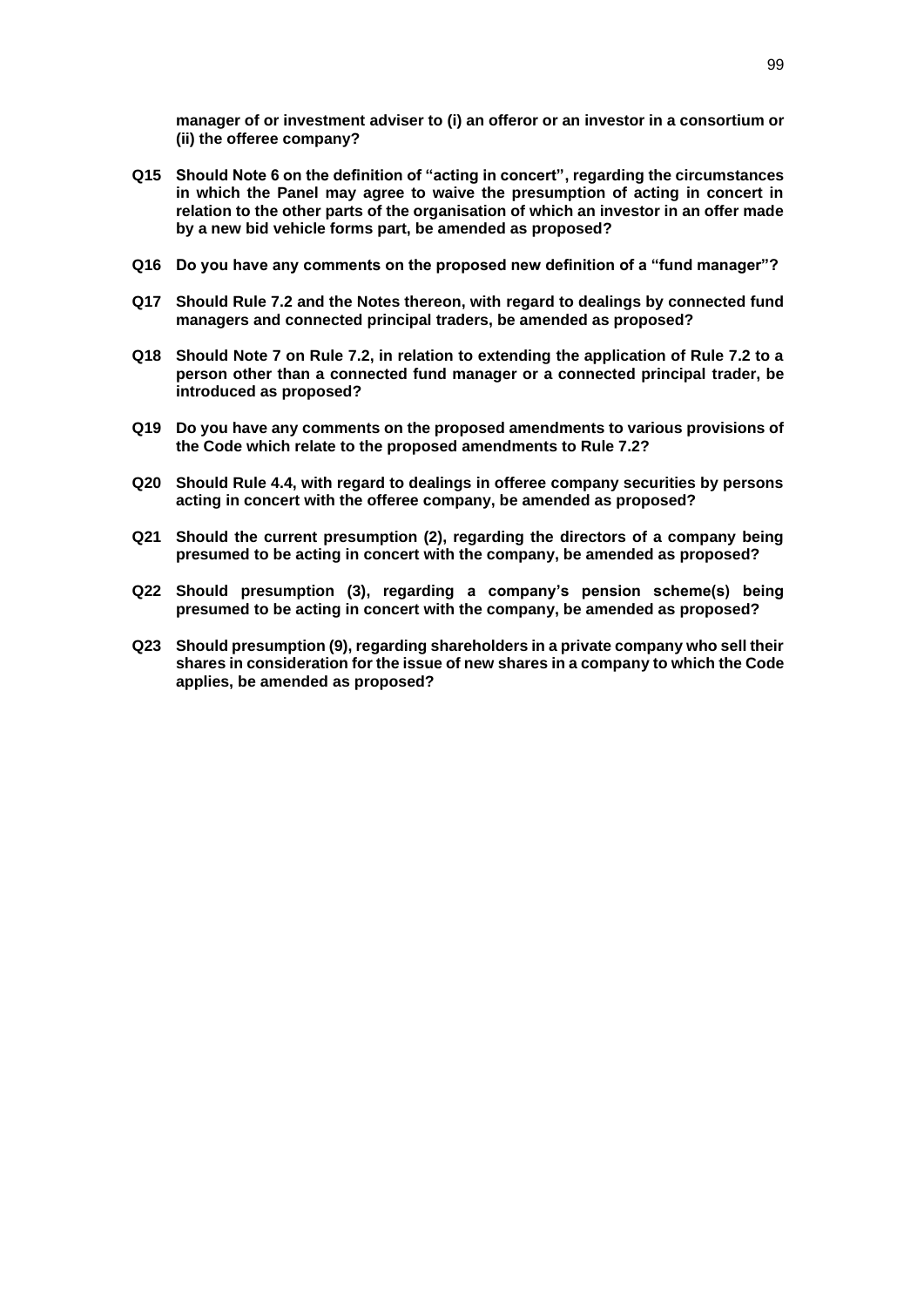### **APPENDIX C**

### **Companies to which the current presumption (1) applies**

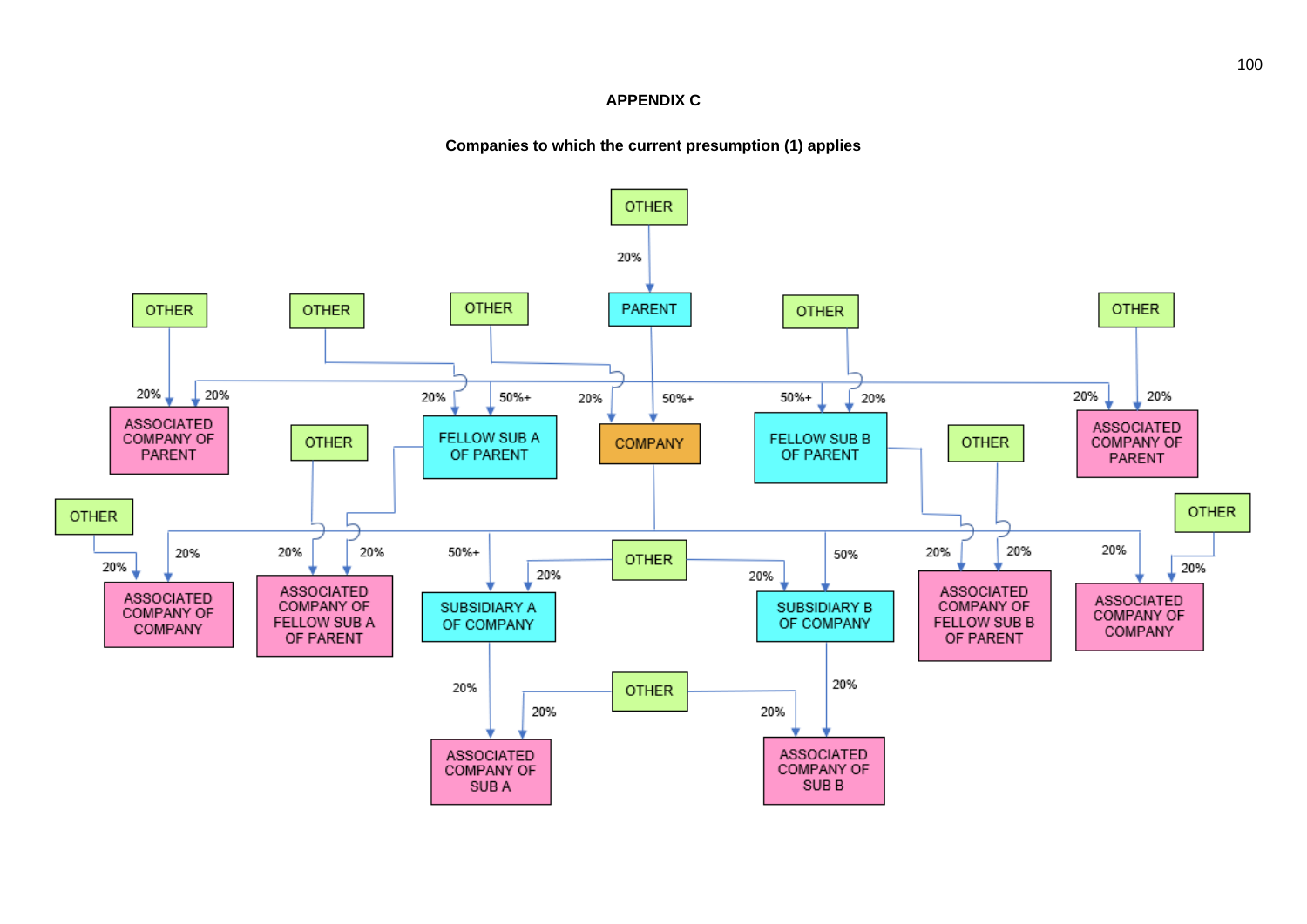### **APPENDIX D**



# **Companies presumed to be acting in concert with X under the new presumption (1) where shareholdings represent shares carrying voting rights only**

presumed to be acting in concert with X in relation to a Code company (including an offeree  $\mathbb{Z}^{\times}$ company for which X is making an offer) under the new presumption (1)

presumed to be acting in concert with X in relation to a Code company (including an offeree saa gu company for which X is making an offer) - but presumption likely to be rebutted

not presumed to be acting in concert with X  $-$  :

101